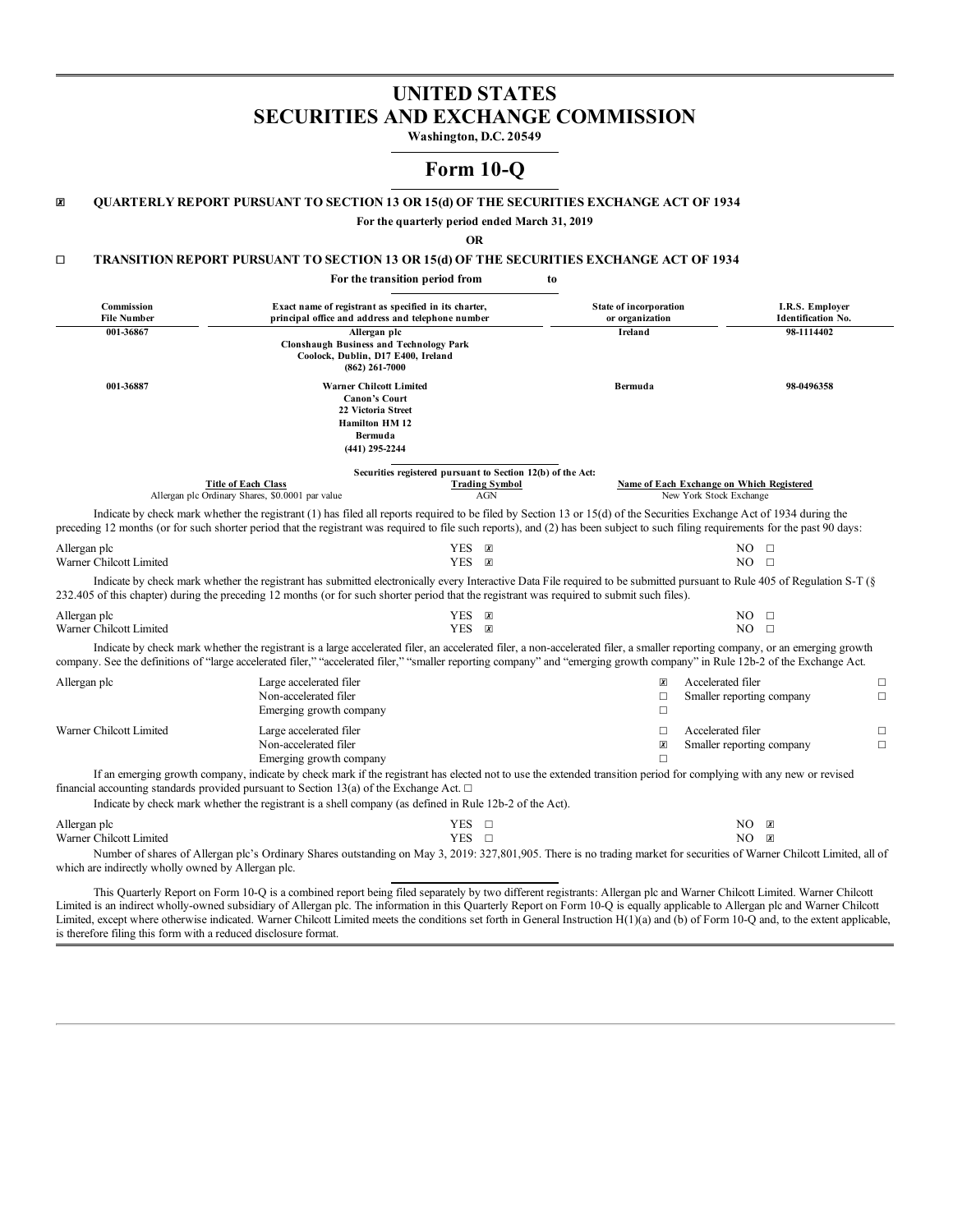# **TABLE OF CONTENTS**

# **FORM 10-Q FOR THE QUARTERLY PERIOD ENDED MARCH 31, 2019**

|          |                                                                                                                                           | <b>PAGE</b> |
|----------|-------------------------------------------------------------------------------------------------------------------------------------------|-------------|
| Item 1.  | <b>PART I. FINANCIAL INFORMATION</b><br><b>Consolidated Financial Statements (unaudited)</b>                                              | 3           |
|          | Consolidated Balance Sheets of Allergan plc as of March 31, 2019 and December 31, 2018                                                    |             |
|          | Consolidated Statements of Operations of Allergan plc for the three months ended March 31, 2019 and March 31, 2018                        |             |
|          | Consolidated Statements of Comprehensive (Loss) of Allergan plc for the three months ended March 31, 2019 and March 31, 2018              | 5           |
|          | Consolidated Statements of Cash Flows of Allergan plc for the three months ended March 31, 2019 and March 31, 2018                        | 6           |
|          | Consolidated Statements of Equity of Allergan plc for the three months ended March 31, 2019 and March 31, 2018                            |             |
|          | Consolidated Balance Sheets of Warner Chilcott Limited as of March 31, 2019 and December 31, 2018                                         | 8           |
|          | Consolidated Statements of Operations of Warner Chilcott Limited for the three months ended March 31, 2019 and March 31, 2018             | 9           |
|          |                                                                                                                                           |             |
|          | Consolidated Statements of Comprehensive (Loss) of Warner Chilcott Limited for the three months ended March 31, 2019 and March<br>31,2018 | 10          |
|          |                                                                                                                                           | 11          |
|          | Consolidated Statements of Cash Flows of Warner Chilcott Limited for the three months ended March 31, 2019 and March 31, 2018             |             |
|          | Consolidated Statements of Equity of Warner Chilcott Limited for the three months ended March 31, 2019 and March 31, 2018                 | 12          |
|          | Notes to the Consolidated Financial Statements                                                                                            | 13          |
| Item 2.  | Management's Discussion and Analysis of Financial Condition and Results of Operations                                                     | 53          |
| Item 3.  | <b>Quantitative and Qualitative Disclosures About Market Risk</b>                                                                         | 70          |
| Item 4.  | <b>Controls and Procedures</b>                                                                                                            | 71          |
|          | <b>PART II. OTHER INFORMATION</b>                                                                                                         | 73          |
| Item 1.  | <b>Legal Proceedings</b>                                                                                                                  | 73          |
| Item 1A. | <b>Risk Factors</b>                                                                                                                       | 73          |
| Item 2.  | Unregistered Sales of Equity Securities and Use of Proceeds                                                                               | 73          |
| Item 6.  | Exhibits                                                                                                                                  | 73          |
|          | Signatures                                                                                                                                | 75          |
|          |                                                                                                                                           |             |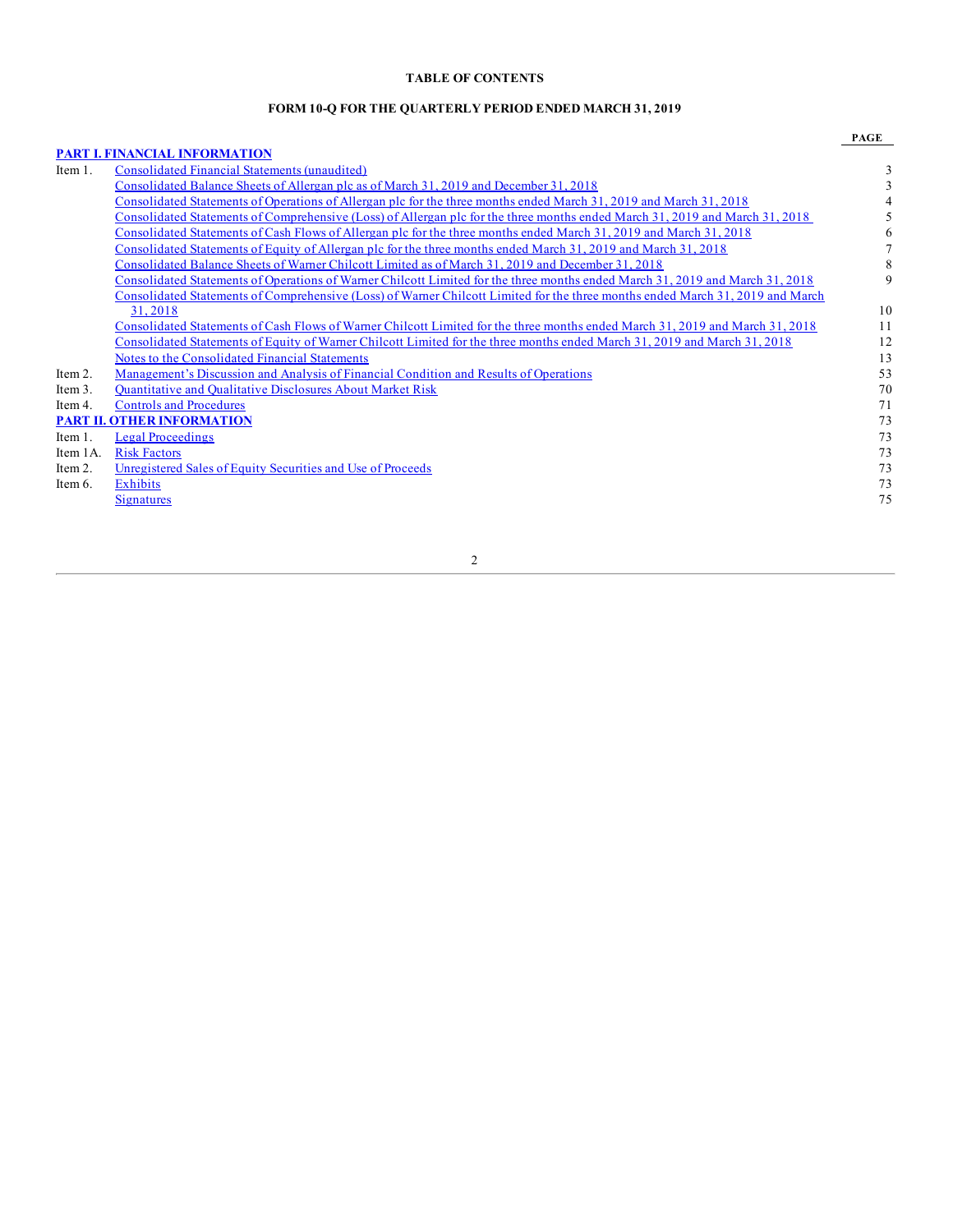# **PART I. FINANCIAL INFORMATION**

# <span id="page-2-0"></span>**ITEM 1. CONSOLIDATED FINANCIAL STATEMENTS**

## **ALLERGAN PLC CONSOLIDATED BALANCE SHEETS (Unaudited; in millions, except par value)**

|                                                                                   |              | March 31,<br>2019 |              | December 31,<br>2018 |  |  |  |
|-----------------------------------------------------------------------------------|--------------|-------------------|--------------|----------------------|--|--|--|
| <b>ASSETS</b>                                                                     |              |                   |              |                      |  |  |  |
| Current assets:                                                                   |              |                   |              |                      |  |  |  |
| Cash and cash equivalents                                                         | $\mathbb{S}$ | 788.5             | $\mathbb{S}$ | 880.4                |  |  |  |
| Marketable securities                                                             |              | 995.2             |              | 1,026.9              |  |  |  |
| Accounts receivable, net                                                          |              | 2,731.2           |              | 2,868.1              |  |  |  |
| Inventories                                                                       |              | 943.2             |              | 846.9                |  |  |  |
| Current assets held for sale                                                      |              | 45.7              |              | 34.0                 |  |  |  |
| Prepaid expenses and other current assets                                         |              | 785.5             |              | 819.1                |  |  |  |
| Total current assets                                                              |              | 6,289.3           |              | 6,475.4              |  |  |  |
| Property, plant and equipment, net                                                |              | 1,781.1           |              | 1,787.0              |  |  |  |
| Right of use asset - operating leases                                             |              | 455.4             |              |                      |  |  |  |
| Investments and other assets                                                      |              | 1,979.5           |              | 1,970.6              |  |  |  |
| Non current assets held for sale                                                  |              | 897.2             |              | 882.2                |  |  |  |
| Deferred tax assets                                                               |              | 1,032.6           |              | 1,063.7              |  |  |  |
| Product rights and other intangibles                                              |              | 42,264.6          |              | 43,695.4             |  |  |  |
| Goodwill                                                                          |              | 43,336.6          |              | 45,913.3             |  |  |  |
| <b>Total</b> assets                                                               | \$           | 98,036.3          | $\mathbb{S}$ | 101,787.6            |  |  |  |
| <b>LIABILITIES AND EQUITY</b>                                                     |              |                   |              |                      |  |  |  |
| Current liabilities:                                                              |              |                   |              |                      |  |  |  |
| Accounts payable and accrued expenses                                             | $\mathbf S$  | 4,634.4           | \$           | 4,787.2              |  |  |  |
| Income taxes payable                                                              |              | 126.9             |              | 72.4                 |  |  |  |
| Current portion of long-term debt                                                 |              | 3,971.8           |              | 868.3                |  |  |  |
| Current portion of lease liability - operating                                    |              | 116.1             |              |                      |  |  |  |
| Total current liabilities                                                         |              | 8,849.2           |              | 5,727.9              |  |  |  |
| Long-term debt                                                                    |              | 19,554.1          |              | 22,929.4             |  |  |  |
| Lease liability - operating                                                       |              | 415.2             |              |                      |  |  |  |
| Other long-term liabilities                                                       |              | 804.4             |              | 882.0                |  |  |  |
| Other taxes payable                                                               |              | 1,618.2           |              | 1,615.5              |  |  |  |
| Deferred tax liabilities                                                          |              | 5,235.6           |              | 5,501.8              |  |  |  |
| <b>Total liabilities</b>                                                          |              | 36,476.7          |              | 36,656.6             |  |  |  |
| Commitments and contingencies (Refer to Note 20)                                  |              |                   |              |                      |  |  |  |
| Equity:                                                                           |              |                   |              |                      |  |  |  |
| Ordinary shares; \$0.0001 par value per share; 1,000.0 million shares authorized, |              |                   |              |                      |  |  |  |
| 327.8 million and 332.6 million shares issued and outstanding, respectively       | $\mathbb{S}$ |                   | $\mathbb{S}$ |                      |  |  |  |
| Additional paid-in capital                                                        |              | 55,742.8          |              | 56,510.0             |  |  |  |
| Retained earnings                                                                 |              | 4,582.8           |              | 7,258.9              |  |  |  |
| Accumulated other comprehensive income                                            |              | 1,216.4           |              | 1,345.2              |  |  |  |
| Total shareholders' equity                                                        |              | 61,542.0          |              | 65,114.1             |  |  |  |
| Noncontrolling interest                                                           |              | 17.6              |              | 16.9                 |  |  |  |
| Total equity                                                                      |              | 61,559.6          |              | 65,131.0             |  |  |  |
| Total liabilities and equity                                                      | \$           | 98,036.3          | \$           | 101,787.6            |  |  |  |

See accompanying Notes to the Consolidated Financial Statements.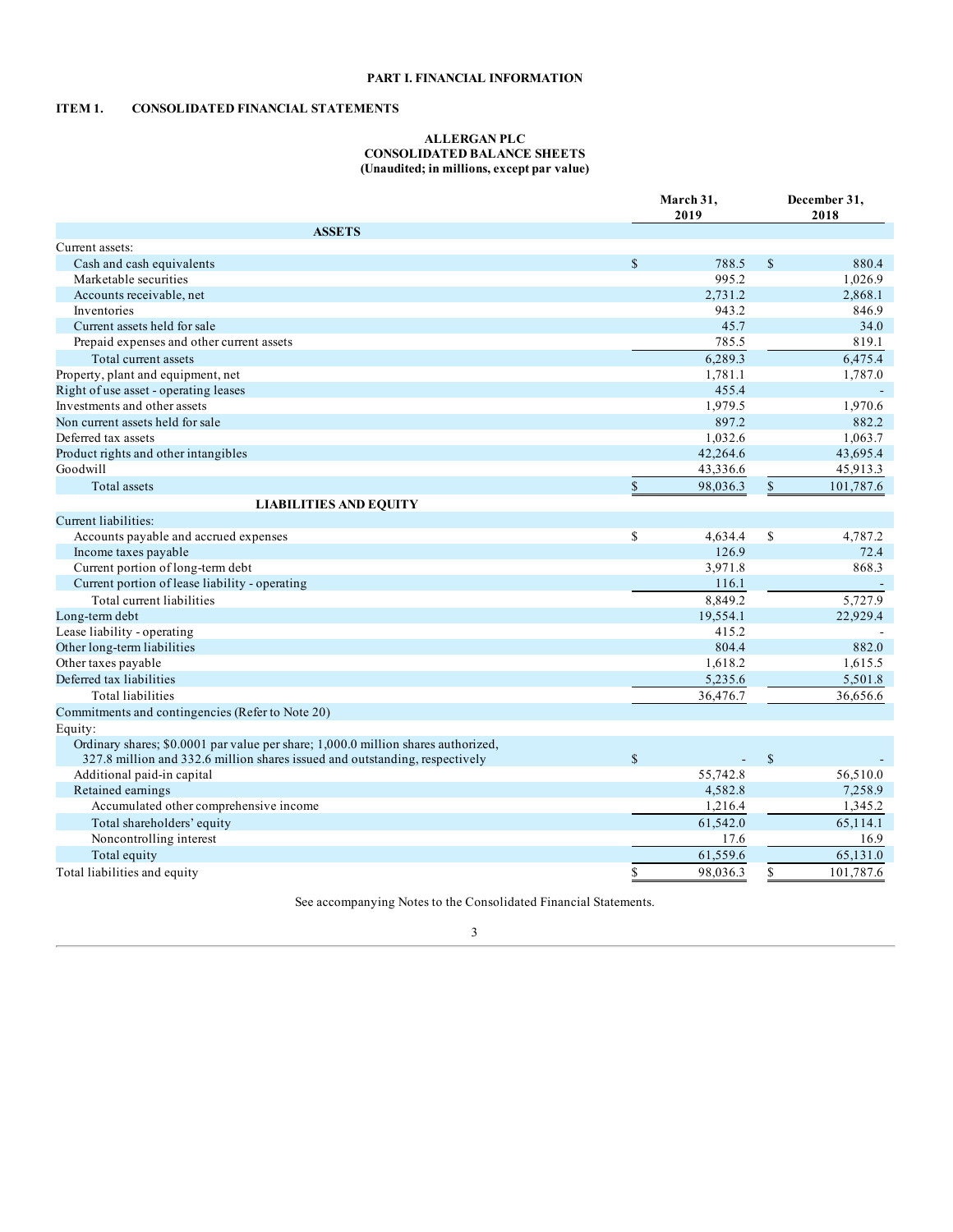## **ALLERGAN PLC CONSOLIDATED STATEMENTS OF OPERATIONS (Unaudited; in millions, except per share amounts)**

<span id="page-3-0"></span>

|                                                                 | Three Months Ended March 31, |           |               |         |  |
|-----------------------------------------------------------------|------------------------------|-----------|---------------|---------|--|
|                                                                 |                              | 2019      |               | 2018    |  |
| Net revenues                                                    | \$                           | 3,597.1   | \$            | 3,672.1 |  |
| Operating expenses:                                             |                              |           |               |         |  |
| Cost of sales (excludes amortization and impairment of acquired |                              |           |               |         |  |
| intangibles including product rights)                           |                              | 497.8     |               | 522.8   |  |
| Research and development                                        |                              | 435.0     |               | 474.7   |  |
| Selling and marketing                                           |                              | 804.0     |               | 800.0   |  |
| General and administrative                                      |                              | 308.3     |               | 295.9   |  |
| Amortization                                                    |                              | 1.399.4   |               | 1,697.6 |  |
| Goodwill impairments                                            |                              | 2,467.0   |               |         |  |
| In-process research and development impairments                 |                              |           |               | 522.0   |  |
| Asset sales and impairments, net                                |                              | (5.2)     |               | 13.1    |  |
| Total operating expenses                                        |                              | 5,906.3   |               | 4,326.1 |  |
| Operating (loss)                                                |                              | (2,309.2) |               | (654.0) |  |
| Interest income                                                 |                              | 21.3      |               | 17.3    |  |
| Interest (expense)                                              |                              | (201.8)   |               | (250.6) |  |
| Other income / (expense), net                                   |                              | 13.8      |               | (78.8)  |  |
| Total other (expense), net                                      |                              | (166.7)   |               | (312.1) |  |
| (Loss) before income taxes and noncontrolling interest          |                              | (2,475.9) |               | (966.1) |  |
| (Benefit) for income taxes                                      |                              | (68.6)    |               | (682.2) |  |
| Net (loss)                                                      |                              | (2,407.3) |               | (283.9) |  |
| (Income) attributable to noncontrolling interest                |                              | (0.7)     |               | (2.2)   |  |
| Net (loss) attributable to shareholders                         |                              | (2,408.0) |               | (286.1) |  |
| Dividends on preferred shares                                   |                              |           |               | 46.4    |  |
|                                                                 |                              |           |               |         |  |
| Net (loss) attributable to ordinary shareholders                | \$                           | (2,408.0) | S             | (332.5) |  |
| (Loss) per share attributable to ordinary shareholders          |                              |           |               |         |  |
| <b>Basic</b>                                                    | $\mathbb{S}$                 | (7.25)    | <sup>\$</sup> | (0.99)  |  |
| Diluted                                                         | \$                           | (7.25)    | -S            | (0.99)  |  |
| Weighted average shares outstanding:                            |                              |           |               |         |  |
| <b>Basic</b>                                                    |                              | 332.0     |               | 334.6   |  |
| Diluted                                                         |                              | 332.0     |               | 334.6   |  |
|                                                                 |                              |           |               |         |  |

See accompanying Notes to the Consolidated Financial Statements.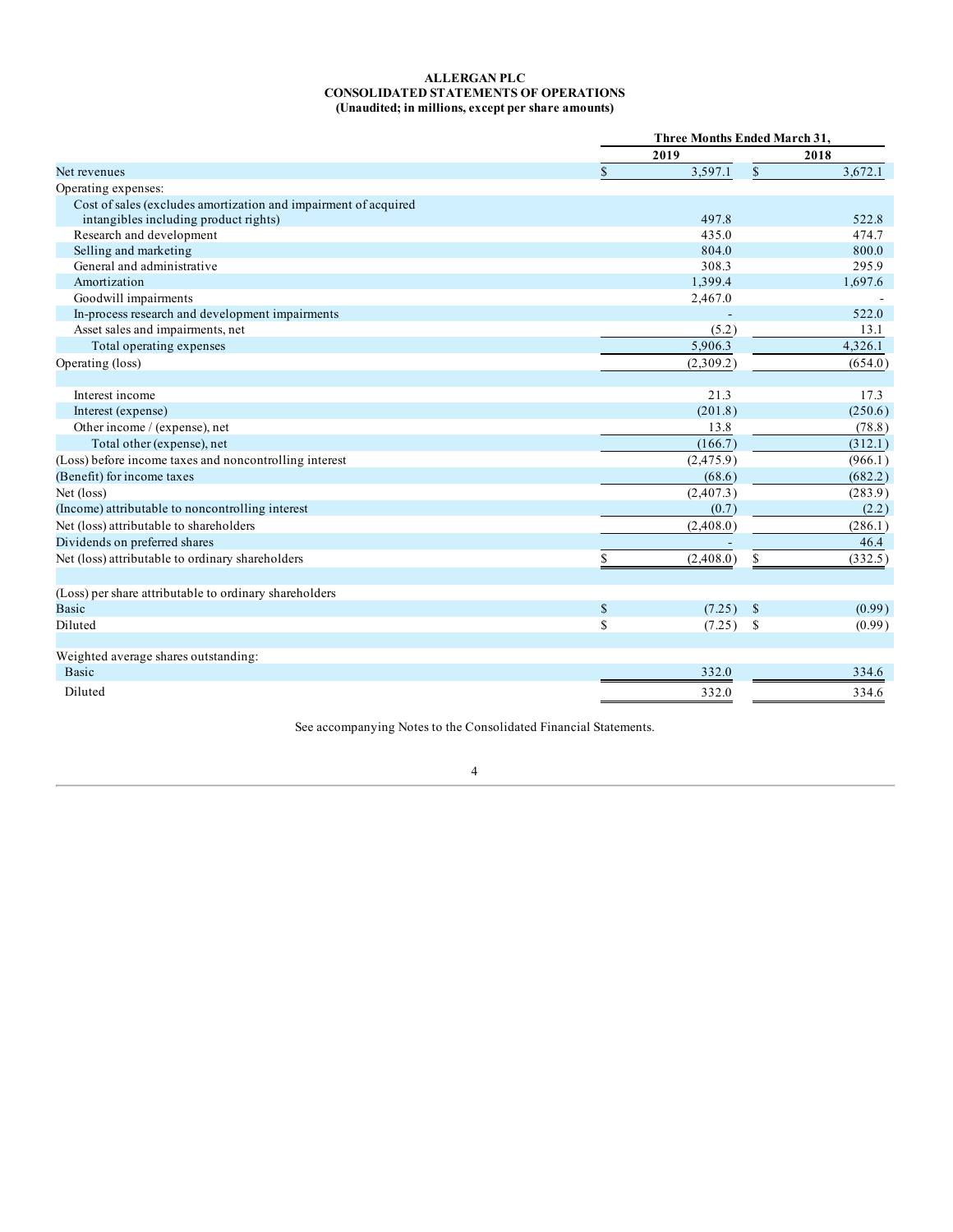#### **ALLERGAN PLC CONSOLIDATED STATEMENTS OF COMPREHENSIVE (LOSS) (Unaudited; in millions)**

<span id="page-4-0"></span>

|                                                                | Three Months Ended March 31, |  |         |  |  |  |
|----------------------------------------------------------------|------------------------------|--|---------|--|--|--|
|                                                                | 2019                         |  | 2018    |  |  |  |
| Net (loss)                                                     | (2,407.3)                    |  | (283.9) |  |  |  |
| Other comprehensive (loss) / income                            |                              |  |         |  |  |  |
| Foreign currency translation (losses) / gains                  | (127.8)                      |  | 183.8   |  |  |  |
| Unrealized (losses), net of tax                                | (1.0)                        |  |         |  |  |  |
| Total other comprehensive (loss) / income, net of tax          | (128.8)                      |  | 183.8   |  |  |  |
| Comprehensive (loss)                                           | (2,536.1)                    |  | (100.1) |  |  |  |
| Comprehensive (income) attributable to noncontrolling interest | (0.7)                        |  | (2.2)   |  |  |  |
| Comprehensive (loss) attributable to ordinary shareholders     | (2,536.8)                    |  | (102.3) |  |  |  |

See accompanying Notes to the Consolidated Financial Statements.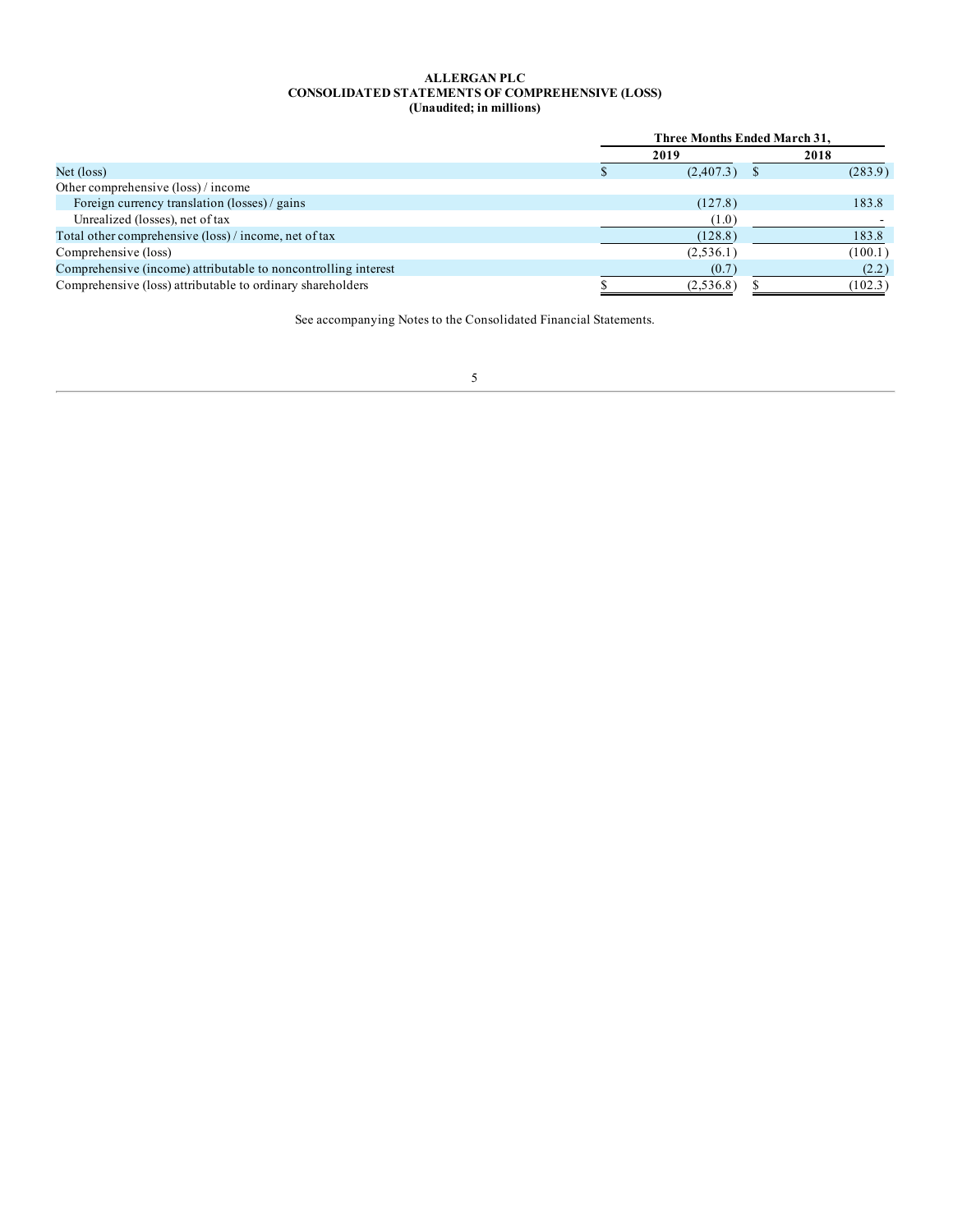## **ALLERGAN PLC CONSOLIDATED STATEMENTS OF CASH FLOWS (Unaudited; in millions)**

<span id="page-5-0"></span>

|                                                                               |             | Three Months Ended March 31, |              |            |
|-------------------------------------------------------------------------------|-------------|------------------------------|--------------|------------|
|                                                                               | 2019        |                              |              | 2018       |
| <b>Cash Flows From Operating Activities:</b>                                  |             |                              |              |            |
| Net (loss)                                                                    | \$          | (2,407.3)                    | \$           | (283.9)    |
| Reconciliation to net cash provided by operating activities:                  |             |                              |              |            |
| Depreciation                                                                  |             | 47.5                         |              | 56.1       |
| Amortization                                                                  |             | 1,399.4                      |              | 1,697.6    |
| Provision for inventory reserve                                               |             | 18.8                         |              | 14.2       |
| Share-based compensation                                                      |             | 52.3                         |              | 72.5       |
| Deferred income tax benefit                                                   |             | (229.7)                      |              | (1,026.4)  |
| Goodwill impairments                                                          |             | 2,467.0                      |              |            |
| In-process research and development impairments                               |             |                              |              | 522.0      |
| (Gain) / loss on asset sales and impairments, net                             |             | (5.2)                        |              | 13.1       |
| Loss on sale of Teva securities, net                                          |             |                              |              | 77.7       |
| Non-cash extinguishment of debt                                               |             | 0.3                          |              | ÷.         |
| Amortization of deferred financing costs                                      |             | 4.6                          |              | 6.3        |
| Non-cash lease expense                                                        |             | 30.1                         |              |            |
| Contingent consideration adjustments, including accretion                     |             | 18.7                         |              | 5.3        |
| Other, net                                                                    |             | (10.3)                       |              | 6.5        |
| Changes in assets and liabilities (net of effects of acquisitions):           |             |                              |              |            |
| Decrease / (increase) in accounts receivable, net                             |             | 132.4                        |              | 259.1      |
| Decrease / (increase) in inventories                                          |             | (128.3)                      |              | (52.7)     |
| Decrease / (increase) in prepaid expenses and other current assets            |             | 36.2                         |              | (0.6)      |
| Increase / (decrease) in accounts payable and accrued expenses                |             | (199.8)                      |              | (231.6)    |
| Increase / (decrease) in income and other taxes payable                       |             | 60.0                         |              | 336.6      |
| Increase / (decrease) in other assets and liabilities                         |             | (52.7)                       |              | (13.5)     |
|                                                                               |             | 1,234.0                      |              |            |
| Net cash provided by operating activities                                     |             |                              |              | 1,458.3    |
| <b>Cash Flows From Investing Activities:</b>                                  |             |                              |              |            |
| Additions to property, plant and equipment                                    |             | (64.8)                       |              | (46.4)     |
| Additions to product rights and other intangibles                             |             | (7.5)                        |              |            |
| Additions to investments                                                      |             | (538.2)                      |              | (1, 455.9) |
| Proceeds from sale of investments and other assets                            |             | 569.1                        |              | 4,889.5    |
| Payments to settle Teva related matters                                       |             |                              |              | (466.0)    |
| Proceeds from sales of property, plant and equipment                          |             | 17.2                         |              | 11.1       |
| Acquisitions of businesses, net of cash acquired                              |             | (80.6)                       |              |            |
| Net cash (used in) / provided by investing activities                         |             | (104.8)                      |              | 2,932.3    |
| <b>Cash Flows From Financing Activities:</b>                                  |             |                              |              |            |
| Proceeds from borrowings of long-term indebtedness, including credit facility |             |                              |              | 709.0      |
| Payments on debt, including finance lease obligations and credit facility     |             | (159.4)                      |              | (4,322.1)  |
| Payments of contingent consideration and other financing                      |             | (2.0)                        |              | (9.3)      |
| Proceeds from stock plans                                                     |             | 9.7                          |              | 35.5       |
| Proceeds from forward sale of Teva securities                                 |             |                              |              | 372.3      |
| Payments to settle Teva related matters                                       |             |                              |              | (234.0)    |
| Repurchase of ordinary shares                                                 |             | (829.2)                      |              | (1,439.6)  |
| Dividends paid                                                                |             | (246.1)                      |              | (319.5)    |
| Net cash (used in) financing activities                                       |             | (1,227.0)                    |              | (5,207.7)  |
| Effect of currency exchange rate changes on cash and cash equivalents         |             | 5.9                          |              | (5.3)      |
| Net (decrease) in cash and cash equivalents                                   |             | (91.9)                       |              | (822.4)    |
| Cash and cash equivalents at beginning of period                              |             | 880.4                        |              | 1,817.2    |
|                                                                               |             |                              | S            | 994.8      |
| Cash and cash equivalents at end of period                                    |             | 788.5                        |              |            |
| <b>Supplemental Disclosures of Cash Flow Information</b>                      |             |                              |              |            |
| Cash paid during the year for:                                                |             |                              |              |            |
| Income taxes other, net of refunds                                            | \$          | 105.4                        | $\mathbb{S}$ | 35.7       |
| Interest                                                                      | \$          | 252.0                        | \$           | 344.4      |
| Schedule of Non-Cash Investing and Financing Activities:                      |             |                              |              |            |
| Conversion of mandatory convertible preferred shares                          | S           |                              | \$           | 4,929.7    |
| Dividends accrued                                                             | $\mathbf S$ | 1.4                          | $\mathsf S$  | 1.4        |

See accompanying Notes to the Consolidated Financial Statements.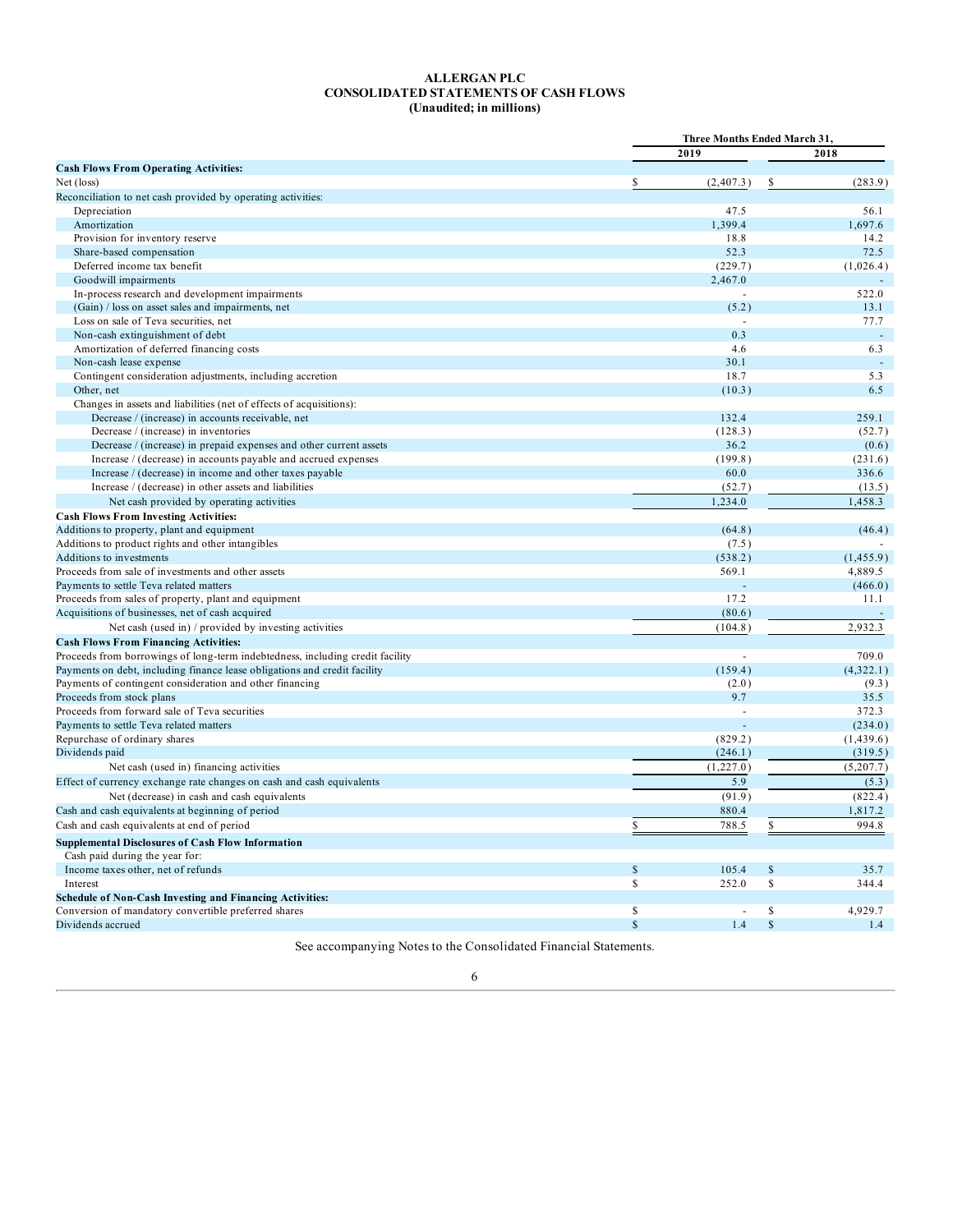## **ALLERGAN PLC CONSOLIDATED STATEMENTS OF EQUITY (Unaudited; in millions)**

<span id="page-6-0"></span>

|                                             |               |                        |                         |                         | Additional               | Retained<br>Earnings/    | Accumulated<br>Other    |                          |              |           |
|---------------------------------------------|---------------|------------------------|-------------------------|-------------------------|--------------------------|--------------------------|-------------------------|--------------------------|--------------|-----------|
|                                             |               | <b>Ordinary Shares</b> | <b>Preferred Shares</b> |                         | Paid-in-                 | (Accumulated             | Comprehensive           | Noncontrolling           |              |           |
|                                             | <b>Shares</b> | Amount                 | <b>Shares</b>           | Amount                  | Capital                  | Deficit)                 | Income / (Loss)         | Interest                 |              | Total     |
| BALANCE, December 31, 2017                  | 330.2         | $\mathbf{s}$           | 5.1                     | 4.929.7<br>$\mathbf{s}$ | $\mathbf{s}$<br>54,013.5 | 12.957.2<br>$\mathbf{s}$ | 1,920.7<br>$\mathbf{s}$ | $\mathbf{s}$<br>16.0     | $\mathbf{s}$ | 73,837.1  |
| Implementation of new accounting            |               |                        |                         |                         |                          |                          |                         |                          |              |           |
| pronouncements                              |               |                        |                         |                         |                          | 424.7                    | (63.0)                  |                          |              | 361.7     |
| <b>BALANCE, January 1, 2018</b>             | 330.2         | $\mathbf{s}$           | 5.1                     | 4,929.7<br>$\mathbf{s}$ | 54,013.5<br>s            | 13,381.9                 | 1,857.7                 | 16.0<br>S                | S.           | 74,198.8  |
| Comprehensive (loss):                       |               |                        |                         |                         |                          |                          |                         |                          |              |           |
| Net (loss) attributable to shareholders     |               |                        |                         |                         |                          | (286.1)                  |                         | $\overline{a}$           |              | (286.1)   |
| Other comprehensive income, net of tax      |               |                        |                         |                         |                          | $\overline{\phantom{a}}$ | 183.8                   | $\tilde{\phantom{a}}$    |              | 183.8     |
| Share-based compensation                    |               |                        |                         |                         | 72.5                     |                          |                         | $\blacksquare$           |              | 72.5      |
| Ordinary shares issued under employee stock |               |                        |                         |                         |                          |                          |                         |                          |              |           |
| plans                                       | 0.7           |                        |                         |                         | 35.5                     |                          |                         | $\overline{\phantom{a}}$ |              | 35.5      |
| Dividends declared                          |               |                        |                         |                         |                          | (296.3)                  |                         |                          |              | (296.3)   |
| Conversion of Mandatory Preferred Shares    | 17.8          |                        | (5.1)                   | (4.929.7)               | 4,929.7                  |                          |                         | $\ddot{\phantom{1}}$     |              |           |
| Repurchase of ordinary shares under the     |               |                        |                         |                         |                          |                          |                         |                          |              |           |
| share repurchase programs                   | (9.6)         |                        |                         |                         | (1,540.0)                |                          |                         |                          |              | (1,540.0) |
| Repurchase of ordinary shares               | (0.1)         |                        |                         |                         | (24.3)                   |                          |                         |                          |              | (24.3)    |
| Movement in noncontrolling interest         |               |                        |                         |                         |                          |                          |                         | 2.1                      |              | 2.1       |
| BALANCE, March 31, 2018                     | 339.0         | s                      |                         | s                       | 57,486.9<br>s            | 12,799.5<br>s            | 2,041.5<br>s            | 18.1<br>s                |              | 72,346.0  |
|                                             |               |                        |                         |                         |                          |                          |                         |                          |              |           |
| BALANCE, December 31, 2018                  | 332.6         | s                      |                         | s                       | 56,510.0<br>s            | 7,258.9<br>s             | s<br>1,345.2            | 16.9<br>s                | \$           | 65,131.0  |
| Implementation of new accounting            |               |                        |                         |                         |                          |                          |                         |                          |              |           |
| pronouncement                               |               |                        |                         |                         |                          | (22.0)                   |                         |                          |              | (22.0)    |
| BALANCE, January 1, 2019                    | 332.6         |                        |                         |                         | 56,510.0<br>s            | 7,236.9                  | 1,345.2                 | 16.9                     |              | 65,109.0  |
| Comprehensive (loss):                       |               |                        |                         |                         |                          |                          |                         |                          |              |           |
| Net (loss) attributable to shareholders     |               |                        |                         |                         |                          | (2,408.0)                |                         |                          |              | (2,408.0) |
| Other comprehensive (loss), net of tax      |               |                        |                         |                         |                          |                          | (128.8)                 |                          |              | (128.8)   |
| Share-based compensation                    |               |                        |                         |                         | 52.3                     |                          |                         | $\overline{\phantom{a}}$ |              | 52.3      |
| Ordinary shares issued under employee stock |               |                        |                         |                         |                          |                          |                         |                          |              |           |
| plans                                       | 0.7           |                        |                         |                         | 9.7                      |                          |                         |                          |              | 9.7       |
| Dividends declared                          |               |                        |                         |                         | $\sim$                   | (246.1)                  |                         | $\tilde{\phantom{a}}$    |              | (246.1)   |
| Repurchase of ordinary shares under the     |               |                        |                         |                         |                          |                          |                         |                          |              |           |
| share repurchase programs                   | (5.3)         |                        |                         |                         | (799.7)                  |                          |                         | $\overline{a}$           |              | (799.7)   |
| Repurchase of ordinary shares               | (0.2)         |                        |                         |                         | (29.5)                   |                          |                         | ä,                       |              | (29.5)    |
| Movement in noncontrolling interest         |               |                        |                         |                         |                          |                          |                         | 0.7                      |              | 0.7       |
| BALANCE, March 31, 2019                     | 327.8         |                        |                         |                         | 55,742.8<br>s            | 4,582.8                  | 1,216.4                 | 17.6                     |              | 61,559.6  |

See accompanying Notes to the Consolidated Financial Statements.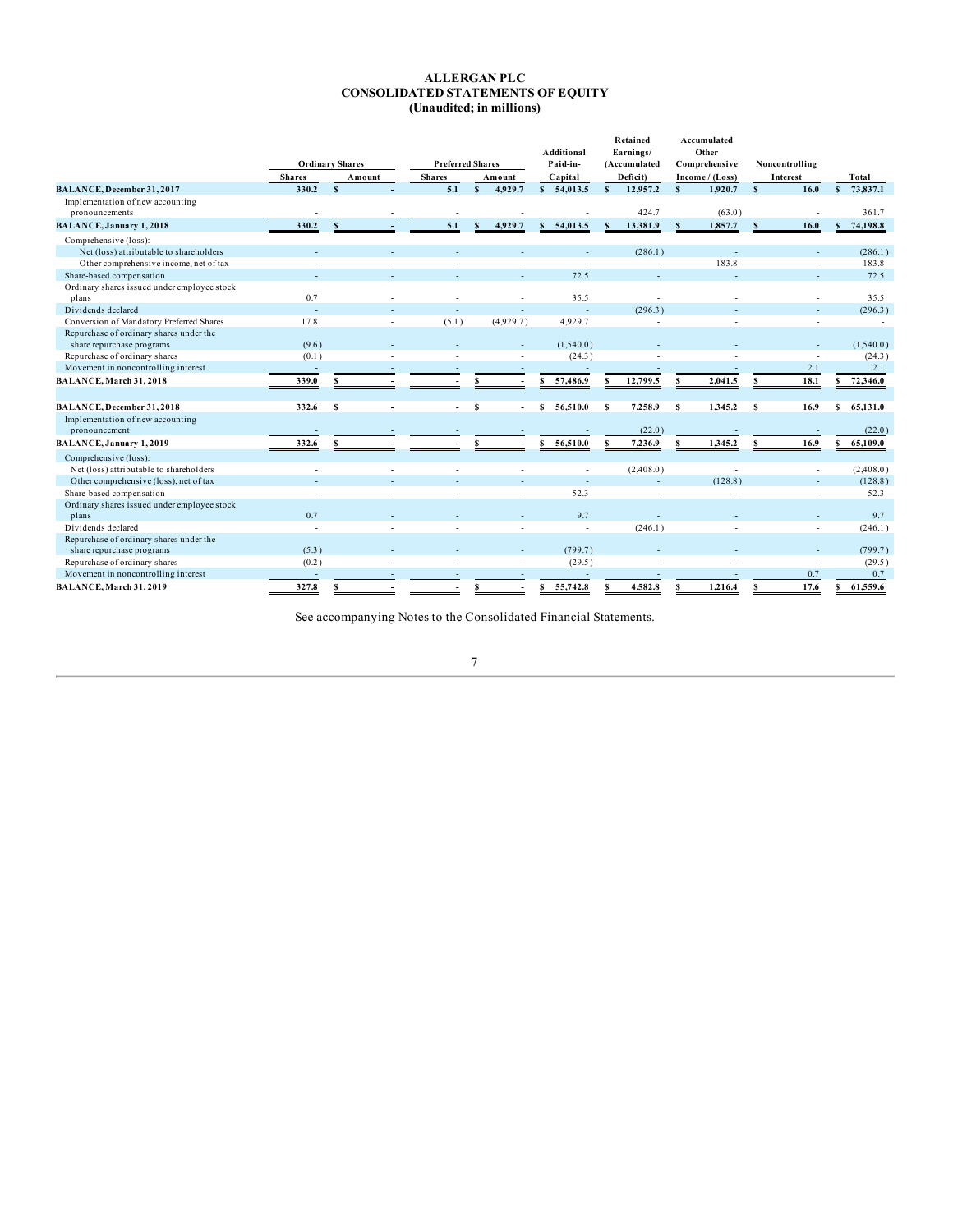#### **WARNER CHILCOTT LIMITED CONSOLIDATED BALANCE SHEETS (Unaudited; in millions)**

<span id="page-7-0"></span>

|                                                  |               | March 31,<br>2019 | December 31,<br>2018 |           |  |
|--------------------------------------------------|---------------|-------------------|----------------------|-----------|--|
| <b>ASSETS</b>                                    |               |                   |                      |           |  |
| Current assets:                                  |               |                   |                      |           |  |
| Cash and cash equivalents                        | $\mathbf S$   | 786.7             | $\mathcal{S}$        | 878.6     |  |
| Marketable securities                            |               | 995.2             |                      | 1,026.9   |  |
| Accounts receivable, net                         |               | 2,731.2           |                      | 2,868.1   |  |
| Receivables from Parents                         |               | 814.1             |                      | 640.9     |  |
| Inventories                                      |               | 943.2             |                      | 846.9     |  |
| Current assets held for sale                     |               | 45.7              |                      | 34.0      |  |
| Prepaid expenses and other current assets        |               | 780.9             |                      | 818.7     |  |
| Total current assets                             |               | 7,097.0           |                      | 7,114.1   |  |
| Property, plant and equipment, net               |               | 1,781.1           |                      | 1,787.0   |  |
| Right of use asset - operating leases            |               | 455.4             |                      |           |  |
| Investments and other assets                     |               | 1,979.5           |                      | 1,970.6   |  |
| Non current receivables from Parents             |               |                   |                      |           |  |
| Non current assets held for sale                 |               | 897.2             |                      | 882.2     |  |
| Deferred tax assets                              |               | 1,032.6           |                      | 1,063.7   |  |
| Product rights and other intangibles             |               | 42,264.6          |                      | 43,695.4  |  |
| Goodwill                                         |               | 43,336.6          |                      | 45,913.3  |  |
| Total assets                                     | $\mathsf{\$}$ | 98,844.0          | \$                   | 102,426.3 |  |
| <b>LIABILITIES AND EQUITY</b>                    |               |                   |                      |           |  |
| Current liabilities:                             |               |                   |                      |           |  |
| Accounts payable and accrued expenses            | \$            | 4,634.3           | \$                   | 4,787.4   |  |
| Payables to Parents                              |               | 3,034.9           |                      | 2,829.2   |  |
| Income taxes payable                             |               | 126.9             |                      | 72.4      |  |
| Current portion of long-term debt                |               | 3,971.8           |                      | 868.3     |  |
| Current portion of lease liability - operating   |               | 116.1             |                      |           |  |
| Total current liabilities                        |               | 11,884.0          |                      | 8,557.3   |  |
| Long-term debt                                   |               | 19,554.1          |                      | 22,929.4  |  |
| Lease liability - operating                      |               | 415.2             |                      |           |  |
| Other long-term liabilities                      |               | 804.4             |                      | 882.0     |  |
| Other taxes payable                              |               | 1,612.0           |                      | 1,615.5   |  |
| Deferred tax liabilities                         |               | 5,235.6           |                      | 5,501.8   |  |
| Total liabilities                                |               | 39,505.3          |                      | 39,486.0  |  |
| Commitments and contingencies (Refer to Note 20) |               |                   |                      |           |  |
| Equity:                                          |               |                   |                      |           |  |
| Members' capital                                 |               | 64,752.1          |                      | 65,797.9  |  |
| Retained earnings                                |               | (6,647.4)         |                      | (4,219.7) |  |
| Accumulated other comprehensive income           |               | 1,216.4           |                      | 1,345.2   |  |
| Total members' equity                            |               | 59,321.1          |                      | 62,923.4  |  |
| Noncontrolling interest                          |               | 17.6              |                      | 16.9      |  |
| Total equity                                     |               | 59,338.7          |                      | 62,940.3  |  |
| Total liabilities and equity                     | \$            | 98,844.0          | \$                   | 102,426.3 |  |

See accompanying Notes to the Consolidated Financial Statements.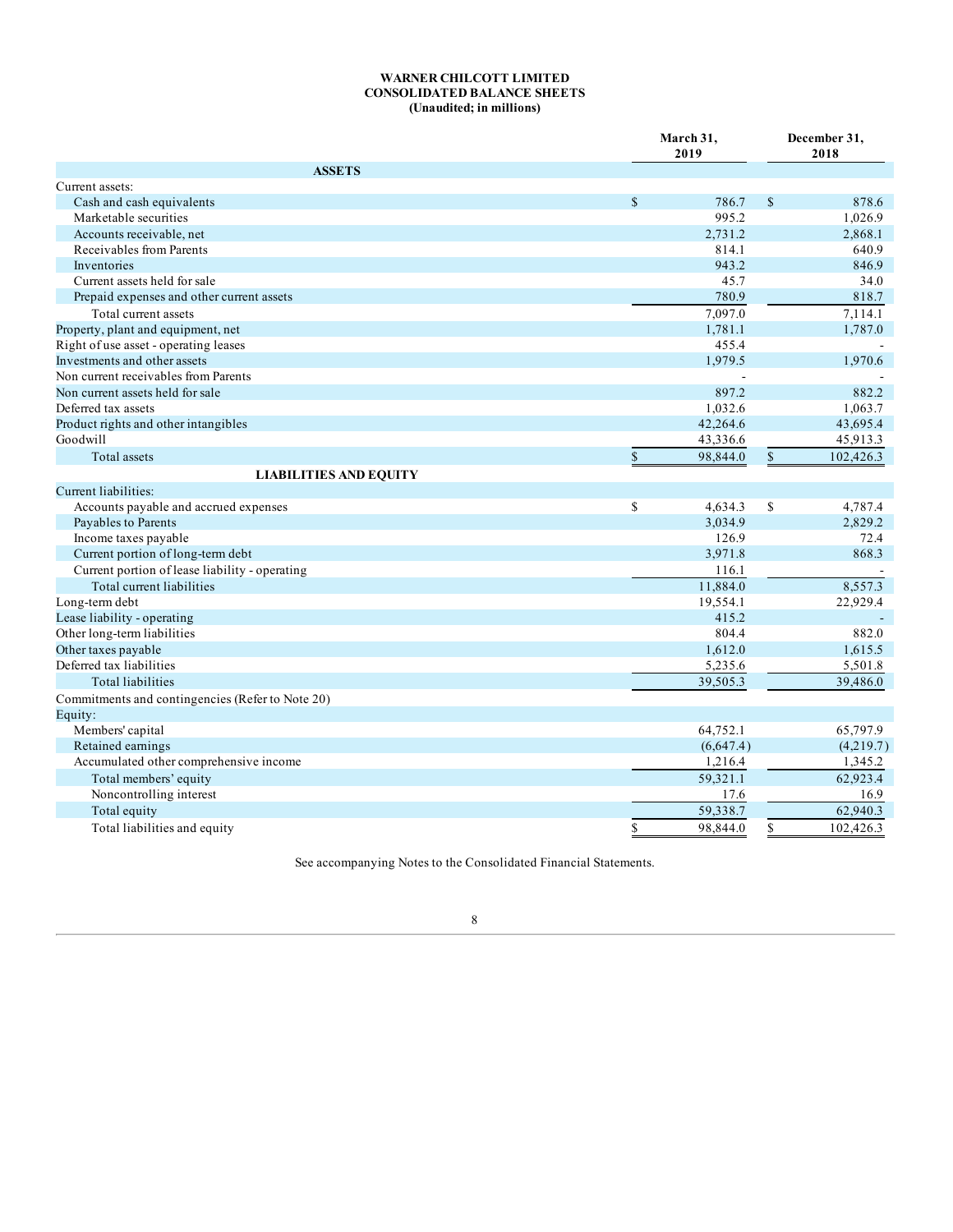## **WARNER CHILCOTT LIMITED CONSOLIDATED STATEMENTS OF OPERATIONS (Unaudited; in millions)**

<span id="page-8-0"></span>

|                                                        | Three Months Ended March 31, |     |         |
|--------------------------------------------------------|------------------------------|-----|---------|
|                                                        | 2019                         |     | 2018    |
| Net revenues                                           | 3,597.1                      | \$. | 3,672.1 |
| Operating expenses:                                    |                              |     |         |
| Cost of sales (excludes amortization and impairment of |                              |     |         |
| acquired intangibles including product rights)         | 497.8                        |     | 522.8   |
| Research and development                               | 435.0                        |     | 474.7   |
| Selling and marketing                                  | 804.0                        |     | 800.0   |
| General and administrative                             | 306.1                        |     | 294.1   |
| Amortization                                           | 1.399.4                      |     | 1,697.6 |
| Goodwill impairments                                   | 2,467.0                      |     |         |
| In-process research and development impairments        |                              |     | 522.0   |
| Asset sales and impairments, net                       | (5.2)                        |     | 13.1    |
| Total operating expenses                               | 5,904.1                      |     | 4,324.3 |
| Operating (loss)                                       | (2,307.0)                    |     | (652.2) |
| Interest income                                        | 21.3                         |     | 70.3    |
| Interest (expense)                                     | (201.8)                      |     | (250.6) |
| Other income / (expense), net                          | 13.8                         |     | (78.8)  |
| Total other (expense), net                             | (166.7)                      |     | (259.1) |
| (Loss) before income taxes and noncontrolling interest | (2, 473.7)                   |     | (911.3) |
| (Benefit) for income taxes                             | (68.7)                       |     | (682.2) |
| Net (loss)                                             | (2,405.0)                    |     | (229.1) |
| (Income) attributable to noncontrolling interest       | (0.7)                        |     | (2.2)   |
| Net (loss) attributable to members                     | \$<br>(2,405.7)              |     | (231.3) |

See accompanying Notes to the Consolidated Financial Statements.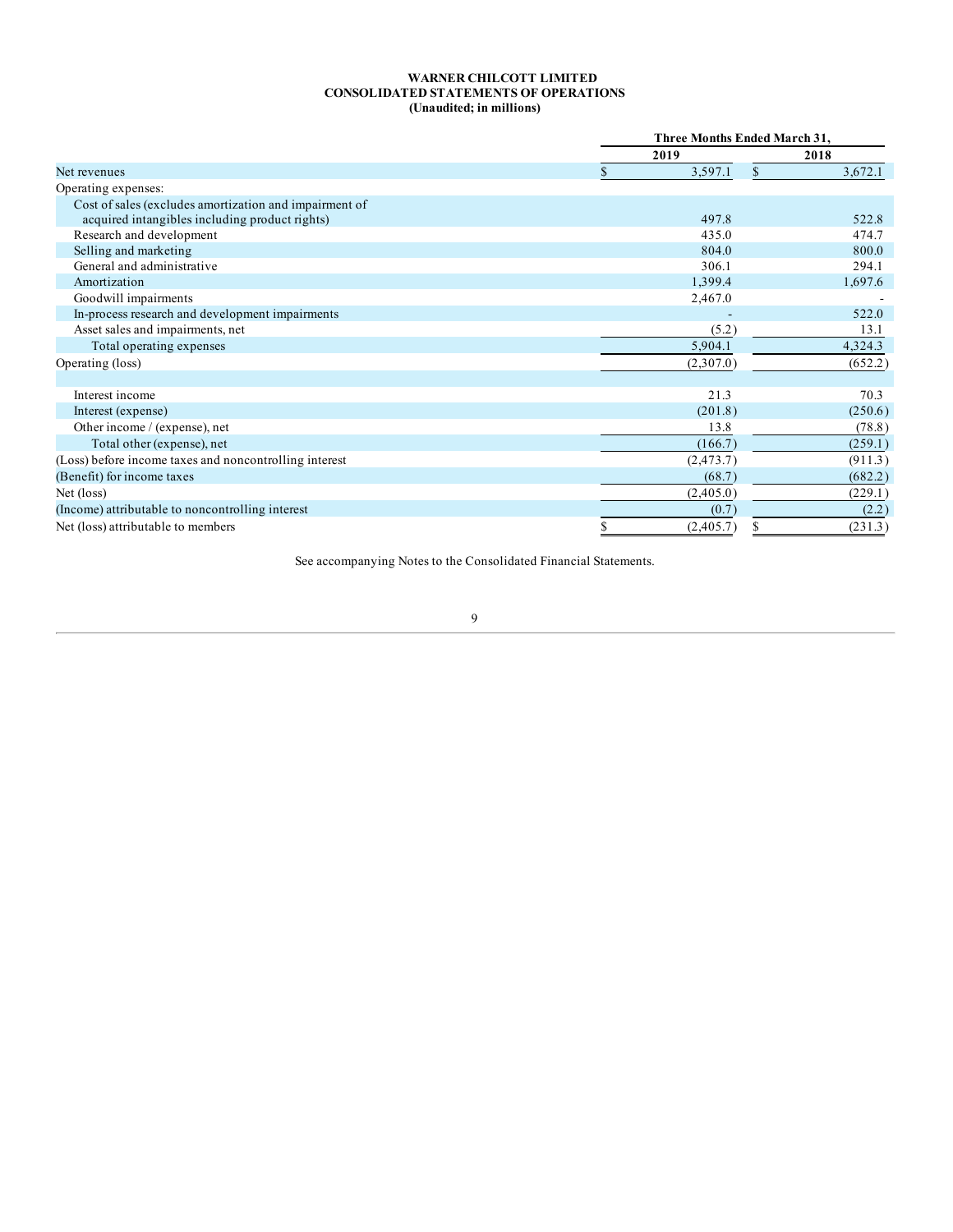#### **WARNER CHILCOTT LIMITED CONSOLIDATED STATEMENTS OF COMPREHENSIVE (LOSS) (Unaudited; in millions)**

<span id="page-9-0"></span>

|                                                                | Three Months Ended March 31, |  |         |  |
|----------------------------------------------------------------|------------------------------|--|---------|--|
|                                                                | 2019                         |  | 2018    |  |
| Net (loss)                                                     | (2,405.0)                    |  | (229.1) |  |
| Other comprehensive (loss) / income                            |                              |  |         |  |
| Foreign currency translation (losses) / gains                  | (127.8)                      |  | 183.8   |  |
| Unrealized (losses), net of tax                                | (1.0)                        |  |         |  |
| Total other comprehensive (loss) / income, net of tax          | (128.8)                      |  | 183.8   |  |
| Comprehensive (loss)                                           | (2,533.8)                    |  | (45.3)  |  |
| Comprehensive (income) attributable to noncontrolling interest | (0.7)                        |  | (2.2)   |  |
| Comprehensive (loss) attributable to members                   | (2,534.5)                    |  | (47.5)  |  |

See accompanying Notes to the Consolidated Financial Statements.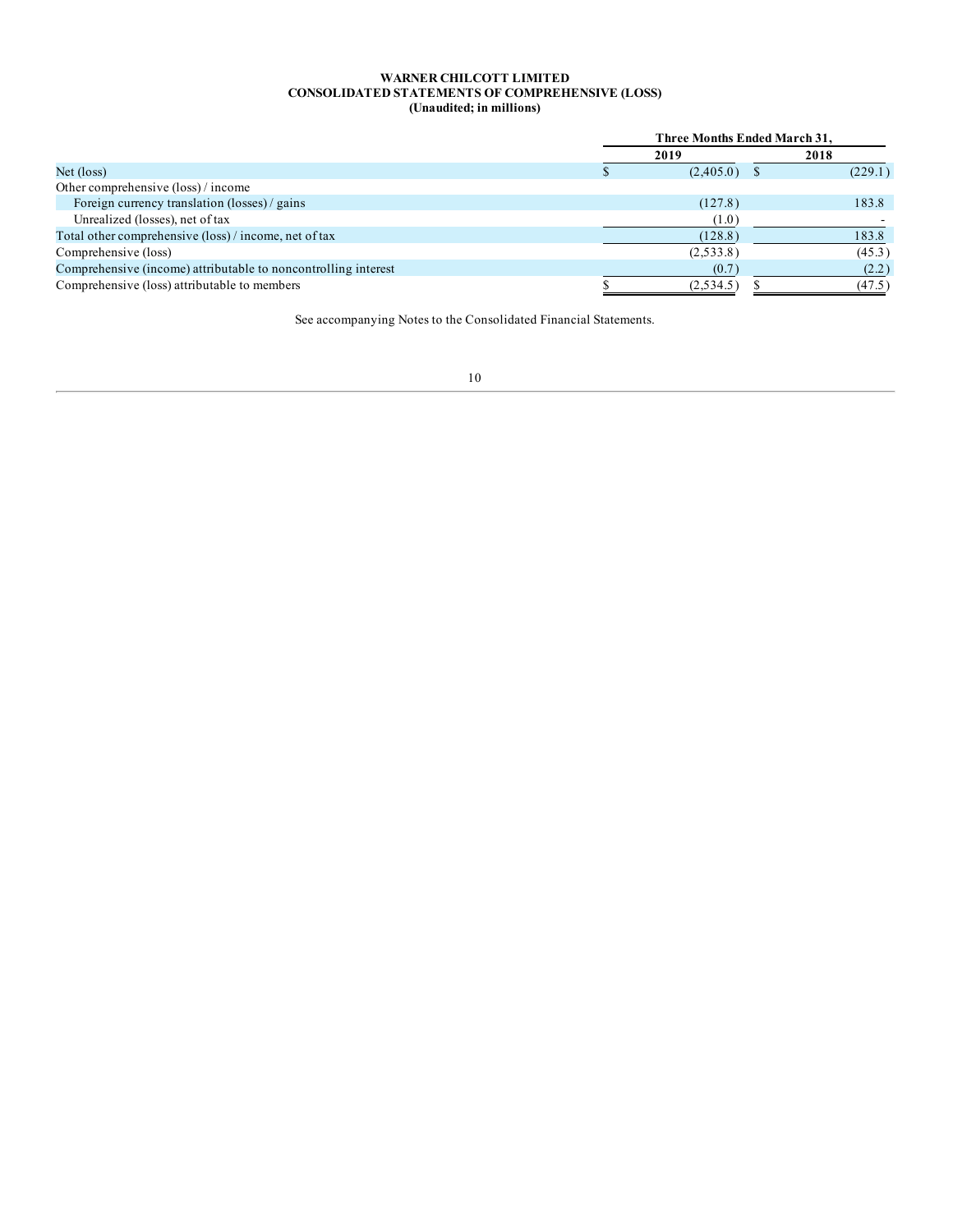## **WARNER CHILCOTT LIMITED CONSOLIDATED STATEMENTS OF CASH FLOWS (Unaudited; in millions)**

<span id="page-10-0"></span>

|                                                                                                    | Three Months Ended March 31, |    |            |  |
|----------------------------------------------------------------------------------------------------|------------------------------|----|------------|--|
|                                                                                                    | 2019                         |    | 2018       |  |
| <b>Cash Flows From Operating Activities:</b>                                                       |                              |    |            |  |
| Net (loss)                                                                                         | \$<br>(2,405.0)              | \$ | (229.1)    |  |
| Reconciliation to net cash provided by operating activities:                                       |                              |    |            |  |
| Depreciation                                                                                       | 47.5                         |    | 56.1       |  |
| Amortization                                                                                       | 1.399.4                      |    | 1.697.6    |  |
| Provision for inventory reserve                                                                    | 18.8                         |    | 14.2       |  |
| Share-based compensation                                                                           | 52.3                         |    | 72.5       |  |
| Deferred income tax benefit                                                                        | (229.7)                      |    | (1,026.4)  |  |
| Goodwill impairments                                                                               | 2,467.0                      |    |            |  |
| In-process research and development impairments                                                    |                              |    | 522.0      |  |
| (Gain) / loss on asset sales and impairments, net                                                  | (5.2)                        |    | 13.1       |  |
| Loss on sale of Teva securities, net                                                               |                              |    | 77.7       |  |
| Non-cash extinguishment of debt                                                                    | 0.3                          |    |            |  |
| Amortization of deferred financing costs                                                           | 4.6                          |    | 6.3        |  |
| Non-cash lease expense                                                                             | 30.1                         |    |            |  |
| Contingent consideration adjustments, including accretion                                          | 18.7                         |    | 5.3        |  |
| Other, net                                                                                         | (10.3)                       |    | 6.5        |  |
| Changes in assets and liabilities (net of effects of acquisitions):                                |                              |    |            |  |
| Decrease / (increase) in accounts receivable, net                                                  | 132.4                        |    | 259.1      |  |
| Decrease / (increase) in inventories                                                               | (128.3)                      |    | (52.7)     |  |
| Decrease / (increase) in prepaid expenses and other current assets                                 | 40.4                         |    | 0.1        |  |
| Increase / (decrease) in accounts payable and accrued expenses                                     | (199.5)                      |    | (229.1)    |  |
| Increase / (decrease) in income and other taxes payable                                            | 60.0                         |    | 336.6      |  |
| Increase / (decrease) in other assets and liabilities, including receivable / payable with Parents | (79.3)                       |    | 64.8       |  |
| Net cash provided by operating activities                                                          | 1,214.2                      |    | 1,594.6    |  |
| <b>Cash Flows From Investing Activities:</b>                                                       |                              |    |            |  |
| Additions to property, plant and equipment                                                         | (64.8)                       |    | (46.4)     |  |
| Additions to product rights and other intangibles                                                  | (7.5)                        |    |            |  |
| Additions to investments                                                                           | (538.2)                      |    | (1, 455.9) |  |
| Proceeds from sale of investments and other assets                                                 | 569.1                        |    | 4,889.5    |  |
| Payments to settle Teva related matters                                                            |                              |    | (466.0)    |  |
| Proceeds from sales of property, plant and equipment                                               | 17.2                         |    | 11.1       |  |
| Acquisitions of businesses, net of cash acquired                                                   | (80.6)                       |    |            |  |
| Net cash (used in) / provided by investing activities                                              | (104.8)                      |    | 2,932.3    |  |
| <b>Cash Flows From Financing Activities:</b>                                                       |                              |    |            |  |
| Proceeds from borrowings of long-term indebtedness, including credit facility                      |                              |    | 709.0      |  |
| Payments on debt, including finance lease obligations and credit facility                          | (159.4)                      |    | (4,322.1)  |  |
| Payments of contingent consideration and other financing                                           | (2.0)                        |    | (9.3)      |  |
| Proceeds from forward sale of Teva securities                                                      |                              |    | 372.3      |  |
| Payments to settle Teva related matters                                                            |                              |    | (234.0)    |  |
| Dividends to Parents                                                                               | (1,045.8)                    |    | (1,859.5)  |  |
| Net cash (used in) financing activities                                                            | (1, 207.2)                   |    | (5,343.6)  |  |
| Effect of currency exchange rate changes on cash and cash equivalents                              | 5.9                          |    | (5.3)      |  |
| Net (decrease) in cash and cash equivalents                                                        | (91.9)                       |    | (822.0)    |  |
| Cash and cash equivalents at beginning of period                                                   | 878.6                        |    | 1,816.3    |  |
| Cash and cash equivalents at end of period                                                         | \$<br>786.7                  | \$ | 994.3      |  |
|                                                                                                    |                              |    |            |  |

See accompanying Notes to the Consolidated Financial Statements.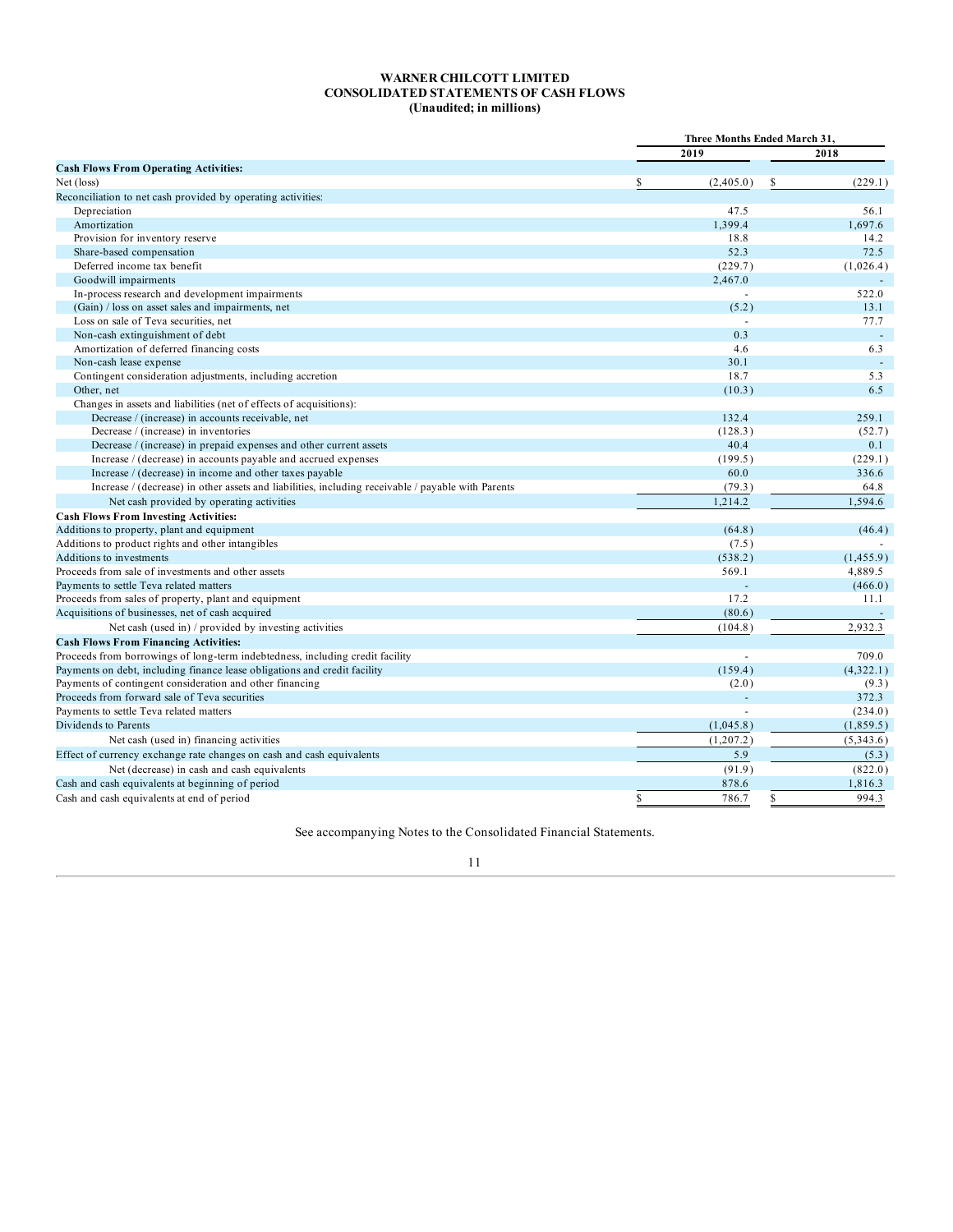## **WARNER CHILCOTT LIMITED CONSOLIDATED STATEMENTS OF EQUITY (Unaudited; in millions, except share data)**

<span id="page-11-0"></span>

|                                                    | <b>Members' Capital</b> |              |           |              |                             |              |                                                                 |              |                                   |              |           |
|----------------------------------------------------|-------------------------|--------------|-----------|--------------|-----------------------------|--------------|-----------------------------------------------------------------|--------------|-----------------------------------|--------------|-----------|
|                                                    | <b>Shares</b>           |              | Amount    |              | <b>Retained</b><br>Earnings |              | <b>Accumulated</b><br>Other<br>Comprehensive<br>Income / (Loss) |              | Noncontrolling<br><b>Interest</b> |              | Total     |
| <b>BALANCE, December 31, 2017</b>                  | 100.0                   | S.           | 72,935.1  | $\mathbf{s}$ | 6,410.4                     | $\mathbf{s}$ | 1,920.7                                                         | $\mathbf{s}$ | 16.0                              | S            | 81,282.2  |
| Implementation of new accounting<br>pronouncements |                         |              |           |              | 424.7                       |              | (63.0)                                                          |              |                                   |              | 361.7     |
| <b>BALANCE, January 1, 2018</b>                    | 100.0                   | S.           | 72,935.1  | $\mathbf{s}$ | 6,835.1                     | $\mathbf{s}$ | 1,857.7                                                         | \$           | 16.0                              | S            | 81,643.9  |
| Comprehensive (loss):                              |                         |              |           |              |                             |              |                                                                 |              |                                   |              |           |
| Net (loss) attributable to members                 |                         |              |           |              | (231.3)                     |              |                                                                 |              |                                   |              | (231.3)   |
| Other comprehensive income, net of tax             |                         |              |           |              |                             |              | 183.8                                                           |              |                                   |              | 183.8     |
| Dividends to Parents                               |                         |              |           |              | (1,859.5)                   |              |                                                                 |              |                                   |              | (1,859.5) |
| Movement in noncontrolling interest                |                         |              |           |              |                             |              |                                                                 |              | 2.1                               |              | 2.1       |
| BALANCE, March 31, 2018                            | 100.0                   | S.           | 72,935.1  | \$           | 4,744.3                     |              | 2,041.5                                                         | S.           | 18.1                              | S            | 79,739.0  |
| <b>BALANCE, December 31, 2018</b>                  | 100.0                   | $\mathbf{s}$ | 65,797.9  | $\mathbf{s}$ | (4,219.7)                   | - \$         | 1.345.2                                                         | \$           | 16.9                              | $\mathbf{s}$ | 62,940.3  |
| Implementation of new accounting<br>pronouncement  |                         |              |           |              | (22.0)                      |              |                                                                 |              |                                   |              | (22.0)    |
| <b>BALANCE, January 1, 2019</b>                    | 100.0                   | \$           | 65,797.9  |              | (4,241.7)                   | S            | 1,345.2                                                         |              | 16.9                              |              | 62,918.3  |
| Comprehensive (loss):                              |                         |              |           |              |                             |              |                                                                 |              |                                   |              |           |
| Net (loss) attributable to members                 |                         |              |           |              | (2,405.7)                   |              |                                                                 |              |                                   |              | (2,405.7) |
| Other comprehensive (loss), net of tax             |                         |              |           |              |                             |              | (128.8)                                                         |              |                                   |              | (128.8)   |
| Dividends to Parents                               |                         |              | (1,045.8) |              |                             |              |                                                                 |              |                                   |              | (1,045.8) |
| Movement in noncontrolling interest                |                         |              |           |              |                             |              |                                                                 |              | 0.7                               |              | 0.7       |
| BALANCE, March 31, 2019                            | 100.0                   | \$           | 64,752.1  |              | (6,647.4)                   |              | 1,216.4                                                         |              | 17.6                              |              | 59,338.7  |

See accompanying Notes to the Consolidated Financial Statements.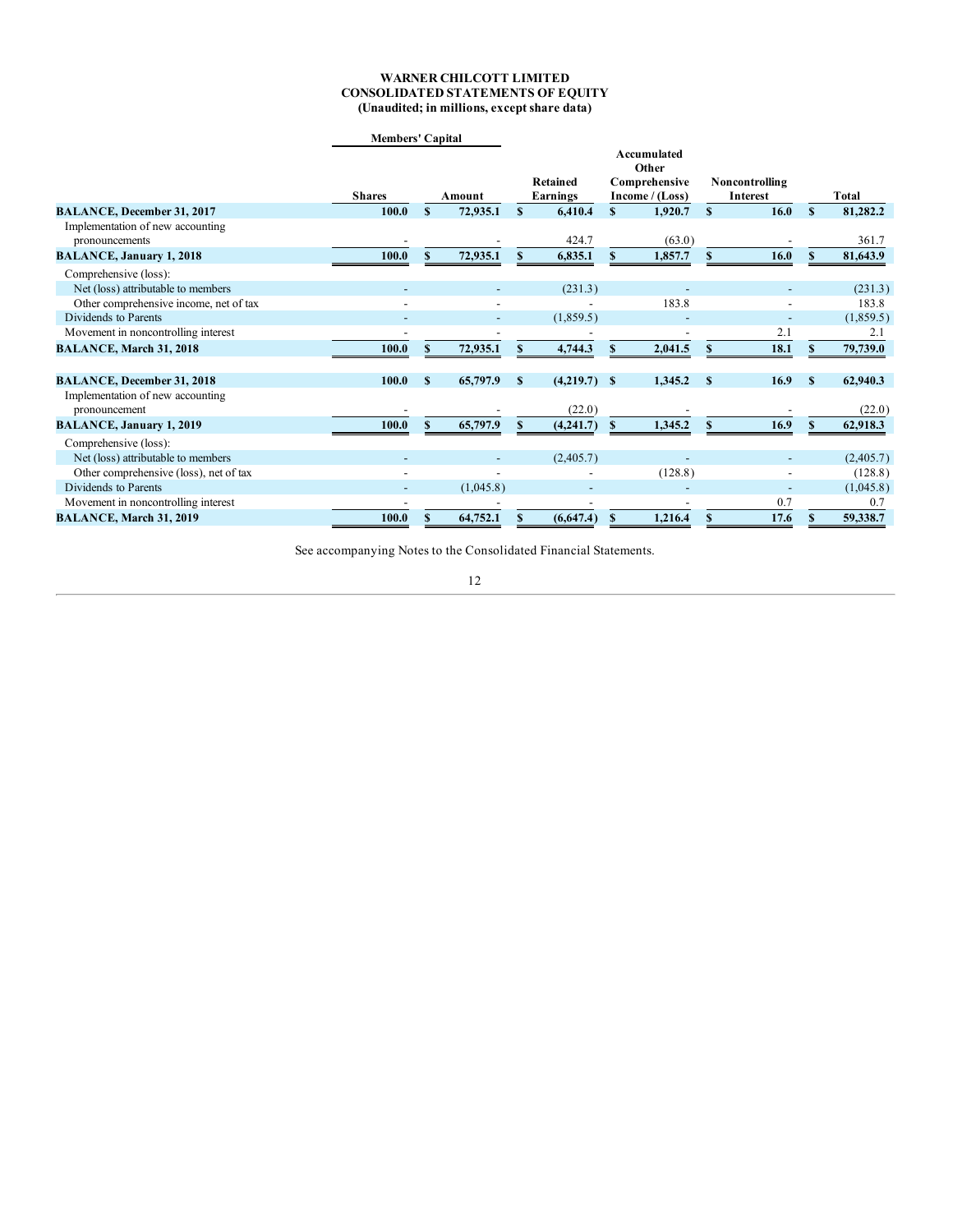#### **ALLERGAN PLC AND WARNER CHILCOTT LIMITED NOTES TO THE CONSOLIDATED FINANCIAL STATEMENTS (Unaudited)**

#### <span id="page-12-0"></span>**NOTE 1 — General**

Allergan plc is a global pharmaceutical leader focused on developing, manufacturing and commercializing branded pharmaceutical, device, biologic, surgical and regenerative medicine products for patients around the world. Allergan markets a portfolio of leading brands and best-in-class products primarily focused on four key therapeutic areas including medical aesthetics, eye care, central nervous system and gastroenterology. The Company has operations in more than 100 countries. Warner Chilcott Limited is an indirect wholly-owned subsidiary of Allergan plc and has the same principal business activities.

The accompanying consolidated financial statements should be read in conjunction with the Company's annual report on Form 10-K for the year ended December 31, 2018 ("Annual Report"). Certain information and footnote disclosures normally included in annual financial statements prepared in accordance with United States generally accepted accounting principles ("GAAP") have been condensed or omitted from the accompanying consolidated financial statements. The accompanying year end consolidated balance sheet was derived from the audited financial statements included in the Annual Report. The accompanying interim financial statements are unaudited and reflect all adjustments which are in the opinion of management necessary for a fair statement of the Company's consolidated financial position, results of operations, comprehensive (loss) / income and cash flows for the periods presented. Unless otherwise noted, all such adjustments are of a normal, recurring nature. All intercompany transactions and balances have been eliminated in consolidation. The Company's results of operations, comprehensive (loss) / income and cash flows for the interim periods are not necessarily indicative of the results of operations, comprehensive (loss) / income and cash flows that it may achieve in future periods.

References throughout to "we," "our," "us," the "Company" or "Allergan" refer to financial information and transactions of Allergan plc. References to "Warner Chilcott Limited" refer to Warner Chilcott Limited, the Company's indirect wholly-owned subsidiary, and, unless the context otherwise requires, its subsidiaries.

## **NOTE 2 — Reconciliation of Warner Chilcott Limited results to Allergan plc results**

Warner Chilcott Limited is an indirect wholly-owned subsidiary of Allergan plc, the ultimate parent of the group (together with other direct or indirect parents of Warner Chilcott Limited, the "Parents"). The results of Warner Chilcott Limited are consolidated into the results of Allergan plc. Due to the deminimis activity between Warner Chilcott Limited and the Parents (including Allergan plc), content throughout this filing relates to both Allergan plc and Warner Chilcott Limited. Warner Chilcott Limited disclosures relate only to itself and not to any other company. Except where otherwise indicated, and excluding certain insignificant cash and non-cash transactions at the Allergan plc level, these notes relate to the consolidated financial statements for both separate registrants, Allergan plc and Warner Chilcott Limited. In addition to certain inter-company payable and receivable amounts between the entities, the following is a reconciliation of the financial position and results of operations of Warner Chilcott Limited to Allergan plc (\$ in millions):

|                                           | As of March 31, 2019 |  |                               |  |                   | As of December 31, 2018 |              |  |                               |  |                   |  |
|-------------------------------------------|----------------------|--|-------------------------------|--|-------------------|-------------------------|--------------|--|-------------------------------|--|-------------------|--|
|                                           | Allergan plc         |  | Warner<br>Chilcott<br>Limited |  | <b>Difference</b> |                         | Allergan plc |  | Warner<br>Chilcott<br>Limited |  | <b>Difference</b> |  |
| Cash and cash equivalents                 | 788.5                |  | 786.7                         |  | 1.8               |                         | 880.4        |  | 878.6                         |  | 1.8               |  |
| Prepaid expenses and other current assets | 785.5                |  | 780.9                         |  | 4.6               |                         | 819.1        |  | 818.7                         |  | 0.4               |  |
| Accounts payable and accrued liabilities  | 4.634.4              |  | 4,634.3                       |  | 0.1               |                         | 4.787.2      |  | 4,787.4                       |  | (0.2)             |  |
| Other taxes payable                       | 1.618.2              |  | 1.612.0                       |  | 6.2               |                         | 1,615.5      |  | 1.615.5                       |  |                   |  |
| <b>Total equity</b>                       | 61.559.6             |  | 59,338.7                      |  | 2,220.9           |                         | 65,131.0     |  | 62,940.3                      |  | 2,190.7           |  |
|                                           |                      |  |                               |  |                   |                         |              |  |                               |  |                   |  |

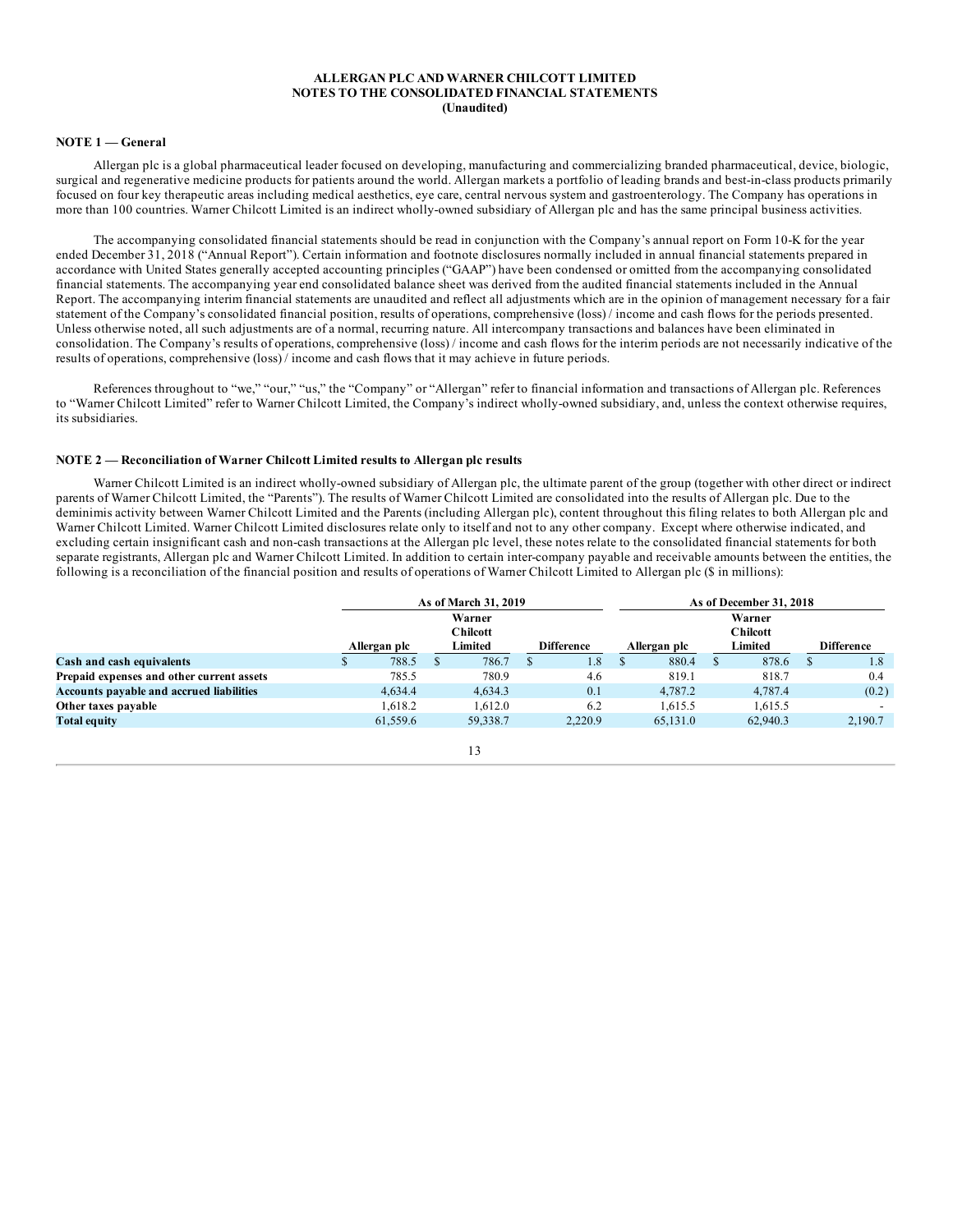|                                                             | Three Months Ended March 31, 2019 |              |  |                                      |  | Three Months Ended March 31, 2018 |              |   |                                      |  |                   |  |  |
|-------------------------------------------------------------|-----------------------------------|--------------|--|--------------------------------------|--|-----------------------------------|--------------|---|--------------------------------------|--|-------------------|--|--|
|                                                             |                                   | Allergan plc |  | Warner<br><b>Chilcott</b><br>Limited |  | <b>Difference</b>                 | Allergan plc |   | Warner<br><b>Chilcott</b><br>Limited |  | <b>Difference</b> |  |  |
| General and administrative expenses                         |                                   | 308.3        |  | 306.1                                |  | 2.2                               | 295.9        | æ | 294.1                                |  | 1.8               |  |  |
| <b>Operating (loss)</b>                                     |                                   | (2,309.2)    |  | (2,307.0)                            |  | (2.2)                             | (654.0)      |   | (652.2)                              |  | (1.8)             |  |  |
| <b>Interest income</b>                                      |                                   | 21.3         |  | 21.3                                 |  | $\overline{\phantom{a}}$          | 17.3         |   | 70.3                                 |  | (53.0)            |  |  |
| (Loss) before income taxes and<br>noncontrolling interest   |                                   | (2,475.9)    |  | (2, 473.7)                           |  | (2.2)                             | (966.1)      |   | (911.3)                              |  | (54.8)            |  |  |
| Net (loss)                                                  |                                   | (2,407.3)    |  | (2,405.0)                            |  | (2.3)                             | (283.9)      |   | (229.1)                              |  | (54.8)            |  |  |
| Dividends on preferred shares                               |                                   |              |  | $\overline{\phantom{0}}$             |  | $\overline{\phantom{a}}$          | 46.4         |   | $\overline{\phantom{0}}$             |  | 46.4              |  |  |
| Net (loss) attributable to<br>ordinary shareholders/members |                                   | (2,408.0)    |  | (2,405.7)                            |  | (2.3)                             | (332.5)      |   | (231.3)                              |  | (101.2)           |  |  |

The differences between general and administrative expenses in the three months ended March 31, 2019 and 2018 were due to corporate related expenses incurred at Allergan plc. The differences in total equity were due to historical differences in the results of operations of the companies and differences in equity awards.

During the three months ended March 31, 2018, the difference in interest income between Allergan plc and Warner Chilcott Limited was due to \$5.7 billion and \$4.0 billion in Receivables from the Parents and Non-current Receivables from the Parents, respectively. These Receivables were related to intercompany loans between Allergan plc and subsidiaries of Warner Chilcott Limited and caused a difference in interest income between the two entities in the prior year. These Receivables were contributed to the Parents during the year ended December 31, 2018 as an equity contribution and were reclassified from receivables to equity.

#### **NOTE 3 — Summary of Significant Accounting Policies**

The following are interim updates to certain of the policies described in "Note 4" of the notes to the Company's audited consolidated financial statements for the year ended December 31, 2018 included in the Annual Report.

#### *Implementation of New Guidance*

In February 2016, the Financial Accounting Standards Board ("FASB") established Topic 842, Leases, by issuing Accounting Standards Update ("ASU") No. 2016-02, which requires lessees to recognize leases on-balance sheet and disclose key information about leasing arrangements. Topic 842 was subsequently amended by ASU No. 2018-01, Land Easement Practical Expedient for Transition to Topic 842; ASU No. 2018-10, Codification Improvements to Topic 842, Leases; and ASU No. 2018-11, Targeted Improvements. The new standard establishes a right-of-use model ("ROU") that requires a lessee to recognize a ROU asset and lease liability on the balance sheet for all leases with a term longer than 12 months. Leases will be classified as finance or operating, with classification affecting the pattern and classification of expense recognition in the income statement.

On January 1, 2019, the Company adopted the new standard using the modified retrospective transition approach applied to all leases existing at the effective date of initial application of January 1, 2019. Prior period amounts are not adjusted and continue to be reported in accordance with historical accounting practices and the disclosures under the new standard are not required for dates and periods prior to January 1, 2019.

When evaluating whether a contract contains a lease under the new standard, Allergan considers whether (1) the contract explicitly or implicitly identifies assets that are contractually defined and (2) the Company obtains substantially all of the economic benefits from the use of that underlying asset and directs how and for what purpose the asset is used during the term of the contract. The Company does not have the right to use an identified asset if the supplier has the substantive right to substitute the asset throughout the period without the Company's approval.

The new standard provides a number of optional practical expedients in transition. The Company elected the 'package of practical expedients' which permits us not to reassess our prior conclusions about lease identification, lease classification and initial direct costs under the new standard. The Company did not elect the use-of-hindsight or the practical expedient pertaining to land easements; the latter was not applicable to the Company.

This standard has a significant impact on our consolidated balance sheet but did not have a significant impact on our consolidated statements of operations. The most significant effects relate to the recognition of ROU assets and lease liabilities on our balance sheet for our real estate and fleet operating leases.

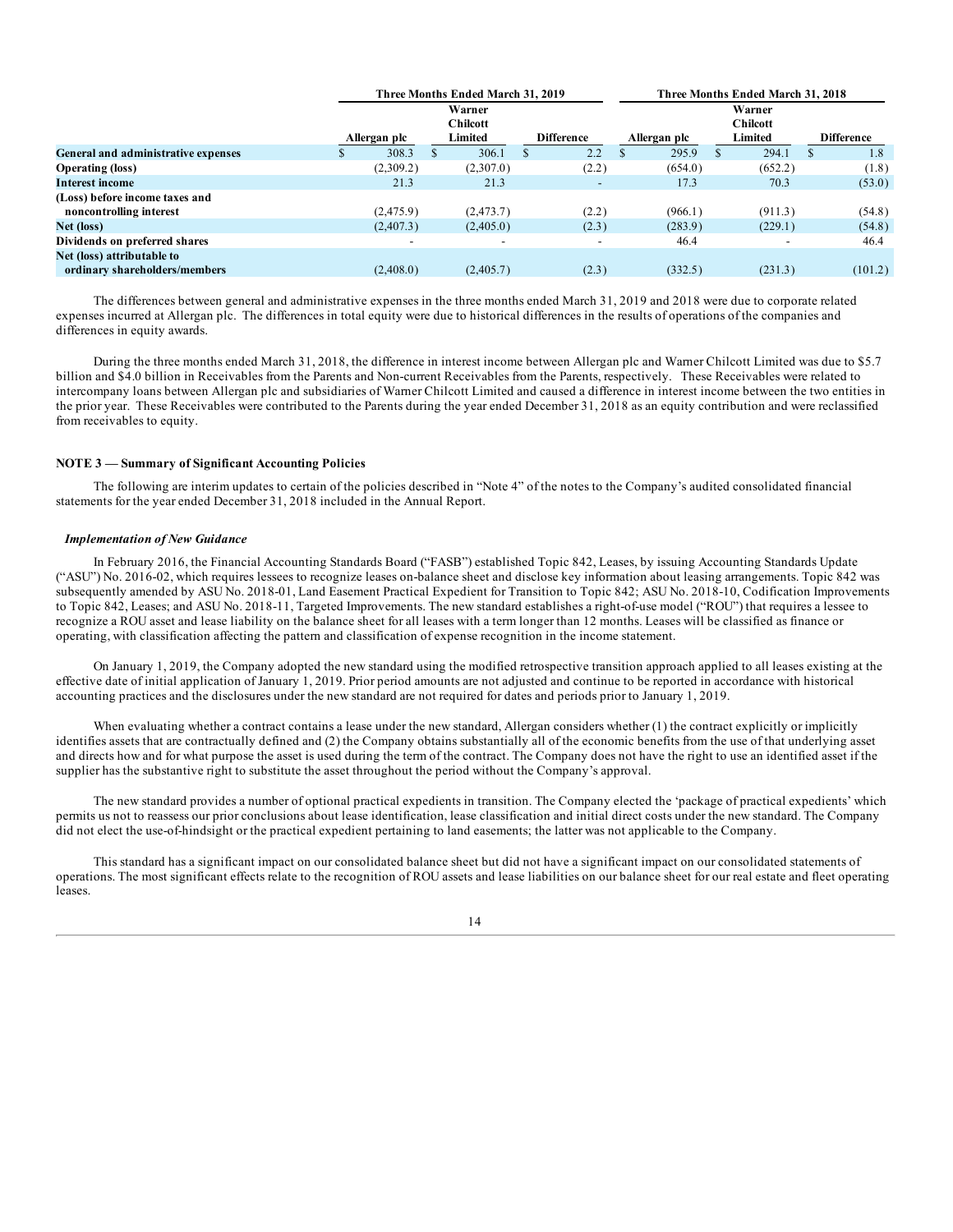Upon adoption, the Company recognized lease liabilities and corresponding ROU assets as follows (\$ in millions):

|                               | <b>ROU Asset</b> | <b>Lease Liability</b> |       |  |  |
|-------------------------------|------------------|------------------------|-------|--|--|
| Real estate                   | 304.2            |                        | 370.6 |  |  |
| Fleet                         | 100.4            |                        | 100.4 |  |  |
| Other                         | 57.5             |                        | 77.6  |  |  |
| <b>Total operating leases</b> | 462.1            |                        | 548.6 |  |  |

The cumulative effective adjustment as of the effective date of \$22.0 million was recorded to opening retained earnings. The Company has an immaterial amount of finance leases.

The new standard also provides practical expedients for an entity's ongoing accounting. The Company elected the lease recognition exemption for all leases with lease terms of 12 months or less. For leases that qualify under this exception, the Company will not recognize ROU assets or lease liabilities and did not recognize ROU assets or lease liabilities for existing short-term leases of those assets in transition. The Company also elected the practical expedient to not separate lease and non-lease components for leases of real estate, fleet, IT and office equipment.

Refer to "NOTE 13 – Leases" for further information related to the Company's leases.

In February 2018, the FASB issued ASU No. 2018-02, Income Statement-Reporting Comprehensive Income (Topic 220): Reclassification of Certain Tax Effects from Accumulated Other Comprehensive Income. This update allows for the optional reclassification of stranded tax effects resulting from the Tax Cuts and Jobs Act ("TCJA") from accumulated other comprehensive income to retained earnings. The amount of the reclassification is calculated as the difference between the historical and newly enacted tax rates on deferred taxes originally recorded through accumulated other comprehensive income. The Company adopted the standard as of January 1, 2019; however, due to the immaterial amount of the stranded tax effects, the Company elected not to reclassify the income tax effects from accumulated other comprehensive income to retained earnings. Tax effects unrelated to the TCJA are released from accumulated other comprehensive income using either the specific identification approach or the portfolio approach based on the nature of the underlying item.

The Company adopted ASU 2016-01, Financial Instruments on January 1, 2018. The new standard required modified retrospective adoption through 2018 beginning Retained Earnings and Accumulated Other Comprehensive Income. This was incorrectly recorded as a loss through Other Comprehensive Income of \$63.0 million during the quarter ended March 31, 2018. This was corrected during 2018 and therefore, has no impact on the annual consolidated financial statements. The Company has determined that the adjustment was not material to any previously reported interim period. The Consolidated Statement of Comprehensive (Loss) for the quarter ended March 31, 2018 has been adjusted to correct for this error.

#### *Revenue Recognition*

#### *General*

ASU No. 2014-09, "Revenue from Contracts with Customers" ("Topic 606") provides that revenues are recognized when control of the promised goods under a contract is transferred to a customer, in an amount that reflects the consideration we expect to be entitled to in exchange for those goods as specified in the underlying terms with the customer. The Company warrants products against defects and for specific quality standards, permitting the return of products under certain circumstances. Product sales are recorded net of all sales-related deductions including, but not limited to: chargebacks, trade discounts, commercial and government rebates, customer loyalty programs, fee-for-service arrangements with certain distributors, returns, and other allowances which we refer to in the aggregate as sales returns and allowances ("SRA").

The Company's performance obligations are primarily achieved when control of the products is transferred to the customer. Transfer of control is based on contractual performance obligations, but typically occurs upon receipt of the goods by the customer as that is when the customer has obtained control of significantly all of the economic benefits.

Refer to "NOTE 8 – Reportable Segments" for our revenues disaggregated by product and segment and our revenues disaggregated by geography for our international segment. We believe this level of disaggregation best depicts how the nature, amount, timing and uncertainty of our revenue and cash flows are affected by economic factors.

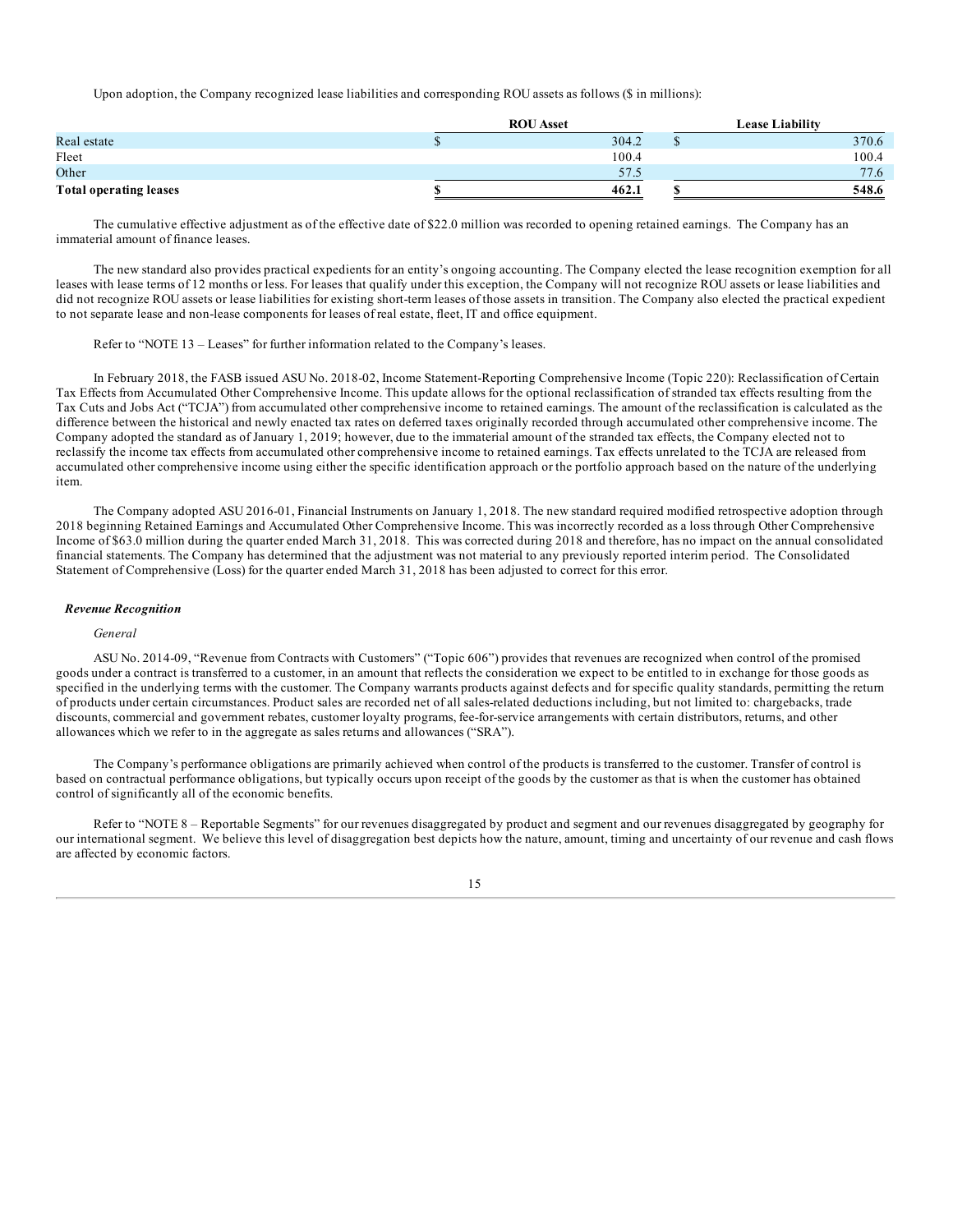The following table summarizes the activity from operations in the Company's major categories of SRA (\$ in millions):

|                                                                   |   |                |   |                | <b>Returns</b><br>and |     |                          |           |
|-------------------------------------------------------------------|---|----------------|---|----------------|-----------------------|-----|--------------------------|-----------|
|                                                                   |   | Chargebacks    |   | <b>Rebates</b> | Other<br>Allowances   |     | Cash<br><b>Discounts</b> | Total     |
| <b>Balance at December 31, 2018</b>                               |   | 61.8           |   | 1,908.5        | 566.6                 |     | 30.7                     | 2,567.6   |
| Provision related to sales in 2019                                |   | 267.3          |   | 1.396.5        | 400.5                 |     | 75.4                     | 2,139.7   |
| Credits and payments                                              |   | (262.9)        |   | (1,294.5)      | (361.7)               |     | (78.6)                   | (1,997.7) |
| Balance at March 31, 2019                                         |   | 66.2           |   | 2,010.5        | 605.4                 |     | 27.5                     | 2,709.6   |
| Contra accounts receivable at March 31, 2019                      | S | 66.2           | S | 69.4           | 41.0                  | \$  | 27.5                     | 204.1     |
| Accounts payable and accrued expenses at<br><b>March 31, 2019</b> |   | $\blacksquare$ |   | 1.941.1        | 564.4                 | \$. | $\overline{\phantom{0}}$ | 2,505.5   |

The following table summarizes the balance sheet classification of our SRA reserves (\$ in millions):

|                                       | March 31, 2019 | December 31, 2018 |
|---------------------------------------|----------------|-------------------|
| Contra accounts receivable            | 204.1          | 207.7             |
| Accounts payable and accrued expenses | 2.505.5        | 2,359.9           |
| Total                                 | 2.709.6        | 2,567.6           |

The SRA provisions recorded to reduce gross product sales to net product sales were as follows (\$ in millions):

|                                                               | Three Months Ended March 31. |  |           |  |  |  |  |  |
|---------------------------------------------------------------|------------------------------|--|-----------|--|--|--|--|--|
|                                                               | 2019                         |  | 2018      |  |  |  |  |  |
| Gross product sales                                           | 5.659.9                      |  | 5,616.1   |  |  |  |  |  |
| Provisions to reduce gross product sales to net product sales | (2,139.7)                    |  | (2,035.1) |  |  |  |  |  |
| <b>Net product sales</b>                                      | 3.520.2                      |  | 3,581.0   |  |  |  |  |  |
| Percentage of SRA provisions to gross sales                   | 37.8%                        |  | 36.2%     |  |  |  |  |  |

#### *Collectability Assessment*

At the time of contract inception or customer account set-up, the Company performs a collectability assessment on the creditworthiness of such customer. The Company assesses the probability that the Company will collect the consideration to which it will be entitled in exchange for the goods sold. In evaluating collectability, the Company considers the customer's ability and intention to pay consideration when it is due. On a recurring basis, the Company estimates the amount of receivables considered uncollectible after sale to the customer to reflect allowances for doubtful accounts. Provision for bad debts, included in general and administrative expenses, were \$3.4 million and \$10.1 million in the three months ended March 31, 2019 and 2018, respectively.

#### *Earnings Per Share ("EPS")*

The Company computes EPS in accordance with Accounting Standards Codification ("ASC") Topic 260, "Earnings Per Share" ("ASC 260") and related guidance, which requires two calculations of EPS to be disclosed: basic and diluted. Basic EPS is computed by dividing net (loss) by the weighted average ordinary shares outstanding during a period. Diluted EPS is based on the treasury stock method and includes the effect from potential issuance of ordinary shares, such as shares issuable pursuant to the exercise of stock options and restricted stock units. Ordinary share equivalents have been excluded where their inclusion would be anti-dilutive.

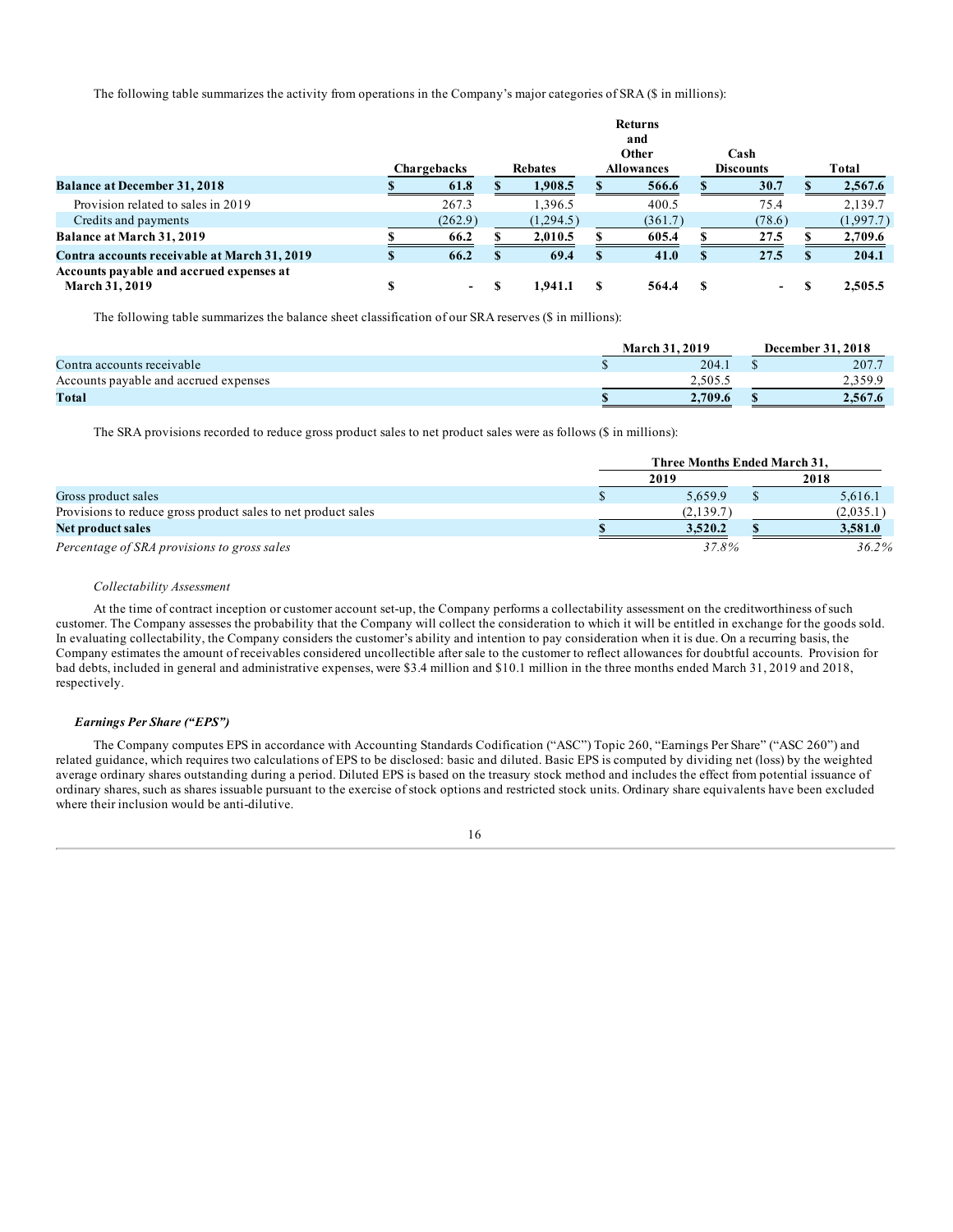A reconciliation of the numerators and denominators of basic and diluted EPS follows (\$ in millions, except per share amounts):

|                                                      |           | Three Months Ended March 31,  |
|------------------------------------------------------|-----------|-------------------------------|
|                                                      | 2019      | 2018                          |
| Net (loss):                                          |           |                               |
| Net (loss) attributable to ordinary shareholders     | (2,408.0) | (332.5)                       |
| Basic weighted average ordinary shares outstanding   | 332.0     | 334.6                         |
| <b>Basic EPS:</b>                                    |           |                               |
| Net (loss) per share                                 |           | (7.25)<br>(0.99)              |
| Dividends per ordinary share                         | \$.       | 0.72<br>0.74<br><sup>\$</sup> |
| Diluted weighted average ordinary shares outstanding | 332.0     | 334.6                         |
| <b>Diluted EPS:</b>                                  |           |                               |
| Net (loss) per share                                 |           | (0.99)<br>(7.25)              |

Stock awards to purchase 2.4 million ordinary shares for both the three months ended March 31, 2019 and 2018, respectively, were outstanding, but not included in the computation of diluted EPS, because the awards were anti-dilutive. The impact of the 5.3 million shares repurchased in the three months ended March 31, 2019 on basic EPS was 0.7 million weighted average shares. The impact of the 9.6 million shares repurchased in the three months ended March 31, 2018 on basic EPS was 2.0 million weighted average shares.

The Company's preferred shares were mandatorily converted to ordinary shares on March 1, 2018. The weighted average impact of ordinary share equivalents of 11.7 million for the three months ended March 31, 2018, which would result from the mandatory conversion of the Company's preferred shares at the beginning of the period, were not included in the calculation of diluted EPS as their impact would be anti-dilutive. The weighted average impact of the mandatory conversion of the Company's preferred shares into ordinary shares was 6.2 million in the three months ended March 31, 2018.

Refer to "NOTE 16 –Shareholders' Equity" for further discussion on the Company's share repurchase programs.

#### *Research and Development Activities*

Research and development ("R&D") activities are expensed as incurred and consist of self-funded R&D costs, the costs associated with work performed under collaborative R&D agreements, regulatory fees, and acquisition and license related milestone payments, if any.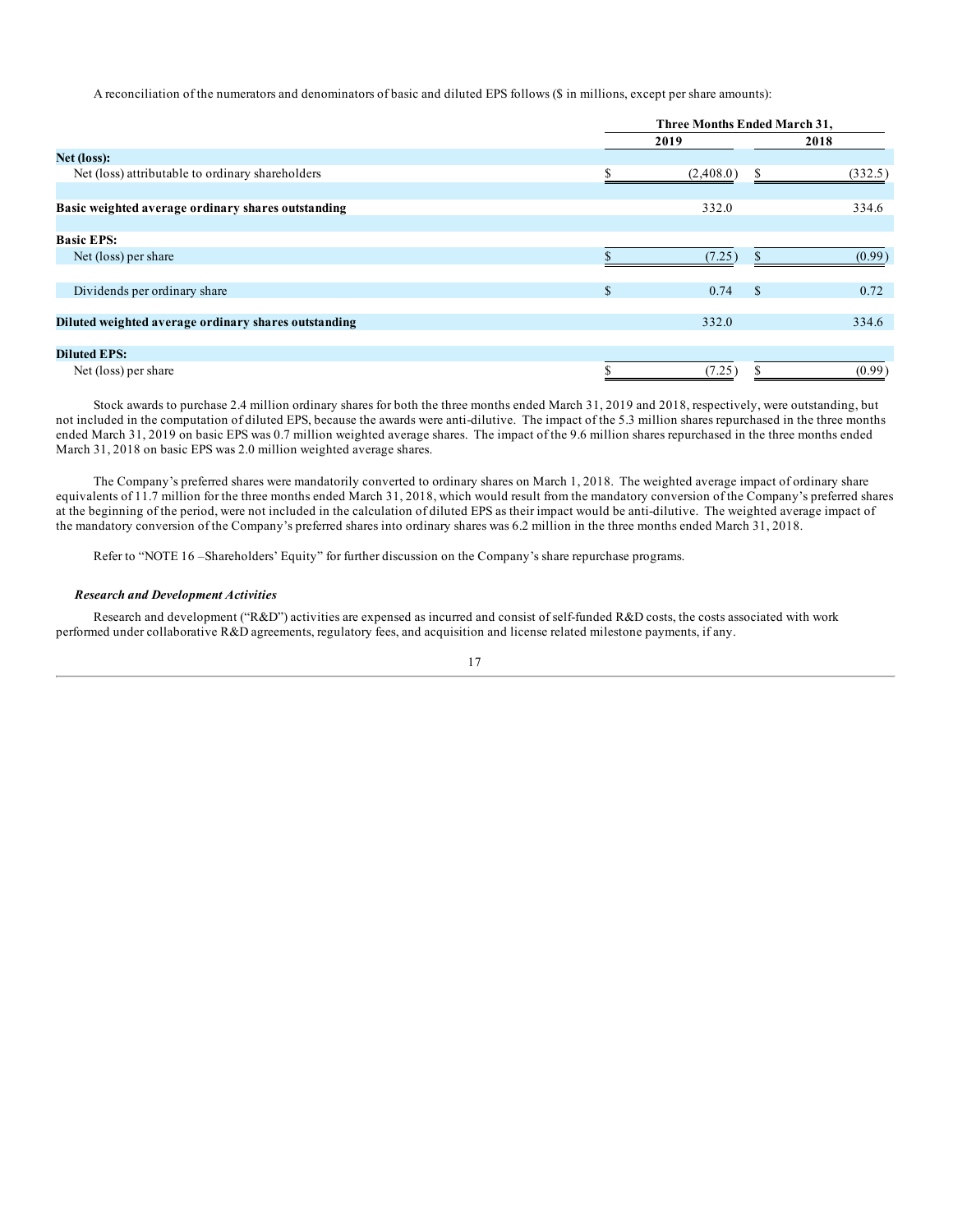As of March 31, 2019, we are developing a number of products, some of which utilize novel drug delivery systems, through a combination of internal and collaborative programs including but not limited to the following:

|                        |                           |                                  | <b>Expected</b><br>Launch |              |  |  |  |  |  |  |
|------------------------|---------------------------|----------------------------------|---------------------------|--------------|--|--|--|--|--|--|
| Product                | <b>Therapeutic Area</b>   | Indication                       | Year                      | <b>Phase</b> |  |  |  |  |  |  |
| Cariprazine            | Central Nervous System    | <b>Bipolar Depression</b>        | 2019                      | Review       |  |  |  |  |  |  |
| Ubrogepant             | Central Nervous System    | Acute Migraine                   | 2020                      | Review       |  |  |  |  |  |  |
| Abicipar               | Eye Care                  | Age Related Macular Degeneration | 2020                      | Ш            |  |  |  |  |  |  |
| Bimatoprost SR         | Eye Care                  | Glaucoma                         | 2020                      | Ш            |  |  |  |  |  |  |
| Atogepant              | Central Nervous System    | Prophylaxis Migraine             | 2021                      | Ш            |  |  |  |  |  |  |
| Presbysol              | Eye Care                  | Presbyopia                       | 2021                      | Ш            |  |  |  |  |  |  |
| Cenicriviroc           | Gastrointestinal          | <b>NASH</b>                      | 2022                      | Ш            |  |  |  |  |  |  |
| Relamorelin            | Gastrointestinal          | Gastroparesis                    | 2023                      | Ш            |  |  |  |  |  |  |
| <b>Brimonidine DDS</b> | Eye Care                  | Geographic Atrophy               | 2023                      | $\mathbf{I}$ |  |  |  |  |  |  |
| Abicipar               | Eye Care                  | Diabetic Macular Edema           | 2024                      | П            |  |  |  |  |  |  |
| <b>Botox</b>           | <b>Medical Aesthetics</b> | Platysma/Masseter                | 2025/2023                 | $\mathbf{I}$ |  |  |  |  |  |  |
| Brazikumab             | Gastrointestinal          | Crohn's Disease                  | 2025                      | П            |  |  |  |  |  |  |
| Brazikumab             | Gastrointestinal          | Ulcerative Colitis               | 2026                      | $\mathbf{I}$ |  |  |  |  |  |  |
|                        |                           |                                  |                           |              |  |  |  |  |  |  |

We also have a number of products in development as part of our life-cycle management strategy for our existing product portfolio.

#### *Recent Accounting Pronouncements*

In August 2018, the FASB issued ASU No. 2018-15, Intangibles – Goodwill and Other – Internal-Use Software (Subtopic 350-40), relating to a customer's accounting for implementation, set-up, and other upfront costs incurred in a cloud computing arrangement that is hosted by a vendor (i.e., a service contract). Under the new guidance, a customer will apply the same criteria for capitalizing implementation costs as it would for an arrangement that has a software license. The new guidance also prescribes the balance sheet, income statement, and cash flow classification of the capitalized implementation costs and related amortization expense, and requires additional quantitative and qualitative disclosures. The ASU is effective for fiscal years, and interim periods within those fiscal years, beginning after December 15, 2019. Early application is permitted. The Company can choose to adopt the new guidance (1) prospectively to eligible costs incurred on or after the date this guidance is first applied or (2) retrospectively. The Company is evaluating the impact, if any, that this pronouncement will have on our financial position and results of operations.

In August 2018, the FASB issued ASU No. 2018-14, Compensation - Retirement Benefits - Defined Benefit Plans - General (Subtopic 715-20) – Disclosure Framework - Changes to the Disclosure Requirements for Defined Benefit Plans, which amends ASC 715 to add, remove, and clarify disclosure requirements related to defined benefit pension and other postretirement plans. The revisions to the disclosure requirements affect only the year-end financial statements of plan sponsors, as there are no changes related to interim financial statements. The ASU is effective for fiscal years, and interim periods within those fiscal years, beginning after December 15, 2020. Early application is permitted. The ASU provisions will be applied on a retrospective basis to all periods presented. This pronouncement only has an impact to disclosure requirements and does not have an impact on our financial position or results of operations.

In August 2018, the FASB issued ASU No. 2018-13, Fair Value Measurement (Topic 820): Disclosure Framework—Changes to the Disclosure Requirements for Fair Value Measurement, which removes, adds and modifies certain disclosure requirements for fair value measurements in Topic 820. The Company will no longer be required to disclose the amount of and reasons for transfers between Level 1 and Level 2 of the fair value hierarchy, and the valuation processes of Level 3 fair value measurements. However, the Company will be required to additionally disclose the changes in unrealized gains and losses included in other comprehensive income for recurring Level 3 fair value measurements, and the range and weighted average of assumptions used to develop significant unobservable inputs for Level 3 fair value measurements. The ASU is effective for fiscal years, and interim periods within those fiscal years, beginning after December 15, 2019. The amendments relating to additional disclosure requirements will be applied prospectively for only the most recent interim or annual period presented in the initial year of adoption. All other amendments will be applied retrospectively to all periods presented upon their effective date. The Company is permitted to early adopt either the entire ASU or only the provisions that eliminate or modify the requirements. This pronouncement only has an impact to disclosure requirements and does not have an impact on our financial position or results of operations.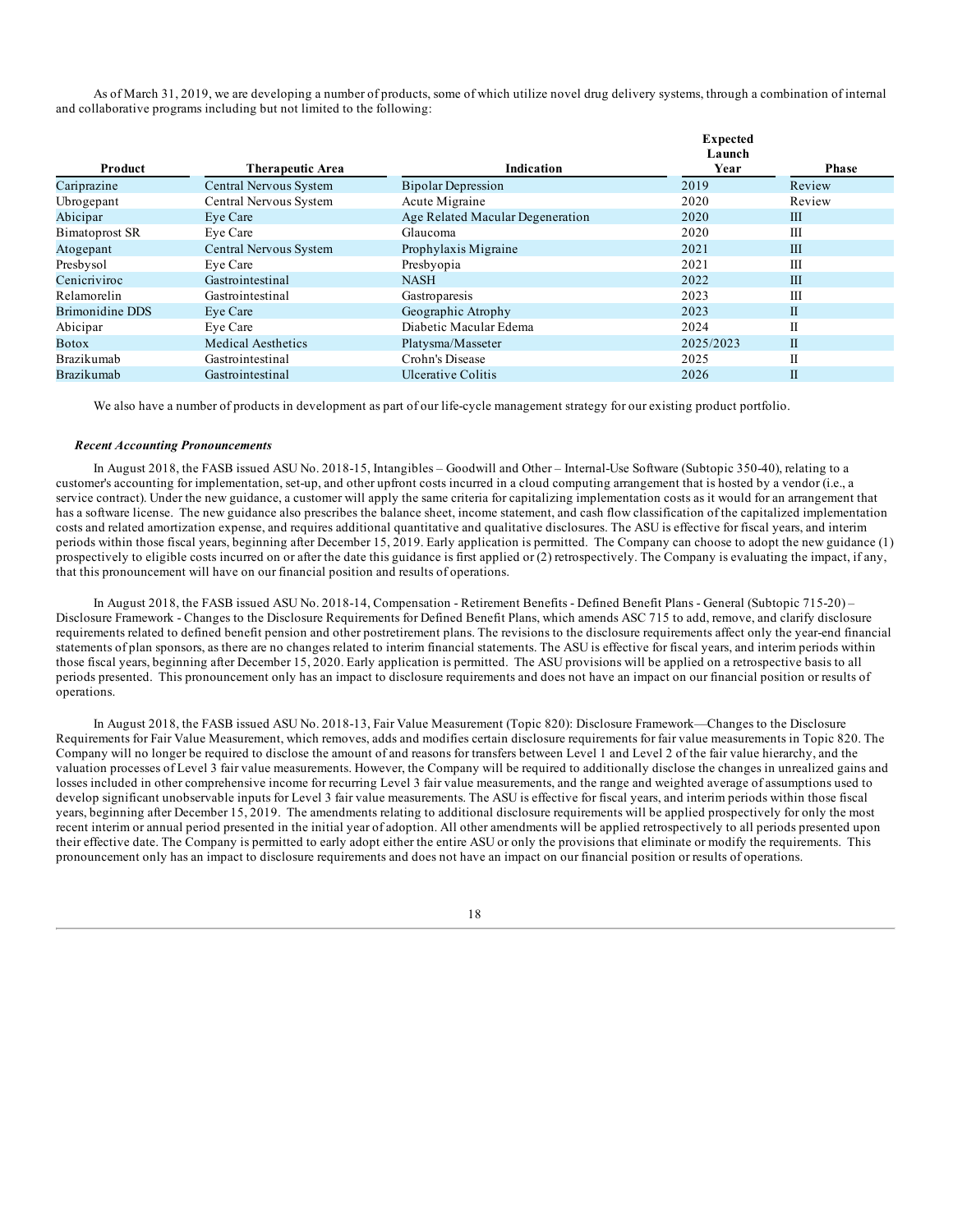# **NOTE 4 — Acquisitions and Other Agreements**

### **2019 Transactions**

The following are the significant transactions that were completed or announced in the three months ended March 31, 2019.

## *Envy Medical, Inc.*

On March 26, 2019, the Company acquired Envy Medical, Inc. ("Envy"), a privately held medical aesthetics company that specializes in non-surgical, non-invasive skin resurfacing systems for an acquisition accounting purchase price of \$81.4 million, which includes \$67.4 million of product rights and other intangibles, \$34.1 million of goodwill and other assets and liabilities. The transaction was treated as a business combination. The acquisition combines Envy's skin care product portfolio with the Company's leading medical aesthetics business.

## **NOTE 5 — Assets Held for Sale**

The following represents the assets held for sale (\$ in millions):

|                                      | March 31,<br>2019 | December 31,<br>2018 |  |  |  |
|--------------------------------------|-------------------|----------------------|--|--|--|
| Assets held for sale:                |                   |                      |  |  |  |
| Inventories                          | 45.7              | 34.0                 |  |  |  |
| Property, plant and equipment, net   | 32.8              | 32.8                 |  |  |  |
| Product rights and other intangibles | 864.4             | 849.4                |  |  |  |
| Total assets held for sale           | 942.9             | 916.2                |  |  |  |

As of March 31, 2019 and December 31, 2018, Allergan concluded that its Anti-Infectives business met the criteria for held for sale based on management's intent and ability to divest the business within the next twelve months. Assets held for sale also includes miscellaneous properties.

## **NOTE 6 – Other Income / (Expense)**

Other income / (expense), net consisted of the following (\$ in millions):

|                               | Three Months Ended March 31, |        |  |  |  |  |  |  |
|-------------------------------|------------------------------|--------|--|--|--|--|--|--|
|                               | 2019                         | 2018   |  |  |  |  |  |  |
| Teva Share Activity           |                              | (77.7) |  |  |  |  |  |  |
| Debt extinguishment other     | (0.3)                        |        |  |  |  |  |  |  |
| Other income / (expense), net | 14.1                         | (1.1)  |  |  |  |  |  |  |
| Other income / (expense), net | 13.8                         | (78.8) |  |  |  |  |  |  |

#### *Other Income / (Expense), Net*

Other income / (expense), net includes the mark to market gains of \$10.4 million on equity securities held by the Company during the three months ended March 31, 2019.

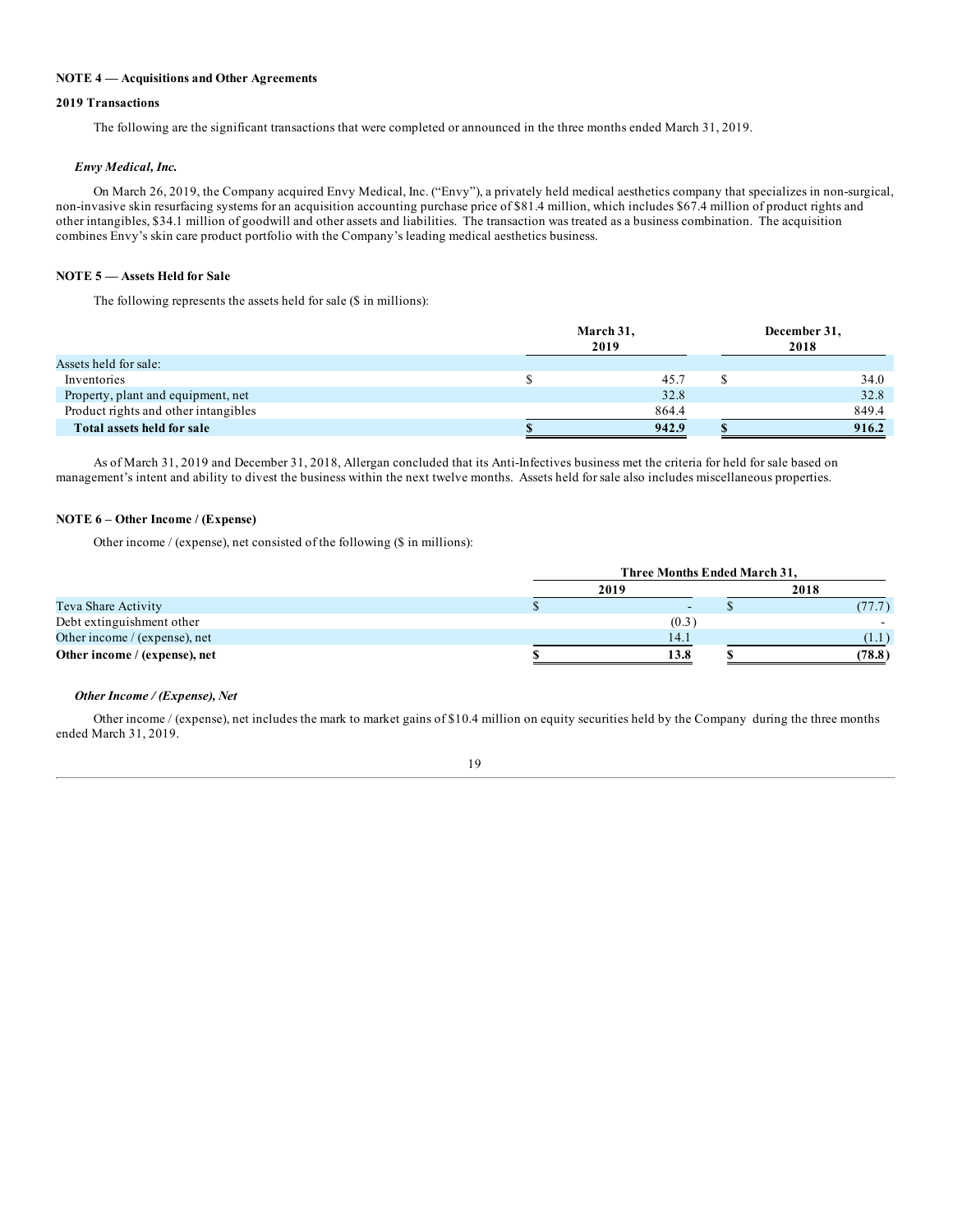## *Teva Share Activity*

During the three months ended March 31, 2018, the Company recorded the following movements in its investment in Teva securities ("Teva Share Activity") (\$ in millions except per share information):

|                                                                               | <b>Shares</b>            | Carrying<br>Value<br>per Share | <b>Market</b><br>Price | <b>Proceeds</b><br>Received | Value of<br>Marketable<br><b>Securities</b> |    | <b>Unrealized</b><br>$Gain / (Loss)$ as<br>a Component<br>of Other<br>Comprehensive<br>Income |      | Gain / (Loss)<br>Recognized<br>in Other<br>Income/<br>(Expense),<br><b>Net</b> |               | <b>Derivative</b><br>Instrument<br>(Liability)/<br>Asset | Retained<br>Earnings |
|-------------------------------------------------------------------------------|--------------------------|--------------------------------|------------------------|-----------------------------|---------------------------------------------|----|-----------------------------------------------------------------------------------------------|------|--------------------------------------------------------------------------------|---------------|----------------------------------------------------------|----------------------|
| Teva securities as of                                                         |                          |                                |                        |                             |                                             |    |                                                                                               |      |                                                                                |               |                                                          |                      |
| December 31, 2017                                                             | 95.9                     | 17.60                          | 18.95<br>$\mathbf{s}$  | n.a.                        | 1,817.7                                     | -S | 129.3                                                                                         | - \$ | $\sim$                                                                         | <sup>\$</sup> | $(62.9)$ \$                                              |                      |
| Impact of ASU No. 2016-01                                                     | $\overline{\phantom{a}}$ |                                |                        | $\overline{\phantom{0}}$    |                                             |    | (129.3)                                                                                       |      | $\overline{\phantom{0}}$                                                       |               |                                                          | 129.3                |
| Settlement of initial accelerated                                             |                          |                                |                        |                             |                                             |    |                                                                                               |      |                                                                                |               |                                                          |                      |
| share repurchase ("ASR")                                                      | (25.0)                   | 18.95                          | $16.53$ *              | 413.3                       | (473.8)                                     |    | $\overline{\phantom{a}}$                                                                      |      | 2.5                                                                            |               | 62.9                                                     |                      |
| Forward sale entered into during<br>the three months ended<br>March 31, 2018  | **                       | n.a.                           | n.a.                   | 372.3                       | n.a.                                        |    |                                                                                               |      | 19.0                                                                           |               | (353.3)                                                  |                      |
| Open market sales                                                             | (11.5)                   | n.a.                           | 19.95                  | 229.9                       | (218.5)                                     |    | ۰.                                                                                            |      | 11.5                                                                           |               |                                                          |                      |
| Other fair value movements<br>during the three months ended<br>March 31, 2018 |                          | n.a.                           | n.a.                   | n.a.                        | (110.7)                                     |    |                                                                                               |      | (110.7)                                                                        |               |                                                          |                      |
| Teva securities as of<br>and for the three months<br>ended March 31, 2018***  | 59.4                     | 17.09                          | \$17.09                | \$1,015.5                   | 1,014.7                                     | \$ |                                                                                               |      | (77.7)                                                                         |               | (353.3)                                                  | 129.3                |

\* Market price represented average price over the life of the contract. On the date of settlement of January 17, 2018, the closing stock price of Teva securities was \$21.48. \*\* On February 13, 2018, the Company entered into a forward sale transaction under which we delivered 25.0 million Teva shares to the transaction counterparty and received proceeds of \$372.3 million in exchange for the shares. The forward sale transaction settled during the second quarter of 2018; the final settlement value of the shares was based on the volume weighted average price of the Teva shares plus a premium. As a result of the transaction, and in accordance with ASC Topic 860 - Transfers and Servicing, the marketable securities continued to be reported on the Company's books until the contract settled. The Company recorded the cash proceeds as a secured liability as well as a \$19.0 million marked-to-market value of the bifurcated derivative component of the agreement in prepaid expenses and other current assets as of March 31, 2018. \*\*\*The Company sold the remaining Teva securities during the second quarter of 2018.

#### **NOTE 7 — Share-Based Compensation**

The Company recognizes compensation expense for all share-based compensation awards made to employees and directors based on the fair value of the awards on the date of grant.

The Company grants awards with the following features:

- Time-based restricted stock and restricted stock unit awards (including, in certain foreign jurisdictions, cash-settled restricted stock unit awards, which are recorded as a liability);
- Performance-based restricted stock unit awards measured against performance-based targets defined by the Company, including, but not limited to, total shareholder return metrics and R&D milestones, as defined by the Company; and
- Non-qualified options to purchase outstanding shares.

The Company recognizes share-based compensation expense for granted awards over the applicable vesting period.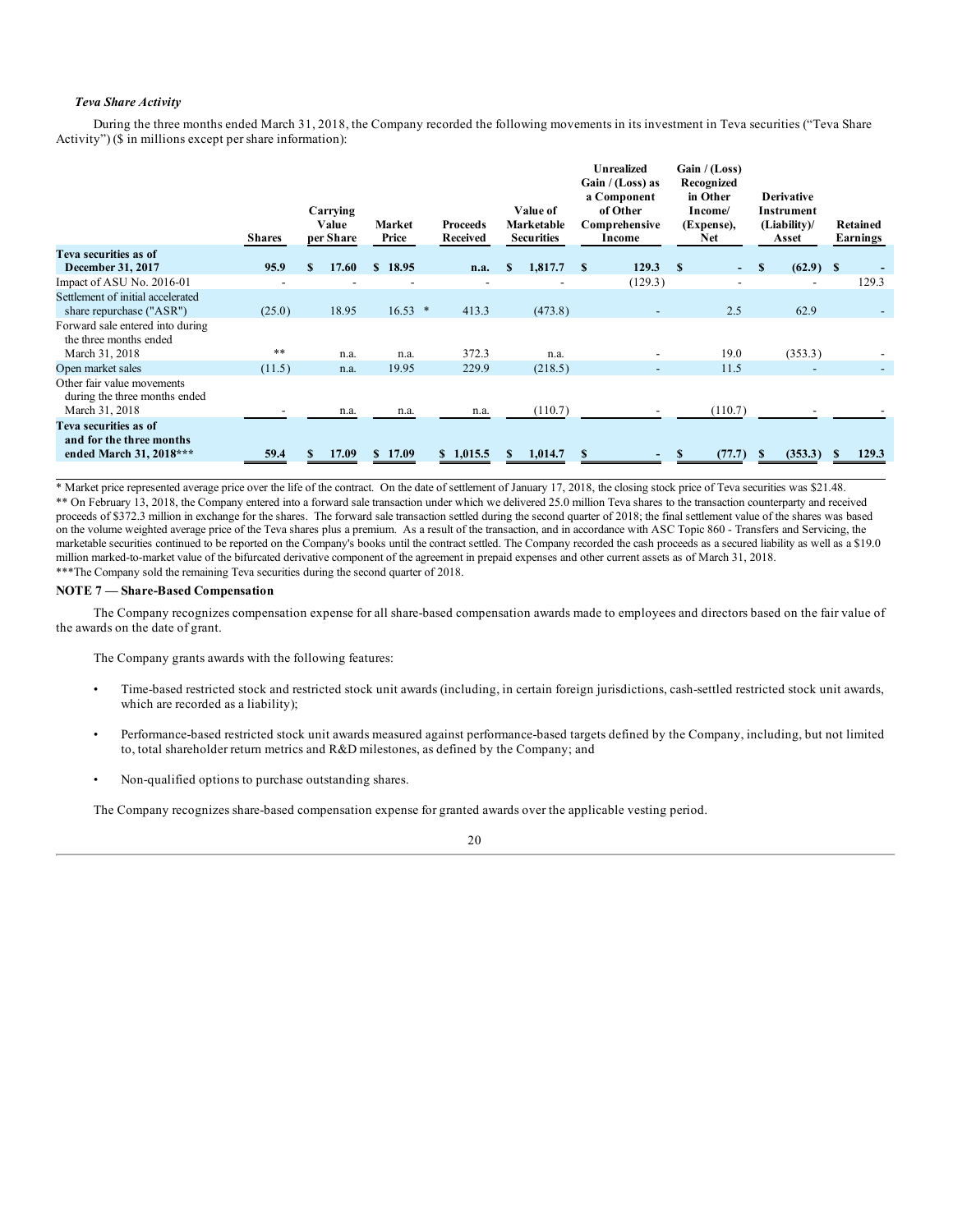#### *Fair Value Assumptions*

All restricted stock and restricted stock units (whether time-based or performance-based) are granted and expensed using the fair value per share on the applicable grant date, over the applicable vesting period. Non-qualified options to purchase ordinary shares are granted to employees at exercise prices per share equal to the closing market price per share on the date of grant. The fair value of non-qualified options is determined on the applicable grant dates using the Black-Scholes method of valuation and that amount is recognized as an expense over the vesting period. Using the Black-Scholes valuation model, the fair value of options is based on the following assumptions:

|                         | 2019          | 2018          |
|-------------------------|---------------|---------------|
|                         | <b>Grants</b> | Grants        |
| Dividend yield          | $2.2\%$       | $1.5\%$       |
| Expected volatility     | 23.5%         | 27.0%         |
| Risk-free interest rate | $2.6\%$       | $2.2 - 2.9\%$ |
| Expected term (years)   | 7.0           | 7.0           |

#### *Share-Based Compensation Expense*

Share-based compensation expense recognized in the Company's results of operations for the three months ended March 31, 2019 and 2018 was as follows (\$ in millions):

|                                        | <b>Three Months Ended March 31.</b> |  |                                   |
|----------------------------------------|-------------------------------------|--|-----------------------------------|
| Equity-based compensation awards       | 2019                                |  |                                   |
|                                        |                                     |  | $\overline{\phantom{a}}$<br>۔ ۔ ک |
| Total share-based compensation expense | 34.J                                |  | 73.<br>نہ کے ا                    |

Unrecognized future share-based compensation expense was \$516.0 million as of March 31, 2019. This amount will be recognized as an expense over a remaining weighted average period of 1.8 years. Share-based compensation is being amortized and charged to operations over the same period as the restrictions are eliminated for the participants, which is generally on a straight-line basis.

#### *Share Activity*

The following is a summary of equity award activity for unvested restricted stock and stock units in the period from December 31, 2018 through March 31, 2019 (in millions, except per share data):

|                                                            |               | Weighted                                                      |                                                        |                                                     |  |  |
|------------------------------------------------------------|---------------|---------------------------------------------------------------|--------------------------------------------------------|-----------------------------------------------------|--|--|
|                                                            | <b>Shares</b> | Weighted<br>Average<br><b>Grant Date</b><br><b>Fair Value</b> | Average<br>Remaining<br>Contractual<br>Term<br>(Years) | Aggregate<br><b>Grant Date</b><br><b>Fair Value</b> |  |  |
| Restricted shares / units outstanding at December 31, 2018 | 2.5           | 190.27                                                        | 1.6                                                    | 472.9                                               |  |  |
| Granted                                                    | 1.4           | 139.66                                                        |                                                        | 197.8                                               |  |  |
| Vested                                                     | (0.6)         | 210.69                                                        |                                                        | (123.9)                                             |  |  |
| Forfeited                                                  |               | 208.11                                                        |                                                        | (8.4)                                               |  |  |
| Restricted shares / units outstanding at March 31, 2019    | 3.3           | 162.75                                                        | 2.0                                                    | 538.4                                               |  |  |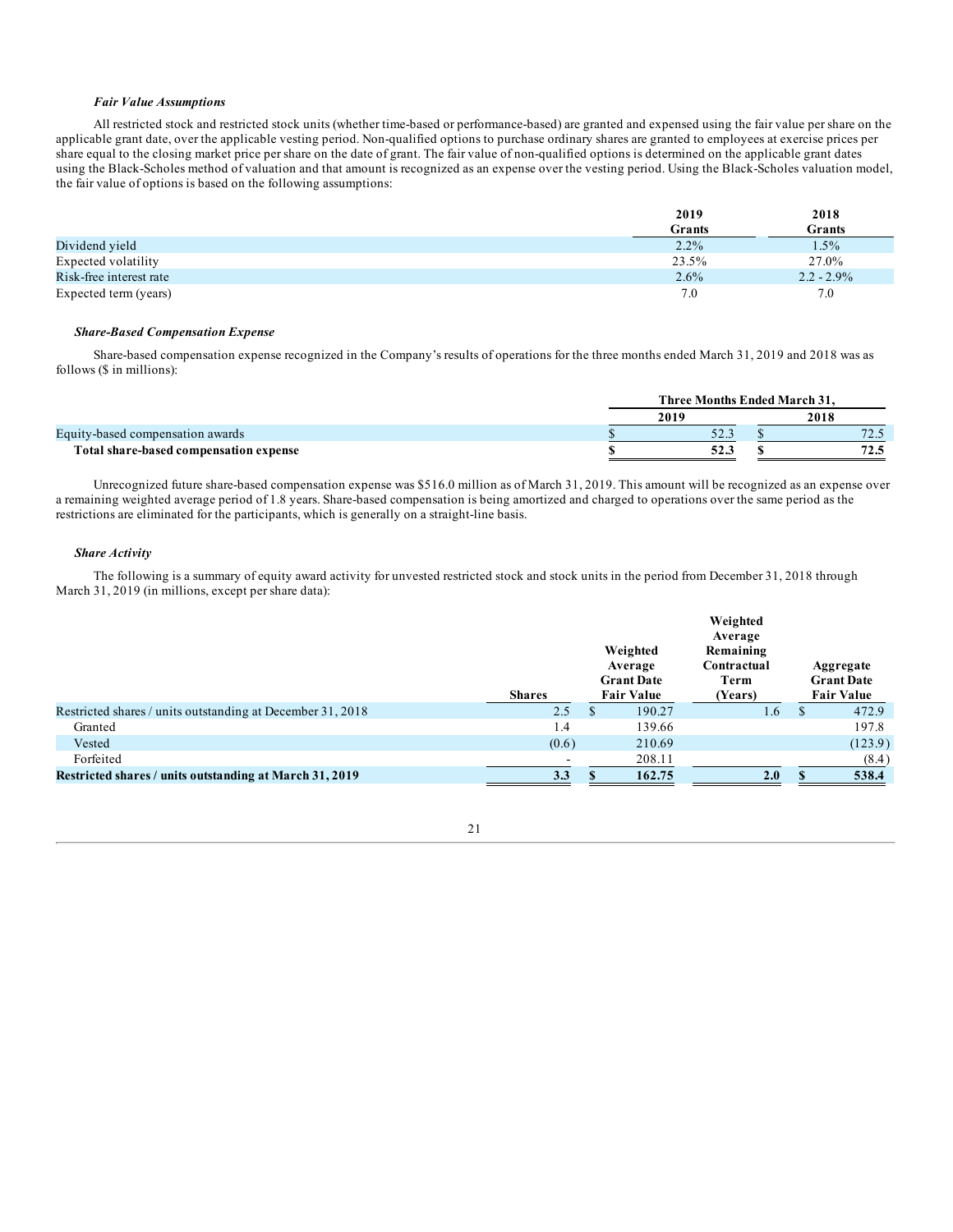The following is a summary of equity award activity for non-qualified options to purchase ordinary shares in the period from December 31, 2018 through March 31, 2019 (in millions, except per share data):

|                                                               | <b>Options</b> |   | Weighted<br>Average<br>Exercise<br>Price | Weighted<br>Average<br>Remaining<br>Contractual<br>Term<br>(Years) |     | Aggregate<br>Intrinsic<br>Value |
|---------------------------------------------------------------|----------------|---|------------------------------------------|--------------------------------------------------------------------|-----|---------------------------------|
| Outstanding, vested and expected to vest at December 31, 2018 | 6.3            | ъ | 122.74                                   | 4.4                                                                | аĐ. | 69.0                            |
| Granted                                                       | 0.3            |   | 140.16                                   |                                                                    |     |                                 |
| Exercised                                                     | (0.2)          |   | 64.49                                    |                                                                    |     |                                 |
| Cancelled                                                     |                |   | 223.68                                   |                                                                    |     |                                 |
| Outstanding, vested and expected to vest at March 31, 2019    | 6.4            |   | 124.43                                   | 4.5                                                                |     | 140.4                           |

#### **NOTE 8 — Reportable Segments**

The Company's businesses are organized into the following segments: US Specialized Therapeutics, US General Medicine and International. In addition, certain revenues and shared costs, and the results of corporate initiatives, are managed outside of the three segments.

The operating segments are organized as follows:

- The US Specialized Therapeutics segment includes sales and expenses relating to branded products within the U.S., including Medical Aesthetics, Medical Dermatology through September 20, 2018, Eye Care and Neuroscience and Urology therapeutic products.
- The US General Medicine segment includes sales and expenses relating to branded products within the U.S. that do not fall into the US Specialized Therapeutics business units, including Central Nervous System, Gastrointestinal, Women's Health, Anti-Infectives and Diversified Brands.
- The International segment includes sales and expenses relating to products sold outside the U.S.

The Company evaluates segment performance based on segment contribution. Segment contribution for our segments represents net revenues less cost of sales (defined below), selling and marketing expenses, and select general and administrative expenses. The Company does not evaluate the following items at the segment level:

- Revenues and operating expenses within cost of sales, selling and marketing expenses, and general and administrative expenses that result from the impact of corporate initiatives. Corporate initiatives primarily include integration, restructuring, divestitures, acquisitions, certain milestones and other shared costs.
- General and administrative expenses that result from shared infrastructure, including certain expenses located within the United States.
- Other select revenues and operating expenses including R&D expenses, amortization, IPR&D impairments, goodwill impairments and asset sales and impairments, net as not all such information has been accounted for at the segment level, or such information has not been used by all segments.
- Total assets including capital expenditures.

The Company defines segment net revenues as product sales and other revenue derived from our products or licensing agreements.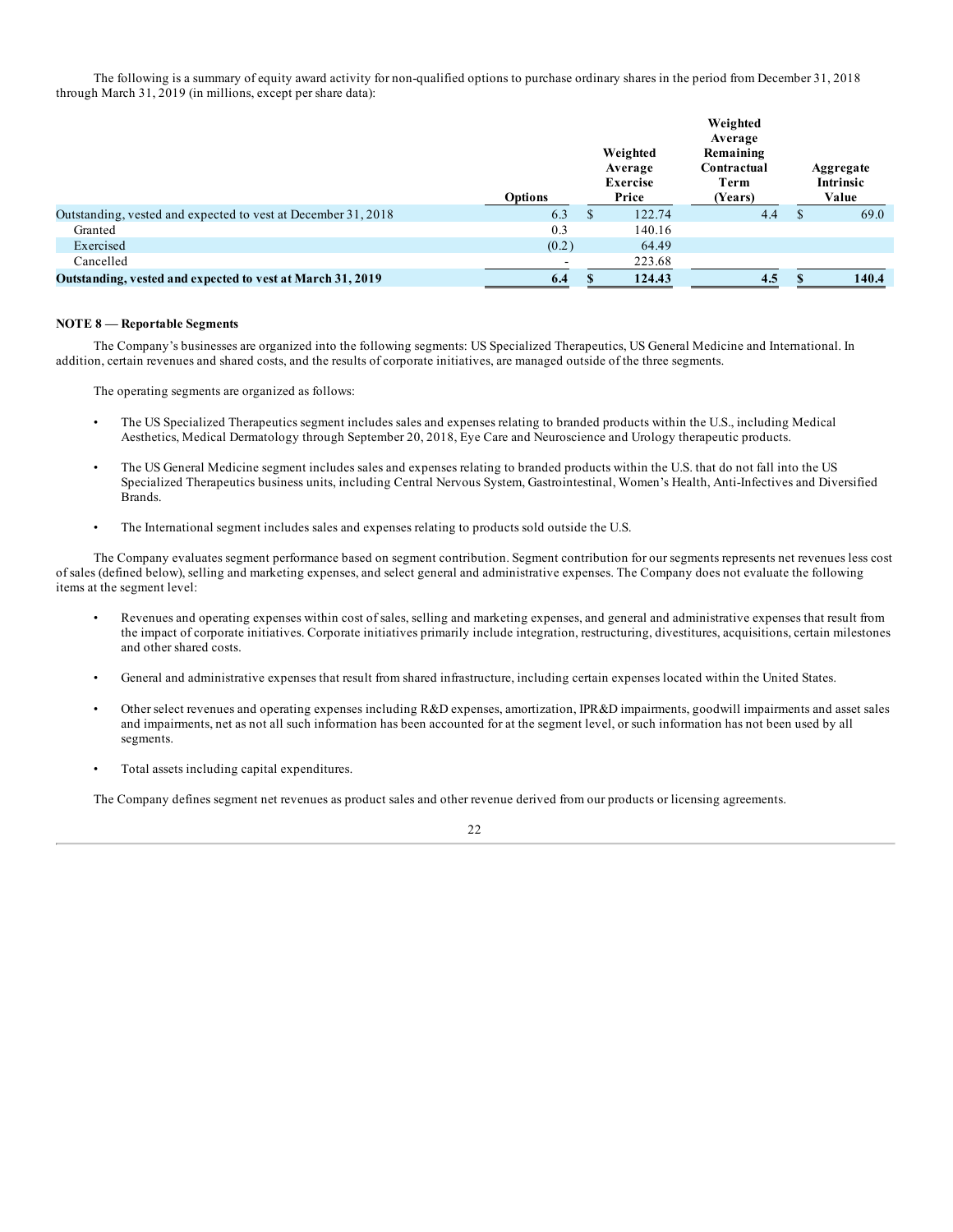Cost of sales within segment contribution includes standard production and packaging costs for the products we manufacture, third party acquisition costs for products manufactured by others, profit-sharing or royalty payments for products sold pursuant to licensing agreements and finished goods inventory reserve charges. Cost of sales within segment contribution excludes non-standard production costs, such as non-finished goods inventory obsolescence charges, manufacturing variances and excess capacity utilization charges, where applicable. Cost of sales does not include amortization or impairment costs for acquired product rights or other acquired intangibles.

Selling and marketing expenses consist mainly of personnel-related costs, product promotion costs, distribution costs, professional service costs, insurance, depreciation and travel costs.

General and administrative expenses consist mainly of personnel-related costs, facilities costs, transaction costs, insurance, depreciation, litigation costs and professional services costs which are general in nature and attributable to the segment.

Segment net revenues, segment operating expenses and segment contribution information consisted of the following for the three months ended March 31, 2019 and 2018 (\$ in millions):

|                                  |                                              | Three Months Ended March 31, 2019 |                               |  |               |  |            |  |
|----------------------------------|----------------------------------------------|-----------------------------------|-------------------------------|--|---------------|--|------------|--|
|                                  | <b>US Specialized</b><br><b>Therapeutics</b> |                                   | <b>US General</b><br>Medicine |  | International |  | Total      |  |
| Net revenues                     |                                              | 1,542.9                           | 1,249.9                       |  | 801.5         |  | 3,594.3    |  |
| Operating expenses:              |                                              |                                   |                               |  |               |  |            |  |
| Cost of sales $(1)$              |                                              | 120.1                             | 190.5                         |  | 109.7         |  | 420.3      |  |
| Selling and marketing            |                                              | 356.8                             | 210.5                         |  | 237.6         |  | 804.9      |  |
| General and administrative       |                                              | 54.6                              | 43.8                          |  | 25.7          |  | 124.1      |  |
| <b>Segment contribution</b>      |                                              | 1,011.4                           | 805.1                         |  | 428.5         |  | 2,245.0    |  |
| Contribution margin              |                                              | 65.6%                             | 64.4%                         |  | 53.5%         |  | 62.5%      |  |
| Coporate(2)                      |                                              |                                   |                               |  |               |  | 258.0      |  |
| Research and development         |                                              |                                   |                               |  |               |  | 435.0      |  |
| Amortization                     |                                              |                                   |                               |  |               |  | 1,399.4    |  |
| Goodwill impairments             |                                              |                                   |                               |  |               |  | 2,467.0    |  |
| Asset sales and impairments, net |                                              |                                   |                               |  |               |  | (5.2)      |  |
| Operating (loss)                 |                                              |                                   |                               |  |               |  | (2,309.2)  |  |
| Operating margin                 |                                              |                                   |                               |  |               |  | $(64.2)\%$ |  |

(1) Excludes amortization and impairment of acquired intangibles including product rights, as well as indirect cost of sales not attributable to segment results.

(2) Corporate includes net revenues of \$2.8 million.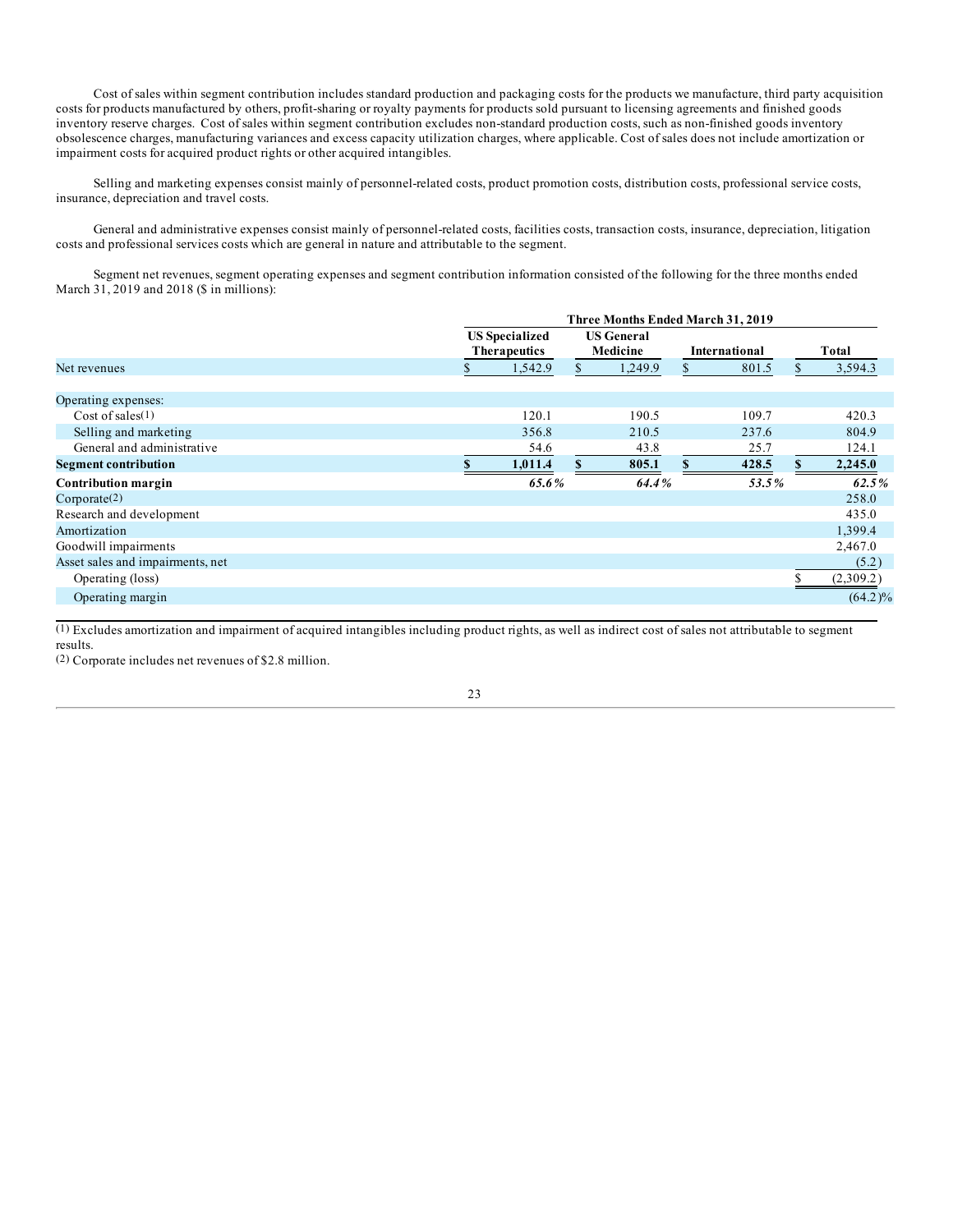|                                                 | Three Months Ended March 31, 2018 |                                              |    |                               |  |               |  |            |
|-------------------------------------------------|-----------------------------------|----------------------------------------------|----|-------------------------------|--|---------------|--|------------|
|                                                 |                                   | <b>US</b> Specialized<br><b>Therapeutics</b> |    | <b>US General</b><br>Medicine |  | International |  | Total      |
| Net revenues                                    |                                   | 1,578.6                                      | \$ | 1,223.7                       |  | 864.0         |  | 3,666.3    |
| Operating expenses:                             |                                   |                                              |    |                               |  |               |  |            |
| Cost of sales(1)                                |                                   | 134.2                                        |    | 182.6                         |  | 120.9         |  | 437.7      |
| Selling and marketing                           |                                   | 313.2                                        |    | 225.5                         |  | 245.7         |  | 784.4      |
| General and administrative                      |                                   | 50.2                                         |    | 38.9                          |  | 31.4          |  | 120.5      |
| <b>Segment contribution</b>                     |                                   | 1,081.0                                      |    | 776.7                         |  | 466.0         |  | 2,323.7    |
| Contribution margin                             |                                   | 68.5%                                        |    | 63.5%                         |  | 53.9%         |  | 63.4%      |
| Corporate(2)                                    |                                   |                                              |    |                               |  |               |  | 270.3      |
| Research and development                        |                                   |                                              |    |                               |  |               |  | 474.7      |
| Amortization                                    |                                   |                                              |    |                               |  |               |  | 1,697.6    |
| In-process research and development impairments |                                   |                                              |    |                               |  |               |  | 522.0      |
| Asset sales and impairments, net                |                                   |                                              |    |                               |  |               |  | 13.1       |
| Operating (loss)                                |                                   |                                              |    |                               |  |               |  | (654.0)    |
| Operating margin                                |                                   |                                              |    |                               |  |               |  | $(17.8)\%$ |

 $(1)$  Excludes amortization and impairment of acquired intangibles including product rights, as well as indirect cost of sales not attributable to segment results.

(2) Corporate includes net revenues of \$5.8 million.

The following table presents our net revenue disaggregated by geography for our international segment for the three months ended March 31, 2019 and 2018 (\$ in millions):

|                                      | Three Months Ended March 31,<br>2019<br>354.4<br>250.7 |  |       |  |
|--------------------------------------|--------------------------------------------------------|--|-------|--|
|                                      |                                                        |  | 2018  |  |
| Europe                               |                                                        |  | 398.4 |  |
| Asia Pacific, Middle East and Africa |                                                        |  | 240.8 |  |
| Latin America and Canada             | 178.2                                                  |  | 212.1 |  |
| Other*                               | 18.2                                                   |  | 12.7  |  |
| Total International                  | 801.5                                                  |  | 864.0 |  |
|                                      |                                                        |  |       |  |

\* Includes royalty and other revenue

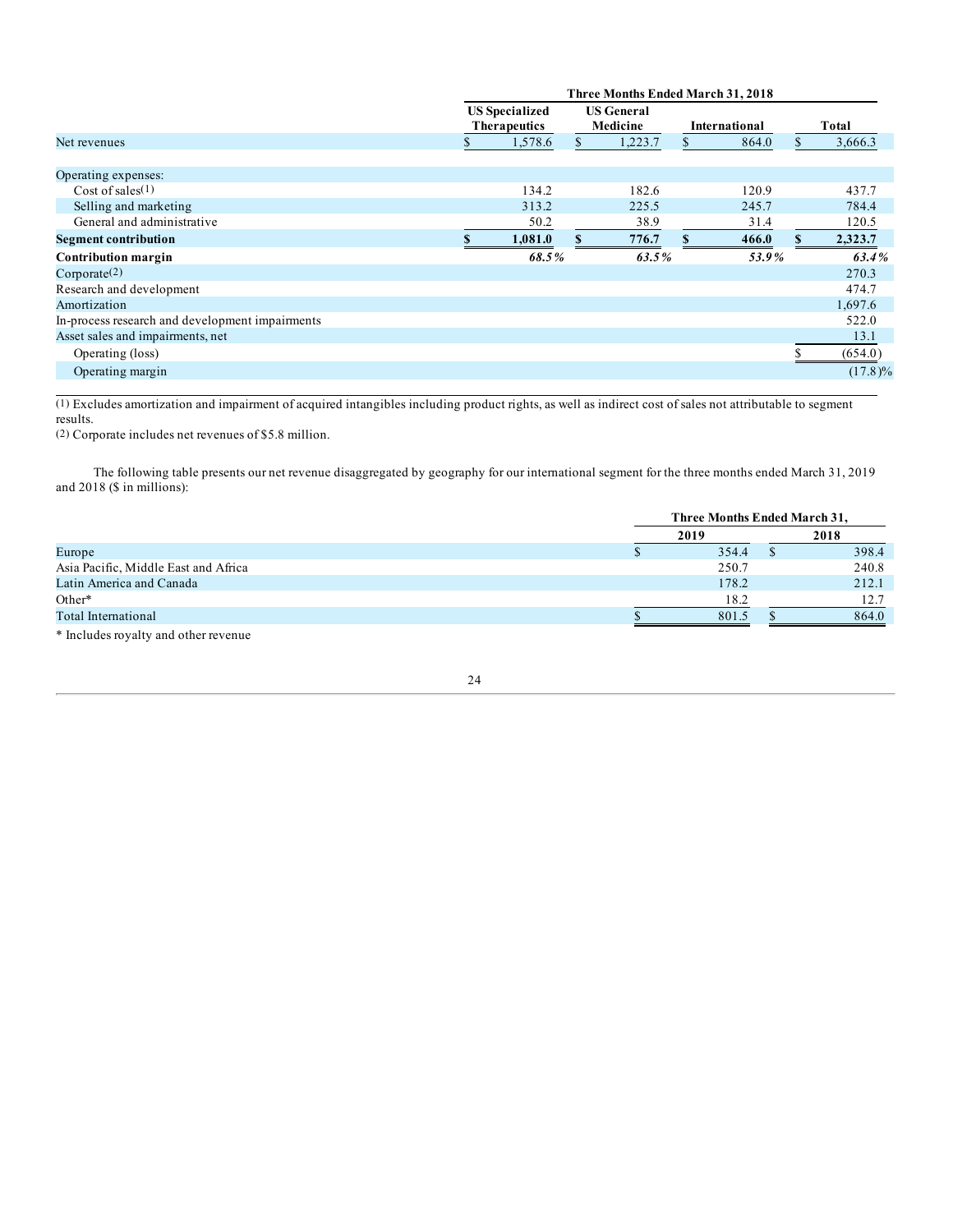The following tables present global net revenues for the top products greater than 10% of total revenues of the Company as well as a reconciliation of segment revenues to total net revenues for the three months ended March 31, 2019 and 2018 (\$ in millions):

|                                                          | Three Months Ended March 31, 2019 |                                |                          |              |         |  |  |
|----------------------------------------------------------|-----------------------------------|--------------------------------|--------------------------|--------------|---------|--|--|
|                                                          | <b>US</b> Specialized             | <b>US General</b>              |                          |              |         |  |  |
|                                                          | <b>Therapeutics</b>               | Medicine                       | International            |              | Total   |  |  |
| $\text{Botox}$ <sup>®</sup>                              | \$<br>627.1                       | $\mathbb{S}$<br>$\blacksquare$ | $\mathbb S$<br>241.3     | $\mathbb{S}$ | 868.4   |  |  |
| Juvederm <sup>®</sup> Collection                         | 129.7                             |                                | 157.8                    |              | 287.5   |  |  |
| Restasis®                                                | 231.7                             | $\overline{a}$                 | 10.4                     |              | 242.1   |  |  |
| Linzess®/Constella®                                      |                                   | 161.3                          | 5.5                      |              | 166.8   |  |  |
| Vraylar <sup>®</sup>                                     |                                   | 143.7                          | ÷.                       |              | 143.7   |  |  |
| Lumigan <sup>®</sup> /Ganfort <sup>®</sup>               | 57.7                              | $\overline{a}$                 | 85.1                     |              | 142.8   |  |  |
| Bystolic <sup>®</sup> / Byvalson <sup>®</sup>            | $\blacksquare$                    | 128.3                          | 0.4                      |              | 128.7   |  |  |
| Lo Loestrin®                                             | ÷.                                | 125.8                          | $\sim$                   |              | 125.8   |  |  |
| Alphagan <sup>®</sup> /Combigan <sup>®</sup>             | 83.0                              | $\overline{a}$                 | 37.6                     |              | 120.6   |  |  |
| Eye Drops                                                | 49.4                              | ä,                             | 55.4                     |              | 104.8   |  |  |
| Alloderm <sup>®</sup>                                    | 95.0                              |                                | 1.6                      |              | 96.6    |  |  |
| Ozurdex <sup>®</sup>                                     | 30.3                              | $\overline{a}$                 | 63.1                     |              | 93.4    |  |  |
| Viibryd <sup>®</sup> /Fetzima <sup>®</sup>               |                                   | 85.0                           | 2.1                      |              | 87.1    |  |  |
| <b>Breast Implants</b>                                   | 61.2                              |                                | 11.2                     |              | 72.4    |  |  |
| Coolsculpting ® Consumables                              | 47.8                              |                                | 17.8                     |              | 65.6    |  |  |
| Zenpep®                                                  | ÷,                                | 63.0                           | $\overline{a}$           |              | 63.0    |  |  |
| Carafate ® / Sulcrate ®                                  | $\overline{\phantom{a}}$          | 54.3                           | 0.6                      |              | 54.9    |  |  |
| Armour Thyroid                                           | ÷,                                | 50.0                           | $\overline{a}$           |              | 50.0    |  |  |
| Viberzi <sup>®</sup>                                     | ÷.                                | 37.2                           | 0.3                      |              | 37.5    |  |  |
| Skin Care                                                | 34.7                              | $\overline{a}$                 | 2.7                      |              | 37.4    |  |  |
| Asacol <sup>®</sup> /Delzicol <sup>®</sup>               |                                   | 24.7                           | 10.3                     |              | 35.0    |  |  |
| Teflaro®                                                 | ÷,                                | 33.5                           | 0.2                      |              | 33.7    |  |  |
| Saphris®                                                 |                                   | 31.9                           |                          |              | 31.9    |  |  |
| Avycaz®                                                  | $\overline{\phantom{a}}$          | 29.7                           | $\overline{\phantom{a}}$ |              | 29.7    |  |  |
| Coolsculpting $\mathcal{R}$ Systems & Add On Applicators | 15.1                              | ÷                              | 10.6                     |              | 25.7    |  |  |
| Namzaric®                                                | ÷,                                | 23.4                           | ÷,                       |              | 23.4    |  |  |
| Savella <sup>®</sup>                                     | $\equiv$                          | 20.7                           | ÷                        |              | 20.7    |  |  |
| Liletta®                                                 | ÷,                                | 14.8                           | $\sim$                   |              | 14.8    |  |  |
| Canasa®/Salofalk®                                        | $\overline{a}$                    | 10.2                           | 3.6                      |              | 13.8    |  |  |
| Rapaflo®                                                 | 11.8                              | $\overline{a}$                 | 0.6                      |              | 12.4    |  |  |
| Dalvance <sup>®</sup>                                    |                                   | 12.0                           |                          |              | 12.0    |  |  |
| Namenda®                                                 |                                   | 9.5                            |                          |              | 9.5     |  |  |
| Kybella® / Belkyra®                                      | 7.3                               | L.                             | 1.6                      |              | 8.9     |  |  |
| Aczone®                                                  | 1.6                               |                                |                          |              | 1.6     |  |  |
| Other                                                    | 59.5                              | 190.9                          | 81.7                     |              | 332.1   |  |  |
| <b>Total segment revenues</b>                            | \$<br>1,542.9                     | \$<br>1,249.9                  | \$<br>801.5              | \$           | 3,594.3 |  |  |
| Corporate revenues                                       |                                   |                                |                          |              | 2.8     |  |  |
| Total net revenues                                       |                                   |                                |                          | \$           | 3,597.1 |  |  |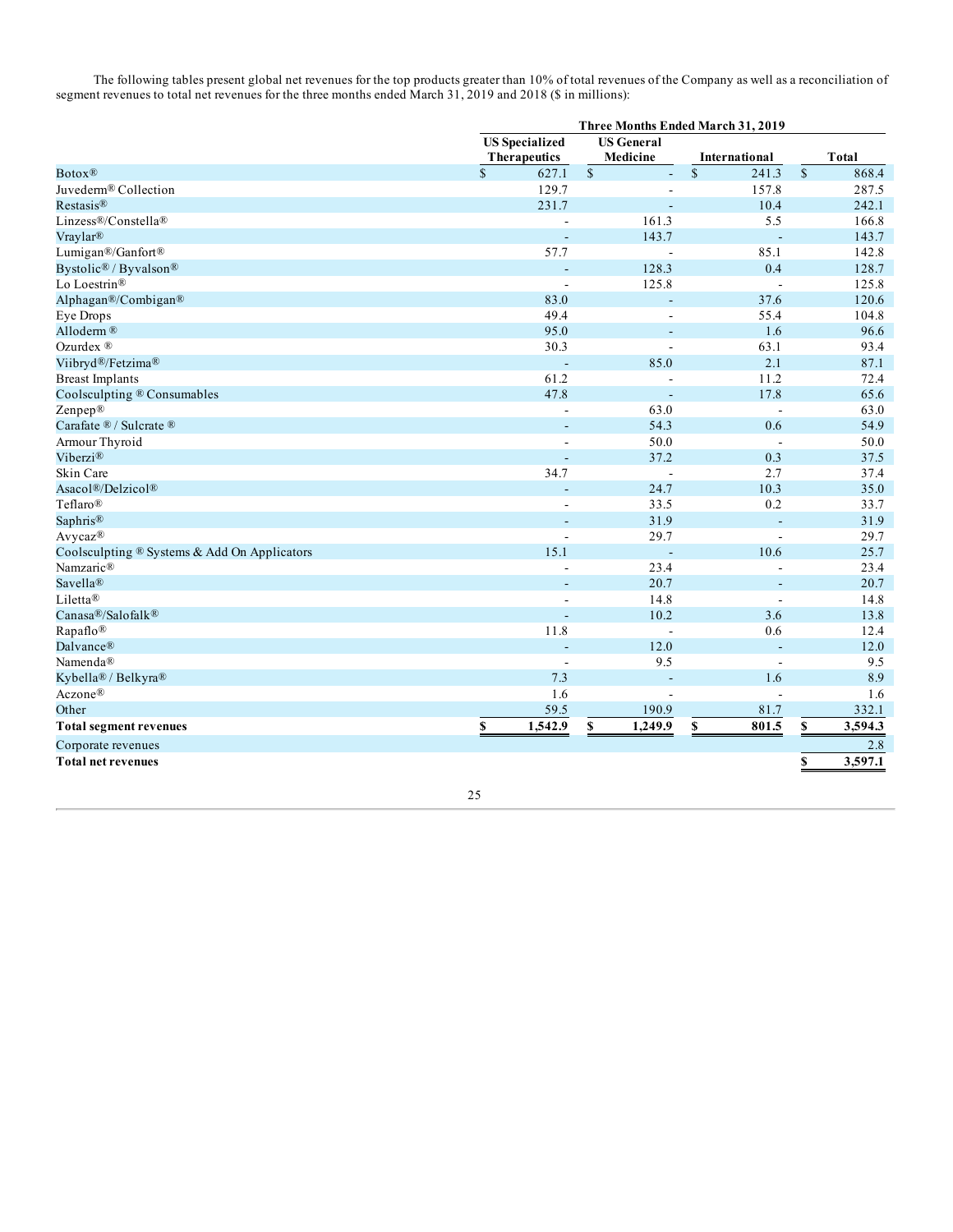|                                              |                          |                    | Three Months Ended March 31, 2018 |                       |
|----------------------------------------------|--------------------------|--------------------|-----------------------------------|-----------------------|
|                                              | <b>US</b> Specialized    | <b>US</b> General  |                                   |                       |
|                                              | <b>Therapeutics</b>      | Medicine           | International                     | Total                 |
| <b>Botox®</b>                                | $\mathbb S$<br>572.5     | $\mathbb{S}$<br>L. | $\mathbb{S}$<br>244.8             | $\mathbb{S}$<br>817.3 |
| Restasis®                                    | 255.8                    |                    | 18.3                              | 274.1                 |
| Juvederm <sup>®</sup> Collection             | 122.8                    |                    | 146.1                             | 268.9                 |
| Lumigan <sup>®</sup> /Ganfort <sup>®</sup>   | 66.8                     | $\overline{a}$     | 100.4                             | 167.2                 |
| Linzess <sup>®</sup> /Constella®             |                          | 159.3              | 5.6                               | 164.9                 |
| Bystolic®/Byvalson®                          | $\sim$                   | 132.8              | 0.5                               | 133.3                 |
| Alphagan®/Combigan®                          | 84.2                     |                    | 44.2                              | 128.4                 |
| Eye Drops                                    | 46.2                     |                    | 68.8                              | 115.0                 |
| Lo Loestrin®                                 |                          | 114.6              |                                   | 114.6                 |
| <b>Breast Implants</b>                       | 60.7                     |                    | 44.1                              | 104.8                 |
| Alloderm <sup>®</sup>                        | 99.5                     | ÷                  | 2.2                               | 101.7                 |
| Ozurdex $\mathbb{R}$                         | 25.5                     |                    | 64.4                              | 89.9                  |
| Vraylar <sup>®</sup>                         |                          | 84.4               |                                   | 84.4                  |
| Viibryd®/Fetzima®                            | $\overline{\phantom{a}}$ | 71.7               | 1.5                               | 73.2                  |
| Coolsculpting ® Consumables                  | 53.4                     |                    | 8.1                               | 61.5                  |
| Carafate ® / Sulcrate ®                      | $\sim$                   | 56.0               | 0.7                               | 56.7                  |
| Zenpep®                                      | ۳                        | 52.9               | $\omega$                          | 52.9                  |
| Asacol®/Delzicol®                            | $\overline{\phantom{a}}$ | 38.2               | 11.7                              | 49.9                  |
| Armour Thyroid                               |                          | 48.2               |                                   | 48.2                  |
| Canasa®/Salofalk®                            | ÷                        | 38.6               | 4.2                               | 42.8                  |
| Namenda®                                     | $\sim$                   | 40.6               | $\overline{a}$                    | 40.6                  |
| Viberzi®                                     |                          | 35.9               | 0.1                               | 36.0                  |
| Skin Care                                    | 31.9                     | $\overline{a}$     | 3.8                               | 35.7                  |
| Coolsculpting ® Systems & Add On Applicators | 33.7                     |                    | 1.1                               | 34.8                  |
| Namzaric®                                    |                          | 33.4               |                                   | 33.4                  |
| Saphris®                                     | $\overline{\phantom{a}}$ | 32.7               | $\blacksquare$                    | 32.7                  |
| Teflaro <sup>®</sup>                         |                          | 32.2               |                                   | 32.2                  |
| Rapaflo®                                     | 22.8                     | $\overline{a}$     | 1.2                               | 24.0                  |
| Avycaz®                                      | ÷                        | 21.8               | ÷                                 | 21.8                  |
| Savella®                                     | L,                       | 19.9               | $\overline{\phantom{a}}$          | 19.9                  |
| <b>Aczone®</b>                               | 16.0                     |                    | 0.1                               | 16.1                  |
| Dalvance <sup>®</sup>                        |                          | 11.9               |                                   | 11.9                  |
| Kybella® / Belkyra®                          | 8.2                      |                    | 1.4                               | 9.6                   |
| Liletta®                                     |                          | 8.1                |                                   | 8.1                   |
| Other                                        | 78.6                     | 190.5              | 90.7                              | 359.8                 |
| <b>Total segment revenues</b>                | 1,578.6<br>\$            | 1,223.7<br>\$      | \$<br>864.0                       | \$<br>3,666.3         |
| Corporate revenues                           |                          |                    |                                   | 5.8                   |
| <b>Total net revenues</b>                    |                          |                    |                                   | 3,672.1<br>\$         |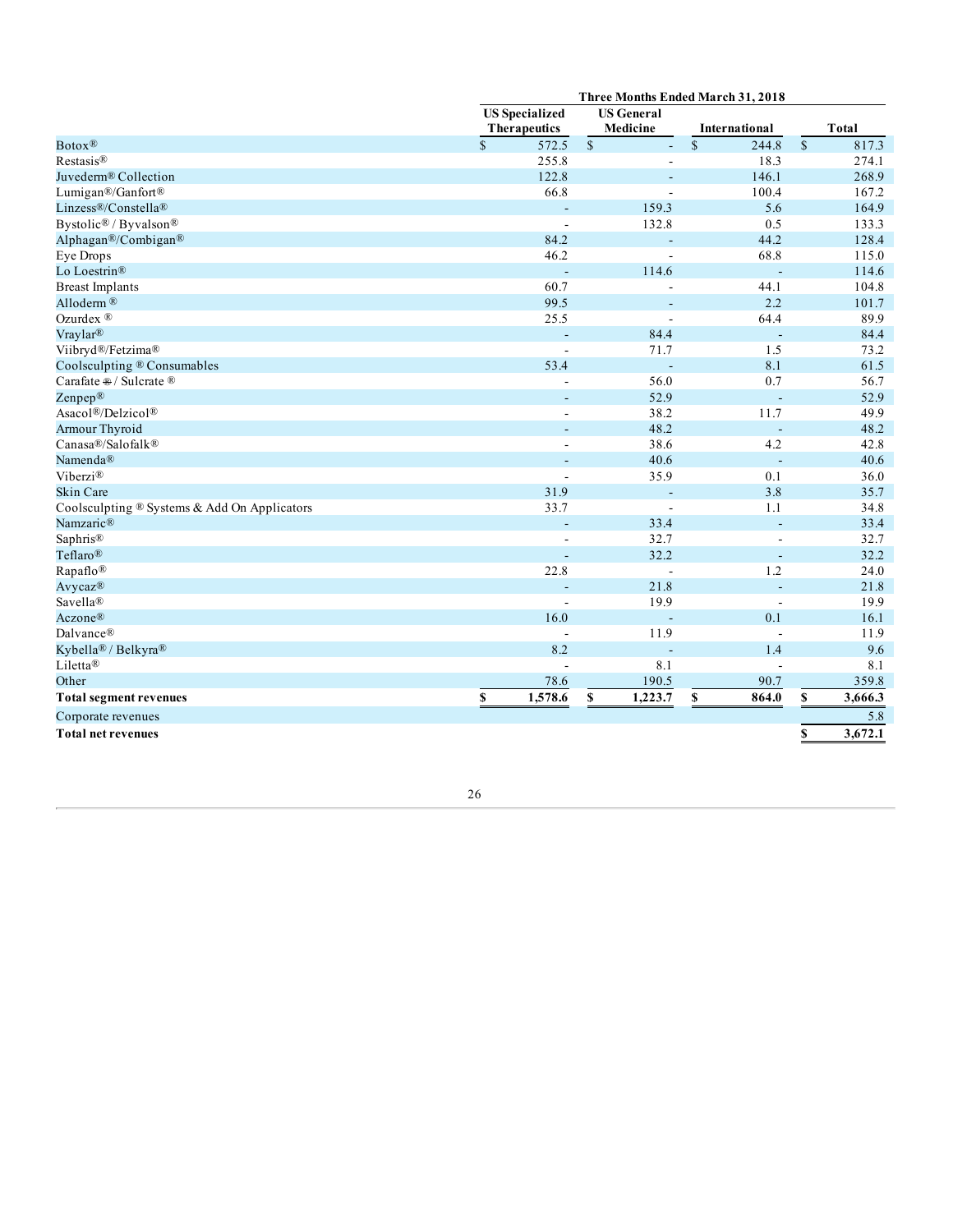## **NOTE 9 — Inventories**

Inventories consist of finished goods held for sale and distribution, raw materials and work-in-process. Inventories are stated at the lower of cost (firstin, first-out method) or net realizable value. The Company writes down inventories to net realizable value based on forecasted demand, market conditions or other factors, which may differ from actual results.

Inventories consisted of the following (\$ in millions):

|                          | March 31,<br>2019 | December 31,<br>2018 |       |
|--------------------------|-------------------|----------------------|-------|
| Raw materials            | 332.9             |                      | 303.2 |
| Work-in-process          | 211.8             |                      | 145.7 |
| Finished goods           | 523.0             |                      | 520.2 |
|                          | 1,067.7           |                      | 969.1 |
| Less: inventory reserves | 124.5             |                      | 122.2 |
| <b>Total Inventories</b> | 943.2             |                      | 846.9 |

# **NOTE 10 — Accounts Payable and Accrued Expenses**

Accounts payable and accrued expenses consisted of the following (\$ in millions):

|                                                         | March 31,<br>2019        |   | December 31,<br>2018 |
|---------------------------------------------------------|--------------------------|---|----------------------|
|                                                         |                          |   |                      |
| Accrued expenses:                                       |                          |   |                      |
| Accrued third-party rebates                             | \$<br>1,941.1            | S | 1,832.1              |
| Accrued returns and other allowances                    | 564.4                    |   | 527.8                |
| Accrued payroll and related benefits                    | 431.1                    |   | 694.3                |
| Accrued R&D expenditures                                | 221.7                    |   | 215.5                |
| Accrued pharmaceutical fees                             | 160.8                    |   | 145.3                |
| Royalties payable                                       | 156.9                    |   | 155.1                |
| Interest payable                                        | 141.2                    |   | 191.4                |
| Litigation-related reserves and legal fees              | 137.1                    |   | 92.0                 |
| Accrued non-provision taxes                             | 71.3                     |   | 68.5                 |
| Accrued selling and marketing expenditures              | 66.6                     |   | 61.1                 |
| Accrued severance, retention and other shutdown costs   | 36.7                     |   | 71.6                 |
| Current portion of contingent consideration obligations | 9.4                      |   | 8.3                  |
| Dividends payable                                       | 1.4                      |   | 1.4                  |
| Contractual commitments                                 | $\overline{\phantom{a}}$ |   | 4.3                  |
| Other accrued expenses                                  | 338.0                    |   | 368.7                |
| Total accrued expenses                                  | 4,277.7                  |   | 4,437.4              |
| Accounts payable                                        | 356.7                    |   | 349.8                |
| Total accounts payable and accrued expenses             | 4,634.4                  |   | 4,787.2              |

## **NOTE 11 — Goodwill, Product Rights and Other Intangible Assets**

# *Goodwill*

Goodwill for the Company's reporting segments consisted of the following (\$ in millions):

|                                        | <b>US Specialized</b><br><b>Therapeutics</b> | <b>US General</b><br>Medicine |           | <b>International</b> |         |  | Total     |
|----------------------------------------|----------------------------------------------|-------------------------------|-----------|----------------------|---------|--|-----------|
| <b>Balance as of December 31, 2018</b> | 20.675.6                                     |                               | 17.936.6  |                      | 7.301.1 |  | 45,913.3  |
| Acquisitions                           | 34.1                                         |                               |           |                      |         |  | 34.1      |
| Impairments                            |                                              |                               | (2,467.0) |                      |         |  | (2,467.0) |
| Foreign exchange and other adjustments |                                              |                               |           |                      | (143.8) |  | (143.8)   |
| <b>Balance as of March 31, 2019</b>    | 20,709.7                                     |                               | 15.469.6  |                      | 7,157.3 |  | 43,336.6  |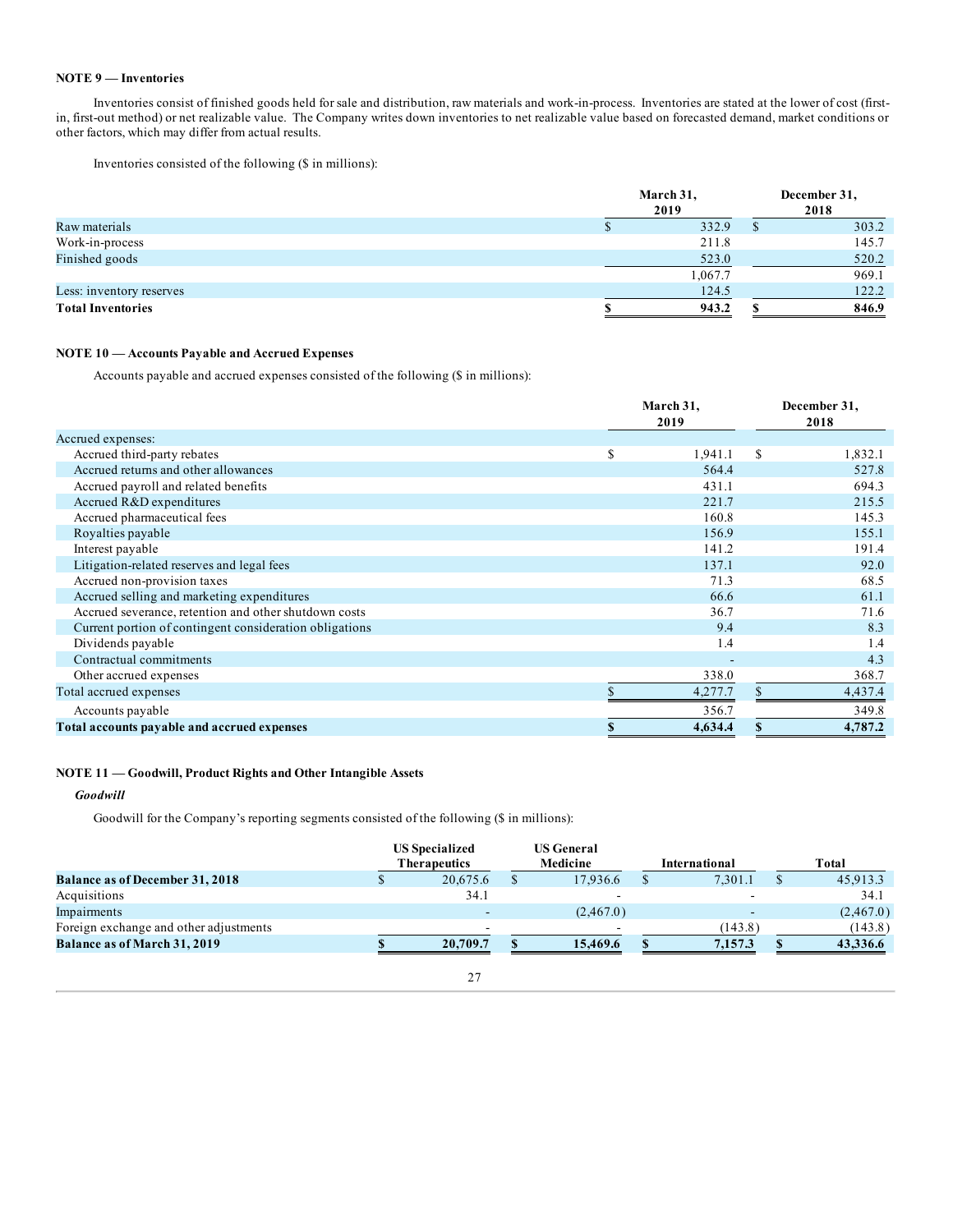As of December 31, 2018, the net asset value of the General Medicine Reporting Unit equaled fair value. On March 6, 2019, Allergan announced negative topline results from three pivotal studies of rapastinel as an adjunctive treatment of Major Depressive Disorder (MDD). These results represented a triggering event for the Company's General Medicine Reporting Unit.

In the three months ended March 31, 2019, primarily as a result of the impairment indicator noted above and a delay in clinical studies and anticipated launch of brazikumab, the Company recorded a \$2,467.0 million goodwill impairment charge to its General Medicine Reporting Unit.

No impairment indicators were noted for the Company's other Reporting Units as of March 31, 2019. The fair value of the Company's General Medicine Reporting Unit and other reporting units includes anticipated product launches in the next three years. Negative events regarding these pipeline assets including, but not limited to, Abicipar, Atogepant, Bimatoprost SR, Cariprazine, and Ubrogepant, as well as other next generation aesthetic products could lead to further goodwill impairment charges. Allergan's General Medicine Reporting Unit's asset value equals fair value as of March 31, 2019, while its US Eye Care Reporting Unit has headroom of less than 10%.

As of March 31, 2019 and December 31, 2018, the gross balance of goodwill, prior to the consideration of impairments, was \$48,662.0 million and \$48,771.7 million, respectively.

#### *Product Rights and Other Intangible Assets*

Product rights and other intangible assets consisted of the following (\$ in millions):

| <b>Cost Basis</b>                             | <b>Balance as of</b><br>December 31,<br>2018 | <b>Additions</b> |     | <b>IPR&amp;D</b> to<br>$\mathbf{CMP}$<br><b>Transfers</b> |               | Foreign<br>Currency<br>Translation/<br>Other |   | <b>Balance as of</b><br>March 31, 2019 |
|-----------------------------------------------|----------------------------------------------|------------------|-----|-----------------------------------------------------------|---------------|----------------------------------------------|---|----------------------------------------|
| Intangibles with definite lives:              |                                              |                  |     |                                                           |               |                                              |   |                                        |
| Product rights and other intangibles          | \$<br>70.235.1                               | \$<br>74.9       | S   | 75.6                                                      | -S            | (160.0)                                      | S | 70,225.6                               |
| Trade name                                    | 690.0                                        |                  |     |                                                           |               |                                              |   | 690.0                                  |
| Total definite lived intangible               |                                              |                  |     |                                                           |               |                                              |   |                                        |
| assets                                        | 70,925.1                                     | 74.9             | \$. | 75.6                                                      |               | (160.0)                                      |   | 70,915.6                               |
| Intangibles with indefinite lives:            |                                              |                  |     |                                                           |               |                                              |   |                                        |
| IPR&D                                         | 5,048.1                                      | \$<br>۰          |     | (75.6)                                                    | S.            |                                              |   | 4,972.5                                |
| Total indefinite lived intangible             |                                              |                  |     |                                                           |               |                                              |   |                                        |
| assets                                        | 5,048.1                                      | \$<br>۰          |     | (75.6)                                                    | <sup>\$</sup> |                                              |   | 4,972.5                                |
| Total product rights and other<br>intangibles | 75,973.2                                     | 74.9             | S   |                                                           |               | (160.0)                                      | S | 75,888.1                               |

| <b>Accumulated Amortization</b>                    | <b>Balance as of</b><br>December 31,<br>2018 |               | Amortization   |   | <b>IPR&amp;D</b> to<br><b>CMP</b><br><b>Transfers</b> | Foreign<br>Currency<br>Translation/<br>Other | <b>Balance as of</b><br>March 31, 2019 |
|----------------------------------------------------|----------------------------------------------|---------------|----------------|---|-------------------------------------------------------|----------------------------------------------|----------------------------------------|
| Intangibles with definite lives:                   |                                              |               |                |   |                                                       |                                              |                                        |
| Product rights and other intangibles               | (31,985.0)                                   | S             | $(1,379.4)$ \$ |   | $\overline{\phantom{a}}$                              | 53.7                                         | (33,310.7)                             |
| Trade name                                         | (292.8)                                      |               | (20.0)         |   |                                                       |                                              | (312.8)                                |
| Total definite lived intangible<br>assets          | (32, 277.8)                                  |               | (1,399.4)      | S |                                                       | 53.7                                         | (33,623.5)                             |
| Total product rights and other<br>intangibles      | (32, 277.8)                                  | <sup>\$</sup> | (1,399.4)      |   |                                                       | 53.7                                         | (33,623.5)                             |
| <b>Net Product Rights and Other</b><br>Intangibles | 43,695.4                                     |               |                |   |                                                       |                                              | 42,264.6                               |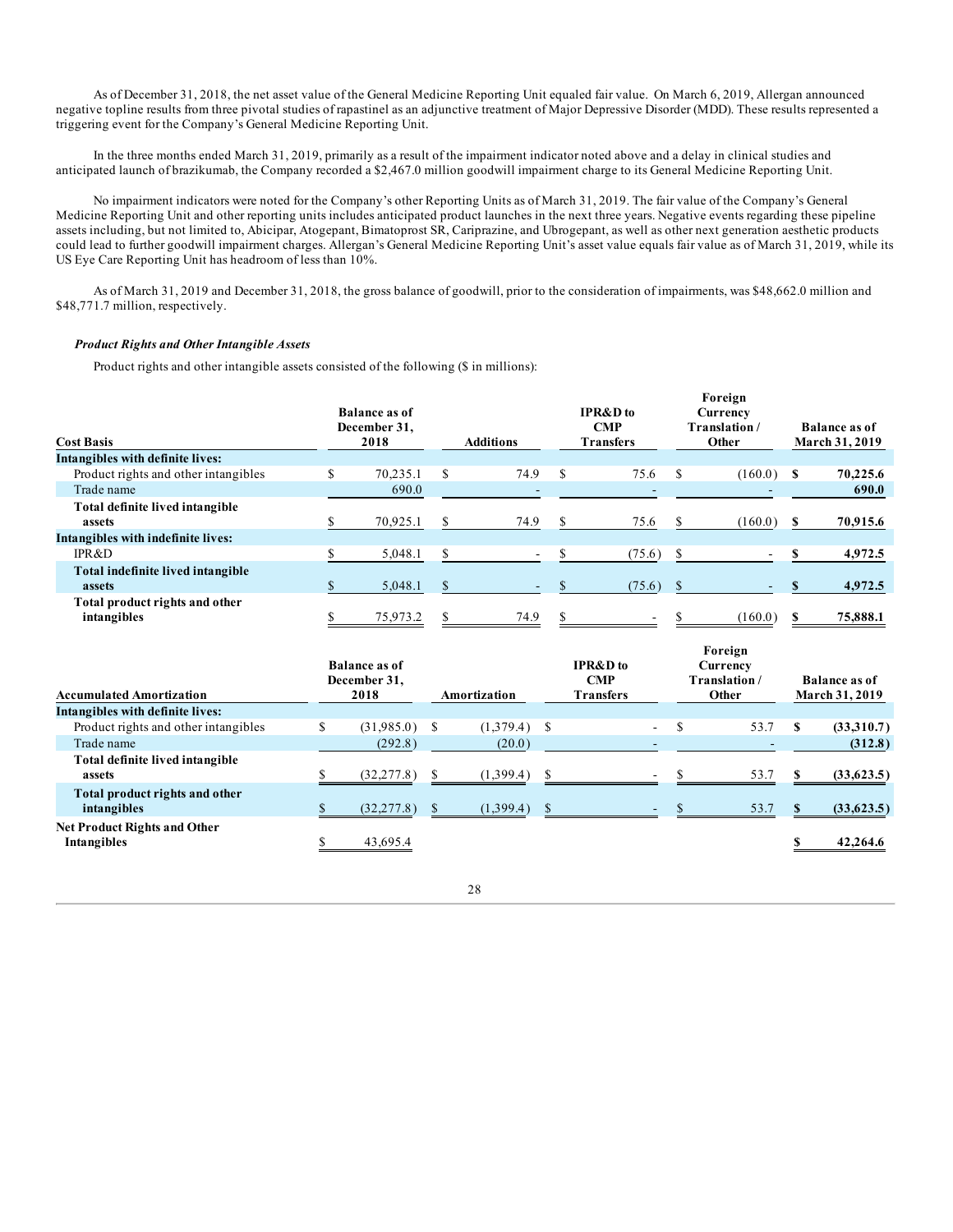## *Three Months Ended March 31, 2018*

In the three months ended March 31, 2018, the Company impaired its retinoic acid receptor-related orphan receptor gamma ("RORyt") IPR&D project obtained as part of the acquisition of Vitae Pharmaceuticals, Inc. by \$522.0 million as a result of negative clinical data related to the oral psoriasis indication received in March 2018.

Assuming no additions, disposals or adjustments are made to the carrying values and/or useful lives of the intangible assets, annual amortization expense on product rights and other related intangibles as of March 31, 2019 over the remainder of 2019 and each of the next five years is estimated to be as follows (\$ in millions):

|                | Amortization |
|----------------|--------------|
|                | Expense      |
| 2019 remaining | 4,188.7      |
| 2020           | 5,344.1      |
| 2021           | 4,416.5      |
| 2022           | 4,069.2      |
| 2023           | 3,659.9      |
| 2024           | 2,828.8      |

The above amortization expense is an estimate. Actual amounts may change from such estimated amounts due to fluctuations in foreign currency exchange rates, additional intangible asset acquisitions, finalization of preliminary fair value estimates, potential impairments, accelerated amortization or other events. Additional amortization may occur as products are approved. In addition, the Company has certain currently marketed products for which operating contribution performance has been below that which was originally assumed in the products' initial valuations, and certain IPR&D projects which are subject to delays in timing or other events which may negatively impact the asset's value. The Company, on a quarterly basis, monitors the related intangible assets for these products for potential impairments. It is reasonably possible that impairments may occur in future periods, which may have a material adverse effect on the Company's results of operations and financial position.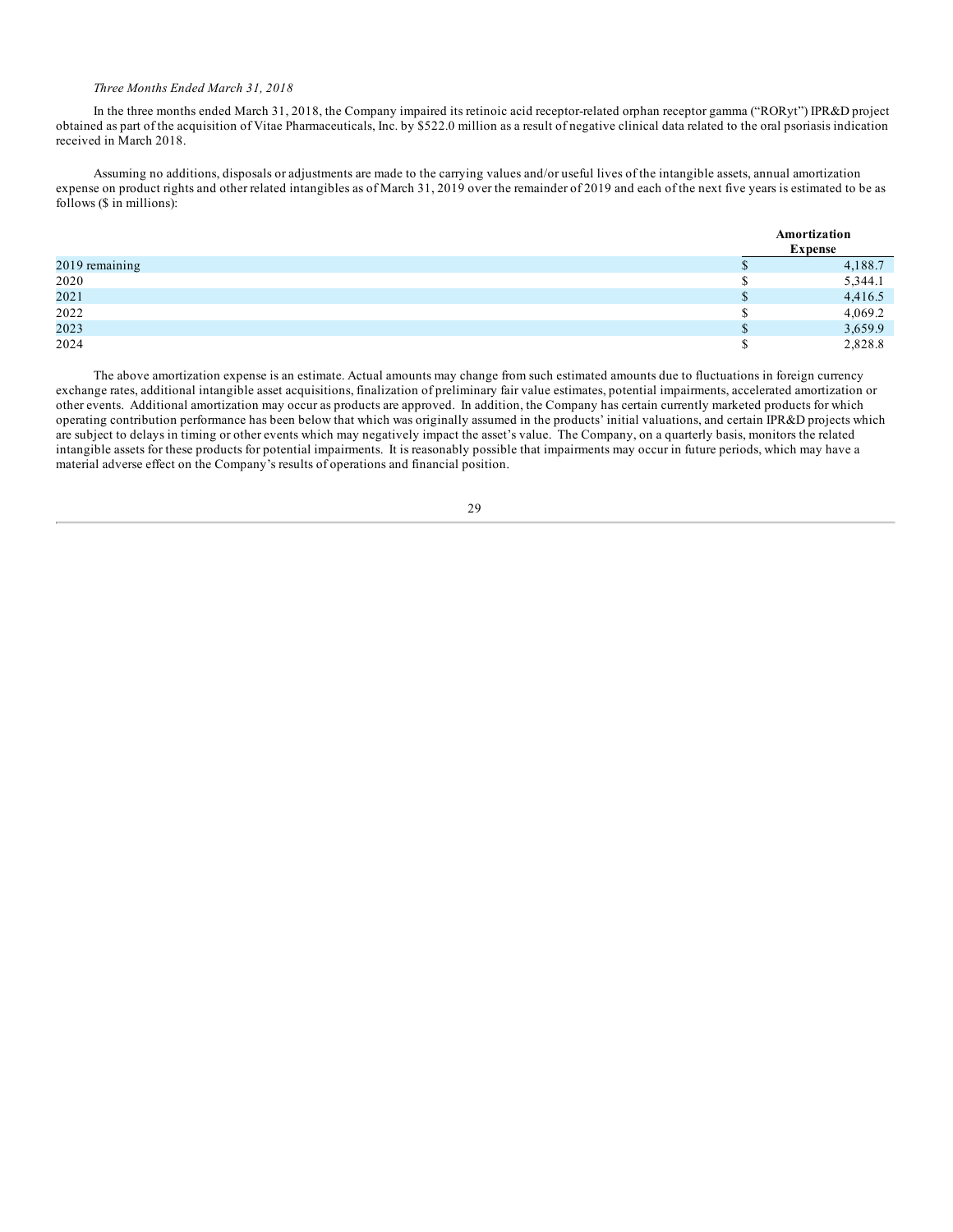## **NOTE 12 — Long-Term Debt**

Debt consisted of the following (\$ in millions):

|                                                                        |           |                       |               |                | <b>Balance As of</b> |               | Fair Market Value As of |
|------------------------------------------------------------------------|-----------|-----------------------|---------------|----------------|----------------------|---------------|-------------------------|
|                                                                        |           | <b>Issuance Date/</b> | Interest      | March 31,      | December 31,         | March 31,     | December 31,            |
|                                                                        | Guarantor | Acquisition Date      | Payments      | 2019           | 2018                 | 2019          | 2018                    |
| <b>Senior Notes:</b>                                                   |           |                       |               |                |                      |               |                         |
| <b>Floating Rate Notes</b>                                             |           |                       |               |                |                      |               |                         |
| \$500.0 million floating rate notes due March 12, 2020 (1)             | (4)       | March 4, 2015         | Quarterly     | 500.0          | 500.0                | 503.8         | 501.9                   |
|                                                                        |           |                       |               | 500.0          | 500.0                | 503.8         | 501.9                   |
| <b>Fixed Rate Notes</b>                                                |           |                       |               |                |                      |               |                         |
| \$3,500.0 million 3,000% notes due March 12, 2020                      | (4)       | March 4, 2015         | Semi-annually | 2,623.8        | 2,706.7              | 2,622.0       | 2,694.8                 |
| \$650.0 million 3.375% notes due September 15, 2020                    | (5)       | March 17, 2015        | Semi-annually | 650.0          | 650.0                | 653.1         | 648.7                   |
| \$750.0 million 4.875% notes due February 15, 2021                     | (6)       | July 1,2014           | Semi-annually | 450.0          | 450.0                | 461.3         | 459.4                   |
| \$1,200.0 million 5.000% notes due December 15, 2021                   | (6)       | July 1, 2014          | Semi-annually | 1,200.0        | 1,200.0              | 1,247.9       | 1,234.8                 |
| \$3,000.0 million 3.450% notes due March 15, 2022                      | (4)       | March 4, 2015         | Semi-annually | 2,878.2        | 2,940.5              | 2,896.9       | 2,891.0                 |
| \$1,700.0 million 3.250% notes due October 1, 2022                     | (5)       | October 2, 2012       | Semi-annually | 1,700.0        | 1,700.0              | 1,699.8       | 1,652.2                 |
| \$350.0 million 2.800% notes due March 15, 2023                        | (5)       | March 17, 2015        | Semi-annually | 350.0          | 350.0                | 349.0         | 332.8                   |
| \$1,200.0 million 3.850% notes due June 15, 2024                       | (4)       | June 10, 2014         | Semi-annually | 1,036.7        | 1,036.7              | 1,048.6       | 1,021.0                 |
| \$4,000.0 million 3.800% notes due March 15, 2025                      | (4)       | March 4, 2015         | Semi-annually | 3,020.7        | 3,027.5              | 3,050.6       | 2,956.0                 |
| \$2,500.0 million 4.550% notes due March 15, 2035                      | (4)       | March 4, 2015         | Semi-annually | 1,789.0        | 1,789.0              | 1,748.0       | 1,690.7                 |
| \$1,000.0 million 4.625% notes due October 1, 2042                     | (5)       | October 2, 2012       | Semi-annually | 456.7          | 456.7                | 432.2         | 412.4                   |
| \$1,500.0 million 4.850% notes due June 15,2044                        | (4)       | June 10, 2014         | Semi-annually | 1,079.4        | 1,079.4              | 1,070.6       | 1,019.1                 |
| \$2,500.0 million 4.750% notes due March 15, 2045                      | (4)       | March 4, 2015         | Semi-annually | 881.0          | 881.0                | 867.2         | 836.6                   |
|                                                                        |           |                       |               | 18,115.5       | 18,267.5             | 18,147.2      | 17,849.5                |
|                                                                        |           |                       |               |                |                      |               |                         |
| <b>Euro Denominated Notes</b>                                          |           |                       |               |                |                      |               |                         |
| $\epsilon$ 700.0 million floating rate notes due June 1, 2019 (2)      | (4)       | May 26, 2017          | Quarterly     | 785.3          | 802.7                | 785.5         | 794.9                   |
| $\epsilon$ 700.0 million floating rate notes due November 15, 2020 (3) | (4)       | November 15, 2018     | Quarterly     | 785.3          | 802.7                | 782.6         | 791.3                   |
| $\text{\textsterling}750.0$ million 0.500% notes due June 1, 2021      | (4)       | May 26, 2017          | Annually      | 841.4          | 860.0                | 844.7         | 849.7                   |
| $\epsilon$ 500.0 million 1.500% notes due November 15, 2023            | (4)       | November 15, 2018     | Annually      | 560.9          | 573.4                | 575.2         | 572.4                   |
| $\epsilon$ 700.0 million 1.250% notes due June 1,2024                  | (4)       | May 26, 2017          | Annually      | 785.3          | 802.7                | 789.2         | 775.5                   |
| €500.0 million 2.625% notes due November 15, 2028                      | (4)       | November 15, 2018     | Annually      | 560.9          | 573.4                | 593.6         | 573.4                   |
| €550.0 million 2.125% notes due June 1, 2029                           | (4)       | May 26, 2017          | Annually      | 617.0          | 630.7                | 618.8         | 594.7                   |
|                                                                        |           |                       |               | 4.936.1        | 5,045.6              | 4,989.6       | 4,951.9                 |
| <b>Total Senior Notes Gross</b>                                        |           |                       |               | 23,551.6       | 23,813.1             | 23,640.6      | 23,303.3                |
| Unamortized premium                                                    |           |                       |               | 58.1           | 64.3                 |               |                         |
| Unamortized discount                                                   |           |                       |               | (61.8)         | (64.5)               |               |                         |
| <b>Total Senior Notes Net</b>                                          |           |                       |               | 23,547.9       | 23,812.9<br>S        | 23,640.6<br>s | 23,303.3                |
| <b>Other Indebtedness</b>                                              |           |                       |               |                |                      |               |                         |
| Debt Issuance Costs                                                    |           |                       |               | (86.7)         | (92.1)               |               |                         |
| Other                                                                  |           |                       |               | 64.7           | 69.3                 |               |                         |
| <b>Total Other Borrowings</b>                                          |           |                       |               | (22.0)         | (22.8)               |               |                         |
|                                                                        |           |                       |               |                |                      |               |                         |
| <b>Capital Leases</b>                                                  |           |                       |               | n.a.           | 7.6                  |               |                         |
| <b>Total Indebtedness</b>                                              |           |                       |               | 23,525.9<br>S. | 23,797.7<br>S        |               |                         |

(1) Interest on the 2020 floating rate note is three month USD LIBOR plus 1.255% per annum

(2) Interest on the 2019 floating rate notes is the three month EURIBOR plus 0.350% per annum

(3) Interest on the 2020 floating rate notes is the three month EURIBOR plus 0.350% per annum

(4) Guaranteed by Warner Chilcott Limited, Allergan Capital S.à r.l. and Allergan Finance, LLC

(5) Guaranteed by Allergan plc and Warner Chilcott Limited

(6) Guaranteed by Allergan plc

Fair market value in the table above is determined in accordance with Fair Value Leveling (defined below) under Level 2 based upon quoted prices for similar items in active markets.

Companies are required to use a fair value hierarchy as defined in ASC Topic 820 "Fair Value Measurement," ("ASC 820") which maximizes the use of observable inputs and minimizes the use of unobservable inputs when measuring fair value ("Fair Value Leveling"). There are three levels of inputs used to measure fair value with Level 1 having the highest priority and Level 3 having the lowest:

Level 1 — Quoted prices (unadjusted) in active markets for identical assets or liabilities.

Level 2 — Observable inputs other than Level 1 prices, such as quoted prices for similar assets or liabilities, or other inputs that are observable or can be corroborated by observable market data for substantially the full term of the assets or liabilities.

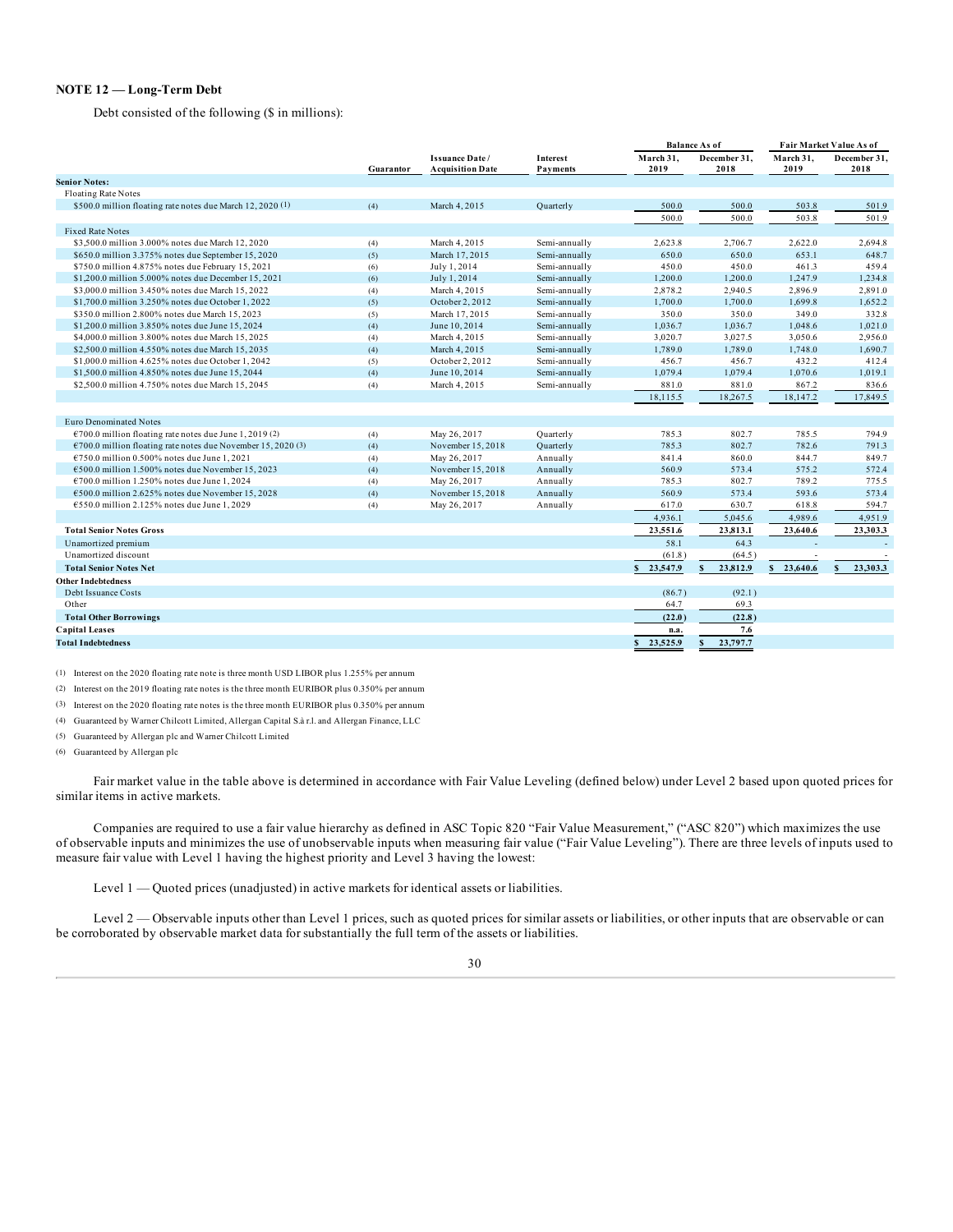Level 3 — Unobservable inputs that are supported by little or no market activity. The Level 3 assets are those whose values are determined using pricing models, discounted cash flow methodologies, or similar techniques with significant unobservable inputs, as well as instruments for which the determination of fair value requires significant judgment or estimation.

Fair value is the price that would be received to sell an asset or paid to transfer a liability (an exit price) in an orderly transaction between market participants.

The following represents the significant activity during the three months ended March 31, 2019 to the Company's total indebtedness:

• The Company repurchased and retired \$152.0 million of senior notes at face value for a total of \$152.0 million from open market redemptions. As a result of the debt extinguishment, the Company recognized a de minimis net loss of \$0.3 million within "other income / (expense), net" for the non-cash write-off of premiums and debt fees related to the repaid notes of \$0.3 million.

During the three months ended March 31, 2019, the Company redeemed and retired the following senior notes (\$ in millions):

|                 | Three Months Ended March 31, 2019   |                                    |                                             |
|-----------------|-------------------------------------|------------------------------------|---------------------------------------------|
| Tranche         | <b>Face Value</b><br><b>Retired</b> | <b>Cash Paid</b><br>for Retirement | <b>Remaining Value at</b><br>March 31, 2019 |
| 3.000% due 2020 | 82.9                                | 82.9                               | 2,623.8                                     |
| 3.450% due 2022 | 62.3                                | 62.3                               | 2,878.2                                     |
| 3.800% due 2025 | 6.8                                 | 6.8                                | 3,020.7                                     |
| Total           | 152.0                               | 152.0                              | 8,522.7                                     |

## *Annual Debt Maturities*

As of March 31, 2019, annual debt maturities of senior notes gross were as follows (\$ in millions):

|                          | <b>Total Payments</b> |
|--------------------------|-----------------------|
| 2019 remaining           | 785.3                 |
| 2020                     | 4,559.1               |
| 2021                     | 2,491.4               |
| 2022                     | 4,578.2               |
| 2023                     | 910.9                 |
| 2024                     | 1,822.0               |
| 2025 and after           | 8,404.7               |
| Total senior notes gross | 23,551.6              |

Amounts represent total anticipated cash payments assuming scheduled repayments.

#### **NOTE 13 — Leases**

Leases are accounted for under ASC Topic 842. The Company has entered into various lease contracts, mainly operating leases for the use of real estate, fleet, and operating equipment. The Company leases certain assets to limit exposure to the risks of ownership as well as to reduce administrative burdens inherent in the ownership of assets.

#### *Term*

As of March 31, 2019, the remaining terms for leases other than real estate leases are between 1 and 9 years as of March 31, 2019. For real estate leases, the remaining lease terms are between 1 and 14 years as of March 31, 2019.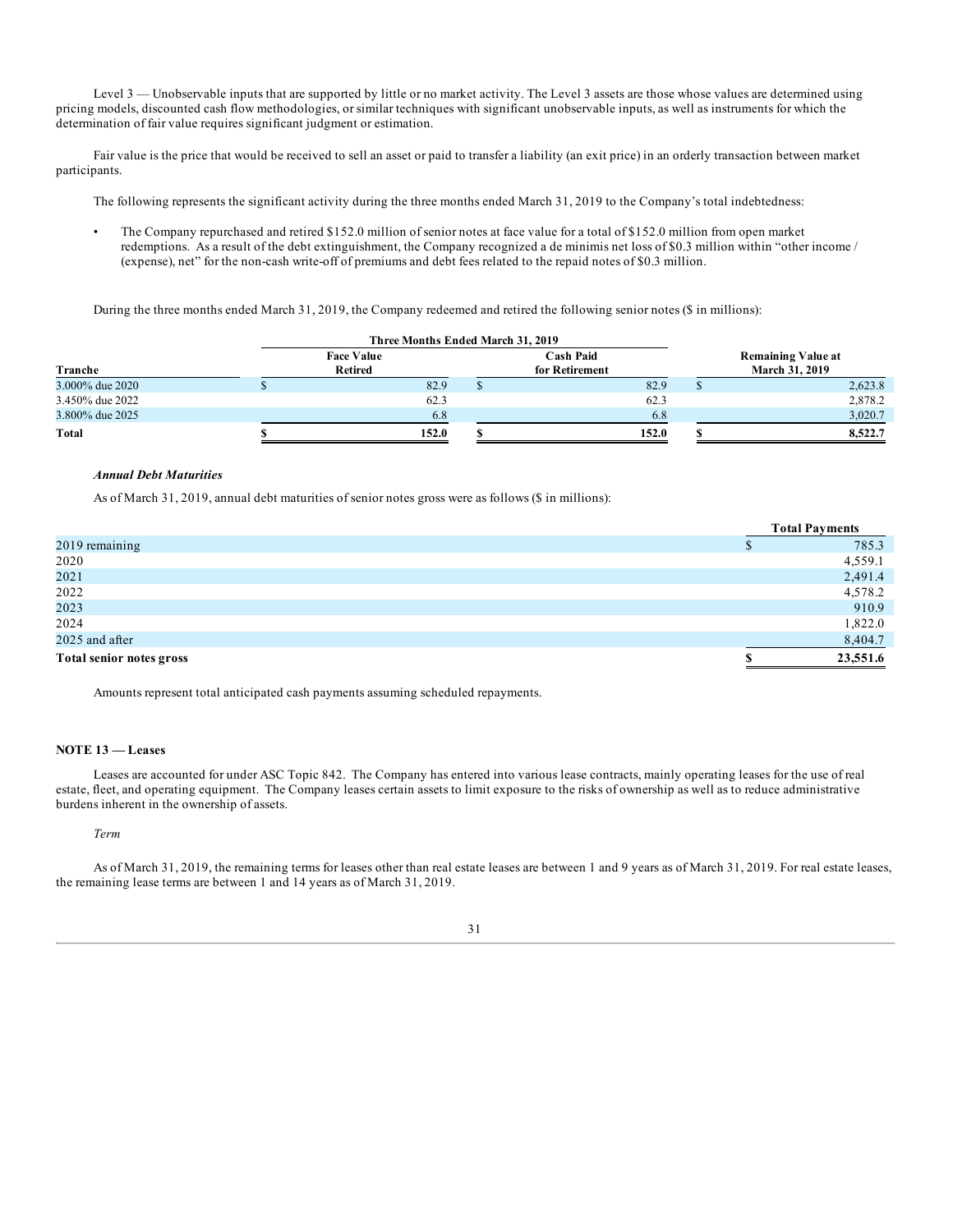The Company has an option for certain lease contracts, mainly for real estate lease contracts, to renew the lease term beyond the noncancelable lease period. The payments associated with the renewal will only be included in the measurement of the lease liability and ROU asset if the exercise of the renewal option is determined to be reasonably certain. The Company considers the timing of the renewal period and other economic factors such as the financial consequences of a decision to extend or not to extend a lease in determining if the renewal option is reasonably certain to be exercised.

#### *Discount Rate*

The Company is primarily a lessee, not a lessor. The Company discounts future lease payments to calculate the present value when determining the lease classification and measuring the lease liability. The rate utilized is either the implicit rate or the incremental borrowing rate. The incremental borrowing rate is not a commonly quoted rate and is derived through a combination of inputs including the Company's credit rating and the impact of full collateralization. The incremental borrowing rate is based on the Company's collateralized borrowing capabilities over a similar term of the lease payments. The Company utilizes the consolidated group incremental borrowing rate for all leases as the Company has centralized treasury operations.

*Other*

The Company does not have any material residual value guarantee terms in its lease contracts. The Company does not have material variable leases.

The Company has chosen to separate lease and non-lease components for its plant operations and research and development equipment. The Company allocates the contract consideration to the lease component using the standalone price from our supplier.

As of March 31, 2019, the Company had the following operating ROU assets and lease liabilities (\$ in millions):

|                               | March 31, 2019   |   |                        |
|-------------------------------|------------------|---|------------------------|
|                               | <b>ROU Asset</b> |   | <b>Lease Liability</b> |
| Real estate                   | 295.8            |   | 361.0                  |
| Fleet                         | 102.7            |   | 102.7                  |
| Other                         | 56.9             |   | 67.6                   |
| <b>Total operating leases</b> | 455.4            | c | 531.3                  |

|                                       | <b>March 31, 2019</b> |
|---------------------------------------|-----------------------|
| Current lease liability - operating   | <sup>16.1</sup>       |
| Long-term lease liability - operating | 415.2                 |
| Total lease liability - operating     | 531.3                 |

Capital leases are not material as of March 31, 2019.

For the three months ended March 31, 2019, the Company noted the following lease expense (\$ in millions):

|                             | 2019 | Three Months Ended March 31, |
|-----------------------------|------|------------------------------|
| Operating lease expense*    |      |                              |
| Sublease (income)           |      | (3.4)                        |
| Net operating lease expense |      | 28.9                         |
|                             |      |                              |

\* Includes short-term and variable lease expenses of \$0.9 million.

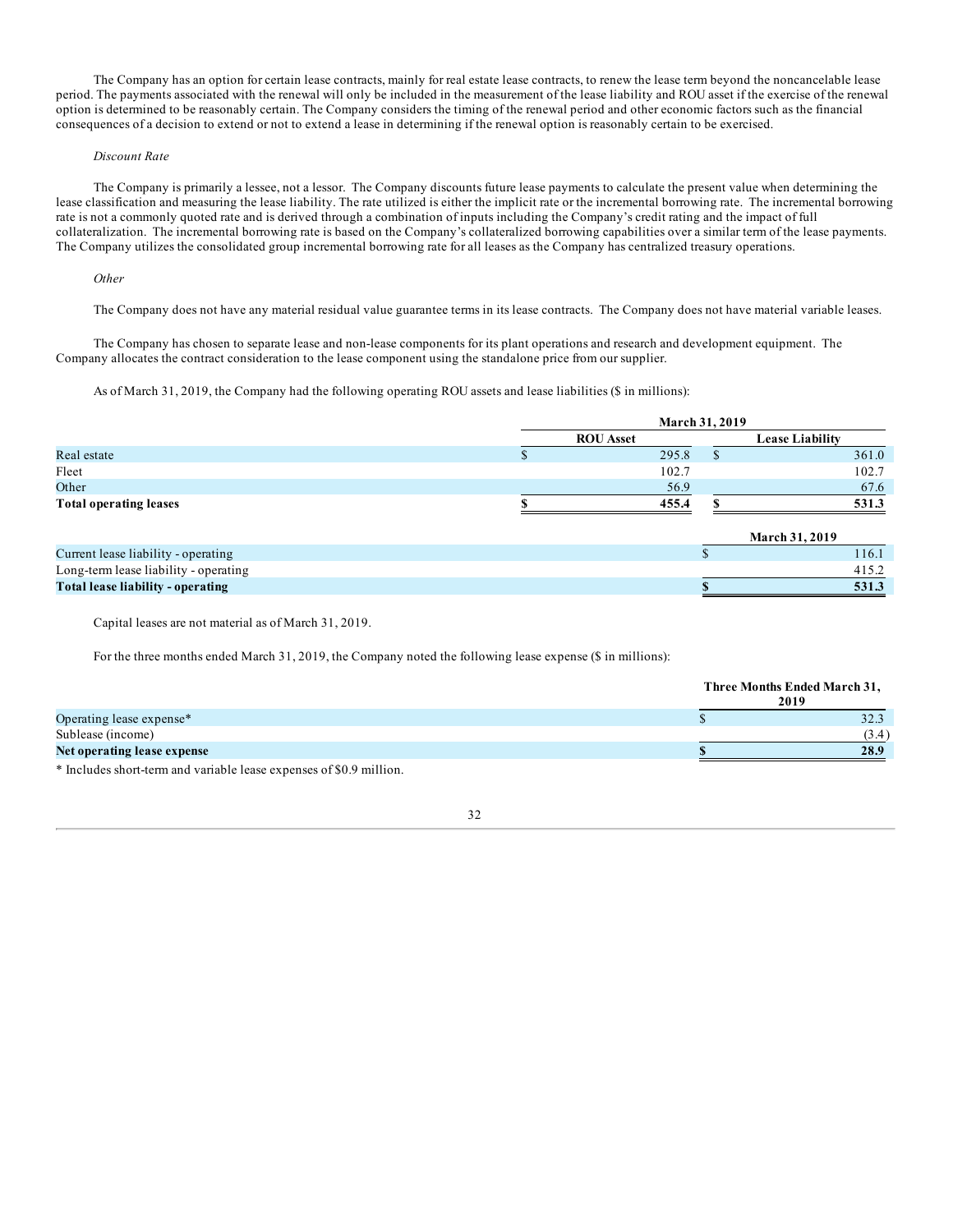As of March 31, 2019, the Company had the following lease commitments (\$ in millions):

|                                      | <b>Total Payments</b> |
|--------------------------------------|-----------------------|
| 2019 remaining                       | 93.1                  |
| 2020                                 | 111.6                 |
| 2021                                 | 86.6                  |
| 2022                                 | 57.0                  |
| 2023                                 | 43.9                  |
| 2024                                 | 37.5                  |
| 2025 and after                       | 148.1                 |
| <b>Total undiscounted cash flows</b> | 577.8                 |
| Future interest                      | (46.5)                |
| Total lease liability - operating    | 531.3                 |
|                                      |                       |

As of March 31, 2019, the weighted average remaining lease term for operating leases was 7.2 years with a weighted average discount rate of 2.7%.

The ROU assets obtained in exchange for operating lease obligations were \$23.4 million for the three months ended March 31, 2019. The cash paid for amounts included in the measurement of operating lease liabilities as of March 31, 2019 was \$40.8 million.

As of December 31, 2018, the Company had operating leases for certain facilities, vehicles and equipment. Total property rental expense for operating leases for the year ended December 31, 2018 was \$63.2 million. Total fleet rental expense for operating leases for the year ended December 31, 2018 was \$41.1 million. The Company also had de minimis capital leases for certain facilities and equipment. As of December 31, 2018, the future anticipated property lease rental payments under both capital and operating leases that had remaining terms in excess of one year were (\$ in millions):

|                              | <b>Total Payments</b> |       |
|------------------------------|-----------------------|-------|
| 2019                         |                       | 62.5  |
| 2020                         |                       | 52.5  |
| 2021                         |                       | 47.9  |
| 2022                         |                       | 43.3  |
| 2023                         |                       | 39.0  |
| Thereafter                   |                       | 173.8 |
| Total minimum lease payments |                       | 419.0 |

## **NOTE 14 — Other Long-Term Liabilities**

Other long-term liabilities consisted of the following (\$ in millions):

|                                                          | March 31,<br>2019 | December 31,<br>2018 |
|----------------------------------------------------------|-------------------|----------------------|
| Acquisition related contingent consideration liabilities | 351.8             | 336.3                |
| Long-term pension and post retirement liability          | 170.3             | 166.5                |
| Legacy Allergan deferred executive compensation          | 94.5              | 90.8                 |
| Accrued R&D milestone                                    | 75.0              | 75.0                 |
| Deferred revenue                                         | 33.5              | 36.1                 |
| Product warranties                                       | 28.8              | 27.9                 |
| Long-term severance and restructuring liabilities        | 10.9              | 14.2                 |
| Long-term contractual obligations                        |                   | 43.2                 |
| Other long-term liabilities                              | 39.6              | 92.0                 |
| Total other long-term liabilities                        | 804.4             | 882.0                |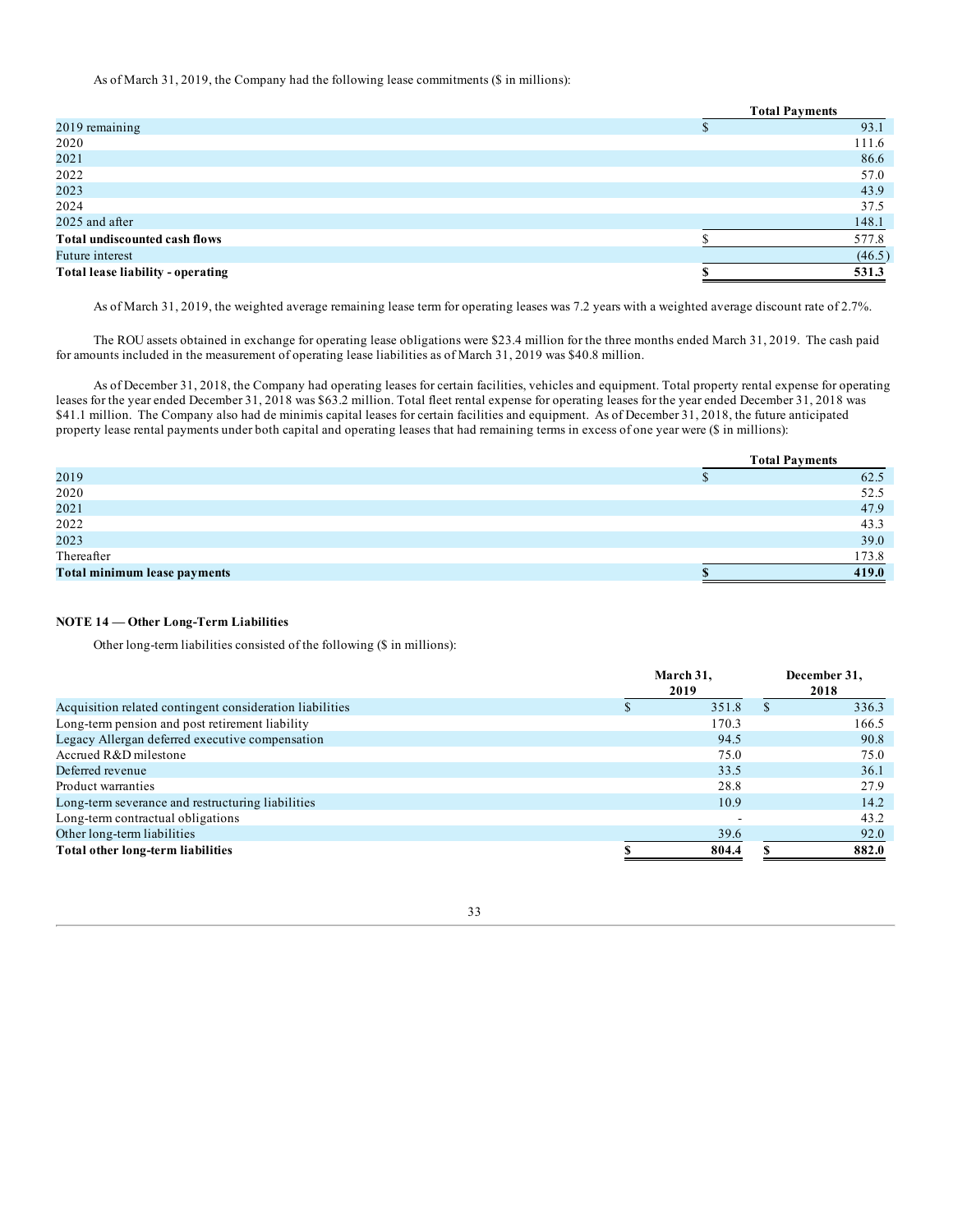## **NOTE 15 — Income Taxes**

The Company's effective tax rate for the three months ended March 31, 2019 was 2.8%, compared to 70.6% for the three months ended March 31, 2018. The effective tax rate for the three months ended March 31, 2019 was favorably impacted by a tax benefit of \$91.5 million related to excess tax over book basis in a U.S. subsidiary that will reverse in the foreseeable future. The effective tax rate was unfavorably impacted by a goodwill impairment charge of \$2,467.0 million, for which no tax benefit was recorded.

The effective tax rate for the three months ended March 31, 2018 was favorably impacted by income earned in jurisdictions with tax rates lower than the Irish statutory rate and U.S. losses tax benefited at rates greater than the Irish statutory rate. This was offset by the additional U.S. tax on the earnings of certain non-U.S. subsidiaries which are considered Global Intangible Low Taxed Income ("GILTI") and the tax impact of amortization of intangible assets at rates less than the Irish statutory rate. Additionally, the tax benefit for the three months ended March 31, 2018 included tax benefits of \$421.9 million related to the restructuring of an acquired business, \$117.5 million related to the impairment of an IPR&D project obtained as part of the acquisition of Vitae Pharmaceuticals, Inc. and \$89.7 million related to excess tax over book basis in a U.S. subsidiary that will reverse in the foreseeable future.

#### *Tax Audits*

The Company conducts business globally and, as a result, files U.S. federal, state and foreign tax returns. The Company strives to resolve open matters with each tax authority at the examination level and could reach agreement with a tax authority at any time. While the Company has accrued for amounts it believes are in accordance with the accounting standard, the final outcome with a tax authority may result in a tax liability that is different than that reflected in the consolidated financial statements. Furthermore, the Company may decide to challenge any assessments, if made, and may exercise its right to appeal. The uncertain tax positions are reviewed quarterly and adjusted as events occur that affect potential liabilities for additional taxes, such as lapsing of applicable statutes of limitations, proposed assessments by tax authorities, negotiations with tax authorities, identification of new issues and issuance of new legislation, regulations or case law.

The Company has several concurrent audits open and pending with the IRS as set forth below:

| <b>IRS Audits</b>                                          | <b>Taxable Years</b>                             |
|------------------------------------------------------------|--------------------------------------------------|
| Allergan W.C. Holding Inc. f/k/a Actavis W.C. Holding Inc. | 2013, 2014, 2015 and 2016                        |
| Warner Chilcott Corporation                                | 2010, 2011, 2012 and 2013                        |
| Forest Laboratories, Inc.                                  | $2010, 2011, 2012, 2013$ and $2014$              |
| Allergan, Inc.                                             | 2009, 2010, 2011, 2012, 2013, 2014 and 3/17/2015 |

#### **NOTE 16 — Shareholders' Equity**

#### *Share Repurchase Programs*

On January 29, 2019, the Company announced that its Board of Directors approved a \$2.0 billion share repurchase program, all of which remained outstanding as of March 31, 2019.

The Company's Board of Directors previously approved a \$2.0 billion share repurchase program in July 2018. As of March 31, 2019, the Company had completed the program and repurchased 12.5 million shares for \$2.0 billion under the program, including \$0.8 billion or 5.3 million shares in the three months ended March 31, 2019.

#### *Preferred Shares*

In the three months ended March 31, 2018, the Company paid \$69.6 million of dividends on preferred shares. Each preferred share automatically converted to approximately 3.53 ordinary shares on March 1, 2018, for a total of 17,876,930 ordinary shares.

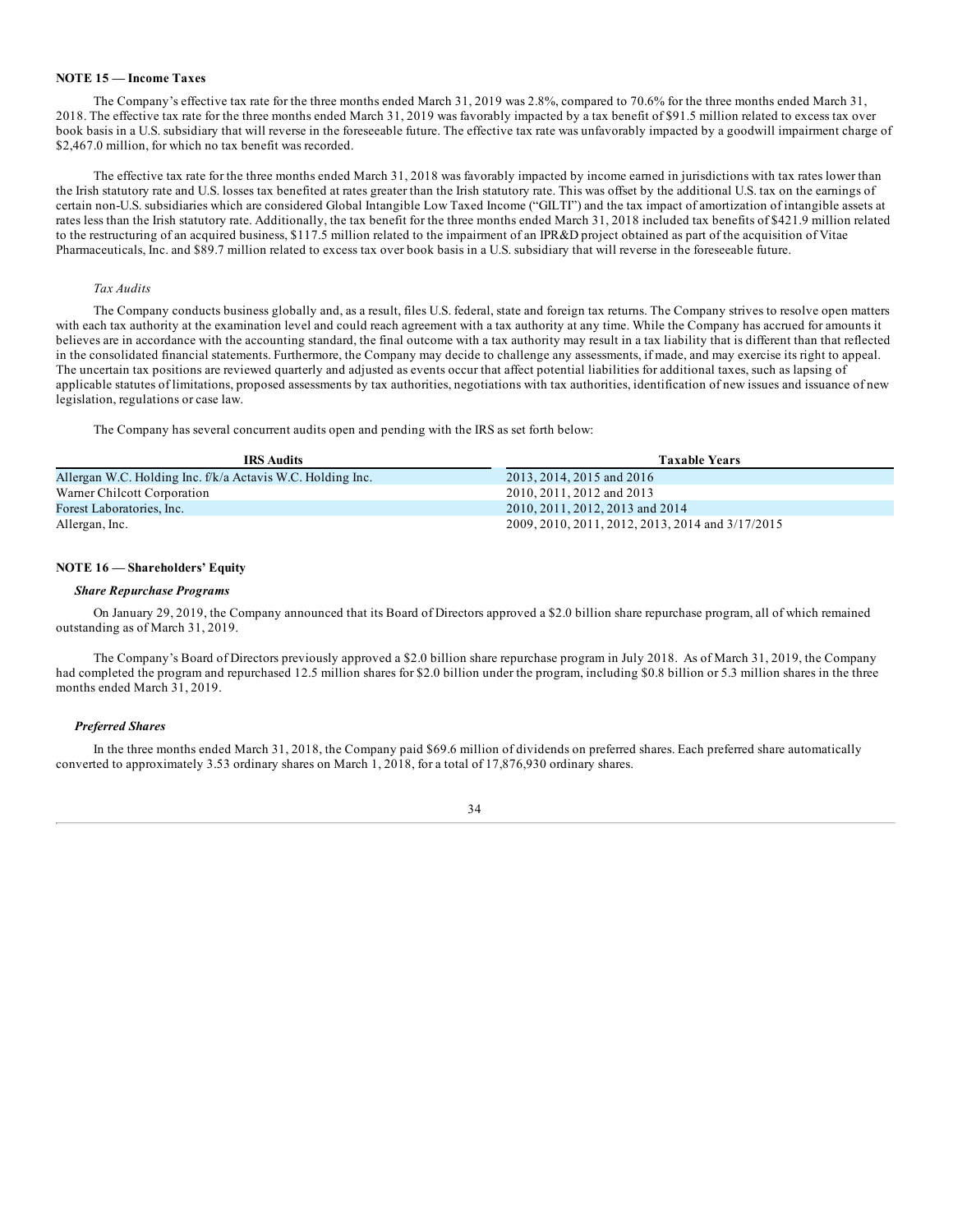#### **NOTE 17 — Derivative Instruments and Hedging Activities**

The Company's revenue, earnings, cash flows and fair value of its assets and liabilities can be impacted by fluctuations in foreign exchange and interest rates, as applicable. The Company manages the impact of foreign exchange risk and interest rate movements through operational means and through the use of various financial instruments, including derivative instruments such as foreign currency derivatives.

Internationally, the Company is a net recipient of currencies other than the U.S. dollar and, as such, benefits from a weaker dollar and is adversely affected by a stronger dollar relative to major currencies worldwide. Accordingly, changes in exchange rates, and in particular a strengthening of the U.S. dollar may negatively affect the Company's consolidated revenues and favorably impact operating expenses in U.S. dollars.

#### *Derivatives Not Designated as Hedging Instruments*

In November 2018, the Company entered into a 700.0 million Euro forward contract to buy Euros while selling USD. The derivative has a maturity of May 31, 2019. The derivative instrument is marked-to-market to the P&L, offsetting the revaluation (P&L) impact on the Euro 700.0 million variable interest debt. As of March 31, 2019, the fair value of the Euro forward contract of \$16.6 million was recorded in accounts payable and accrued expenses. As of December 31, 2018, the fair value of the Euro forward contract of \$5.9 million was recorded in prepaid expenses and other current assets. For the three months ended March 31, 2019, the Company recorded a loss of \$22.5 million relating to this instrument in general and administrative expenses. As of March 31, 2019 and December 31, 2018, the Company had additional outstanding third-party foreign currency forward instruments of \$43.4 million and \$42.1 million, respectively. For the three months ended March 31, 2019, these additional outstanding third-party foreign currency forward instruments did not have material mark-to-market adjustments.

#### *Derivatives Designated as Hedging Instruments*

#### *Cash Flow Hedge*

In January 2019, Allergan entered into \$500.0 million notional floating to fixed interest rate swaps maturing on March 12, 2020 whereby it fixed the interest rates on \$500.0 million floating rate notes due March 12, 2020 to an average interest rate of 3.98%. The swaps are being accounted for using hedge accounting treatment. As of March 31, 2019, the fair value of the interest rate swaps of \$1.0 million was recorded in accounts payable and accrued expenses. For the three months ended March 31, 2019, the corresponding unrealized loss of \$1.0 million was recorded in accumulated other comprehensive income / (loss).

#### *Net Investment Hedge*

In the normal course of business, we manage certain foreign exchange risks through a variety of strategies, including hedging. Our hedging strategies include the use of derivatives, as well as net investment hedges. For net investment hedges, the effective portion of the gains and losses on the instruments arising from the effects of foreign exchange are recorded in the currency translation adjustment component of accumulated other comprehensive income / (loss), consistent with the underlying hedged item. Hedging transactions are limited to an underlying exposure. As a result, any change in the value of our hedging instruments would be substantially offset by an opposite change in the value of the underlying hedged items. The Company does not use derivative instruments for trading or speculative purposes.

The Company is exposed to foreign exchange risk in its international operations from foreign currency purchases, net investments in foreign subsidiaries, and foreign currency assets and liabilities created in the normal course of business, including the Euro Denominated Notes. In the three months ended March 31, 2019, we used effective net investment hedges to partially offset the effects of foreign currency on our investments in certain of our foreign subsidiaries. The total notional amount of our instruments designated as net investment hedges was \$5.0 billion as of March 31, 2019 and \$5.1 billion as of December 31, 2018. During the three months ended March 31, 2019, the impact of the net investment hedges recorded in other comprehensive loss was a gain of \$110.8 million, which primarily offset the currency impact of the Euro Denominated Notes. During the three months ended March 31, 2018, the impact of the net investment hedges on other comprehensive income was a loss of \$95.1 million, which offset the currency impact of the Euro Denominated Notes.

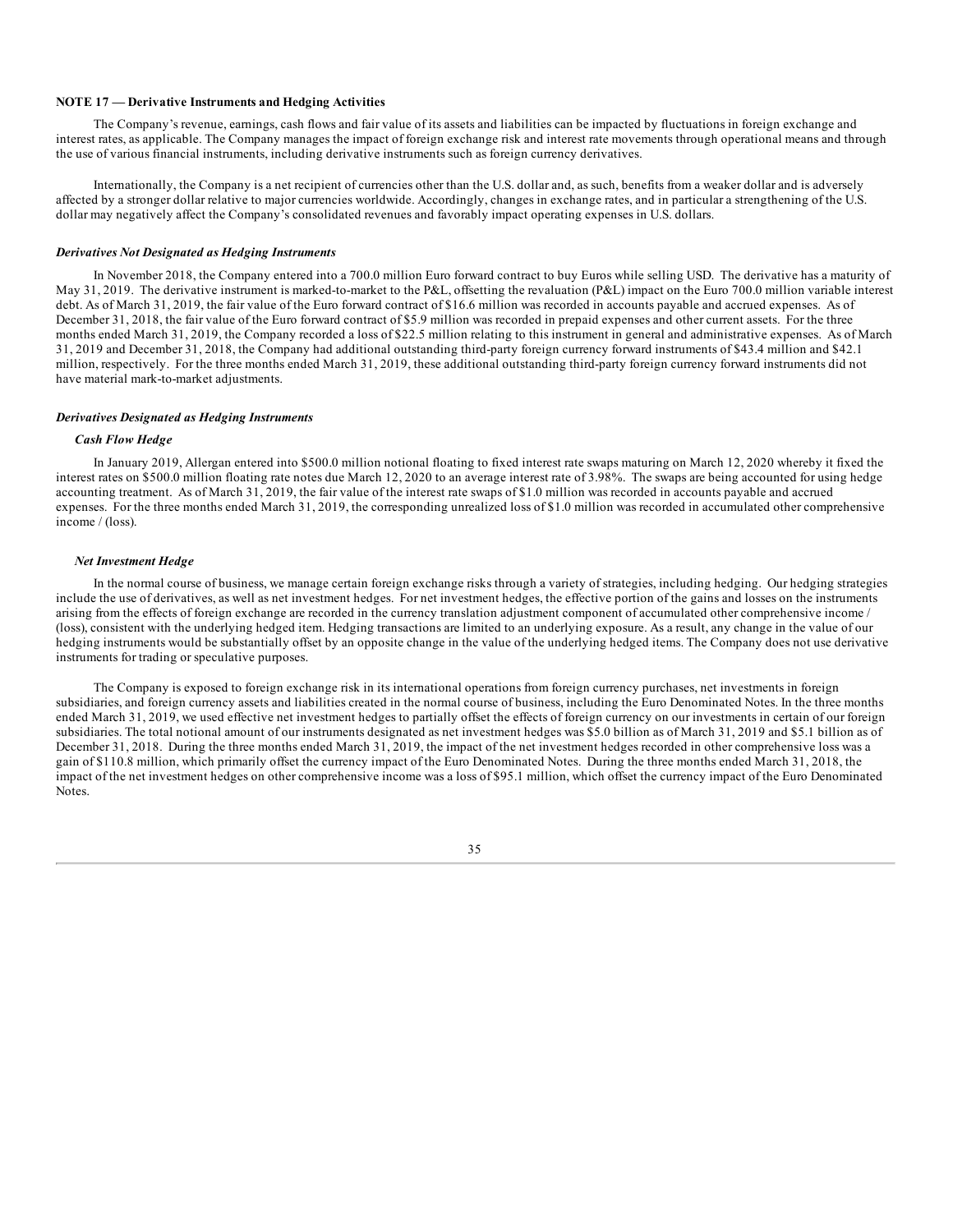# **NOTE 18 — Fair Value Measurement**

Assets and liabilities that are measured at fair value using Fair Value Leveling or that are disclosed at fair value on a recurring basis as of March 31, 2019 and December 31, 2018 consisted of the following (\$ in millions):

|                                             | Fair Value Measurements as of March 31, 2019 Using: |         |               |                          |                |         |         |       |  |  |
|---------------------------------------------|-----------------------------------------------------|---------|---------------|--------------------------|----------------|---------|---------|-------|--|--|
|                                             | Total                                               |         | Level 1       |                          | <b>Level 2</b> |         | Level 3 |       |  |  |
| <b>Assets:</b>                              |                                                     |         |               |                          |                |         |         |       |  |  |
| Cash equivalents*                           | S                                                   | 331.4   | \$.           | 83.0                     | -S             | 248.4   | -S      |       |  |  |
| Short-term investments                      |                                                     | 995.2   |               |                          |                | 995.2   |         |       |  |  |
| Deferred executive compensation investments |                                                     | 94.5    |               | 78.6                     |                | 15.9    |         |       |  |  |
| Royalty receivable                          |                                                     | 50.3    |               | $\overline{\phantom{a}}$ |                | -       |         | 50.3  |  |  |
| Investments and other                       |                                                     | 57.9    |               | 48.0                     |                | 9.9     |         |       |  |  |
| <b>Total assets</b>                         |                                                     | 1,529.3 |               | 209.6                    |                | 1,269.4 |         | 50.3  |  |  |
| Liabilities:                                |                                                     |         |               |                          |                |         |         |       |  |  |
| Deferred executive compensation liabilities | $\mathcal{S}$                                       | 94.5    | <sup>\$</sup> | 78.6                     |                | 15.9    | -S      |       |  |  |
| Contingent consideration obligations        |                                                     | 361.2   |               |                          |                |         |         | 361.2 |  |  |
| <b>Total liabilities</b>                    |                                                     | 455.7   |               | 78.6                     |                | 15.9    |         | 361.2 |  |  |

\* Marketable securities with less than 90 days remaining until maturity at the time of acquisition are classified as cash equivalents.

|                                             | Fair Value Measurements as of December 31, 2018 Using: |         |     |                          |      |                |     |         |  |  |
|---------------------------------------------|--------------------------------------------------------|---------|-----|--------------------------|------|----------------|-----|---------|--|--|
|                                             |                                                        | Total   |     | Level 1                  |      | <b>Level 2</b> |     | Level 3 |  |  |
| <b>Assets:</b>                              |                                                        |         |     |                          |      |                |     |         |  |  |
| Cash equivalents*                           | \$                                                     | 207.1   | \$. | 207.1                    | -S   | $\sim$         | S   |         |  |  |
| Short-term investments                      |                                                        | 1.026.9 |     |                          |      | 1,026.9        |     |         |  |  |
| Deferred executive compensation investments |                                                        | 90.8    |     | 73.8                     |      | 17.0           |     |         |  |  |
| Royalty receivable                          |                                                        | 50.3    |     | $\overline{\phantom{a}}$ |      |                |     | 50.3    |  |  |
| Investments and other                       |                                                        | 46.0    |     | 38.5                     |      | 7.5            |     |         |  |  |
| <b>Total assets</b>                         |                                                        | 1,421.1 |     | 319.4                    |      | 1,051.4        |     | 50.3    |  |  |
| Liabilities:                                |                                                        |         |     |                          |      |                |     |         |  |  |
| Deferred executive compensation liabilities | $\mathcal{S}$                                          | 90.8    | -S  | 73.8                     | - \$ | 17.0           | - S |         |  |  |
| Contingent consideration obligations        |                                                        | 344.6   |     |                          |      |                |     | 344.6   |  |  |
| <b>Total liabilities</b>                    |                                                        | 435.4   |     | 73.8                     |      | 17.0           |     | 344.6   |  |  |

\* Marketable securities with less than 90 days remaining until maturity at the time of acquisition are classified as cash equivalents.

Marketable securities and investments consist of money market securities, U.S. treasury and agency securities. Unrealized gains or losses on marketable securities are recorded in interest income, while unrealized gains or losses on marketable debt securities are recorded in accumulated other comprehensive income. Investments and other include equity and debt securities of publicly traded companies for which market prices are readily available. Unrealized gains or losses on long-term equity investments are recorded in other income / (expense), net. The Company's marketable securities and other long-term investments are recorded at fair value based on quoted market prices using the specific identification method. These investments are classified as either current or non-current, as appropriate, in the Company's consolidated balance sheets. The Company may sell certain of its marketable securities prior to their stated maturities for strategic reasons including, but not limited to, anticipation of credit deterioration and maturity management.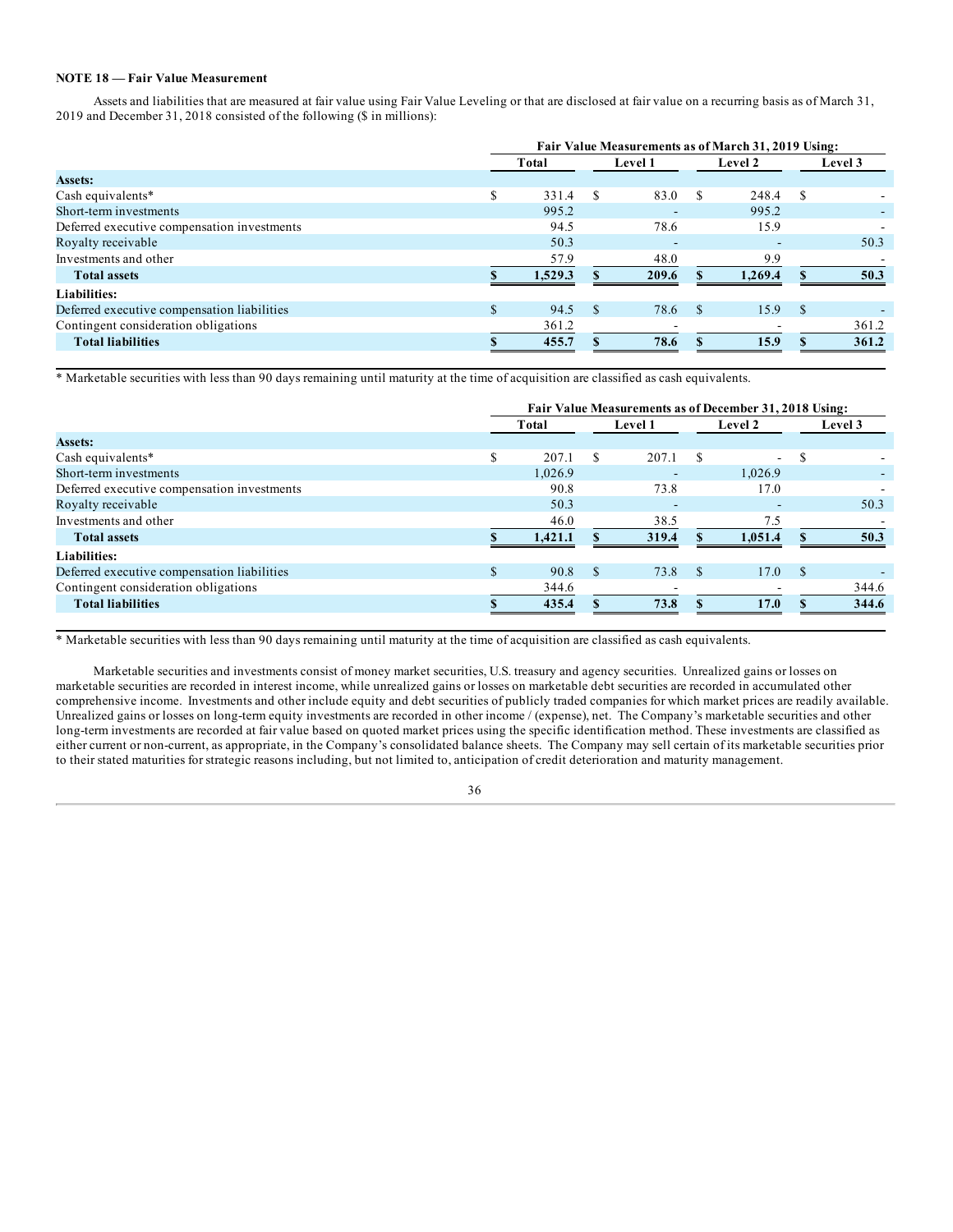## *Contingent Consideration Obligations*

The fair value measurement of the contingent consideration obligations is determined using Level 3 inputs and is based on a probability-weighted income approach. The measurement is based upon unobservable inputs supported by little or no market activity, and is based on our own assumptions. Changes in the fair value of the contingent consideration obligations, including accretion, are recorded in our consolidated statements of operations as follows (\$ in millions):

|                          | Three Months Ended March 31, |      |
|--------------------------|------------------------------|------|
| Expense / (income)       | 2019                         | 2018 |
| Cost of sales            | 16.2                         | 3.4  |
| Research and development | <u>_</u>                     | .9   |
| <b>Total</b>             | 18.7                         | 5.3  |

The table below provides a summary of the changes in fair value, including net transfers in and/or out, of all financial assets and liabilities measured at fair value on a recurring basis using significant unobservable inputs (Level 3) for the three months ended March 31, 2019 and 2018 (\$ in millions):

| Liabilities:                            |         | Balance as of<br>December 31, 2018        |               | <b>Net transfers</b><br>in to (out of)<br>Level 3 |                         | Purchases,<br>settlements.<br>and other net | Net accretion<br>and fair value<br>adjustments |   | <b>Balance as of</b><br>March 31, 2019        |
|-----------------------------------------|---------|-------------------------------------------|---------------|---------------------------------------------------|-------------------------|---------------------------------------------|------------------------------------------------|---|-----------------------------------------------|
| Contingent consideration<br>obligations | S       | 344.6                                     | S             |                                                   | $-$ \$                  | $(2.1)$ \$                                  | 18.7                                           | S | 361.2                                         |
| Liabilities:                            |         | <b>Balance as of</b><br>December 31, 2017 |               | <b>Net transfers</b><br>in to (out of)<br>Level 3 |                         | Purchases.<br>settlements,<br>and other net | Net accretion<br>and fair value<br>adjustments |   | <b>Balance as of</b><br><b>March 31, 2018</b> |
| Contingent consideration<br>obligations | ¢<br>J. | 476.9                                     | <sup>\$</sup> |                                                   | <sup>\$</sup><br>$\sim$ | $(9.3)$ \$                                  | 5.3                                            | S | 472.9                                         |

During the three months ended March 31, 2019, the activity in contingent consideration obligations by acquisition consisted of the following (\$ in millions):

|                             |                      | <b>Fair Value</b>  |                 |                      |
|-----------------------------|----------------------|--------------------|-----------------|----------------------|
|                             | <b>Balance as of</b> | <b>Adjustments</b> | <b>Payments</b> | <b>Balance as of</b> |
| <b>Business Acquisition</b> | December 31, 2018    | and Accretion      | and Other       | March 31, 2019       |
| Tobira acquisition          | 255.0                | 2.3                | ٠               | 257.3                |
| Medicines 360 acquisition   | 43.1                 | 13.9               | (1.4)           | 55.6                 |
| ForSight acquisition        | 24.1                 | 0.2                | 0.1             | 24.4                 |
| Forest acquisition          | 13.6                 | 2.3                | (0.5)           | 15.4                 |
| AqueSys acquisition         | 5.4                  |                    |                 | 5.4                  |
| Oculeve acquisition         | 1.7                  |                    |                 | 1.7                  |
| Other                       | 1.7                  |                    | (0.3)           | 1.4                  |
| Total                       | 344.6                | 18.7               | (2.1)           | 361.2                |

# *Royalty Receivable*

The fair value measurement of the royalty receivable is determined using Level 3 inputs and is based on a probability-weighted income approach. The measurement is based upon unobservable inputs supported by little or no market activity, and is based on our own assumptions. There were no material changes noted in the fair value of the royalty receivable for the three months ended March 31, 2019.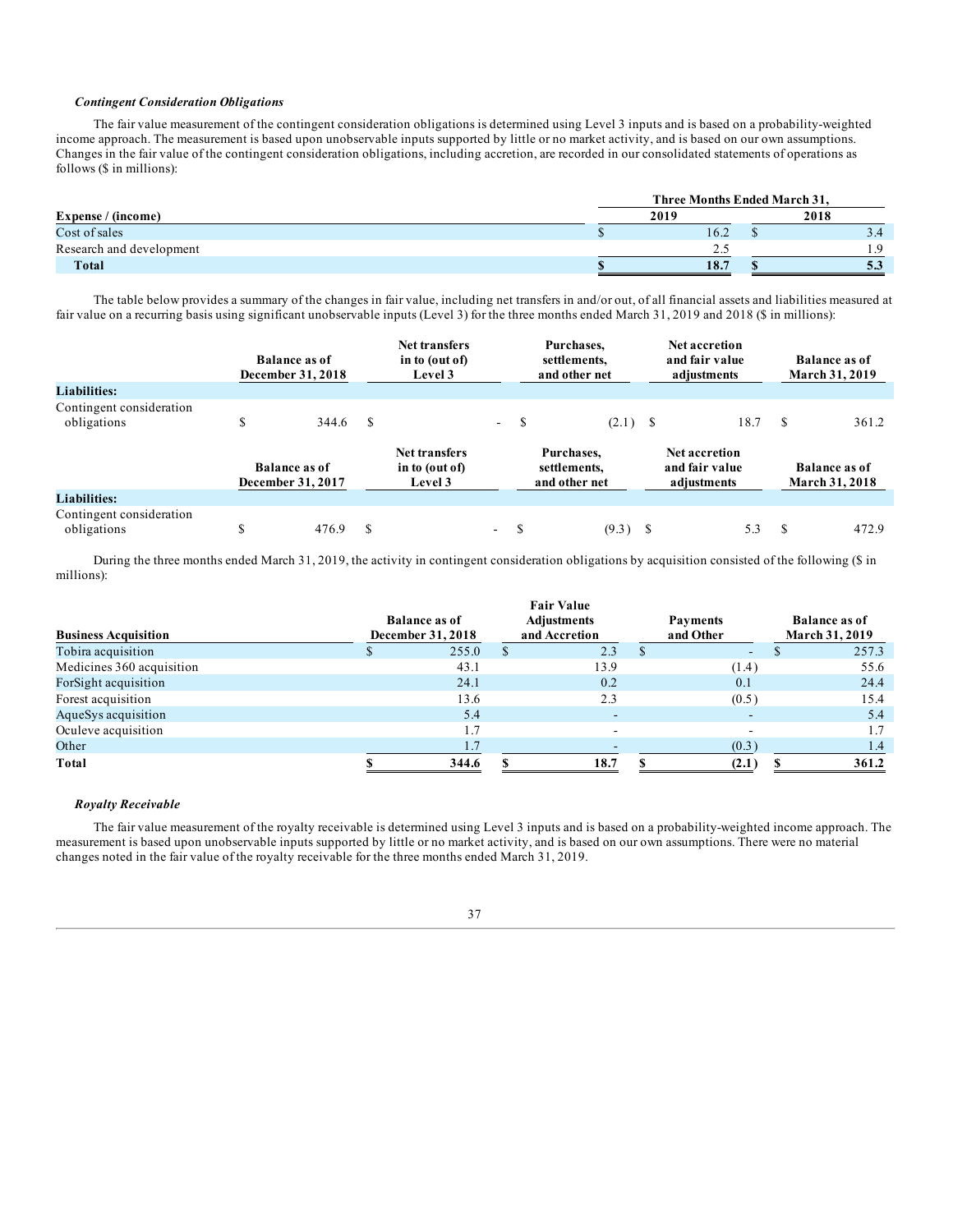# **NOTE 19 — Business Restructuring Charges**

Restructuring activities for the three months ended March 31, 2019 were as follows (\$ in millions):

|                                             | Severance and<br>Retention | Other | Total |        |  |
|---------------------------------------------|----------------------------|-------|-------|--------|--|
| <b>Reserve balance at December 31, 2018</b> | 71.4                       | 14.4  |       | 85.8   |  |
| Charged to expense                          |                            |       |       |        |  |
| Cost of sales                               |                            |       |       |        |  |
| General and administrative                  | 0.8                        | 0.    |       | 0.9    |  |
| Total expense                               |                            | 0.1   |       | 2.0    |  |
| Cash payments                               | (38.1)                     |       |       | (38.1) |  |
| Non-cash adjustments                        | (2.1)                      |       |       | (2.1)  |  |
| Reserve balance at March 31, 2019           | 33.1                       | 14.5  |       | 47.6   |  |

During the three months ended March 31, 2018, the Company recognized restructuring charges of \$17.9 million including severance and other employee related charges of \$14.6 million. The majority of these restructuring severance costs were paid during 2018.

## **NOTE 20 — Commitments & Contingencies**

The Company and its affiliates are involved in various disputes, governmental and/or regulatory inspections, inquires, investigations and proceedings, and litigation matters that arise from time to time in the ordinary course of business. The process of resolving matters through litigation or other means is inherently uncertain and it is possible that an unfavorable resolution of these matters will adversely affect the Company, its results of operations, financial condition and cash flows. The Company's general practice is to expense legal fees as services are rendered in connection with legal matters, and to accrue for liabilities when losses are probable and reasonably estimable.

The Company evaluates, on a quarterly basis, developments in legal proceedings and other matters that could cause an increase or decrease in the amount of the liability that is accrued. As of March 31, 2019, the Company's consolidated balance sheet includes accrued loss contingencies of approximately \$75.0 million. As of December 31, 2018, the Company's consolidated balance sheet included accrued loss contingencies of approximately \$65.0 million.

The Company's legal proceedings range from cases brought by a single plaintiff to mass tort actions and class actions with thousands of putative class members. These legal proceedings, as well as other matters, involve various aspects of our business and a variety of claims (including, but not limited to, *qui tam* actions, antitrust, product liability, breach of contract, securities, patent infringement and trade practices), some of which present novel factual allegations and/or unique legal theories. In addition, a number of the matters pending against us are at very early stages of the legal process (which in complex proceedings of the sort faced by us often extend for several years). As a result, some matters have not yet progressed sufficiently through discovery and/or development of important factual information and legal issues to enable us to estimate a range of possible loss. In those proceedings in which plaintiffs do request publicly quantified amounts of relief, the Company does not believe that the quantified amounts are meaningful because they are merely stated jurisdictional limits, exaggerated and/or unsupported by the evidence or applicable burdens of proof.

In matters involving the assertion or defense of the Company's intellectual property, the Company believes it has meritorious claims and intends to vigorously assert or defend the patents or other intellectual property at issue in such litigation. Similarly, in matters where the Company is a defendant, the Company believes it has meritorious defenses and intends to defend itself vigorously. However, the Company can offer no assurances that it will be successful in a litigation or, in the case of patent enforcement matters, that a generic version of the product at issue will not be launched or enjoined. Failing to prevail in a litigation could adversely affect the Company and could have a material adverse effect on the Company's business, results of operations, financial condition and cash flows.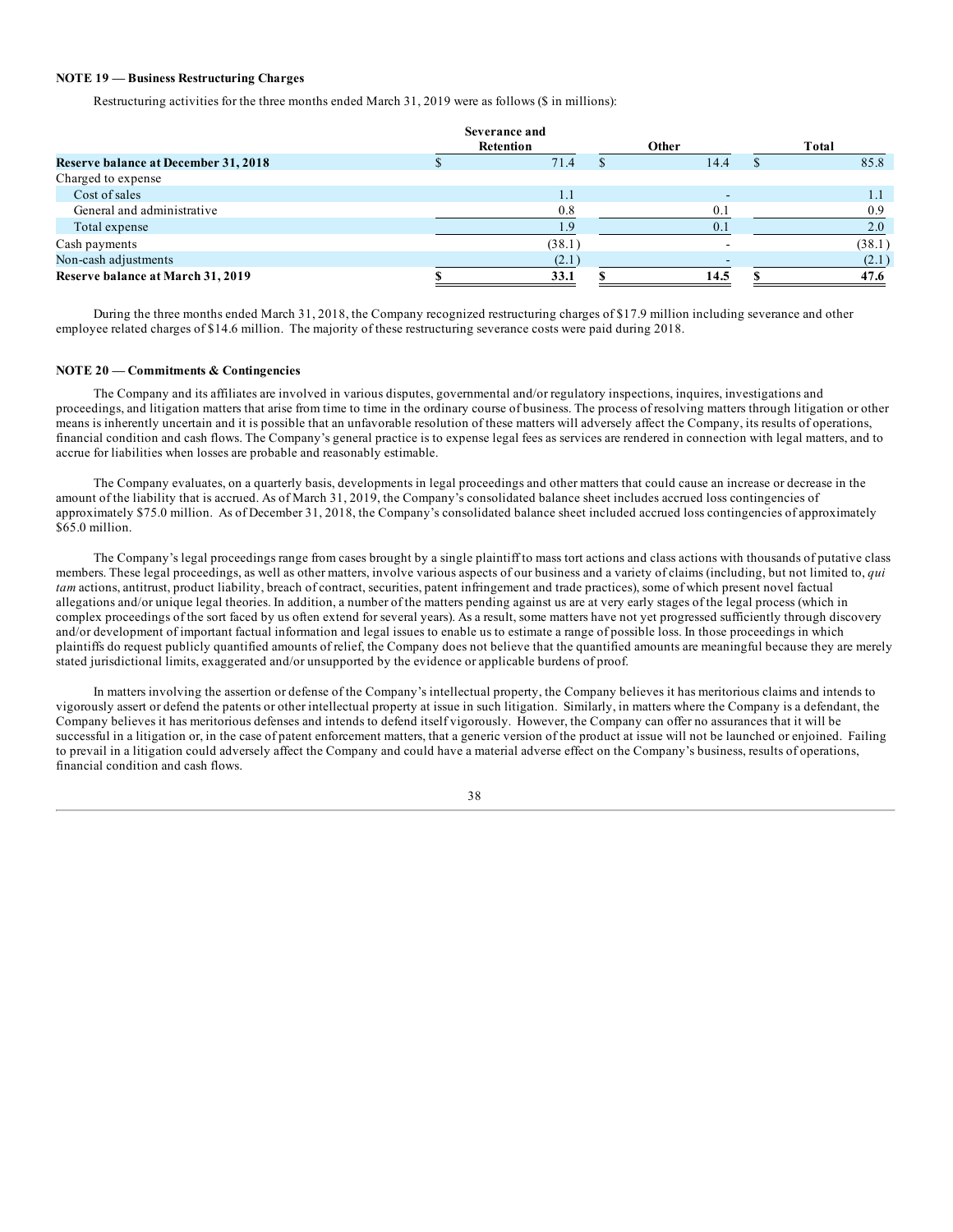# *Intellectual Property Litigation*

## *Patent Enforcement Matters*

*Combigan*®. On October 30, 2017, subsidiaries of the Company filed an action for infringement of U.S. Patent Number 9,770,453 (the "'453 Patent") against Sandoz, Inc. and Alcon Laboratories, Inc. ("Sandoz") in the U.S. District Court for the District of New Jersey, in connection with the abbreviated new drug applications respectively filed with the FDA by Sandoz and Alcon, seeking approval to market a generic version of Combigan®. On March 6, 2018, U.S. Patent Nos. 9,907,801 (the "'801 Patent") and 9,907,802 (the "'802 Patent") were added to the case. The '453, '801 and '802 Patents are listed in the Orange Book for Combigan® and expire on April 19, 2022. A trial date has not been set. On July 13, 2018, the district court adopted Allergan's proposed claim construction and granted Allergan's motion for preliminary injunction against Sandoz. On August 1, 2018, the district court entered an order setting a preliminary injunction bond in the amount of \$157,300,000 under Federal Rule of Civil Procedure 65(c), which Allergan posted. Sandoz has appealed the grant of the injunction, and the appeal is ongoing.

*Fetzima*®. In October and November 2017, subsidiaries of the Company and Pierre Fabre Medicament S.A.S. brought actions for infringement of U.S. Patent Nos. RE43,879 (the "'879 Patent"); 8,481,598 (the "'598 Patent"); and 8,865,937 (the "'937 Patent") against MSN Laboratories Private Limited and MSN Pharmaceuticals Inc. (collectively, "MSN"), Prinston Pharmaceutical Inc. and Solco Healthcare U.S., LLC (collectively, "Prinston"), Torrent Pharmaceuticals Limited and Torrent Pharma Inc. (collectively, "Torrent"), West-Ward Pharmaceuticals International Limited and West-Ward Pharmaceuticals Corp. (collectively, "West-Ward"), Zydus Pharmaceuticals (USA) Inc. ("Zydus"), Aurobindo Pharma USA, Inc. and Aurobindo Pharma Limited (collectively, "Aurobindo"), and Amneal Pharmaceuticals LLC and Amneal Pharmaceuticals Private Limited (collectively, "Amneal"), in connection with abbreviated new drug applications, respectively filed with the FDA by MSN, Prinston, Torrent, West-Ward, Zydus, Aurobindo, and Amneal, each seeking approval to market generic versions of Fetzima® and challenging said patents. The '879 Patent expires in June 2023 (not including a pending application for patent term extension ("PTE")), the '598 patent expires in March 2031, and the '937 Patent expires in May 2032. The case is currently in fact discovery, and no trial date has been set. Allergan entered into a settlement agreement with Amneal on December 18, 2018, and the case as against Amneal was dismissed.

In April 2019, subsidiaries of the Company and Pierre Fabre Medicament S.A.S. brought an action for infringement of the '879, '598 and '937 Patents against Micro Labs Ltd. and Micro Labs USA, Inc. ("Micro") in connection with Micro's abbreviated new drug application seeking approval to market a generic version of Fetzima® and challenging said patents. No trial date has been set.

*Juvéderm* ®. On February 26, 2019, subsidiaries of the Company filed a complaint for infringement of U.S. Patent Nos. 8,450,475 (the "'475 Patent), 8,357,795 (the "'795 Patent"), 8,822,676 (the "'676 Patent"), 9,089,519 (the "'519 Patent"), 9,238,013 (the "'013 Patent") and 9,358,322 (the "'322 Patent") in the U.S. District Court for the District of Delaware against Prollenium US Inc. and Prollenium Medical Technologies Inc. (collectively, "Prollenium"). The complaint seeks, among other things, a judgment that Defendants have infringed these patents by making, selling, offering to sell, and importing Prollenium's Revanesse® Versa+TM product within and into the United States. Plaintiffs seek injunctive relief and damages for Defendants' infringement. No trial date has been set.

*Kybella*<sup>®</sup>. On November 9, 2018, a subsidiary of the Company brought an action for infringement of U.S. Patent Nos. 8,101,593 (the "593 Patent"), 8,367,649 (the "'649 Patent") and 8,653,058 (the "'058 Patent") against Slayback Pharma LLC ("Slayback") in the U.S. District Court for the District of New Jersey in connection with an abbreviated new drug application filed with the FDA by Slayback seeking approval to market a generic version of Kybella® and challenging said patents. The '593, '649, and '058 Patents expire in March 2030. On April 10, 2019, a subsidiary of the Company, together with Los Angeles Biomedical Research Institute at Harbor UCLA-Medical Center ("LA BioMed") and The Regents of the University of California (the "Regents") (all collectively, "Plaintiffs"), filed an amended complaint against Slayback asserting infringement of the '593, '649 and '058 Patents and U.S. Patent Nos. 7,622,130 (the "'130 Patent"), 7,754,230 (the "'230 Patent"), 8,298,556 (the "'556 Patent") and 8,846,066 (the "'066 Patent"). The '130 and '230 Patents expire in December 2027 (not including pending applications for patent term extension ("PTE")), the '556 Patent expires in August 2025, and the '066 Patent expires in February 2025. No trial date has been set.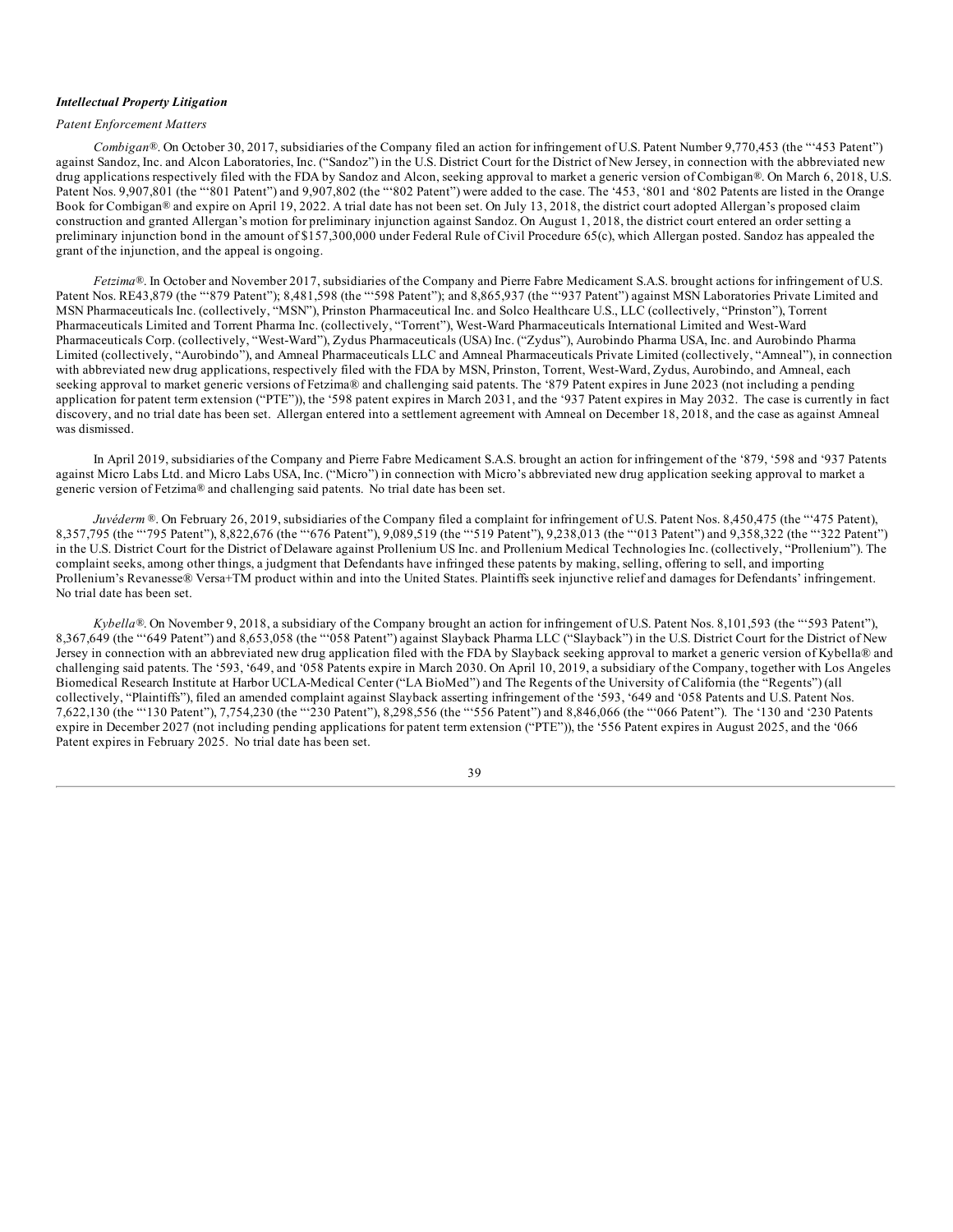*Latisse® IV*. In December 2016, Sandoz announced the U.S. market launch of its generic copy of Latisse®. In July 2017, subsidiaries of the Company and Duke University (collectively, "Plaintiffs") filed a complaint for infringement of U.S. Patent Number 9,579,270 ("'270 Patent") against Defendants Sandoz Inc. ("Sandoz") and Alcon Laboratories, Inc. ("Alcon") in the U.S. District Court for the Eastern District of Texas (EDTX). The '270 patent expires in January 2021. In their complaint, Plaintiffs seek, among other things, a judgment that Defendants have infringed the '270 patent by making, selling, and offering to sell, and/or importing, their generic copy of Latisse® within the United States. Plaintiffs seek injunctive relief and damages for Defendants' infringement. On April 3, 2018, the EDTX court issued an order, among other things, severing Plaintiff's claims against Defendants and transferring Plaintiff's claims against Alcon to the District Court of Delaware and Plaintiff's claims against Sandoz to the District of Colorado. On October 5, 2018, the Delaware District Court entered an order dismissing the Delaware action against Alcon. The District of Colorado case against Sandoz is currently in fact discovery and a trial date has not yet been set.

*Latisse® V*. On September 25, 2017, subsidiaries of the Company and Duke University brought an action for infringement of U.S. Patent No. 9,579,270 (the "'270 Patent") against Alembic Pharmaceuticals, Ltd., Alembic Global Holding SA, and Alembic Pharmaceuticals, Inc. (collectively, "Alembic") in the U.S. District Court for the District of New Jersey in connection with an abbreviated new drug application filed with FDA by Alembic, seeking approval to market a generic version of Latisse® and challenging the '270 patent. The Company subsidiaries and Duke entered into a settlement agreement with Alembic and the case was dismissed on April 4, 2019.

*Latisse® VI*. On September 19, 2018, subsidiaries of the Company and Duke University brought an action for infringement of U.S. Patent No. 9,579,270 (the "'270 Patent") against Akorn, Inc. and Hi-Tech Pharmacal Co., Inc. (collectively, "Akorn") in the U.S. District Court for the District of New Jersey in connection with an abbreviated new drug application filed with FDA by Akorn seeking approval to market a generic version of Latisse® and challenging the '270 patent. No trial date has been set.

*Linzess®*. Beginning in November 2016 subsidiaries of the Company and Ironwood Pharmaceuticals, Inc. (collectively, "Plaintiffs"), brought multiple actions for infringement of some or all of U.S. Patent Nos. 7,304,036 (the "'036 Patent"); 7,371,727 (the "'727 Patent"); 7,704,947 (the "'947 Patent"); 7,745,409 (the "'409 Patent"); 8,080,526 (the "'526 Patent"); 8,110,553 (the "'553 Patent"); 8,748,573 (the "'573 Patent"); 8,802,628 (the "'628 Patent"); and 8,933,030 (the "'030 Patent") against Teva Pharmaceuticals USA, Inc. ("Teva"), Aurobindo Pharma Ltd. ("Aurobindo"), Mylan Pharmaceuticals Inc. ("Mylan"), Sandoz Inc. ("Sandoz") and Sun Pharma Global FZE ("Sun") in the U.S. District Court for the District of Delaware in connection with abbreviated new drug applications respectively filed with the FDA by Teva, Aurobindo, Mylan, Sandoz and Sun, each seeking approval to market generic versions of Linzess® 145 mcg and 290 mcg capsules and challenging some or all of said patents ("November 2016 Action"). The '727, '947, '409, '526 and '553 Patents expire in January 2024; the '036 Patent expires in August 2026; and the '573, '628 and '030 Patents expire in 2031. In the November 2016 Action, expert discovery has been completed. Trial is scheduled for June 2019.

On October 20, 2017, November 30, 2017 and January 20, 2018, Plaintiffs brought actions for infringement of U.S. Patent No. 9,708,371 (the "'371 Patent") in the U.S. District Court for the District of Delaware against Teva, Mylan and Sandoz, respectively. The '371 Patent expires in 2033. The '371 patent actions have been consolidated with the November 2016 Action.

On February 2, 2018 and March 29, 2018, Plaintiffs brought actions for infringement of some or all of the '036, '727, '947, '409, '526, '553, '030 and '371 Patents against Teva and Mylan in the U.S. District Court for the District of Delaware in connection with abbreviated new drug applications respectively filed with the FDA by Teva and Mylan, each seeking approval to market generic versions generic versions of Linzess® 72 mcg capsules ("72 mcg ANDA") before the expiration said patents. The district court consolidated the 72 mcg ANDA actions with the November 2016 Action.

In May and August 2018, the district court granted joint stipulations and orders to dismiss without prejudice all claims, counterclaims, and defenses in the November 2016 Action with respect to the '371 Patent and the '030 Patent, respectively, as between Plaintiffs, Teva, Mylan and Sandoz.

On September 4, 2018, Plaintiffs filed an amended complaint as to Mylan to assert the '628 patent against Mylan's 72 mcg ANDA product.

Plaintiffs entered into a settlement agreement with Sun and certain Sun affiliates and the case against Sun was dismissed on January 18, 2018. Plaintiffs entered into a settlement agreement with Aurobindo and the case against Aurobindo was dismissed on May 7, 2018. Plaintiffs entered into a settlement agreement with Mylan and the case against Mylan was dismissed on December 27, 2018. Under the terms of the settlement agreement, Plaintiffs will provide a license to Mylan to market its generic versions of Linzess® 145 mcg and 290 mcg in the United States beginning on February 5, 2030 (subject to FDA approval), and its generic version of Linzess® 72 mcg in the United States beginning on August 5, 2030, or earlier in certain circumstances.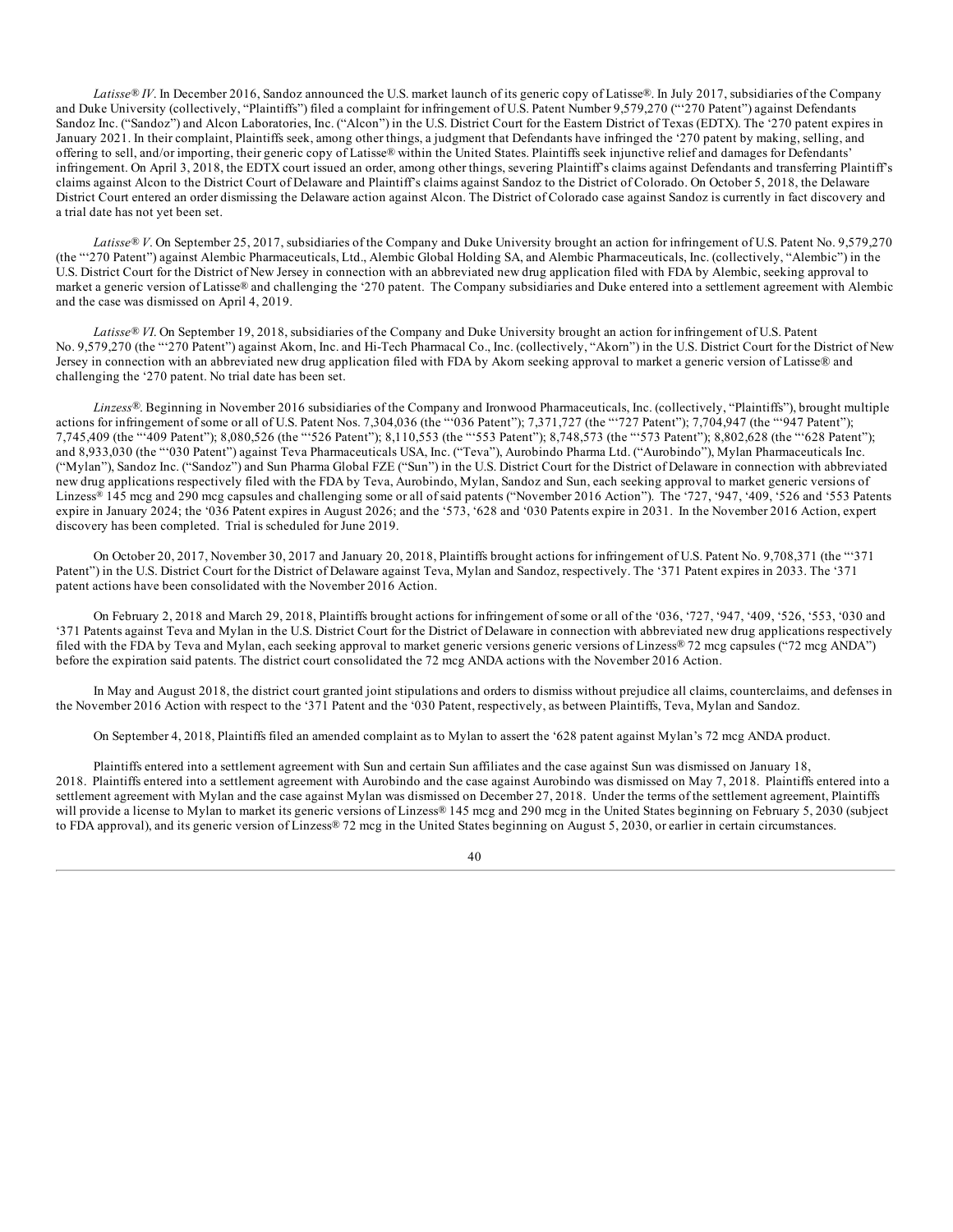*Restasis®*. Between August 2015 and July 2016, a subsidiary of the Company brought actions for infringement of U.S. Patent Nos. 8,629,111 (the "'111 patent"), 8,633,162 (the "'162 patent"), 8,642,556 (the "'556 patent"), 8,648,048 (the "'048 patent"), 8,685,930 (the "'930 patent") and 9,248,191 (the "'191 patent") in the U.S. District Court for the Eastern District of Texas against Akorn, Inc., Apotex, Inc., Mylan Pharmaceuticals, Inc., Teva Pharmaceuticals USA, Inc., InnoPharma, Inc., Famy Care Limited ("Famy Care"), TWi Pharmaceuticals, Inc. ("TWi") and related subsidiaries and affiliates thereof.

The subsidiary entered into settlement agreements with Apotex, TWi, Famy Care and InnoPharma. As a result of certain of these settlements, Allergan will provide a license to certain parties to launch their generic versions of Restasis® beginning on February 27, 2024, or earlier in certain circumstances. Additionally, under certain circumstances, the Company will supply and authorize certain parties to launch an authorized generic version of Restasis® on August 28, 2024 or earlier in certain circumstances.

On September 8, 2017, the Company assigned all Orange Book-listed patents for Restasis® to the Saint Regis Mohawk Tribe ("the Tribe"), a recognized sovereign tribal government, and concurrently was granted an exclusive field-of-use license to practice the patents in the United States for all FDA-approved uses of the products under the Restasis® NDAs.

On October 16, 2017, the District Court issued a decision and final judgment finding that the asserted claims of the '111 patent, the '048 patent, the '930 patent and the '191 patent were infringed, but invalid on the ground of obviousness. The District Court also held that the asserted claims were not invalid as anticipated, for lack of enablement, or for improper inventorship. On November 13, 2018, the U.S. Court of Appeals for the Federal Circuit issued a decision affirming the district court's finding of invalidity of the asserted claims of the '111, '048, '930 and '191 Patents. On March 6, 2019, the Federal Circuit denied Allergan and the Tribe's petition for rehearing, and a mandate issued on March 13, 2019. On April 10, 2019, Allergan and the Tribe filed a petition for a writ of certiorari with the United States Supreme Court.

On December 22, 2016, a subsidiary of the Company Allergan filed a complaint for infringement of the '111 patent, '162 patent, '556 patent, '048 patent, '930 patent, and the '191 patent in the U.S. District Court for the Eastern District of Texas against Deva Holding A.S. ("Deva"). On March 6, 2018, the district court granted in part and denied in part the parties' joint motion for entry of a stipulated order, and stayed the case until such time as the Federal Circuit in the lead appeal case with Teva, Mylan and Akron issues a mandate. The parties' stipulation provides that Deva will be bound by the outcome of that appeal.

On August 10 and September 20, 2018, a subsidiary of the Company and the Tribe filed complaints for infringement of the '162 patent and the '556 patent in the U.S. District Court for the District of Delaware against Saptalis and against Amneal Pharmaceuticals, LLC and Amneal Pharmaceuticals Co. India Private Limited (collectively, "Amneal"), respectively. The cases were voluntarily dismissed on January 2, 2019.

*Restasis® IPR*. On June 6, 2016, a subsidiary of the Company received notification letters that Inter Partes Review of the USPTO ("IPR") petitions were filed by Mylan Pharmaceuticals Inc. ("Mylan") regarding U.S. Patent Nos. 8,629,111 (the "'111 patent"), 8,633,162 (the "'162 patent"), 8,642,556 (the "'556 patent"), 8,648,048 (the "'048 patent"), 8,685,930 (the "'930 patent"), and 9,248,191 (the "'191 patent"), which patents expire on August 27, 2024. Mylan filed the IPR petition on June 3, 2016. On June 23, 2016, a subsidiary of the Company received a notification letter that an IPR petition and motion for joinder was filed by Argentum Pharmaceuticals LLC ("Argentum") regarding the '111 patent. On December 7, 2016, the Company entered into a settlement agreement with Argentum and Argentum's petition was withdrawn. On December 8, 2016, the USPTO granted Mylan's petitions to institute IPRs with respect to these patents. On January 6, 2017, each of Akorn and Teva filed, and on January 9, 2017 the USPTO received, IPR petitions with respect to these patents and motions for joinder with the Mylan IPR. The USPTO granted Teva's and Akorn's joinder motions on March 31, 2017.

On September 8, 2017, Allergan assigned all Orange Book-listed patents for Restasis® to the Saint Regis Mohawk Tribe ("the Tribe"), a recognized sovereign tribal government, and concurrently was granted an exclusive field-of-use license to practice the patents in the United States for all FDA-approved uses of the products under the Restasis® NDAs. That same day, the Tribe filed an updated Mandatory Notice with the USPTO to reflect that the Tribe is the patent owner, and sought permission to file a motion to dismiss based on tribal sovereign immunity.

On February 23, 2018, the USPTO issued orders denying the Tribe's motion to dismiss (or terminate).

On July 20, 2018, the Federal Circuit affirmed the USPTO's denial of the Tribe's motion to dismiss and Allergan's motion to withdraw. On August 20, 2018, the Tribe and Allergan filed a petition for rehearing en banc, which the Federal Circuit denied on October 22, 2018. On December 21, 2018, the Company and the Tribe filed a petition for a writ of certiorari with the United States Supreme Court, which was denied on April 15, 2019.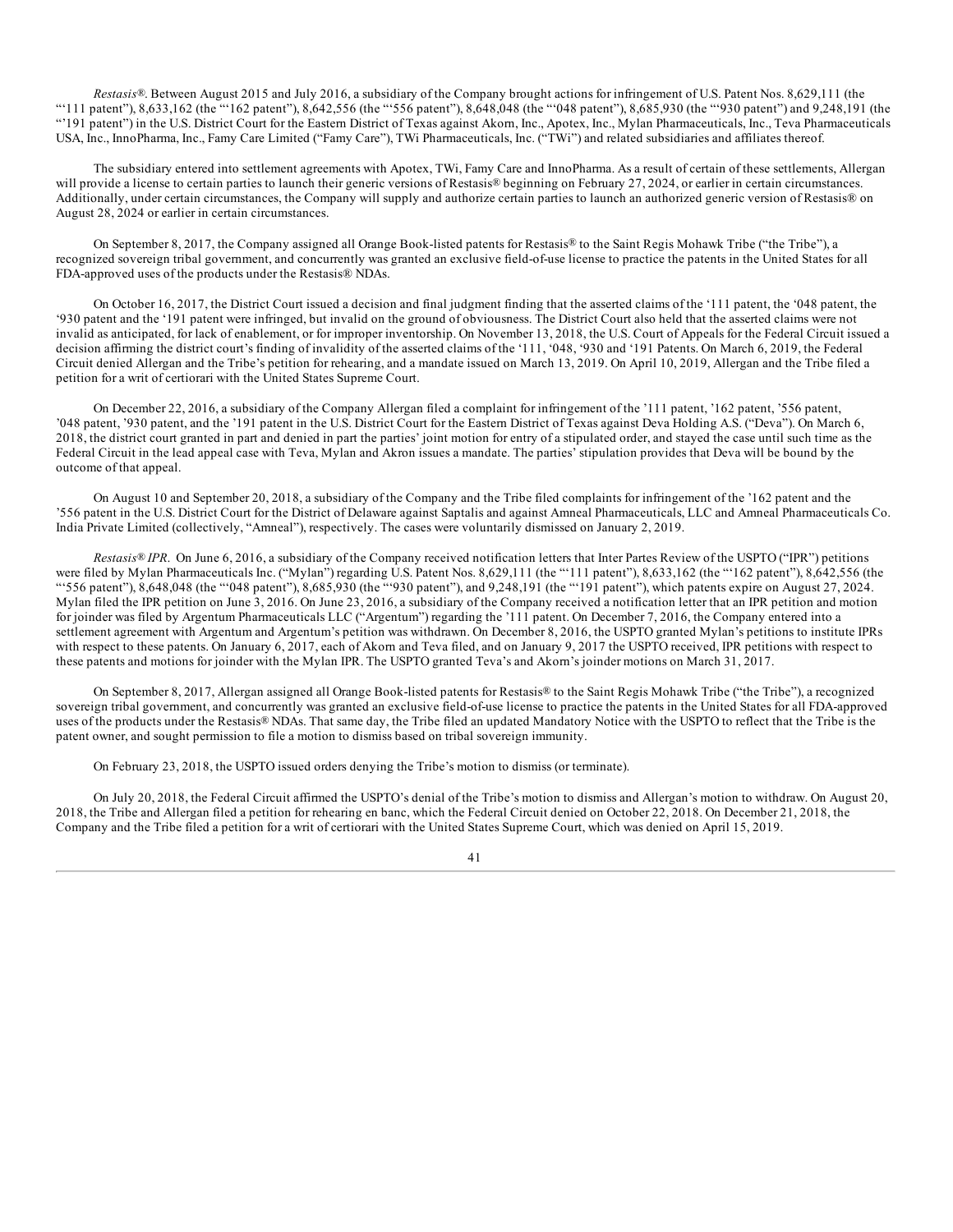*Saphris®*. Between September 2014 and May 2015, subsidiaries of the Company brought actions for infringement of some or all of U.S. Patent Nos. 5,763,476 (the "'476 patent"), 7,741,358 (the "'358 patent") and 8,022,228 (the "'228 patent") against Sigmapharm Laboratories, LLC ("Sigmapharm"), Hikma Pharmaceuticals, LLC ("Hikma"), Breckenridge Pharmaceutical, Inc. ("Breckenridge"), Alembic Pharmaceuticals, Ltd. ("Alembic") and Amneal Pharmaceuticals, LLC ("Amneal"), and related subsidiaries and affiliates thereof in the U.S. District Court for the District of Delaware in connection with an abbreviated new drug applications respectively filed with FDA by Sigmapharm, Hikma, Breckenridge, Alembic and Amneal, each seeking approval to market a generic versions of Saphris® and challenging each of said patents. Including a 6-month pediatric extension of regulatory exclusivity, the '476 patent expires in December 2020, and the '358 and '228 patents expire in October 2026. In 2016, the parties agreed to dismiss all claims related to the '358 and '228 patents, leaving only the '476 patent at issue. On October 13, 2016, the court stayed trial as to Sigmapharm and extended the 30-month stay as to Sigmapharm. On June 30, 2017, the district court issued an opinion and order finding all asserted claims of the '476 patent valid, that claims 1, 2, 5 and 6 were infringed by Alembic, Amneal, Breckenridge and Hikma, and that claims 4, 9 and 10 were not infringed by Alembic and Breckenridge. On July 11, 2017, the district court entered a final judgment that ordered, among other things, that Alembic's, Amneal's, Breckenridge's and Hikma's respective ANDAs not be granted final approval by FDA earlier than the date of expiration of the '476 patent inclusive of any applicable adjustments, extensions or exclusivities. The case is currently on appeal.

On March 14, 2019, the Federal Circuit vacated the district court's July 2017 judgment that claims 1 and 4 are not invalid and remanded for the district court to consider a fact question and its impact on the obviousness analysis. On April 15, 2019, Plaintiffs filed a combined petition for panel rehearing and rehearing en banc with respect to this issue. In its March 14, 2019 order, the Federal Circuit also vacated the judgment of non-infringement of claims 4, 9 and 10 as to Alembic and Breckenridge and remanded for the district court to consider their infringement under a revised claim construction.

A separate bench trial concerning Sigmapharm's infringement of claim 1 of the '476 patent began on June 20, 2018, and on November 16, 2018, the court held that Sigmapharms' proposed ANDA product would infringe claim 1 of the '476 patent On November 26, 2018, Sigmapharm sought relief from the November 16, 2018 decision. On November 30, 2018, the Company moved for entry of final judgment. Both motions are currently pending.

## *Trade Secret Matters*

*Botulinum Neurotoxin ITC Investigation*. On January 30, 2019, subsidiaries of the Company and Medytox Inc. (collectively, "Complainants") filed a complaint with the United States International Trade Commission ("ITC") against Daewoong Pharmaceuticals Co., Ltd., Daewoong Co., Ltd., and Evolus Inc. (collectively, "Respondents") requesting the ITC commence an investigation with respect to the Respondents' importation into the United States of Respondents' botulinum neurotoxin products, including DWP-450 (also known as JeuveauTM), which Complainants assert were developed, made and/or imported using Medytox's trade secrets. Complainants seek, among other things, a permanent exclusionary order and cease and desist orders covering Respondents' botulinum neurotoxin products, including DWP-450/JeuveauTM. On February 28, 2019, the ITC instituted an investigation into Respondents' botulinum neurotoxin products, including DWP-450/JeuveauTM. The ITC has scheduled a hearing for November 5-7, 2019 and has set May 29, 2020 as the target date for completion of the investigation.

### *Trademark Enforcement Matters*

*Juvéderm<sup>®</sup>*. On April 5, 2017, a subsidiary of the Company brought an action for unfair competition, false advertising, dilution, conspiracy and infringement of Allergan's Juvéderm ® trademarks in the U.S. District Court for the Central District of California against Dermavita Limited Partnership ("Dermavita"), Dima Corp. S.A. ("Dima Corp.") and KBC Media Relations LLC ("KBC"). Dima Corp. had previously announced its acquisition of a license from Dermavita to develop and market in the U.S. cosmetic products under the Juvederm trademark. During June 2017, the Company entered into a settlement agreement with KBC. During July 2017, the Court preliminarily enjoined Dima Corp. from, inter alia, promoting or selling within the United States any product bearing the trademark Juvéderm® or any other trademark confusingly similar to it. During January 2018, the Court granted Dermavita's renewed motion to dismiss the Company's complaint based on purported lack of personal jurisdiction. During January 2019, the Company subsidiary and Dima Corp. resolved the action and the Court entered a permanent injunction and final judgment in favor of the Company subsidiary and against Dima Corp. for trademark infringement, unfair competition, dilution and false advertising.

Subsidiaries of the Company requested a preliminary injunction against Dermavita, Dima Corp, Aesthetic Services, Jacqueline Sillam and Dimitri Sillam in the High Court of Paris, France. During June 2017, the Paris Court preliminarily enjoined the defendants, inter alia, to refrain from promoting or selling in France its Juvederm products, to transfer various domain names and to pay provisional damages to Allergan, on the basis that such use would infringe Allergan's EU and French Juvéderm<sup>®</sup> trademarks and would amount to unfair competition. This injunction has become final. A subsidiary of the Company has also filed against Dermavita, Dima Corp. and others a full action of trademark infringement in the Paris court. Dermavita has requested that the full action be stayed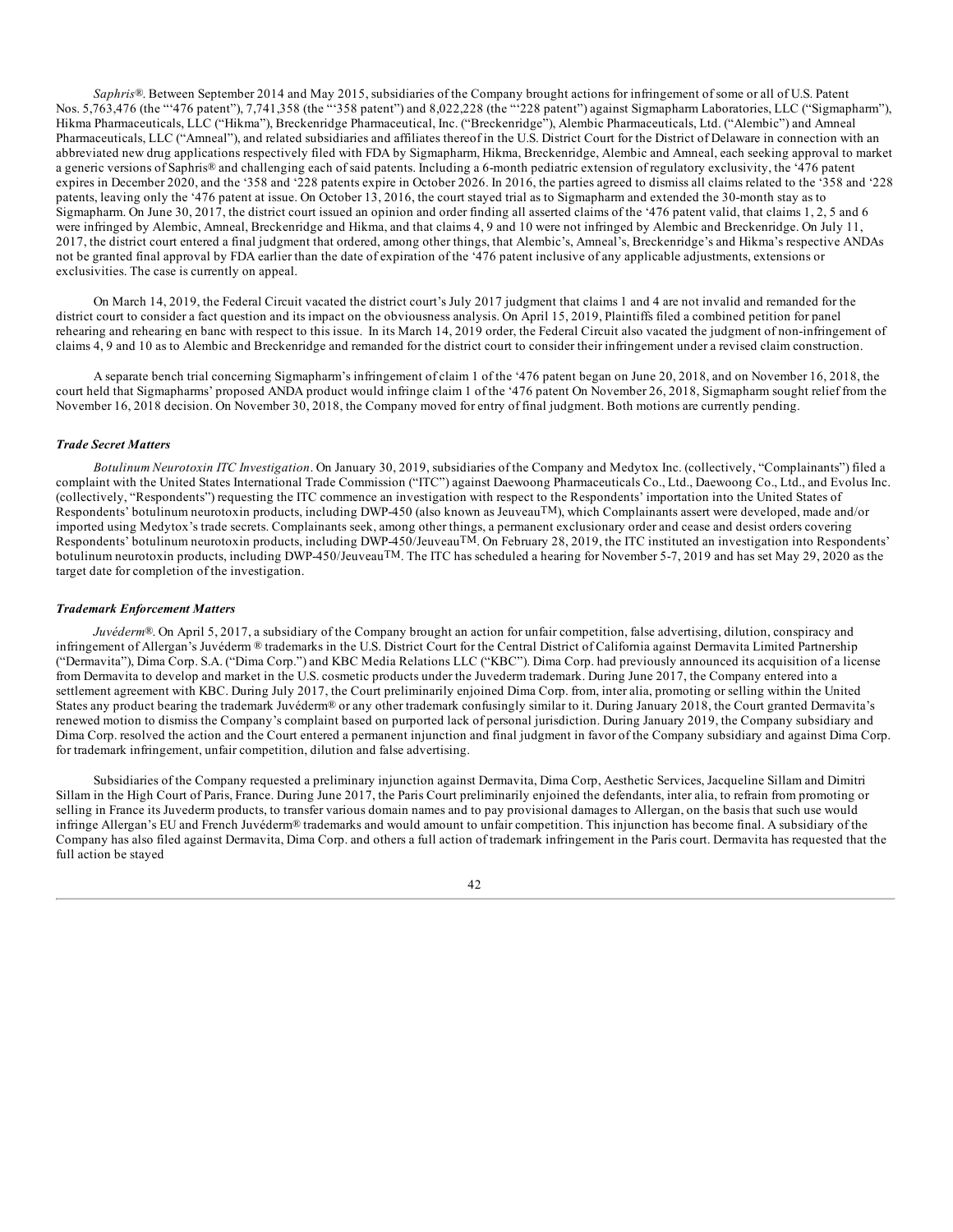pending the outcome of the Nanterre action and the EUIPO trademark proceedings, both mentioned below. The Paris court rejected Dermavita's stay request and subsequently ordered the defendants to pay more than 75,000 Euros in liquidated damages for violation of the preliminary injunction mentioned above. Dermavita has filed an action against subsidiaries of the Company in the Nanterre, France court alleging that the subsidiaries have not used its Juvéderm trademark and requesting the court to revoke the Company's trademark based on its purported lack of use or purportedly invalid license and assignment agreements. On February 21, 2019, the Nanterre Court ruled in the Company's favor, holding that the license and assignment agreements were valid and that Allergan has used its trademark in commerce. Dermavita has appealed this decision.

On January 22, 2019, subsidiaries of the Company brought a related action for infringement of the Company's Juvéderm*®* trademarks against Aesthetic Services and Development Limited, Juvederm Elite Clinics SARL and Jamal Hamadi in the (UK) High Court of Justice. The case is in its early stages and no trial date has been set.

Furthermore, more than 150 trademark opposition and cancellation actions between Allergan and Dermavita have been filed in front of the USPTO, EUIPO and various other national and regional trademark offices around the world. Most of these actions remain pending; however, Allergan has received favorable decisions in more than ten (10) such actions.

### *Antitrust Litigation*

*Asacol® Litigation*. Class action complaints have been filed against certain subsidiaries of the Company on behalf of putative classes of direct and indirect purchasers. The lawsuits have been consolidated in the U.S. District Court for the District of Massachusetts. The complaints allege that plaintiffs paid higher prices for Asacol® HD and Delzicol® as a result of alleged actions preventing or delaying generic competition in the market for an older Asacol® product in violation of U.S. federal antitrust laws and/or state laws. Plaintiffs seek unspecified injunctive relief, treble damages and/or attorneys' fees. The Company has settled the claims brought by the direct purchaser plaintiffs. While the district court granted the indirect purchaser plaintiffs' motion for class certification, the Court of Appeals for the First Circuit later issued a decision reversing the lower court's decision on class certification. The appellate court recently denied plaintiffs' motion for rehearing en banc and remanded the case back to the District Court where the court recently denied plaintiffs' renewed motion for class certification.

*Loestrin® 24 Litigation*. Putative classes of direct and indirect purchasers as well as opt-out direct purchasers have filed complaints that have been consolidated in the U.S. District Court for the District of Rhode Island. The lawsuits allege that subsidiaries of the Company engaged in anticompetitive conduct, including when settling patent lawsuits related to Loestrin® 24 Fe, in violation of federal and state antitrust and consumer protection laws. The complaints each seek declaratory and injunctive relief and damages. The court recently conducted hearings on the class plaintiffs' class certification motions and on the parties' motions for summary judgement on the issue of market power.

*Namenda® Litigation*. In 2014, the State of New York filed a lawsuit in the U.S. District Court for the Southern District of New York alleging that Forest was acting to prevent or delay generic competition to Namenda® in violation of federal and New York antitrust laws and committed other fraudulent acts in connection with its commercial plans for Namenda® XR. The district court granted the state's motion for a preliminary injunction which was later affirmed by the Court of Appeals for the Second Circuit. The parties in that case then reached a settlement to resolve the dispute. Following the conclusion of the New York Attorney General Matter, putative class actions were filed on behalf of direct and indirect purchasers in the same federal court. The class action complaints make claims similar to those asserted by the New York Attorney General and also include claims that Namenda® patent litigation settlements between a Company subsidiary and generic companies also violated the antitrust laws. Plaintiffs seek unspecified injunctive relief, treble damages and attorneys' fees. The court has denied defendants' motion for summary judgement in the direct purchaser action, certified the direct purchaser class of plaintiffs and set a trial date for October 2019.

*Restasis® Competitor Litigation*. Shire, which offers the dry-eye disease drug Xiidra®, sued subsidiaries of the Company in U.S. District Court for the District of New Jersey alleging that defendants unlawfully harmed competition by foreclosing Xiidra® from sales to Medicare Part D plans (and the members of such plans) through the use of discounts (a) contingent on Restasis® receiving preferential formulary treatment; and/or (b) across a bundle of Allergan's products, including Restasis®. The complaint seeks injunctive relief and damages under federal and state law. The court issued a decision on March 22, 2019 granting the defendants' motion to dismiss the complaint. On April 25, 2019, Shire filed an amended complaint.

*Restasis® Class Action Litigation*. Several class actions were filed on behalf of putative classes of direct and indirect purchasers of Restasis® alleging that subsidiaries of the company harmed competition by engaging in conduct to delay the market entry of generic versions of Restasis® in violation of the federal antitrust laws as well as state antitrust and consumer-protection laws and unjust enrichment. The cases have been consolidated in the U.S. District Court for the District of New Jersey. All plaintiffs seek damages, declaratory relief, and injunctive relief. The parties are currently engaged in discovery.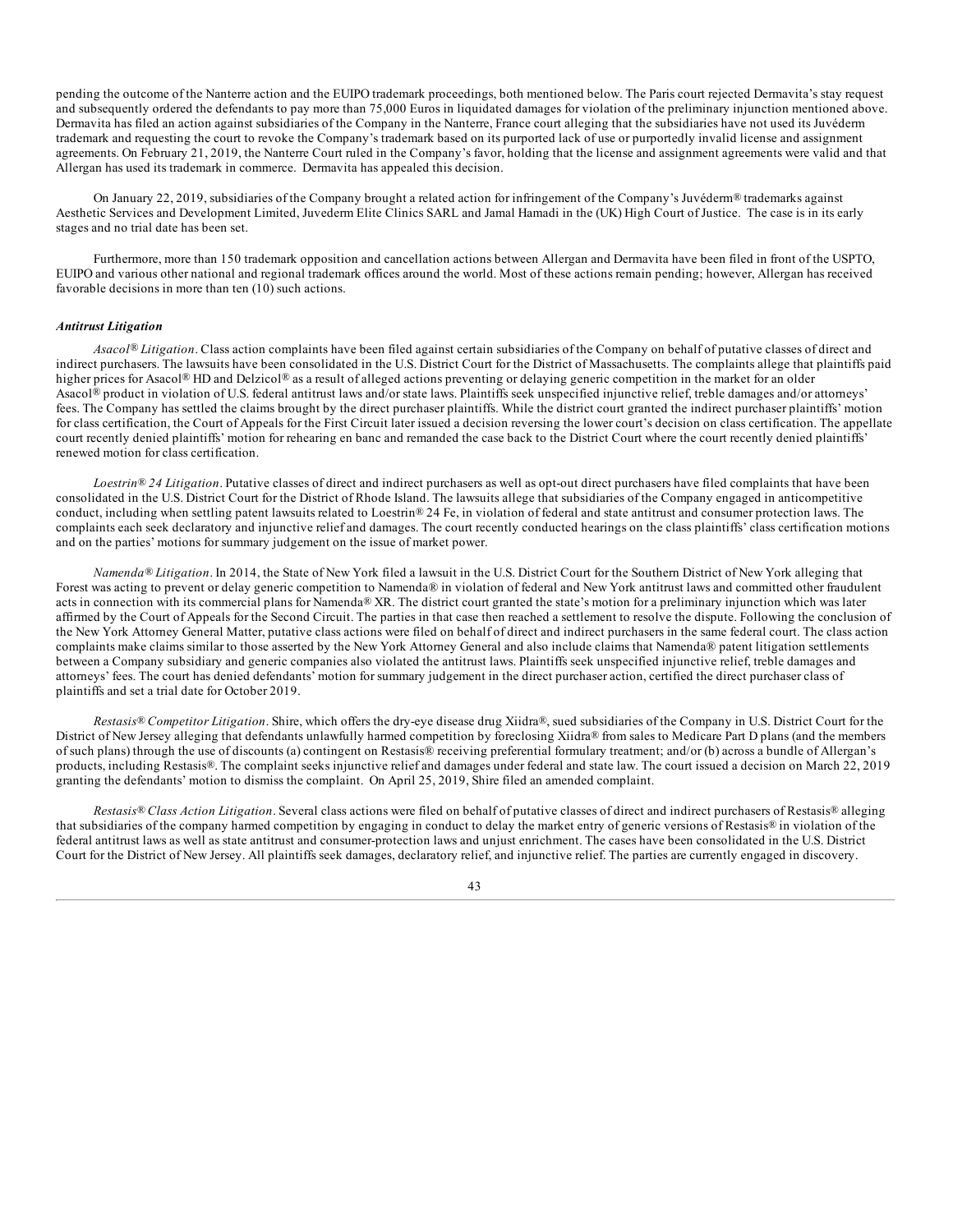# *Commercial Litigation*

*Celexa®/Lexapro® Class Actions*. Certain subsidiaries of the Company were named in federal court actions relating to the promotion of Celexa® and/or Lexapro® all of which were consolidated in an MDL proceeding in the U.S. District Court for the District of Massachusetts. Most of these claims were resolved through a settlement in September 2014. However, two lawsuits remain which assert claims under the federal Racketeer Influenced and Corrupt Organizations ("RICO") Act. The court has entered summary judgment in favor of the defendants in both actions and denied plaintiffs' class certification motions. Plaintiffs in both cases appealed the dismissal of their claims and denial of class certification to the United States Court of Appeals for the First Circuit and the appeals court issued a decision in January 2019 affirming the denial of the class certification motions but reversing the lower court's decision granting the defendants' summary judgment motions.

*Warner Chilcott Marketing Practices*. A putative nationwide class of private payer entities, or their assignees, that paid Medicare benefits on behalf of their beneficiaries filed a complaint against certain subsidiaries of the Company in the U.S. District Court for the District of Massachusetts. The Complaint asserts claims under the federal RICO statute, state consumer protection statutes, common law fraud, and unjust enrichment with respect to the sale and marketing of certain products. Defendants' motion to dismiss the Amended Complaint is still pending.

*Generic Drug Pricing Securities and ERISA Litigation*. Putative classes of shareholders and two individual opt-out plaintiffs filed class action lawsuits against the Company and certain of its current and former officers alleging that defendants made materially false and misleading statements between February 2014 and November 2016 regarding the Company's internal controls over its financial reporting and that it failed to disclose that its former Actavis generics unit had engaged in illegal, anticompetitive price-fixing with its generic industry peers. These lawsuits have been consolidated in the U.S. District Court for the District of New Jersey. The complaints seek unspecified monetary damages. On April 11, 2019, the court heard oral arguments on the Company's motion to dismiss the complaint. In addition, class action complaints have been filed premised on the same alleged underlying conduct that is at issue in the securities litigation but that assert claims under the Employee Retirement Income Security Act of 1974 ("ERISA"). These complaints have been consolidated in the district court in New Jersey. The court granted the Company's motion to dismiss this complaint. The ERISA plaintiffs have appealed this decision to the Third Circuit Court of Appeals.

*Prescription Opioid Drug Abuse Litigation*. The Company has been named as a defendant, along with several other manufacturers and distributors of opioid products, in over 1,850 matters relating to the promotion and sale of prescription opioid pain relievers and additional suits have been filed. The lawsuits allege generally that the manufacturer defendants engaged in a deceptive campaign to promote their products in violation of state laws and seek unspecified monetary damages, penalties and injunctive relief. Plaintiffs in these suits include states, political subdivisions of states (i.e., counties and municipalities), Native American tribes and other private litigants such as insurance plans, hospital systems and consumers who were prescribed opioid products and were subsequently treated for an overdose or addiction. Cases are pending in both federal and state courts. The federal court cases have been consolidated in an MDL in the U.S. District Court for the Northern District of Ohio, with a first set of cases set for trial in October 2019.

*Testosterone Replacement Therapy Class Action*. Subsidiaries of the Company were named in a class action complaint filed on behalf a putative class of third-party payers in the U.S. District Court for the Northern District of Illinois. The suit alleges that the Company's subsidiaries violated various laws including the federal RICO statute and state consumer protection laws in connection with the sale and marketing of Androderm®. The class plaintiffs seek to obtain certain equitable relief, including injunctive relief and an order requiring restitution and/or disgorgement, and to recover damages and multiple damages in an unspecified amount. While the lawsuit is ongoing, the court has denied plaintiff's class certification motion. On February 14, 2019, the court granted Defendants' motion for summary judgment, dismissing the case in its entirety. On March 19, 2019, plaintiffs filed a Notice of Appeal to the Seventh Circuit.

*Oculeve Shareholder Dispute*. On February 26, 2019, Fortis Advisors LLC, as a representative of the former stockholders of Oculeve, Inc., filed a lawsuit against a subsidiary of the Company in state court in Delaware. The lawsuit centers on a claim that the Company breached the terms of a July 2015 merger agreement. The Company subsidiary has moved to dismiss the complaint.

## *Product Liability Litigation*

*Actonel® Litigation*. A subsidiary of the Company is a defendant in over 500 filed cases in federal and various state courts, relating to the bisphosphonate prescription drug Actonel®. In addition, there are three cases pending in provincial courts in Canada, two involving single plaintiffs, and a third on behalf of a purported class of injured plaintiffs. The complaints allege, among other things, that Actonel® caused them to suffer osteonecrosis of the jaw ("ONJ") and/or atypical fractures of the femur. Plaintiffs are seeking unspecified monetary and injunctive relief, as well as attorneys' fees. The Company subsidiary is being indemnified by Sanofi for certain claims pursuant to an agreement with Sanofi and is being partially indemnified by the Procter & Gamble Company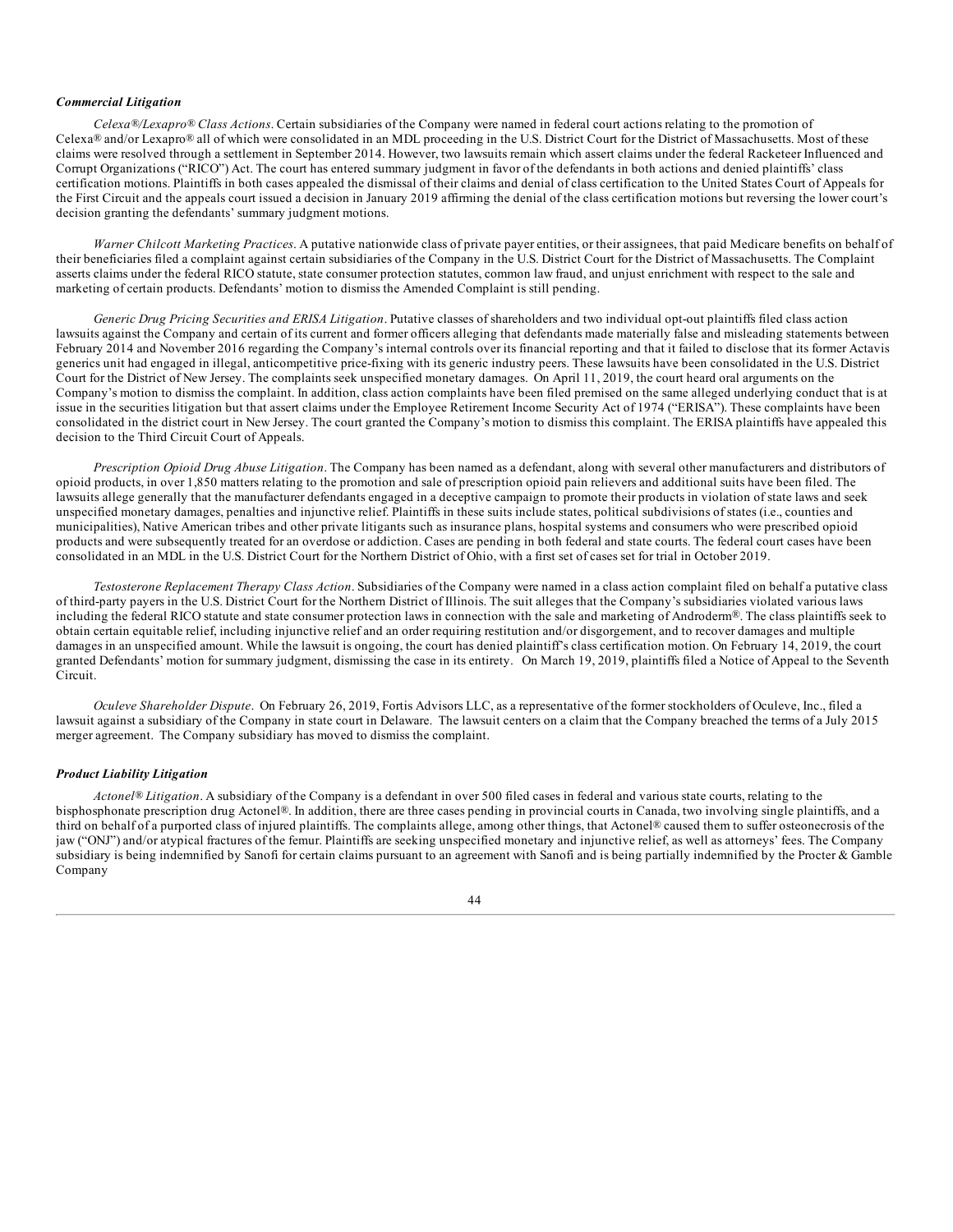("P&G") for ONJ claims that were pending at the time the Company subsidiary acquired P&G's global pharmaceutical business in 2009. Settlements have been reached that have resolved most of the pending ONJ-related claims. Recently, all pending Actonel cases in New Jersey state court were dismissed without prejudice subject to refilling after the U.S. Supreme Court issues a decision in Merck Sharp & Dohme Corp. v. Albrecht, Doc. No. 17-290.

*Breast Implant Litigation*. Certain Company subsidiaries are defendants in more than a dozen cases alleging that Allergan's textured breast implants caused women to develop a rare condition known as anaplastic large cell lymphoma ("ALCL"), and that the defendants failed to properly warn against this risk and failed to promptly and properly report the results of the post-marketing studies relating to these products. These cases have been filed in both federal and state courts in the United States and well as provincial courts in Canada. One of the Canadian cases has been asserted on behalf a putative class of consumers.

*Benicar® Litigation*. A subsidiary of the Company has been named in a number of lawsuits involving allegations that Benicar® caused certain gastrointestinal injuries. Under a co-promotion agreement, Daiichi Sankyo is defending the Company subsidiary in these lawsuits and has announced that it has agreed to enter into a program to settle all of the pending cases on behalf of all defendants, including the Company subsidiary.

*Celexa®/Lexapro® Litigation*. Certain Company subsidiaries are defendants in over 150 actions alleging that Celexa® or Lexapro® caused various birth defects. Several of the cases involve multiple minor-plaintiffs. The majority of these actions have been consolidated in state court in Missouri; none of the actions are set for trial.

*RepliForm® Litigation*. A Company subsidiary has been named as a defendant in over 300 cases alleging that its biologic mesh product RepliForm® did not perform as intended and caused various injuries. The majority of these cases have been consolidated in state court in Massachusetts, with the rest pending in state courts in Delaware and Minnesota and the federal court in West Virginia. Approximately 200 of these cases have been settled or dismissed.

*Testosterone Litigation*. A number of product liability suits were filed against certain Company subsidiaries as well as other manufacturers and distributors of testosterone products, for personal injuries including but not limited to cardiovascular events allegedly arising out of the use of Androderm®. The cases have been consolidated in an MDL in the U.S. District Court for Northern District of Illinois. In mid-2018, the parties reached an agreement to settle all of the pending cases.

# *Government Investigations, Government Litigation and Qui Tam Litigation*

The Company and its subsidiaries are involved in various disputes, governmental and/or regulatory inspections, inquires, investigations and proceedings that could result in litigation, and other litigation matters that arise from time to time.

Company subsidiaries have received subpoenas and/or Civil Investigative Demands ("CID") from the United States Department of Justice, the United States Health and Human Services, Office of Inspector General, United States Congressional Committees as well as various state regulatory and enforcement authorities. Each of the subpoenas and CIDs seek documents and information relating to discrete topics, including but not limited to: the calculation and reporting by certain Company subsidiaries of their Average Manufacturer Prices, Average Wholesale Prices and Best Prices for several of their products; sales and marketing practices of Botox to urology practices; the promotion and sale of two gastroenterology products; the Saint Regis Mohawk Tribe's acquisition of six Restasis patents and the granting of exclusive licenses to the Restasis product to the Company; and, the promotion and sale of opioid products. In each case, the Company and its subsidiaries are cooperating fully with the governmental authority's requests.

Certain states have initiated lawsuits and qui tam lawsuits have been filed by private parties, also known as relators, on behalf of the federal or state governments. Certain Company subsidiaries have been named as defendants in lawsuits that allege generally that state Medicaid agencies were overcharged for their share of Medicaid drug reimbursement costs due to inflated Average Wholesale Prices ("AWP") reported by the Company subsidiaries. AWP lawsuits are currently pending in Illinois, Utah and Wisconsin.

*Namenda XR®/Namzaric® Qui Tam*. A relator filed a qui tam lawsuit on behalf of the United States government and several individual states against the Company and certain of its subsidiaries along with Adamas Pharma LLC and Adamas Pharmaceuticals, Inc. (collectively, "Adamas"). The lawsuit, filed in the U.S. District Court for the Northern District of California, was unsealed on February 6, 2019. The federal and state governments have declined to intervene in this action. The complaint alleges generally that the Adamas and Allergan defendants each engaged in conduct that delayed generic versions of Namenda XR® and/or Namzaric® from entering the market and that such conduct resulted in the submission of false claims to the government. The Allergan defendants have not yet responded to the complaint.

*Medical Aesthetics Qui Tam*. A subsidiary of the Company was recently served with a qui tam lawsuit that was filed in the U.S. District Court for the Central District of California on behalf of the United States and several individual states. The federal and state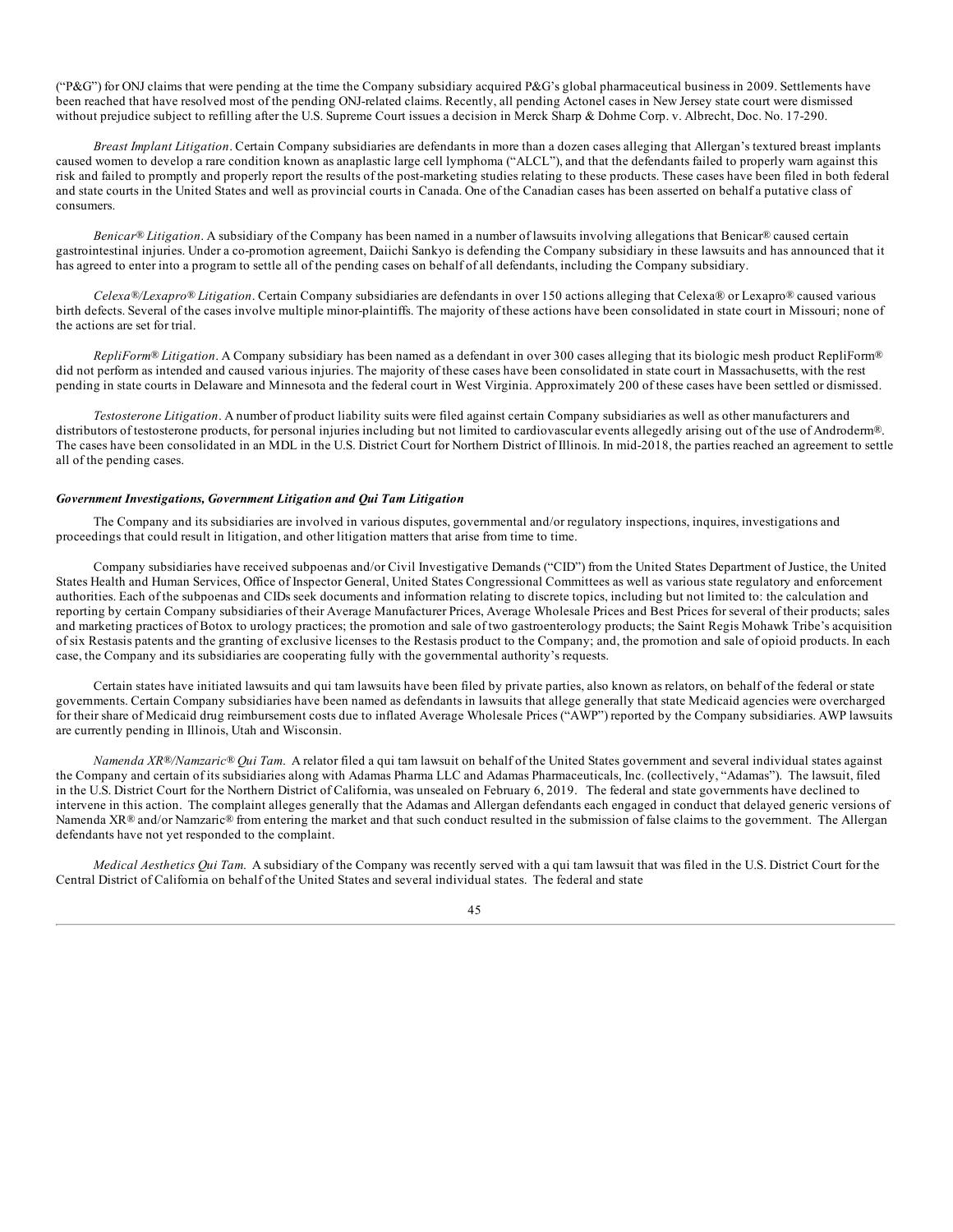governments have declined to intervene in this action. The complaint alleges that certain promotional programs and sampling practices of the Company's Medical Aesthetics business result in price reporting violations and violate anti-kickback statutes. The Company subsidiary has not yet responded to this complaint.

### *Matters Relating to the Company's Divested Generics Business*

The following matters relate to the former generics business of the Company or the transaction pursuant to which that business was sold to Teva, effective August 2, 2016. Teva has agreed to indemnify and defend the Company against all matters asserted in litigation against the Company arising out of the former generics business, including litigations and investigations relating to generic opioid products including, without limitation, the actions described below.

*Lidoderm® Litigation*. The U.S. Federal Trade Commission filed a lawsuit in federal district court in the Eastern District of Pennsylvania against the Company and one of its former global generics business subsidiaries and others alleging that patent litigation settlements relating to Lidoderm were anticompetitive. The FTC voluntarily withdrew its complaint in Pennsylvania and filed a similar complaint in the U.S. District Court for the Northern District California where similar lawsuits filed by private plaintiffs were already pending and where the State of California filed a similar complaint against the same defendants. Defendants in the Pennsylvania action filed a declaratory judgment action against the FTC in the Pennsylvania federal court but the court granted the FTC's motion to dismiss this lawsuit. The FTC and State of California's actions were stayed pending the declaratory judgment action in the Eastern District of Pennsylvania. The federal court in California has not yet issued a ruling or lifted the stay in these cases since the court's ruling in the Eastern District of Pennsylvania.

*Hydrocortisone Investigation*. In 2016, the Company received notice from the UK Competition and Markets Authority ("CMA") that it would be included within the scope of the CMA's formal investigation under Section 25 of the Competition Act of 1998 ("CA98") into suspected abuse of dominance by a former generics business subsidiary of the Company in relation to the supply of 10mg and 20mg hydrocortisone tablets. The CMA is investigating: (i) alleged excessive and unfair prices with respect to hydrocortisone tablets and (ii) whether the former generics business subsidiary entered into anticompetitive agreements with a potential competitor for this product. The CMA has issued statements of objection with respect to both parts of its investigation. The Company intends to cooperate fully with the investigation.

*Teva Shareholder Derivative Litigation*. In 2017, the Company was named as defendant in a proposed Teva shareholder derivative litigation filed in the Economic Division of the Tel Aviv District Court in Israel. The lawsuit contains allegations that the Company aided and abetted Teva's board of directors violations of Israeli securities laws. To date, the court has not determined whether it will allow plaintiffs to proceed with this action.

## **NOTE 21 — Warner Chilcott Limited ("WCL") Guarantor and Non-Guarantor Condensed Consolidating Financial Information**

The following financial information is presented to segregate the financial results of WCL, Allergan Funding SCS, and Allergan Finance, LLC (the issuers of the long-term notes), the guarantor subsidiaries for the long-term notes and the non-guarantor subsidiaries. The guarantors jointly and severally, and fully and unconditionally, guarantee the Company's obligation under the long-term notes.

The information includes elimination entries necessary to consolidate the guarantor and the non-guarantor subsidiaries. Investments in subsidiaries are accounted for using the equity method of accounting. The principal elimination entries eliminate investments in subsidiaries, equity and intercompany balances and transactions.

WCL, Allergan Capital S.à.r.l. and Allergan Finance, LLC are guarantors of the long-term notes. The Company anticipates future legal entity structure changes which may impact the presentation of this footnote in the future.

WCL has revised its consolidating balance sheets as previously presented in Footnote 26 of the December 31, 2018 Annual Report on Form 10-K and its consolidating financial statements as previously presented in Footnote 20 of the March 31, 2018 Quarterly Report on Form 10-Q due to a change in the Company's legal entity structure and other reclassifications that occurred during the three months ended March 31, 2019. As a result, prior period information has been recast to conform to the current period presentation.

The following financial information presents the consolidating balance sheets as of March 31, 2019 and December 31, 2018, the related statements of operations for the three months ended March 31, 2019 and 2018 and the statements of cash flows for the three months ended March 31, 2019 and 2018.

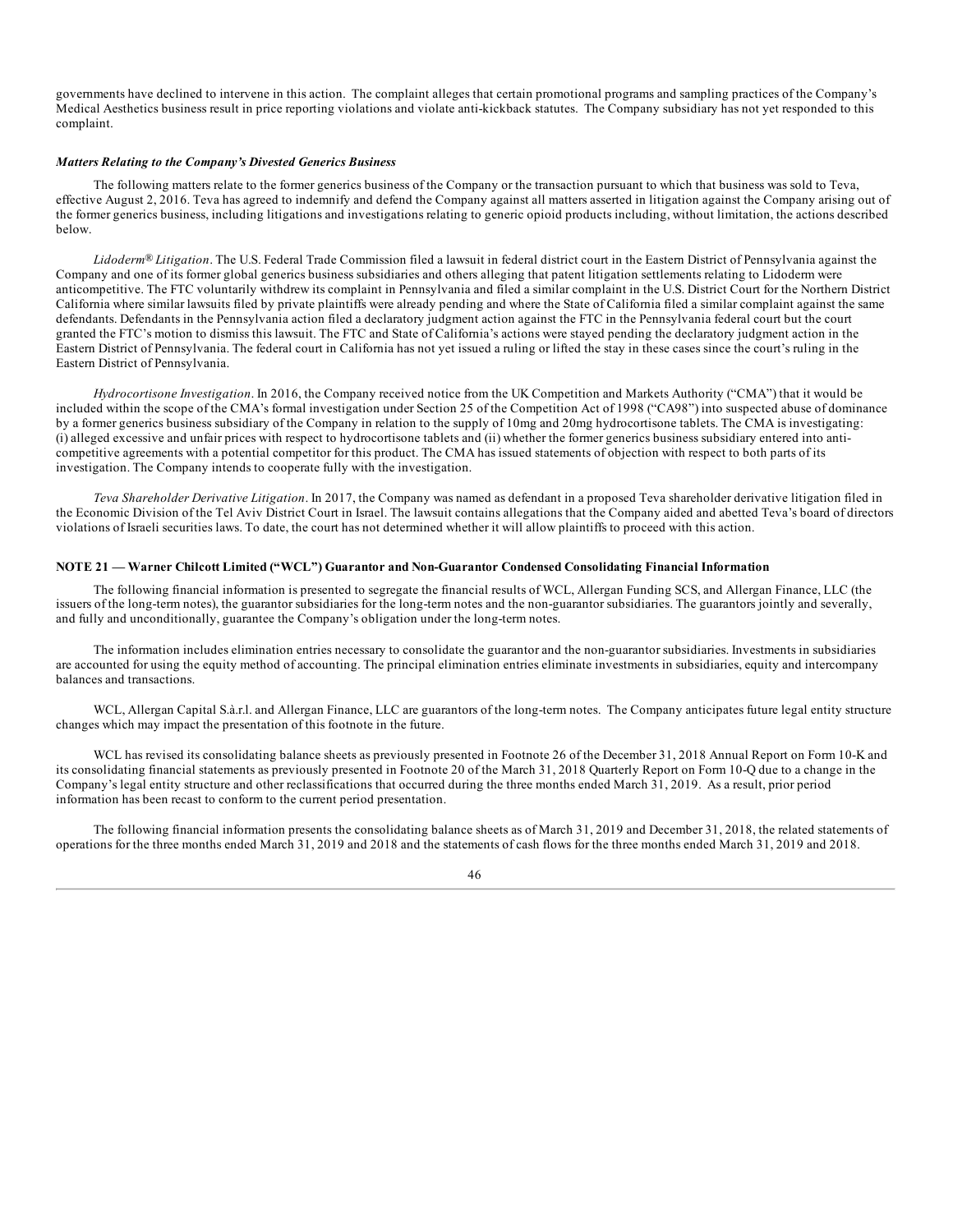# **Warner Chilcott Limited Consolidating Balance Sheets As of March 31, 2019 (Unaudited; in millions)**

|                                                       | Warner<br><b>Chilcott</b><br>Limited<br>(Parent<br>Guarantor) | Allergan<br>Capital<br>S.a.r.l.<br>(Guarantor) | Allergan<br>Funding<br><b>SCS</b><br>(Issuer) | Allergan<br>Finance,<br><b>LLC</b><br>(Issuer and<br>Guarantor) | Non-<br>guarantors     | <b>Eliminations</b>                 | Consolidated<br>Warner<br><b>Chilcott</b><br>Limited |
|-------------------------------------------------------|---------------------------------------------------------------|------------------------------------------------|-----------------------------------------------|-----------------------------------------------------------------|------------------------|-------------------------------------|------------------------------------------------------|
| <b>ASSETS</b>                                         |                                                               |                                                |                                               |                                                                 |                        |                                     |                                                      |
| Current assets:                                       |                                                               |                                                |                                               |                                                                 |                        |                                     |                                                      |
| Cash and cash equivalents                             | $\mathbf S$<br>0.1                                            | $\mathbf S$<br>60.4                            | $\mathbf{s}$<br>1.3                           | $\mathcal{S}$                                                   | <sup>\$</sup><br>724.9 | $\mathbf{s}$<br>$\omega_{\rm{eff}}$ | $\mathcal{S}$<br>786.7                               |
| Marketable securities                                 |                                                               | 200.5                                          |                                               | ÷.                                                              | 794.7                  |                                     | 995.2                                                |
| Accounts receivable, net                              | ÷                                                             | $\overline{a}$                                 | $\overline{\phantom{a}}$                      | ÷                                                               | 2,731.2                | ÷                                   | 2,731.2                                              |
| Receivables from Parents                              | ÷                                                             |                                                | $\overline{a}$                                | $\sim$                                                          | 814.1                  | $\sim$                              | 814.1                                                |
| Inventories                                           |                                                               |                                                |                                               | ÷.                                                              | 943.2                  |                                     | 943.2                                                |
| Intercompany receivables                              | ä,                                                            | 4,089.7                                        | 597.5                                         | 33.7                                                            | 27,471.6               | (32, 192.5)                         |                                                      |
| Current assets held for sale                          | ÷                                                             |                                                |                                               | $\Box$                                                          | 45.7                   | ÷.                                  | 45.7                                                 |
| Prepaid expenses and other current assets             |                                                               |                                                | ÷,                                            | 33.3                                                            | 747.6                  |                                     | 780.9                                                |
| Total current assets                                  | 0.1                                                           | 4,350.6                                        | 598.8                                         | 67.0                                                            | 34,273.0               | (32, 192.5)                         | 7,097.0                                              |
| Property, plant and equipment, net                    | ÷,                                                            |                                                |                                               |                                                                 | 1,781.1                | $\sim$                              | 1,781.1                                              |
| Right of use asset - operating leases                 |                                                               |                                                |                                               |                                                                 | 455.4                  |                                     | 455.4                                                |
| Investments and other assets                          |                                                               |                                                |                                               | $\bar{a}$                                                       | 1,979.5                |                                     | 1,979.5                                              |
| Investment in subsidiaries                            | 59,338.6                                                      | 67,744.4                                       | 25,425.0                                      | 96,294.5                                                        | $\omega$               | (248, 802.5)                        | $\mathbf{r}$                                         |
| Non current intercompany receivables                  | ÷                                                             | 15,603.7                                       |                                               | ÷.                                                              | 1,082.9                | (16,686.6)                          |                                                      |
| Non current assets held for sale                      |                                                               |                                                |                                               |                                                                 | 897.2                  |                                     | 897.2                                                |
| Deferred tax assets                                   | ÷.                                                            | 51.4                                           | L.                                            | $\overline{a}$                                                  | 981.2                  | $\sim$                              | 1,032.6                                              |
| Product rights and other intangibles                  | $\overline{a}$                                                |                                                | $\overline{a}$                                | ÷,                                                              | 42,264.6               | $\sim$                              | 42,264.6                                             |
| Goodwill                                              |                                                               |                                                |                                               |                                                                 | 43,336.6               |                                     | 43,336.6                                             |
| <b>Total</b> assets                                   | $\mathbf{s}$<br>59,338.7                                      | \$<br>87,750.1                                 | 26,023.8<br>\$                                | 96,361.5<br>$\mathbf{s}$                                        | \$127,051.5            | \$ (297,681.6)                      | 98,844.0<br>\$                                       |
| <b>LIABILITIES AND EQUITY</b><br>Current liabilities: |                                                               |                                                |                                               |                                                                 |                        |                                     |                                                      |
| Accounts payable and accrued expenses                 |                                                               | 0.1                                            | 103.0                                         | 118.9                                                           | 4.412.3                |                                     | 4,634.3                                              |
| Intercompany payables                                 |                                                               | 17,016.3                                       | 12.2                                          | 10,443.1                                                        | 4,720.9                | (32, 192.5)                         |                                                      |
| Payables to Parents                                   |                                                               |                                                |                                               |                                                                 | 3,034.9                | ÷.                                  | 3,034.9                                              |
| Income taxes payable                                  |                                                               |                                                | 3.9                                           |                                                                 | 123.0                  | $\overline{\phantom{a}}$            | 126.9                                                |
| Current portion of long-term debt                     | ÷                                                             |                                                | 3,887.2                                       | $\bar{a}$                                                       | 84.6                   | ä,                                  | 3,971.8                                              |
| Current portion of lease liability - operating        | $\overline{a}$                                                | ÷.                                             | $\overline{\phantom{a}}$                      | $\blacksquare$                                                  | 116.1                  | $\overline{\phantom{a}}$            | 116.1                                                |
| Total current liabilities                             | $\sim$                                                        | 17,016.4                                       | 4,006.3                                       | 10,562.0                                                        | 12,491.8               | (32, 192.5)                         | 11,884.0                                             |
| Long-term debt                                        | $\overline{a}$                                                | ÷.                                             | 14,738.2                                      | 2,140.2                                                         | 2,675.7                | ÷                                   | 19,554.1                                             |
| Lease liability - operating                           |                                                               |                                                |                                               | $\sim$                                                          | 415.2                  | $\sim$                              | 415.2                                                |
| Other long-term liabilities                           |                                                               |                                                | ÷.                                            | $\overline{\phantom{a}}$                                        | 804.4                  | ÷                                   | 804.4                                                |
| Long-term intercompany payables                       |                                                               |                                                | $\sim$                                        | 1,082.9                                                         | 15,603.7               | (16,686.6)                          |                                                      |
| Other taxes payable                                   |                                                               |                                                | ÷.                                            | ÷,                                                              | 1,612.0                | $\overline{\phantom{a}}$            | 1,612.0                                              |
| Deferred tax liabilities                              | ä,                                                            |                                                | $\overline{a}$                                | $\blacksquare$                                                  | 5,235.6                |                                     | 5,235.6                                              |
| <b>Total liabilities</b>                              | ÷,                                                            | 17,016.4                                       | 18,744.5                                      | 13,785.1                                                        | 38,838.4               | (48, 879.1)                         | 39,505.3                                             |
| Total equity / (deficit)                              | 59,338.7                                                      | 70,733.7                                       | 7,279.3                                       | 82,576.4                                                        | 88,213.1               | (248, 802.5)                        | 59,338.7                                             |
| Total liabilities and equity                          | \$<br>59,338.7                                                | 87,750.1<br>$\mathbf S$                        | 26,023.8<br>$\mathbf{\hat{S}}$                | 96,361.5<br>$\mathbf{s}$                                        | \$127,051.5            | (297, 681.6)<br>S.                  | \$<br>98,844.0                                       |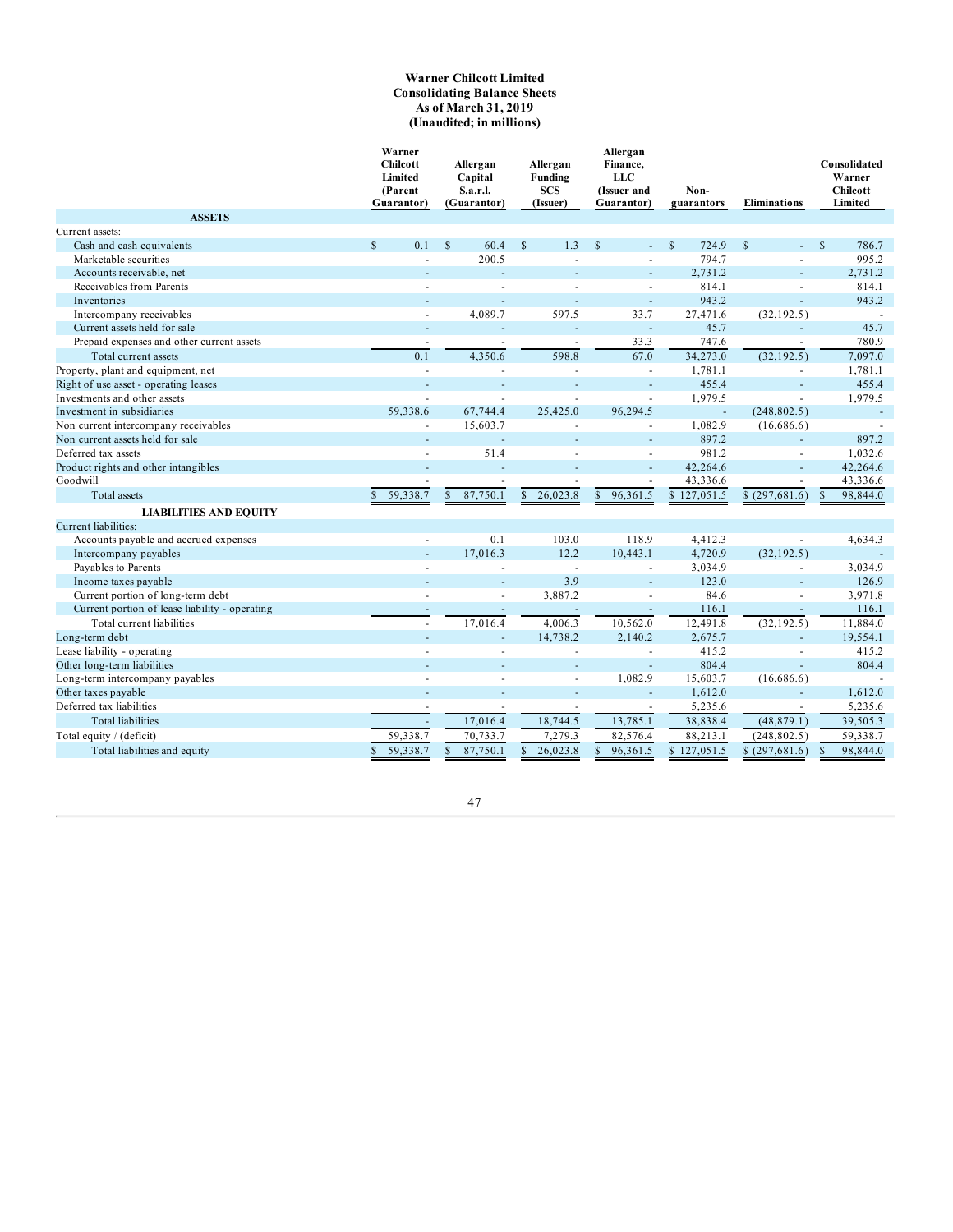# **Warner Chilcott Limited Consolidating Balance Sheets As of December 31, 2018 (Unaudited; in millions)**

|                                           | Warner<br><b>Chilcott</b><br>Limited<br>(Parent<br>Guarantor) | Allergan<br>Capital<br>S.a.r.l.<br>(Guarantor) | Allergan<br><b>Funding</b><br><b>SCS</b><br>(Issuer) | Allergan<br>Finance,<br><b>LLC</b><br>(Issuer and<br>Guarantor) | Non-<br>guarantors     | <b>Eliminations</b>                         | Consolidated<br>Warner<br><b>Chilcott</b><br>Limited |
|-------------------------------------------|---------------------------------------------------------------|------------------------------------------------|------------------------------------------------------|-----------------------------------------------------------------|------------------------|---------------------------------------------|------------------------------------------------------|
| <b>ASSETS</b>                             |                                                               |                                                |                                                      |                                                                 |                        |                                             |                                                      |
| Current assets:                           |                                                               |                                                |                                                      |                                                                 |                        |                                             |                                                      |
| Cash and cash equivalents                 | $\mathbb{S}$<br>0.1                                           | <sup>\$</sup><br>1.8                           | 0.8<br>$\mathbf{s}$                                  | $\mathcal{S}$                                                   | <sup>\$</sup><br>875.9 | $\mathbf{s}$<br>$\mathcal{L}^{\mathcal{A}}$ | $\mathcal{S}$<br>878.6                               |
| Marketable securities                     |                                                               | 489.9                                          |                                                      |                                                                 | 537.0                  |                                             | 1,026.9                                              |
| Accounts receivable, net                  |                                                               |                                                | $\overline{a}$                                       | $\overline{a}$                                                  | 2,868.1                |                                             | 2,868.1                                              |
| Receivables from Parents                  |                                                               |                                                |                                                      |                                                                 | 640.9                  |                                             | 640.9                                                |
| Inventories                               |                                                               |                                                |                                                      |                                                                 | 846.9                  |                                             | 846.9                                                |
| Intercompany receivables                  | $\sim$                                                        | 3,534.7                                        | 961.0                                                | 16.7                                                            | 24,779.3               | (29, 291.7)                                 |                                                      |
| Current assets held for sale              | ÷,                                                            |                                                | ÷.                                                   | $\mathbf{r}$                                                    | 34.0                   |                                             | 34.0                                                 |
| Prepaid expenses and other current assets | $\sim$                                                        | $\overline{a}$                                 | $\sim$                                               | 33.3                                                            | 785.4                  | $\blacksquare$                              | 818.7                                                |
| Total current assets                      | 0.1                                                           | 4,026.4                                        | 961.8                                                | 50.0                                                            | 31,367.5               | (29, 291.7)                                 | 7,114.1                                              |
| Property, plant and equipment, net        | ÷.                                                            |                                                |                                                      | $\overline{\phantom{a}}$                                        | 1,787.0                | $\overline{\phantom{a}}$                    | 1,787.0                                              |
| Investments and other assets              | $\overline{a}$                                                |                                                | ÷.                                                   | $\overline{a}$                                                  | 1,970.6                | ÷.                                          | 1,970.6                                              |
| Investment in subsidiaries                | 62,940.2                                                      | 73,846.0                                       | 26,406.9                                             | 99,255.9                                                        | $\sim$                 | (262, 449.0)                                |                                                      |
| Non current intercompany receivables      | ä,                                                            | 28,239.4                                       | 18,090.2                                             |                                                                 | 19.674.2               | (66,003.8)                                  | $\sim$                                               |
| Non current assets held for sale          |                                                               |                                                |                                                      |                                                                 | 882.2                  |                                             | 882.2                                                |
| Deferred tax assets                       |                                                               | 43.6                                           |                                                      |                                                                 | 1,020.1                |                                             | 1,063.7                                              |
| Product rights and other intangibles      |                                                               |                                                |                                                      | ÷                                                               | 43,695.4               | ä,                                          | 43,695.4                                             |
| Goodwill                                  | ٠                                                             |                                                | ÷.                                                   |                                                                 | 45,913.3               |                                             | 45,913.3                                             |
| Total assets                              | 62,940.3<br>S                                                 | \$106,155.4                                    | 45,458.9<br>\$                                       | 99,305.9<br>S                                                   | \$146,310.3            | \$ (357,744.5)                              | 102,426.3<br>S                                       |
| <b>LIABILITIES AND EQUITY</b>             |                                                               |                                                |                                                      |                                                                 |                        |                                             |                                                      |
| Current liabilities:                      |                                                               |                                                |                                                      |                                                                 |                        |                                             |                                                      |
| Accounts payable and accrued expenses     |                                                               | 0.1                                            | 156.3                                                | 92.9                                                            | 4,538.1                |                                             | 4,787.4                                              |
| Intercompany payables                     | ÷                                                             | 14,315.0                                       | 21.7                                                 | 10,442.6                                                        | 4,512.4                | (29, 291.7)                                 |                                                      |
| Payables to Parents                       |                                                               |                                                | $\blacksquare$                                       | $\overline{\phantom{a}}$                                        | 2,829.2                | $\sim$                                      | 2,829.2                                              |
| Income taxes payable                      |                                                               |                                                | ÷.                                                   |                                                                 | 72.4                   |                                             | 72.4                                                 |
| Current portion of long-term debt         |                                                               |                                                | 779.6                                                | $\sim$                                                          | 88.7                   |                                             | 868.3                                                |
| Total current liabilities                 | ä,                                                            | 14,315.1                                       | 957.6                                                | 10,535.5                                                        | 12,040.8               | (29, 291.7)                                 | 8,557.3                                              |
| Long-term debt                            | ÷.                                                            |                                                | 18,090.2                                             | 2,135.9                                                         | 2,703.3                |                                             | 22,929.4                                             |
| Other long-term liabilities               |                                                               |                                                | ÷.                                                   | $\bar{a}$                                                       | 882.0                  |                                             | 882.0                                                |
| Long-term intercompany payables           |                                                               | 18,597.4                                       | $\overline{\phantom{a}}$                             | 1,076.8                                                         | 46,329.6               | (66,003.8)                                  |                                                      |
| Other taxes payable                       |                                                               |                                                | L.                                                   |                                                                 | 1,615.5                | $\blacksquare$                              | 1,615.5                                              |
| Deferred tax liabilities                  | $\overline{a}$                                                |                                                | $\overline{a}$                                       | $\sim$                                                          | 5,501.8                | $\sim$                                      | 5,501.8                                              |
| <b>Total liabilities</b>                  | ÷.                                                            | 32,912.5                                       | 19,047.8                                             | 13,748.2                                                        | 69,073.0               | (95, 295.5)                                 | 39,486.0                                             |
| Total equity / (deficit)                  | 62,940.3                                                      | 73,242.9                                       | 26,411.1                                             | 85,557.7                                                        | 77,237.3               | (262, 449.0)                                | 62,940.3                                             |
| Total liabilities and equity              | 62,940.3<br>S                                                 | 106,155.4<br>\$                                | 45,458.9<br>\$                                       | S<br>99,305.9                                                   | \$146,310.3            | \$ (357,744.5)                              | 102,426.3<br>S                                       |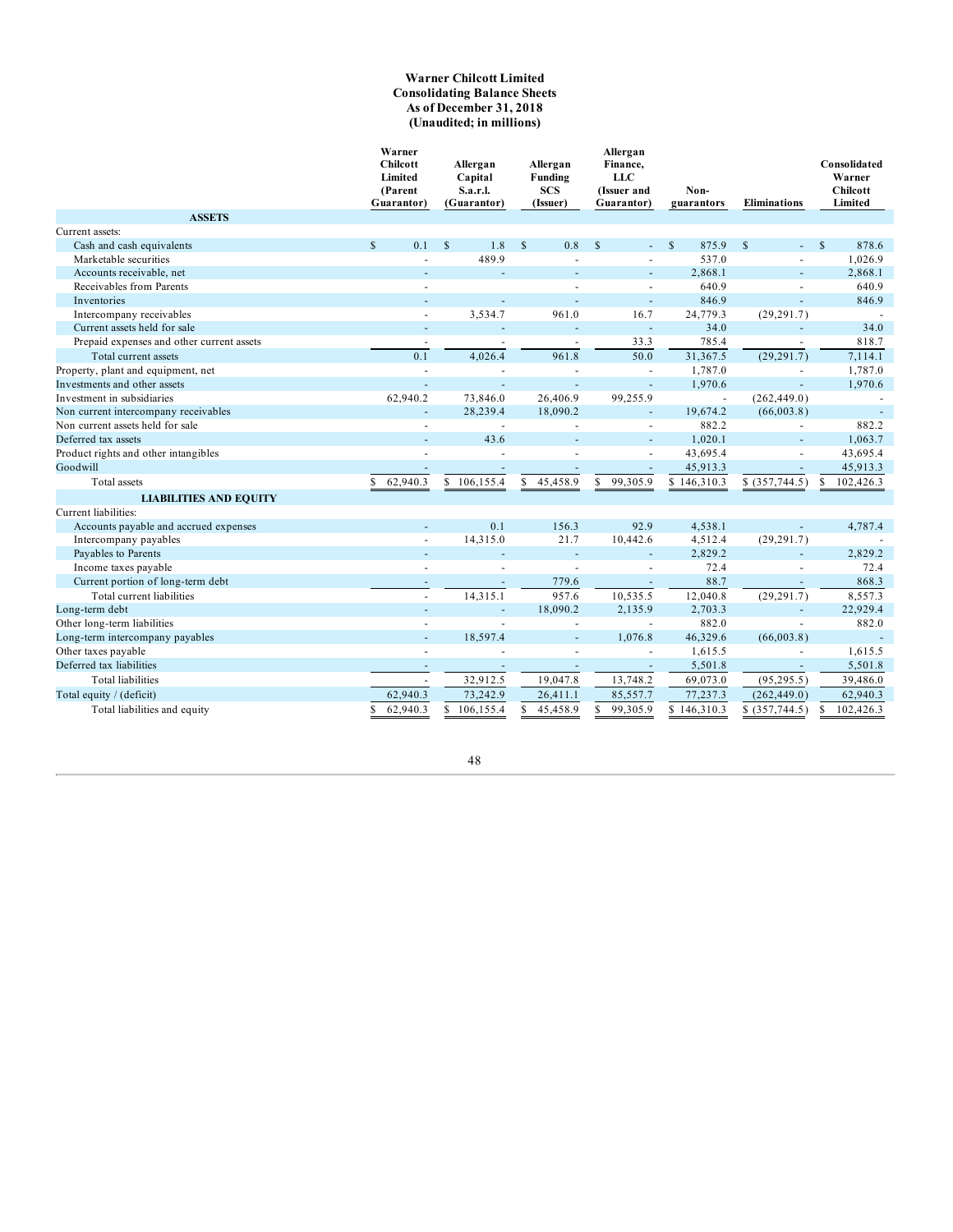# **Warner Chilcott Limited Consolidating Statements of Operations For the Three Months Ended March 31, 2019 (Unaudited; in millions)**

|                                                                                                             | Warner<br><b>Chilcott</b><br>Limited<br>(Parent<br>Guarantor) | Allergan<br>Capital<br>S.a.r.l.<br>(Guarantor) | Allergan<br>Funding<br><b>SCS</b><br>(Issuer) | Allergan<br>Finance,<br><b>LLC</b><br>(Issuer and<br>Guarantor) | Non-<br>guarantors         | <b>Eliminations</b> | Consolidated<br>Warner<br><b>Chilcott</b><br>Limited |
|-------------------------------------------------------------------------------------------------------------|---------------------------------------------------------------|------------------------------------------------|-----------------------------------------------|-----------------------------------------------------------------|----------------------------|---------------------|------------------------------------------------------|
| Net revenues                                                                                                | $\mathbf{s}$                                                  |                                                | $\mathcal{S}$                                 | \$.                                                             | 3,597.1<br>\$              | $\mathcal{S}$       | 3,597.1<br>$\mathcal{S}$                             |
| Operating expenses:                                                                                         |                                                               |                                                |                                               |                                                                 |                            |                     |                                                      |
| Cost of sales (excludes amortization and<br>impairment of acquired intangibles including<br>product rights) |                                                               |                                                |                                               |                                                                 | 497.8                      |                     | 497.8                                                |
| Research and development                                                                                    |                                                               |                                                |                                               |                                                                 | 435.0                      |                     | 435.0                                                |
| Selling and marketing                                                                                       |                                                               |                                                |                                               |                                                                 | 804.0                      |                     | 804.0                                                |
| General and administrative                                                                                  |                                                               |                                                |                                               |                                                                 | 306.1                      |                     | 306.1                                                |
| Amortization                                                                                                |                                                               |                                                |                                               |                                                                 | 1,399.4                    |                     | 1,399.4                                              |
| Goodwill impairments                                                                                        |                                                               |                                                |                                               | ٠                                                               | 2,467.0                    |                     | 2,467.0                                              |
| Asset sales and impairments, net                                                                            |                                                               |                                                |                                               |                                                                 | (5.2)                      |                     | (5.2)                                                |
| Total operating expenses                                                                                    |                                                               |                                                |                                               |                                                                 | 5,904.1                    |                     | 5,904.1                                              |
| Operating (loss)                                                                                            |                                                               |                                                |                                               |                                                                 | (2,307.0)                  |                     | (2,307.0)                                            |
|                                                                                                             |                                                               |                                                |                                               |                                                                 |                            |                     |                                                      |
| Interest (expense), net                                                                                     |                                                               | (23.4)                                         | (59.6)                                        | (19.9)                                                          | (77.6)                     |                     | (180.5)                                              |
| Other (expense) / income, net                                                                               |                                                               |                                                | (0.1)                                         |                                                                 | 13.9                       |                     | 13.8                                                 |
| Total other (expense), net                                                                                  |                                                               | (23.4)                                         | (59.7)                                        | (19.9)                                                          | (63.7)                     |                     | (166.7)                                              |
| (Loss) before income taxes and                                                                              |                                                               |                                                |                                               |                                                                 |                            |                     |                                                      |
| noncontrolling interest                                                                                     |                                                               | (23.4)                                         | (59.7)                                        | (19.9)                                                          | (2,370.7)                  |                     | (2, 473.7)                                           |
| (Benefit) for income taxes                                                                                  |                                                               |                                                |                                               |                                                                 | (68.7)                     |                     | (68.7)                                               |
| Losses / (earnings) of equity interest subsidiaries                                                         | 2,405.7                                                       | 2,345.0                                        | 809.3                                         | 2,377.4                                                         |                            | (7,937.4)           |                                                      |
| Net (loss) / income                                                                                         | (2,405.7)                                                     | (2,368.4)<br>$\mathcal{S}$                     | (869.0)<br>\$                                 | (2,397.3)<br>$\mathbf S$                                        | (2,302.0)<br>$\mathcal{S}$ | 7,937.4             | (2,405.0)<br>$\mathcal{S}$                           |
| (Income) attributable to noncontrolling interest                                                            |                                                               |                                                |                                               |                                                                 | (0.7)                      |                     | (0.7)                                                |
| Net (loss) / income attributable to members                                                                 | (2,405.7)                                                     | (2,368.4)<br>$\mathcal{S}$                     | (869.0)                                       | (2,397.3)<br>\$.                                                | (2,302.7)<br>\$            | 7,937.4             | (2,405.7)<br>$\mathcal{S}$                           |
| Other comprehensive (loss) / income, net of tax                                                             | (128.8)                                                       | (140.8)                                        | (172.6)                                       | (584.0)                                                         | (128.8)                    | 1,026.2             | (128.8)                                              |
| Comprehensive (loss) / income attributable to<br>members                                                    | \$<br>(2,534.5)                                               | (2,509.2)                                      | (1,041.6)                                     | (2,981.3)<br>S                                                  | (2, 431.5)<br>S            | 8,963.6             | (2,534.5)                                            |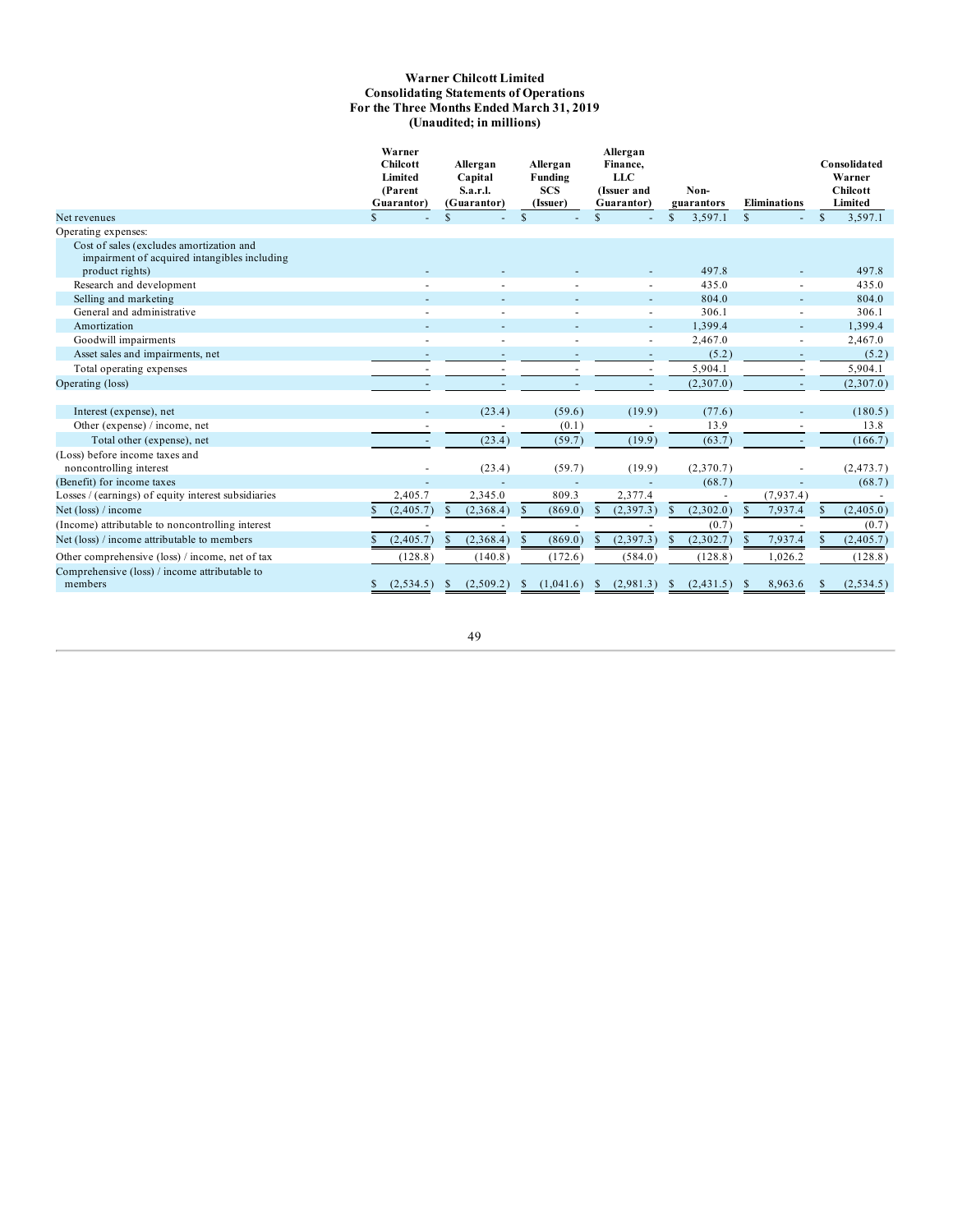## **Warner Chilcott Limited Consolidating Statements of Operations For the Three Months Ended March 31, 2018 (Unaudited; in millions)**

|                                                                                          |                    | Warner<br><b>Chilcott</b><br>Limited<br>(Parent<br>Guarantor) |              | Allergan<br>Capital<br>S.a.r.l.<br>(Guarantor) |              | Allergan<br><b>Funding</b><br><b>SCS</b><br>(Issuer) | Allergan<br>Finance,<br><b>LLC</b><br>(Issuer and<br>Guarantor) |             | Non-<br>guarantors |               | <b>Eliminations</b> |              | Consolidated<br>Warner<br><b>Chilcott</b><br>Limited |
|------------------------------------------------------------------------------------------|--------------------|---------------------------------------------------------------|--------------|------------------------------------------------|--------------|------------------------------------------------------|-----------------------------------------------------------------|-------------|--------------------|---------------|---------------------|--------------|------------------------------------------------------|
| Net revenues                                                                             | $\mathbf S$        |                                                               |              |                                                | $\mathbb{S}$ |                                                      |                                                                 | \$          | 3,672.1            | $\mathcal{S}$ |                     | $\mathbb{S}$ | 3,672.1                                              |
| Operating expenses:                                                                      |                    |                                                               |              |                                                |              |                                                      |                                                                 |             |                    |               |                     |              |                                                      |
| Cost of sales (excludes amortization and<br>impairment of acquired intangibles including |                    |                                                               |              |                                                |              |                                                      |                                                                 |             |                    |               |                     |              |                                                      |
| product rights)                                                                          |                    |                                                               |              |                                                |              |                                                      |                                                                 |             | 522.8              |               |                     |              | 522.8                                                |
| Research and development                                                                 |                    |                                                               |              |                                                |              |                                                      |                                                                 |             | 474.7              |               |                     |              | 474.7                                                |
| Selling and marketing                                                                    |                    |                                                               |              |                                                |              |                                                      |                                                                 |             | 800.0              |               |                     |              | 800.0                                                |
| General and administrative                                                               |                    |                                                               |              |                                                |              | (0.7)                                                |                                                                 |             | 294.8              |               |                     |              | 294.1                                                |
| Amortization                                                                             |                    |                                                               |              |                                                |              |                                                      |                                                                 |             | 1,697.6            |               |                     |              | 1,697.6                                              |
| In-process research and development<br>impairments                                       |                    |                                                               |              |                                                |              |                                                      |                                                                 |             | 522.0              |               |                     |              | 522.0                                                |
| Asset sales and impairments, net                                                         |                    |                                                               |              |                                                |              |                                                      |                                                                 |             | 13.1               |               |                     |              | 13.1                                                 |
| Total operating expenses                                                                 |                    |                                                               |              |                                                |              | (0.7)                                                |                                                                 |             | 4,325.0            |               |                     |              | 4,324.3                                              |
| Operating income / (loss)                                                                |                    |                                                               |              |                                                |              | 0.7                                                  |                                                                 |             | (652.9)            |               |                     |              | (652.2)                                              |
| Interest income / (expense), net                                                         |                    |                                                               |              | 259.0                                          |              | (3.3)                                                | (21.2)                                                          |             | (414.8)            |               |                     |              | (180.3)                                              |
| Other (expense), net                                                                     |                    |                                                               |              |                                                |              | $\overline{\phantom{a}}$                             |                                                                 |             | (78.8)             |               |                     |              | (78.8)                                               |
| Total other income / (expense), net                                                      |                    |                                                               |              | 259.0                                          |              | (3.3)                                                | (21.2)                                                          |             | (493.6)            |               |                     |              | (259.1)                                              |
| Income / (loss) before income taxes and<br>noncontrolling interest                       |                    |                                                               |              | 259.0                                          |              | (2.6)                                                | (21.2)                                                          |             | (1,146.5)          |               |                     |              | (911.3)                                              |
| Provision / (benefit) for income taxes                                                   |                    |                                                               |              |                                                |              | 0.3                                                  | (12.2)                                                          |             | (670.3)            |               |                     |              | (682.2)                                              |
| Losses / (earnings) of equity interest subsidiaries                                      |                    | 231.3                                                         |              | 506.0                                          |              | 331.7                                                | 645.3                                                           |             | ÷                  |               | (1,714.3)           |              |                                                      |
| Net (loss) / income                                                                      | $\mathbf{\hat{S}}$ | (231.3)                                                       | \$           | (247.0)                                        | $\mathbb{S}$ | (334.6)                                              | \$<br>(654.3)                                                   | $\mathbf S$ | (476.2)            | \$            | 1,714.3             | S.           | (229.1)                                              |
| (Income) attributable to noncontrolling interest                                         |                    |                                                               |              |                                                |              |                                                      |                                                                 |             | (2.2)              |               |                     |              | (2.2)                                                |
| Net (loss) / income attributable to members                                              |                    | (231.3)                                                       | $\mathbb{S}$ | (247.0)                                        | \$           | (334.6)                                              | \$<br>(654.3)                                                   | S           | (478.4)            | S             | 1,714.3             | S            | (231.3)                                              |
| Other comprehensive income / (loss), net of tax                                          |                    | 183.8                                                         |              | 270.6                                          |              | 118.5                                                | 358.5                                                           |             | 183.8              |               | (931.4)             |              | 183.8                                                |
| Comprehensive (loss) / income attributable to<br>members                                 | \$                 | (47.5)                                                        | S            | 23.6                                           |              | (216.1)                                              | (295.8)                                                         | S           | (294.6)            | S             | 782.9               |              | (47.5)                                               |
|                                                                                          |                    |                                                               |              |                                                |              |                                                      |                                                                 |             |                    |               |                     |              |                                                      |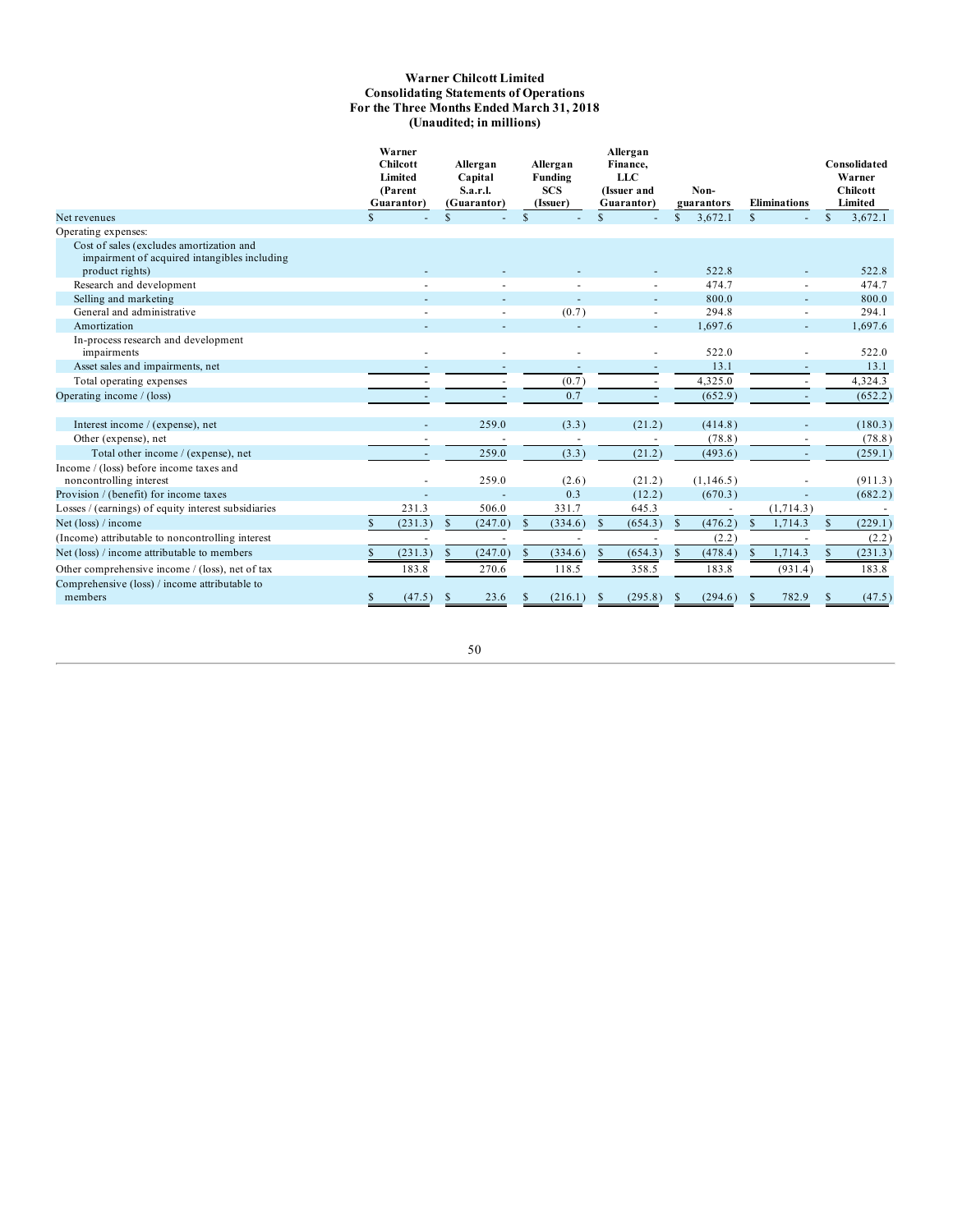# **Warner Chilcott Limited Consolidating Statements of Cash Flows For the Three Months Ended March 31, 2019 (Unaudited; in millions)**

|                                                                              | Warner<br><b>Chilcott</b><br>Limited<br>(Parent<br>Guarantor) | Allergan<br>Capital<br>S.a.r.l.<br>(Guarantor) | Allergan<br><b>Funding</b><br><b>SCS</b><br>(Issuer) | Allergan<br>Finance,<br><b>LLC</b><br>(Issuer and<br>Guarantor) | Non-<br>guarantors       | <b>Eliminations</b>         | Consolidated<br>Warner<br>Chilcott<br>Limited |
|------------------------------------------------------------------------------|---------------------------------------------------------------|------------------------------------------------|------------------------------------------------------|-----------------------------------------------------------------|--------------------------|-----------------------------|-----------------------------------------------|
| <b>Cash Flows From Operating Activities:</b>                                 |                                                               |                                                |                                                      |                                                                 |                          |                             |                                               |
| Net (loss) / income                                                          | S<br>(2,405.7)                                                | (2,368.4)<br>S                                 | \$<br>(869.0)                                        | (2,397.3)<br>S                                                  | (2,302.0)<br>\$          | 7,937.4<br>S                | S<br>(2,405.0)                                |
| Reconciliation to net cash provided by / (used in)<br>operating activities:  |                                                               |                                                |                                                      |                                                                 |                          |                             |                                               |
| Losses / (earnings) of equity interest subsidiaries                          | 2.405.7                                                       | 2,345.0                                        | 809.3                                                | 2,377.4                                                         | ÷,                       | (7,937.4)                   |                                               |
| Depreciation                                                                 |                                                               |                                                |                                                      |                                                                 | 47.5                     |                             | 47.5                                          |
| Amortization                                                                 |                                                               |                                                | ÷,                                                   | ä,                                                              | 1,399.4                  | $\mathcal{L}_{\mathcal{A}}$ | 1,399.4                                       |
| Provision for inventory reserve                                              |                                                               |                                                |                                                      |                                                                 | 18.8                     | ÷                           | 18.8                                          |
| Share-based compensation                                                     |                                                               |                                                |                                                      | ä,                                                              | 52.3                     | $\overline{\phantom{a}}$    | 52.3                                          |
| Deferred income tax benefit                                                  |                                                               |                                                |                                                      | ÷.                                                              | (229.7)                  | ÷                           | (229.7)                                       |
| Goodwill impairments                                                         |                                                               |                                                |                                                      | ÷                                                               | 2,467.0                  |                             | 2,467.0                                       |
| (Gain) on asset sales and impairments, net                                   |                                                               |                                                |                                                      | $\overline{a}$                                                  | (5.2)                    | ÷.                          | (5.2)                                         |
| Non-cash extinguishment of debt                                              |                                                               |                                                |                                                      | ÷.                                                              | 0.3                      | $\overline{a}$              | 0.3                                           |
| Amortization of deferred financing costs                                     |                                                               |                                                | 4.1                                                  | 0.4                                                             | 0.1                      |                             | 4.6                                           |
| Non-cash lease expense<br>Contingent consideration adjustments, including    |                                                               |                                                | L.                                                   | L.                                                              | 30.1                     |                             | 30.1                                          |
| accretion                                                                    |                                                               |                                                |                                                      |                                                                 | 18.7                     |                             | 18.7                                          |
| Dividends from subsidiaries                                                  | 1,045.8                                                       |                                                | L.                                                   | $\bar{a}$                                                       | $\overline{\phantom{a}}$ | (1,045.8)                   |                                               |
| Other, net                                                                   |                                                               |                                                | (1.3)                                                | (0.4)                                                           | (8.6)                    |                             | (10.3)                                        |
| Changes in assets and liabilities (net of effects<br>of acquisitions)        |                                                               | (207.4)                                        | 209.4                                                | 19.9                                                            | (196.2)                  |                             | (174.3)                                       |
| Net cash provided by $/$ (used in) operating<br>activities                   | 1,045.8                                                       | (230.8)                                        | 152.5                                                |                                                                 | 1,292.5                  | (1,045.8)                   | 1,214.2                                       |
| <b>Cash Flows From Investing Activities:</b>                                 |                                                               |                                                |                                                      |                                                                 |                          |                             |                                               |
| Additions to property, plant and equipment                                   |                                                               |                                                |                                                      |                                                                 | (64.8)                   |                             | (64.8)                                        |
| Additions to product rights and other intangibles                            |                                                               |                                                |                                                      |                                                                 | (7.5)                    |                             | (7.5)                                         |
| Additions to investments                                                     |                                                               |                                                |                                                      |                                                                 | (538.2)                  | ä,                          | (538.2)                                       |
| Proceeds from sale of investments and other assets                           |                                                               | 289.4                                          |                                                      | ä,                                                              | 279.7                    | $\overline{\phantom{a}}$    | 569.1                                         |
| Proceeds from sales of property, plant and equipment                         |                                                               |                                                |                                                      |                                                                 | 17.2                     |                             | 17.2                                          |
| Acquisitions of businesses, net of cash acquired                             |                                                               |                                                |                                                      |                                                                 | (80.6)                   | ä,                          | (80.6)                                        |
| Net cash provided by / (used in) investing<br>activities                     |                                                               | 289.4                                          |                                                      |                                                                 | (394.2)                  |                             | (104.8)                                       |
| <b>Cash Flows From Financing Activities:</b>                                 |                                                               |                                                |                                                      |                                                                 |                          |                             |                                               |
| Payments on debt, including finance lease<br>obligations and credit facility |                                                               |                                                | (152.0)                                              |                                                                 | (7.4)                    |                             | (159.4)                                       |
| Payments of contingent consideration and other<br>financing                  |                                                               |                                                |                                                      |                                                                 | (2.0)                    |                             | (2.0)                                         |
| Dividends to Parents                                                         | (1,045.8)                                                     |                                                | $\sim$                                               |                                                                 | (1,045.8)                | 1,045.8                     | (1,045.8)                                     |
| Net cash (used in) / provided by financing<br>activities                     | (1,045.8)                                                     |                                                | (152.0)                                              |                                                                 | (1,055.2)                | 1,045.8                     | (1, 207.2)                                    |
| Effect of currency exchange rate changes on cash<br>and cash equivalents     |                                                               |                                                |                                                      |                                                                 | 5.9                      |                             | 5.9                                           |
| Net increase / (decrease) in cash and cash<br>equivalents                    |                                                               | 58.6                                           | 0.5                                                  | ÷,                                                              | (151.0)                  |                             | (91.9)                                        |
| Cash and cash equivalents at beginning of period                             | 0.1                                                           | 1.8                                            | 0.8                                                  |                                                                 | 875.9                    |                             | 878.6                                         |
| Cash and cash equivalents at end of period                                   | \$<br>0.1                                                     | \$<br>60.4                                     | 1.3<br>\$                                            | \$<br>$\overline{\phantom{a}}$                                  | \$<br>724.9              | S<br>L.                     | $\mathbb{S}$<br>786.7                         |
|                                                                              |                                                               |                                                |                                                      |                                                                 |                          |                             |                                               |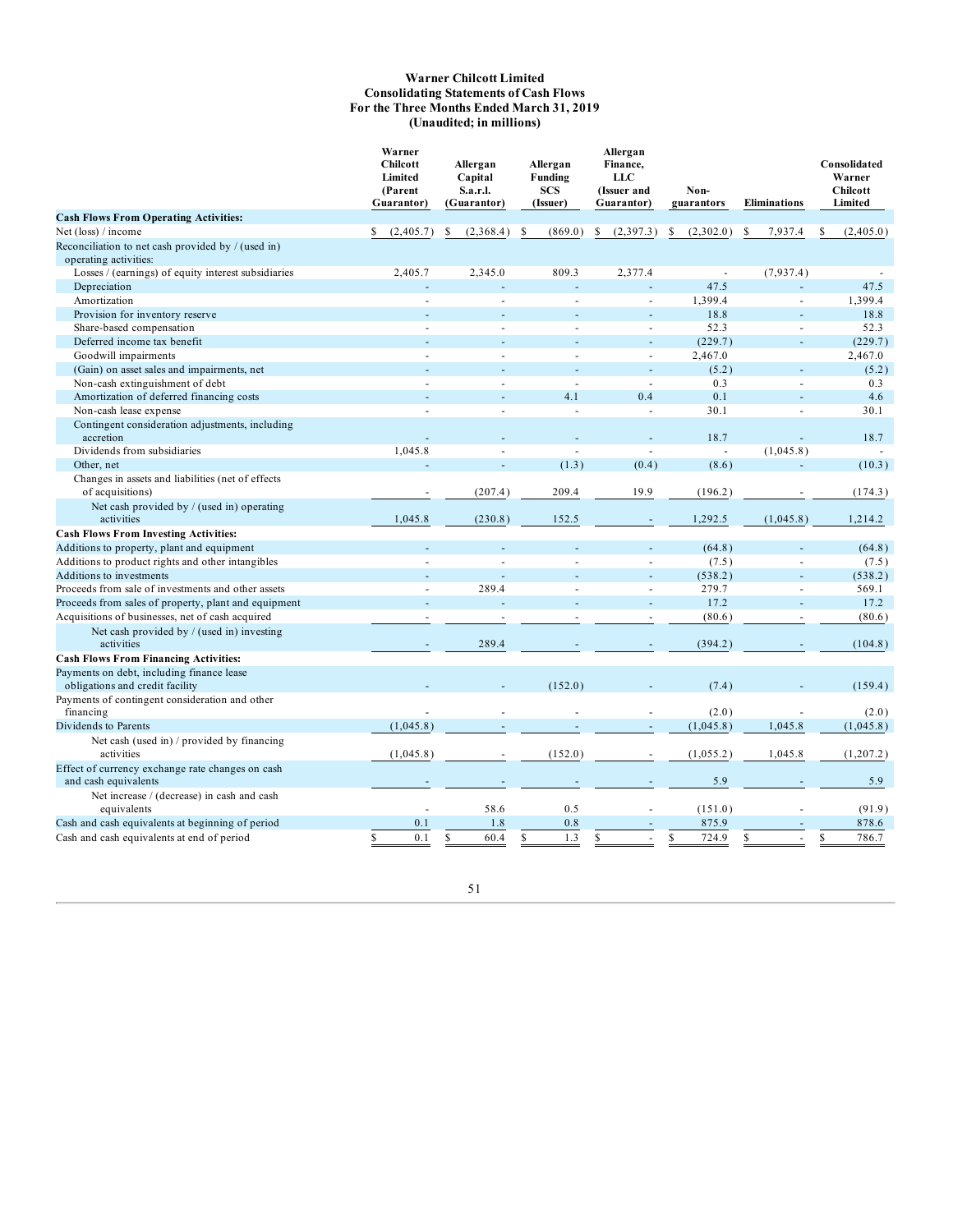# **Warner Chilcott Limited Consolidating Statements of Cash Flows For the Three Months Ended March 31, 2018 (Unaudited; in millions)**

|                                                                                  | Warner<br>Chilcott<br>Limited<br>(Parent<br>Guarantor) | Allergan<br>Capital<br>S.a.r.l.<br>(Guarantor) | Allergan<br>Funding<br><b>SCS</b><br>(Issuer) | Allergan<br>Finance,<br><b>LLC</b><br>(Issuer and<br>Guarantor) | Non-<br>guarantors   | <b>Eliminations</b> | Consolidated<br>Warner<br><b>Chilcott</b><br>Limited |
|----------------------------------------------------------------------------------|--------------------------------------------------------|------------------------------------------------|-----------------------------------------------|-----------------------------------------------------------------|----------------------|---------------------|------------------------------------------------------|
| <b>Cash Flows From Operating Activities:</b>                                     |                                                        |                                                |                                               |                                                                 |                      |                     |                                                      |
| Net (loss) / income                                                              | $\mathbb S$<br>(231.3)                                 | S<br>(247.0)                                   | \$<br>(334.6)                                 | (654.3)<br>\$.                                                  | S<br>(476.2)         | S<br>1,714.3        | S<br>(229.1)                                         |
| Reconciliation to net cash provided by / (used in)<br>operating activities:      |                                                        |                                                |                                               |                                                                 |                      |                     |                                                      |
| Losses / (earnings) of equity interest subsidiaries                              | 231.3                                                  | 506.0                                          | 331.7                                         | 645.3                                                           | ÷,                   | (1,714.3)           |                                                      |
| Depreciation                                                                     |                                                        |                                                |                                               |                                                                 | 56.1                 |                     | 56.1                                                 |
| Amortization                                                                     | L.                                                     | ä,                                             | L.                                            | ÷,                                                              | 1,697.6              | ÷.                  | 1,697.6                                              |
| Provision for inventory reserve                                                  |                                                        |                                                |                                               |                                                                 | 14.2                 |                     | 14.2                                                 |
| Share-based compensation                                                         | ä,                                                     | $\overline{\phantom{a}}$                       | ÷,                                            | ÷,                                                              | 72.5                 | $\bar{a}$           | 72.5                                                 |
| Deferred income tax benefit                                                      |                                                        |                                                | $\overline{a}$                                | ÷.                                                              | (1,026.4)            | ÷.                  | (1,026.4)                                            |
| In-process research and development impairments                                  |                                                        |                                                | $\overline{a}$                                | $\overline{a}$                                                  | 522.0                | ÷.                  | 522.0                                                |
| Loss on asset sales and impairments, net                                         |                                                        |                                                |                                               |                                                                 | 13.1                 |                     | 13.1                                                 |
| Loss on sale of Teva securities, net                                             |                                                        |                                                | L.                                            | ÷,                                                              | 77.7                 |                     | 77.7                                                 |
| Amortization of deferred financing costs                                         |                                                        |                                                | 5.9                                           | 0.4                                                             |                      |                     | 6.3                                                  |
| Contingent consideration adjustments, including<br>accretion                     | $\ddot{\phantom{1}}$                                   |                                                | ä,                                            | ä,                                                              | 5.3                  | ä,                  | 5.3                                                  |
| Dividends from subsidiaries                                                      | 1,859.5                                                |                                                |                                               |                                                                 | $\overline{a}$       | (1,859.5)           |                                                      |
| Other, net                                                                       |                                                        |                                                | (1.5)                                         | (0.4)                                                           | 8.4                  |                     | 6.5                                                  |
| Changes in assets and liabilities (net of effects<br>of acquisitions)            |                                                        | (1,675.2)                                      | 3,498.5                                       | 9.0                                                             | (1,453.5)            |                     | 378.8                                                |
| Net cash provided by / (used in) operating<br>activities                         | 1,859.5                                                | (1,416.2)                                      | 3,500.0                                       |                                                                 | (489.2)              | (1,859.5)           | 1,594.6                                              |
| <b>Cash Flows From Investing Activities:</b>                                     |                                                        |                                                |                                               |                                                                 |                      |                     |                                                      |
| Additions to property, plant and equipment                                       | ÷,                                                     |                                                |                                               |                                                                 | (46.4)               | ä,                  | (46.4)                                               |
| Additions to investments                                                         | L.                                                     | (400.0)                                        |                                               | ÷.                                                              | (1,055.9)            | ÷.                  | (1,455.9)                                            |
| Proceeds from sale of investments and other assets                               |                                                        | 800.0                                          |                                               | ÷.                                                              | 4,089.5              | ä,                  | 4,889.5                                              |
| Payments to settle Teva related matters                                          | L.                                                     |                                                |                                               | ÷.                                                              | (466.0)              | ÷.                  | (466.0)                                              |
| Proceeds from sales of property, plant and equipment                             | L.                                                     |                                                |                                               | ä,                                                              | 11.1                 | ÷.                  | 11.1                                                 |
| Net cash provided by investing activities                                        | ÷.                                                     | 400.0                                          | ÷.                                            | $\overline{\phantom{a}}$                                        | 2,532.3              | ÷.                  | 2,932.3                                              |
| <b>Cash Flows From Financing Activities:</b>                                     |                                                        |                                                |                                               |                                                                 |                      |                     |                                                      |
| Proceeds from borrowings of long-term indebtedness,<br>including credit facility |                                                        | 700.0                                          |                                               |                                                                 | 9.0                  |                     | 709.0                                                |
| Payments on debt, including finance lease<br>obligations and credit facility     |                                                        | (200.0)                                        | (3,500.0)                                     |                                                                 | (622.1)              |                     | (4,322.1)                                            |
| Payments of contingent consideration and other<br>financing                      |                                                        |                                                |                                               |                                                                 | (9.3)                |                     | (9.3)                                                |
| Proceeds from forward sale of Teva securities                                    |                                                        |                                                |                                               |                                                                 | 372.3                | ä,                  | 372.3                                                |
| Payments to settle Teva related matters                                          | $\overline{a}$                                         |                                                |                                               | ÷.                                                              | (234.0)              | ä,                  | (234.0)                                              |
| Dividends to Parents                                                             | (1,859.5)                                              | ÷.                                             | ä,                                            | $\overline{\phantom{a}}$                                        | (1,859.5)            | 1,859.5             | (1,859.5)                                            |
| Net cash (used in) / provided by financing<br>activities                         | (1,859.5)                                              | 500.0                                          | (3,500.0)                                     |                                                                 | (2,343.6)            | 1,859.5             | (5,343.6)                                            |
| Effect of currency exchange rate changes on cash                                 |                                                        |                                                |                                               |                                                                 |                      |                     |                                                      |
| and cash equivalents                                                             |                                                        |                                                |                                               |                                                                 | (5.3)                |                     | (5.3)                                                |
| Net (decrease) in cash and cash equivalents                                      |                                                        | (516.2)                                        |                                               |                                                                 | (305.8)              |                     | (822.0)                                              |
| Cash and cash equivalents at beginning of period                                 | 0.1                                                    | 593.1                                          | 0.1                                           |                                                                 | 1,223.0              |                     | 1,816.3                                              |
| Cash and cash equivalents at end of period                                       | \$<br>0.1                                              | \$<br>76.9                                     | \$<br>0.1                                     | \$<br>÷.                                                        | $\mathbb S$<br>917.2 | $\mathbb{S}$        | $\mathsf{\$}$<br>994.3                               |
|                                                                                  |                                                        |                                                |                                               |                                                                 |                      |                     |                                                      |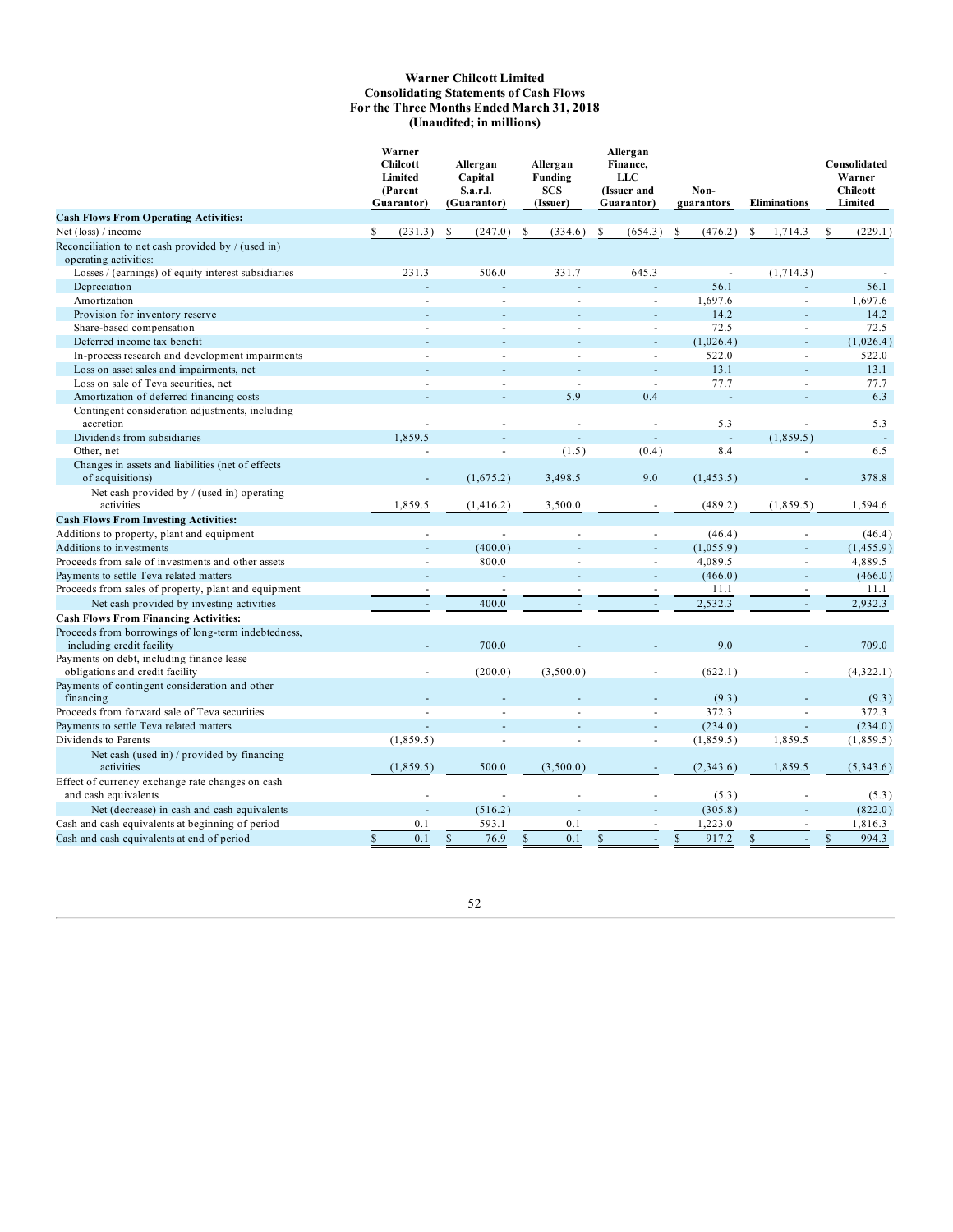# **ITEM 2. MANAGEMENT'S DISCUSSION AND ANALYSIS OF FINANCIAL CONDITION AND RESULTS OF OPERATIONS**

The following discussion of our financial condition and the results of operations should be read in conjunction with the "Consolidated Financial Statements" and notes thereto included elsewhere in this Quarterly Report on Form 10-Q ("Quarterly Report") and our audited consolidated financial statements included in our Annual Report on Form 10-K for the year ended December 31, 2018 (the "Annual Report"). This discussion contains forwardlooking statements that are subject to known and unknown risks, uncertainties and other factors that may cause our actual results to differ materially from those expressed or implied by such forward-looking statements. These risks, uncertainties and other factors include, among others, those identified under "Risk Factors" in our Annual Report, and elsewhere in this Quarterly Report.

References throughout to "we," "our," "us," the "Company" or "Allergan" refer to financial information and transactions of Allergan plc. References to "Warner Chilcott Limited" refer to Warner Chilcott Limited, the Company's indirect wholly-owned subsidiary, and, unless the context otherwise requires, its subsidiaries. Warner Chilcott Limited is an indirect wholly-owned subsidiary of Allergan plc, the ultimate parent of the group (together with other direct or indirect parents of Warner Chilcott Limited, the "Parents"). The results of Warner Chilcott Limited are consolidated into the results of Allergan plc. Due to the deminimis activity between Warner Chilcott Limited and the Parents (including Allergan plc), content throughout this filing relates to both Allergan plc and Warner Chilcott Limited. Warner Chilcott Limited disclosures relate only to itself and not to any other company.

| ۰.<br>$\sim$ | I<br>I<br>× |
|--------------|-------------|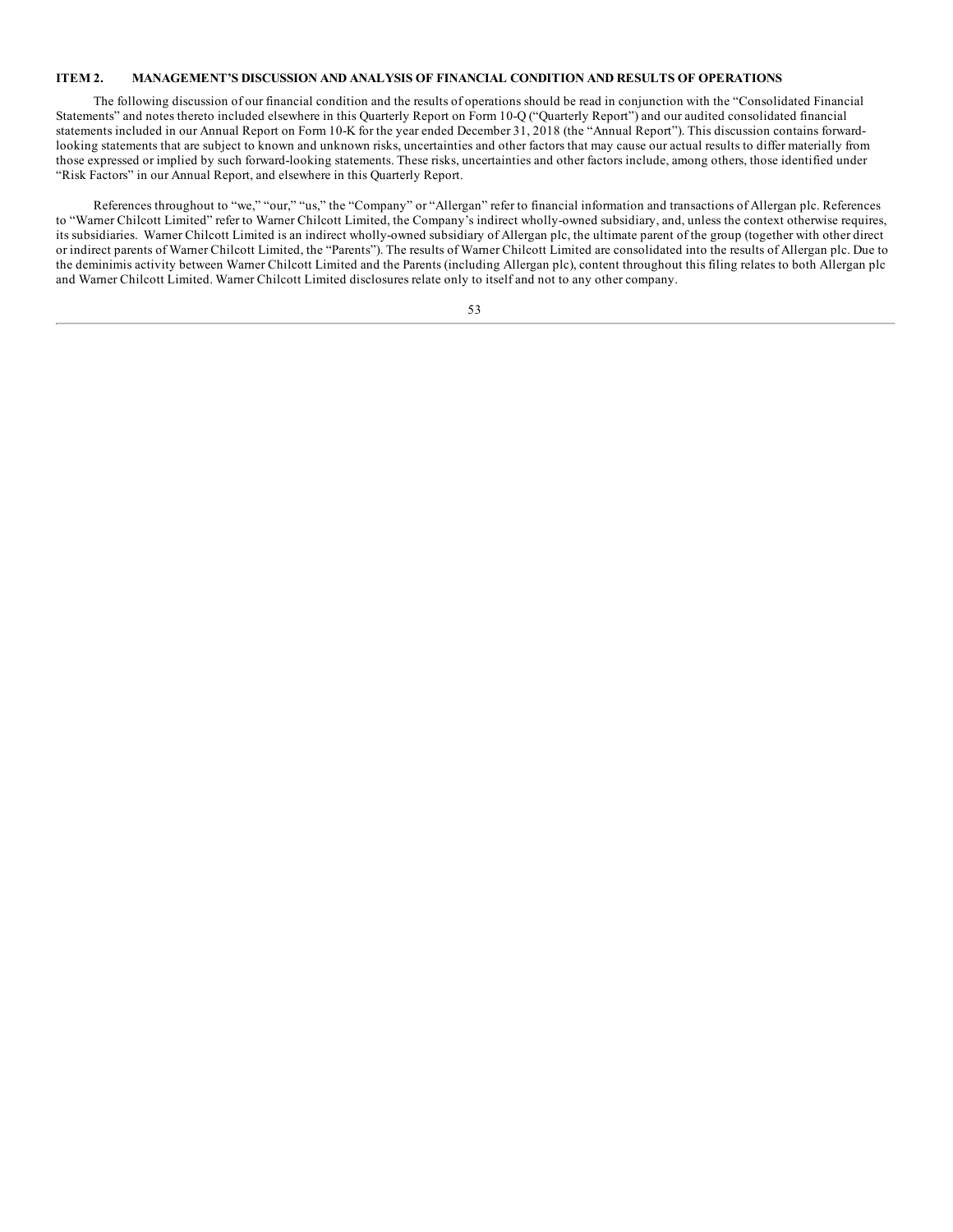## **Recent Business Transactions**

The following are the significant transactions that were completed or announced in the three months ended March 31, 2019.

## *Envy Medical, Inc.*

On March 26, 2019, the Company acquired Envy Medical, Inc. ("Envy"), a privately held medical aesthetics company that specializes in non-surgical, non-invasive skin resurfacing systems for an acquisition accounting purchase price of \$81.4 million, which includes \$67.4 million of product rights and other intangibles, \$34.1 million of goodwill and other assets and liabilities. The transaction was treated as a business combination. The acquisition combines Envy's skin care product portfolio with the Company's leading medical aesthetics business.

# **Operating Results for the Three Months Ended March 31, 2019 and 2018**

Results of operations, including segment net revenues, segment operating expenses and segment contribution consisted of the following for the three months ended March 31, 2019 and 2018 (\$ in millions):

|                                  |                                              | Three Months Ended March 31, 2019 |   |               |    |            |
|----------------------------------|----------------------------------------------|-----------------------------------|---|---------------|----|------------|
|                                  | <b>US</b> Specialized<br><b>Therapeutics</b> | <b>US General</b><br>Medicine     |   | International |    | Total      |
| Net revenues                     | 1,542.9                                      | \$<br>1,249.9                     | S | 801.5         | S. | 3,594.3    |
| Operating expenses:              |                                              |                                   |   |               |    |            |
| Cost of sales(1)                 | 120.1                                        | 190.5                             |   | 109.7         |    | 420.3      |
| Selling and marketing            | 356.8                                        | 210.5                             |   | 237.6         |    | 804.9      |
| General and administrative       | 54.6                                         | 43.8                              |   | 25.7          |    | 124.1      |
| <b>Segment contribution</b>      | 1,011.4                                      | 805.1                             |   | 428.5         |    | 2,245.0    |
| Contribution margin              | 65.6%                                        | 64.4%                             |   | 53.5%         |    | 62.5%      |
| Corporate <sup>(2)</sup>         |                                              |                                   |   |               |    | 258.0      |
| Research and development         |                                              |                                   |   |               |    | 435.0      |
| Amortization                     |                                              |                                   |   |               |    | 1,399.4    |
| Goodwill impairments             |                                              |                                   |   |               |    | 2,467.0    |
| Asset sales and impairments, net |                                              |                                   |   |               |    | (5.2)      |
| Operating (loss)                 |                                              |                                   |   |               |    | (2,309.2)  |
| Operating margin                 |                                              |                                   |   |               |    | $(64.2)\%$ |

(1) Excludes amortization and impairment of acquired intangibles including product rights, as well as indirect cost of sales not attributable to segment results.

(2) Corporate includes net revenues of \$2.8 million.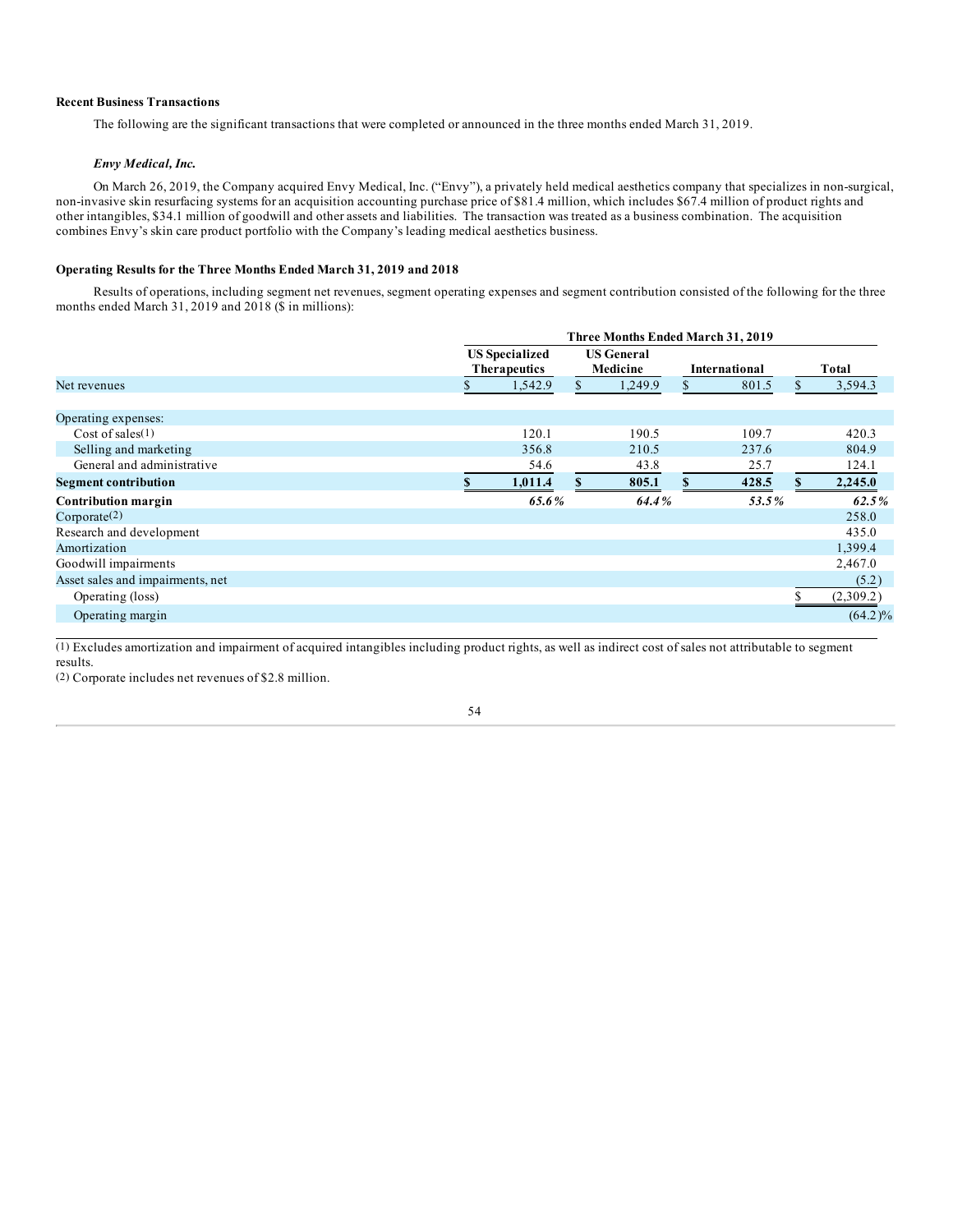|                                                 |                                              | Three Months Ended March 31, 2018 |               |            |
|-------------------------------------------------|----------------------------------------------|-----------------------------------|---------------|------------|
|                                                 | <b>US</b> Specialized<br><b>Therapeutics</b> | <b>US General</b><br>Medicine     | International | Total      |
| Net revenues                                    | 1,578.6                                      | \$<br>1,223.7                     | 864.0         | 3,666.3    |
|                                                 |                                              |                                   |               |            |
| Operating expenses:                             |                                              |                                   |               |            |
| Cost of sales(1)                                | 134.2                                        | 182.6                             | 120.9         | 437.7      |
| Selling and marketing                           | 313.2                                        | 225.5                             | 245.7         | 784.4      |
| General and administrative                      | 50.2                                         | 38.9                              | 31.4          | 120.5      |
| <b>Segment contribution</b>                     | 1,081.0                                      | \$<br>776.7                       | \$<br>466.0   | 2,323.7    |
| Contribution margin                             | 68.5%                                        | 63.5%                             | 53.9%         | 63.4%      |
| Corporate(2)                                    |                                              |                                   |               | 270.3      |
| Research and development                        |                                              |                                   |               | 474.7      |
| Amortization                                    |                                              |                                   |               | 1,697.6    |
| In-process research and development impairments |                                              |                                   |               | 522.0      |
| Asset sales and impairments, net                |                                              |                                   |               | 13.1       |
| Operating (loss)                                |                                              |                                   |               | (654.0)    |
| Operating margin                                |                                              |                                   |               | $(17.8)\%$ |

 $<sup>(1)</sup>$  Excludes amortization and impairment of acquired intangibles including product rights, as well as indirect cost of sales not attributable to segment</sup> results.

(2) Corporate includes net revenues of \$5.8 million.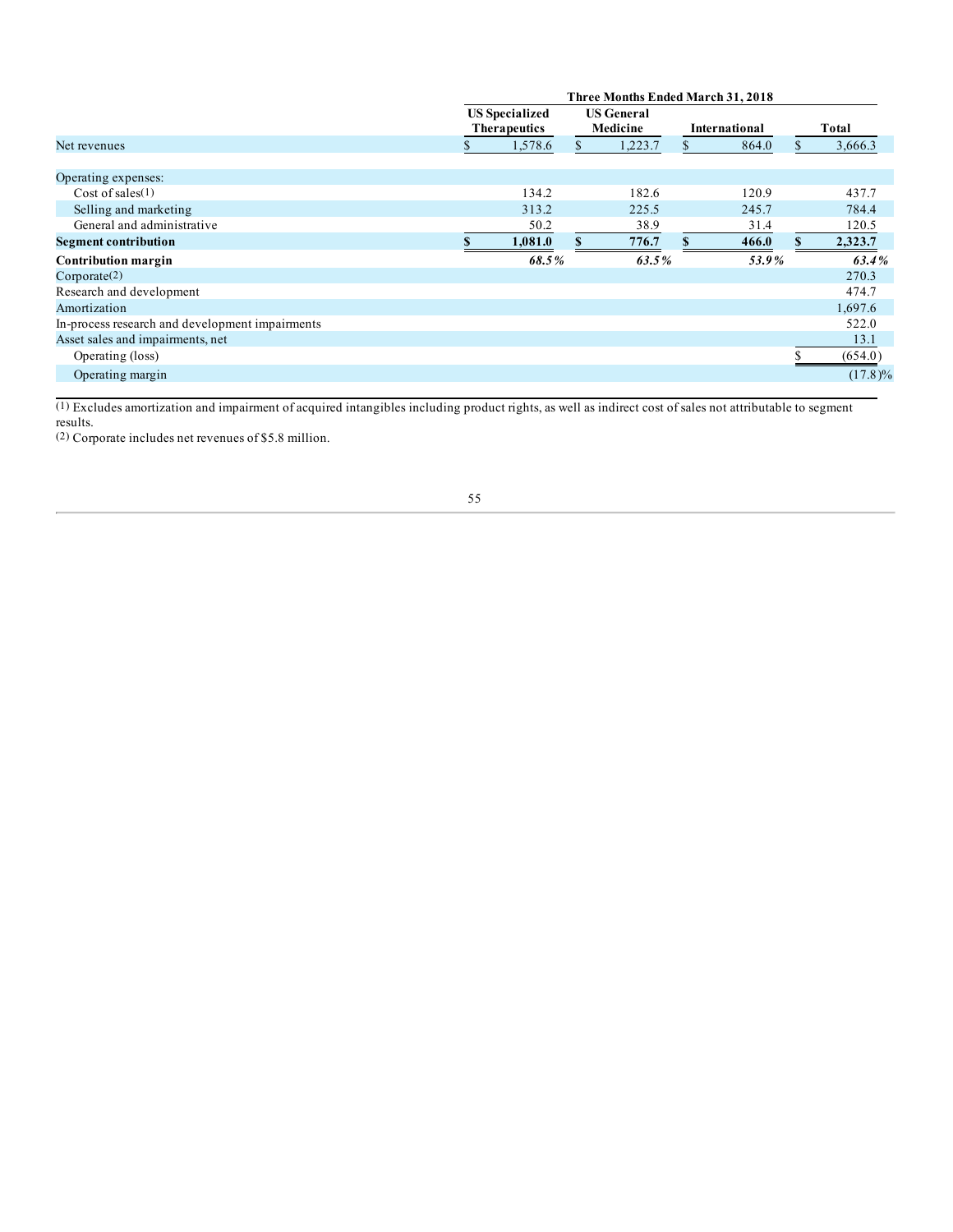# *US Specialized Therapeutics Segment*

The following table presents top product sales and net contribution for the US Specialized Therapeutics segment for the three months ended March 31, 2019 and 2018 (\$ in millions):

| 2019<br><b>Dollars</b><br>$\frac{0}{0}$<br>2018<br>$\mathbb S$<br>$\mathbf{s}$<br>465.1<br>$\mathbf{s}$<br>491.1<br>(26.0)<br>$(5.3)\%$<br>Restasis®<br>231.7<br>255.8<br>(24.1)<br>$(9.4)\%$<br>83.0<br>84.2<br>Alphagan <sup>®</sup> /Combigan <sup>®</sup><br>(1.2)<br>$(1.4)\%$<br>57.7<br>66.8<br>Lumigan <sup>®</sup> /Ganfort <sup>®</sup><br>(9.1)<br>$(13.6)\%$<br>49.4<br>46.2<br>3.2<br>$6.9\%$<br>Eye Drops<br>Ozurdex <sup>®</sup><br>30.3<br>25.5<br>4.8<br>$18.8\,\%$<br>13.0<br>12.6<br>0.4<br>$3.2\%$<br>Other Eye Care<br>648.2<br>635.6<br>12.6<br>$2.0\%$<br><b>Facial Aesthetics</b><br>366.5<br>327.7<br>38.8<br>$11.8\%$<br>Botox <sup>®</sup> Cosmetics<br>229.5<br>196.7<br>32.8<br>16.7%<br>6.9<br>Juvederm <sup>®</sup> Collection<br>129.7<br>122.8<br>$5.6\%$<br>Kybella®<br>7.3<br>8.2<br>(0.9)<br>$(11.0)\%$<br>61.2<br>60.7<br><b>Plastic Surgery</b><br>0.5<br>$0.8\%$<br>61.2<br>$0.8\%$<br>60.7<br>0.5<br><b>Breast Implants</b><br>122.9<br><b>Regenerative Medicine</b><br>128.2<br>(5.3)<br>$(4.1)\%$<br>Alloderm®<br>95.0<br>99.5<br>(4.5)<br>$(4.5)\%$<br>27.9<br>28.7<br>Other Regenerative Medicine<br>(0.8)<br>$(2.8)\%$<br>62.9<br>87.1<br><b>Body Contouring</b><br>(24.2)<br>$(27.8)\%$<br>47.8<br>53.4<br>Coolsculpting® Consumables<br>(5.6)<br>$(10.5)\%$<br>15.1<br>Coolsculpting <sup>®</sup> Systems & Add On Applicators<br>33.7<br>$(55.2)\%$<br>(18.6)<br>34.7<br>31.9<br>2.8<br>8.8%<br>Skin $Care(3)$<br>36.7<br>(30.6)<br>6.1<br>$(83.4)\%$<br>16.0<br>Aczone <sup>®</sup><br>1.6<br>(14.4)<br>$(90.0)\%$<br>4.5<br>Other Medical Dermatology(4)<br>20.7<br>(16.2)<br>$(78.3)\%$<br>409.4<br>$2.7\%$<br>398.6<br>10.8<br>Botox <sup>®</sup> Therapeutics(5)<br>397.6<br>21.8<br>5.8%<br>375.8<br>Rapaflo®<br>11.8<br>22.8<br>$(48.2)\%$<br>(11.0)<br>14.1<br>16.6<br>(2.5)<br>$(15.1)\%$<br>S<br>1,542.9<br>\$<br>1,578.6<br>\$<br>(35.7)<br>$(2.3)\%$<br>Operating expenses:<br>Cost of sales $(1)$<br>120.1<br>134.2<br>(14.1)<br>$(10.5)\%$<br>Selling and marketing<br>356.8<br>43.6<br>13.9%<br>313.2<br>General and administrative<br>54.6<br>50.2<br>4.4<br>8.8%<br>\$<br><b>Segment contribution</b><br>\$<br>1,011.4<br>\$<br>1,081.0<br>(69.6)<br>$(6.4)\%$<br>65.6%<br>68.5%<br>$(2.9)\%$<br>Segment margin<br>Segment gross margin $(2)$<br>92.2%<br>91.5%<br>$0.7\%$ |                                       | Three Months Ended March 31, |  |  |  | Change |  |  |
|---------------------------------------------------------------------------------------------------------------------------------------------------------------------------------------------------------------------------------------------------------------------------------------------------------------------------------------------------------------------------------------------------------------------------------------------------------------------------------------------------------------------------------------------------------------------------------------------------------------------------------------------------------------------------------------------------------------------------------------------------------------------------------------------------------------------------------------------------------------------------------------------------------------------------------------------------------------------------------------------------------------------------------------------------------------------------------------------------------------------------------------------------------------------------------------------------------------------------------------------------------------------------------------------------------------------------------------------------------------------------------------------------------------------------------------------------------------------------------------------------------------------------------------------------------------------------------------------------------------------------------------------------------------------------------------------------------------------------------------------------------------------------------------------------------------------------------------------------------------------------------------------------------------------------------------------------------------------------------------------------------------------------------------------------------------------------------------------------------------------------------------------------------------------------------------------------------------------------------------------------------------------------------------------------------------------------------------------|---------------------------------------|------------------------------|--|--|--|--------|--|--|
|                                                                                                                                                                                                                                                                                                                                                                                                                                                                                                                                                                                                                                                                                                                                                                                                                                                                                                                                                                                                                                                                                                                                                                                                                                                                                                                                                                                                                                                                                                                                                                                                                                                                                                                                                                                                                                                                                                                                                                                                                                                                                                                                                                                                                                                                                                                                             |                                       |                              |  |  |  |        |  |  |
|                                                                                                                                                                                                                                                                                                                                                                                                                                                                                                                                                                                                                                                                                                                                                                                                                                                                                                                                                                                                                                                                                                                                                                                                                                                                                                                                                                                                                                                                                                                                                                                                                                                                                                                                                                                                                                                                                                                                                                                                                                                                                                                                                                                                                                                                                                                                             | <b>Total Eye Care</b>                 |                              |  |  |  |        |  |  |
|                                                                                                                                                                                                                                                                                                                                                                                                                                                                                                                                                                                                                                                                                                                                                                                                                                                                                                                                                                                                                                                                                                                                                                                                                                                                                                                                                                                                                                                                                                                                                                                                                                                                                                                                                                                                                                                                                                                                                                                                                                                                                                                                                                                                                                                                                                                                             |                                       |                              |  |  |  |        |  |  |
|                                                                                                                                                                                                                                                                                                                                                                                                                                                                                                                                                                                                                                                                                                                                                                                                                                                                                                                                                                                                                                                                                                                                                                                                                                                                                                                                                                                                                                                                                                                                                                                                                                                                                                                                                                                                                                                                                                                                                                                                                                                                                                                                                                                                                                                                                                                                             |                                       |                              |  |  |  |        |  |  |
|                                                                                                                                                                                                                                                                                                                                                                                                                                                                                                                                                                                                                                                                                                                                                                                                                                                                                                                                                                                                                                                                                                                                                                                                                                                                                                                                                                                                                                                                                                                                                                                                                                                                                                                                                                                                                                                                                                                                                                                                                                                                                                                                                                                                                                                                                                                                             |                                       |                              |  |  |  |        |  |  |
|                                                                                                                                                                                                                                                                                                                                                                                                                                                                                                                                                                                                                                                                                                                                                                                                                                                                                                                                                                                                                                                                                                                                                                                                                                                                                                                                                                                                                                                                                                                                                                                                                                                                                                                                                                                                                                                                                                                                                                                                                                                                                                                                                                                                                                                                                                                                             |                                       |                              |  |  |  |        |  |  |
|                                                                                                                                                                                                                                                                                                                                                                                                                                                                                                                                                                                                                                                                                                                                                                                                                                                                                                                                                                                                                                                                                                                                                                                                                                                                                                                                                                                                                                                                                                                                                                                                                                                                                                                                                                                                                                                                                                                                                                                                                                                                                                                                                                                                                                                                                                                                             |                                       |                              |  |  |  |        |  |  |
|                                                                                                                                                                                                                                                                                                                                                                                                                                                                                                                                                                                                                                                                                                                                                                                                                                                                                                                                                                                                                                                                                                                                                                                                                                                                                                                                                                                                                                                                                                                                                                                                                                                                                                                                                                                                                                                                                                                                                                                                                                                                                                                                                                                                                                                                                                                                             |                                       |                              |  |  |  |        |  |  |
|                                                                                                                                                                                                                                                                                                                                                                                                                                                                                                                                                                                                                                                                                                                                                                                                                                                                                                                                                                                                                                                                                                                                                                                                                                                                                                                                                                                                                                                                                                                                                                                                                                                                                                                                                                                                                                                                                                                                                                                                                                                                                                                                                                                                                                                                                                                                             | <b>Total Medical Aesthetics</b>       |                              |  |  |  |        |  |  |
|                                                                                                                                                                                                                                                                                                                                                                                                                                                                                                                                                                                                                                                                                                                                                                                                                                                                                                                                                                                                                                                                                                                                                                                                                                                                                                                                                                                                                                                                                                                                                                                                                                                                                                                                                                                                                                                                                                                                                                                                                                                                                                                                                                                                                                                                                                                                             |                                       |                              |  |  |  |        |  |  |
|                                                                                                                                                                                                                                                                                                                                                                                                                                                                                                                                                                                                                                                                                                                                                                                                                                                                                                                                                                                                                                                                                                                                                                                                                                                                                                                                                                                                                                                                                                                                                                                                                                                                                                                                                                                                                                                                                                                                                                                                                                                                                                                                                                                                                                                                                                                                             |                                       |                              |  |  |  |        |  |  |
|                                                                                                                                                                                                                                                                                                                                                                                                                                                                                                                                                                                                                                                                                                                                                                                                                                                                                                                                                                                                                                                                                                                                                                                                                                                                                                                                                                                                                                                                                                                                                                                                                                                                                                                                                                                                                                                                                                                                                                                                                                                                                                                                                                                                                                                                                                                                             |                                       |                              |  |  |  |        |  |  |
|                                                                                                                                                                                                                                                                                                                                                                                                                                                                                                                                                                                                                                                                                                                                                                                                                                                                                                                                                                                                                                                                                                                                                                                                                                                                                                                                                                                                                                                                                                                                                                                                                                                                                                                                                                                                                                                                                                                                                                                                                                                                                                                                                                                                                                                                                                                                             |                                       |                              |  |  |  |        |  |  |
|                                                                                                                                                                                                                                                                                                                                                                                                                                                                                                                                                                                                                                                                                                                                                                                                                                                                                                                                                                                                                                                                                                                                                                                                                                                                                                                                                                                                                                                                                                                                                                                                                                                                                                                                                                                                                                                                                                                                                                                                                                                                                                                                                                                                                                                                                                                                             |                                       |                              |  |  |  |        |  |  |
|                                                                                                                                                                                                                                                                                                                                                                                                                                                                                                                                                                                                                                                                                                                                                                                                                                                                                                                                                                                                                                                                                                                                                                                                                                                                                                                                                                                                                                                                                                                                                                                                                                                                                                                                                                                                                                                                                                                                                                                                                                                                                                                                                                                                                                                                                                                                             |                                       |                              |  |  |  |        |  |  |
|                                                                                                                                                                                                                                                                                                                                                                                                                                                                                                                                                                                                                                                                                                                                                                                                                                                                                                                                                                                                                                                                                                                                                                                                                                                                                                                                                                                                                                                                                                                                                                                                                                                                                                                                                                                                                                                                                                                                                                                                                                                                                                                                                                                                                                                                                                                                             |                                       |                              |  |  |  |        |  |  |
|                                                                                                                                                                                                                                                                                                                                                                                                                                                                                                                                                                                                                                                                                                                                                                                                                                                                                                                                                                                                                                                                                                                                                                                                                                                                                                                                                                                                                                                                                                                                                                                                                                                                                                                                                                                                                                                                                                                                                                                                                                                                                                                                                                                                                                                                                                                                             |                                       |                              |  |  |  |        |  |  |
|                                                                                                                                                                                                                                                                                                                                                                                                                                                                                                                                                                                                                                                                                                                                                                                                                                                                                                                                                                                                                                                                                                                                                                                                                                                                                                                                                                                                                                                                                                                                                                                                                                                                                                                                                                                                                                                                                                                                                                                                                                                                                                                                                                                                                                                                                                                                             |                                       |                              |  |  |  |        |  |  |
|                                                                                                                                                                                                                                                                                                                                                                                                                                                                                                                                                                                                                                                                                                                                                                                                                                                                                                                                                                                                                                                                                                                                                                                                                                                                                                                                                                                                                                                                                                                                                                                                                                                                                                                                                                                                                                                                                                                                                                                                                                                                                                                                                                                                                                                                                                                                             |                                       |                              |  |  |  |        |  |  |
|                                                                                                                                                                                                                                                                                                                                                                                                                                                                                                                                                                                                                                                                                                                                                                                                                                                                                                                                                                                                                                                                                                                                                                                                                                                                                                                                                                                                                                                                                                                                                                                                                                                                                                                                                                                                                                                                                                                                                                                                                                                                                                                                                                                                                                                                                                                                             |                                       |                              |  |  |  |        |  |  |
|                                                                                                                                                                                                                                                                                                                                                                                                                                                                                                                                                                                                                                                                                                                                                                                                                                                                                                                                                                                                                                                                                                                                                                                                                                                                                                                                                                                                                                                                                                                                                                                                                                                                                                                                                                                                                                                                                                                                                                                                                                                                                                                                                                                                                                                                                                                                             |                                       |                              |  |  |  |        |  |  |
|                                                                                                                                                                                                                                                                                                                                                                                                                                                                                                                                                                                                                                                                                                                                                                                                                                                                                                                                                                                                                                                                                                                                                                                                                                                                                                                                                                                                                                                                                                                                                                                                                                                                                                                                                                                                                                                                                                                                                                                                                                                                                                                                                                                                                                                                                                                                             |                                       |                              |  |  |  |        |  |  |
|                                                                                                                                                                                                                                                                                                                                                                                                                                                                                                                                                                                                                                                                                                                                                                                                                                                                                                                                                                                                                                                                                                                                                                                                                                                                                                                                                                                                                                                                                                                                                                                                                                                                                                                                                                                                                                                                                                                                                                                                                                                                                                                                                                                                                                                                                                                                             | <b>Total Medical Dermatology</b>      |                              |  |  |  |        |  |  |
|                                                                                                                                                                                                                                                                                                                                                                                                                                                                                                                                                                                                                                                                                                                                                                                                                                                                                                                                                                                                                                                                                                                                                                                                                                                                                                                                                                                                                                                                                                                                                                                                                                                                                                                                                                                                                                                                                                                                                                                                                                                                                                                                                                                                                                                                                                                                             |                                       |                              |  |  |  |        |  |  |
|                                                                                                                                                                                                                                                                                                                                                                                                                                                                                                                                                                                                                                                                                                                                                                                                                                                                                                                                                                                                                                                                                                                                                                                                                                                                                                                                                                                                                                                                                                                                                                                                                                                                                                                                                                                                                                                                                                                                                                                                                                                                                                                                                                                                                                                                                                                                             |                                       |                              |  |  |  |        |  |  |
|                                                                                                                                                                                                                                                                                                                                                                                                                                                                                                                                                                                                                                                                                                                                                                                                                                                                                                                                                                                                                                                                                                                                                                                                                                                                                                                                                                                                                                                                                                                                                                                                                                                                                                                                                                                                                                                                                                                                                                                                                                                                                                                                                                                                                                                                                                                                             | <b>Total Neuroscience and Urology</b> |                              |  |  |  |        |  |  |
|                                                                                                                                                                                                                                                                                                                                                                                                                                                                                                                                                                                                                                                                                                                                                                                                                                                                                                                                                                                                                                                                                                                                                                                                                                                                                                                                                                                                                                                                                                                                                                                                                                                                                                                                                                                                                                                                                                                                                                                                                                                                                                                                                                                                                                                                                                                                             |                                       |                              |  |  |  |        |  |  |
|                                                                                                                                                                                                                                                                                                                                                                                                                                                                                                                                                                                                                                                                                                                                                                                                                                                                                                                                                                                                                                                                                                                                                                                                                                                                                                                                                                                                                                                                                                                                                                                                                                                                                                                                                                                                                                                                                                                                                                                                                                                                                                                                                                                                                                                                                                                                             |                                       |                              |  |  |  |        |  |  |
|                                                                                                                                                                                                                                                                                                                                                                                                                                                                                                                                                                                                                                                                                                                                                                                                                                                                                                                                                                                                                                                                                                                                                                                                                                                                                                                                                                                                                                                                                                                                                                                                                                                                                                                                                                                                                                                                                                                                                                                                                                                                                                                                                                                                                                                                                                                                             | Other revenues                        |                              |  |  |  |        |  |  |
|                                                                                                                                                                                                                                                                                                                                                                                                                                                                                                                                                                                                                                                                                                                                                                                                                                                                                                                                                                                                                                                                                                                                                                                                                                                                                                                                                                                                                                                                                                                                                                                                                                                                                                                                                                                                                                                                                                                                                                                                                                                                                                                                                                                                                                                                                                                                             | <b>Net revenues</b>                   |                              |  |  |  |        |  |  |
|                                                                                                                                                                                                                                                                                                                                                                                                                                                                                                                                                                                                                                                                                                                                                                                                                                                                                                                                                                                                                                                                                                                                                                                                                                                                                                                                                                                                                                                                                                                                                                                                                                                                                                                                                                                                                                                                                                                                                                                                                                                                                                                                                                                                                                                                                                                                             |                                       |                              |  |  |  |        |  |  |
|                                                                                                                                                                                                                                                                                                                                                                                                                                                                                                                                                                                                                                                                                                                                                                                                                                                                                                                                                                                                                                                                                                                                                                                                                                                                                                                                                                                                                                                                                                                                                                                                                                                                                                                                                                                                                                                                                                                                                                                                                                                                                                                                                                                                                                                                                                                                             |                                       |                              |  |  |  |        |  |  |
|                                                                                                                                                                                                                                                                                                                                                                                                                                                                                                                                                                                                                                                                                                                                                                                                                                                                                                                                                                                                                                                                                                                                                                                                                                                                                                                                                                                                                                                                                                                                                                                                                                                                                                                                                                                                                                                                                                                                                                                                                                                                                                                                                                                                                                                                                                                                             |                                       |                              |  |  |  |        |  |  |
|                                                                                                                                                                                                                                                                                                                                                                                                                                                                                                                                                                                                                                                                                                                                                                                                                                                                                                                                                                                                                                                                                                                                                                                                                                                                                                                                                                                                                                                                                                                                                                                                                                                                                                                                                                                                                                                                                                                                                                                                                                                                                                                                                                                                                                                                                                                                             |                                       |                              |  |  |  |        |  |  |
|                                                                                                                                                                                                                                                                                                                                                                                                                                                                                                                                                                                                                                                                                                                                                                                                                                                                                                                                                                                                                                                                                                                                                                                                                                                                                                                                                                                                                                                                                                                                                                                                                                                                                                                                                                                                                                                                                                                                                                                                                                                                                                                                                                                                                                                                                                                                             |                                       |                              |  |  |  |        |  |  |
|                                                                                                                                                                                                                                                                                                                                                                                                                                                                                                                                                                                                                                                                                                                                                                                                                                                                                                                                                                                                                                                                                                                                                                                                                                                                                                                                                                                                                                                                                                                                                                                                                                                                                                                                                                                                                                                                                                                                                                                                                                                                                                                                                                                                                                                                                                                                             |                                       |                              |  |  |  |        |  |  |
|                                                                                                                                                                                                                                                                                                                                                                                                                                                                                                                                                                                                                                                                                                                                                                                                                                                                                                                                                                                                                                                                                                                                                                                                                                                                                                                                                                                                                                                                                                                                                                                                                                                                                                                                                                                                                                                                                                                                                                                                                                                                                                                                                                                                                                                                                                                                             |                                       |                              |  |  |  |        |  |  |

(1) Excludes amortization and impairment of acquired intangibles including product rights, as well as indirect cost of sales not attributable to segment results.

(2) Defined as net revenues less segment related cost of sales as a percentage of net revenues.

(3) Includes SkinMedica® and Latisse®.

(4) Includes Tazorac® sales of \$9.4 million which were previously disclosed separately in the three months ended March 31, 2018.

(5) Includes Botox® Hyperhidrosis of \$17.3 million which was previously disclosed under Medical Dermatology in the three months ended March 31, 2018.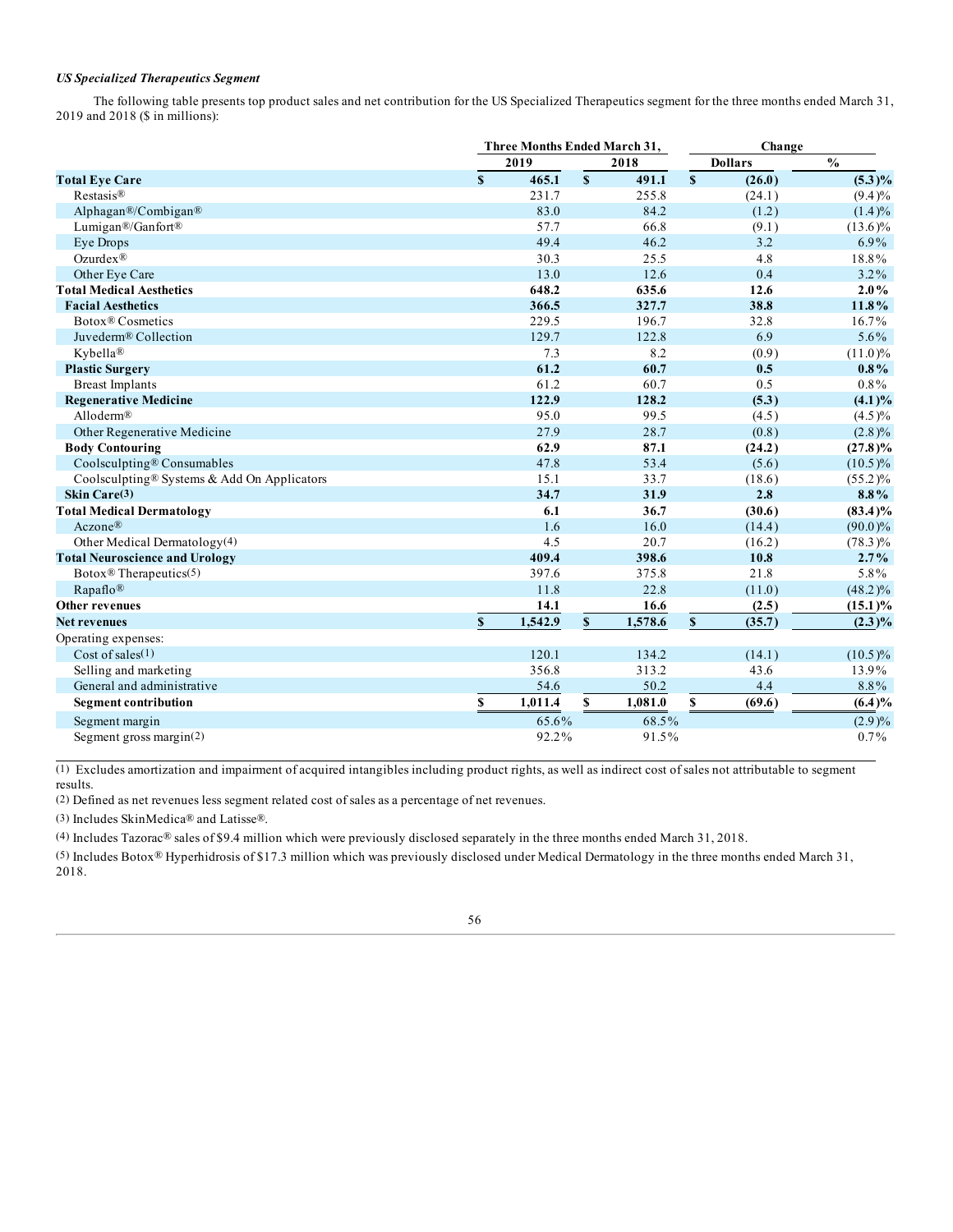# *Net Revenues*

The decrease in net revenues in the three months ended March 31, 2019 was primarily driven by decreases in Restasis®, Body Contouring and the third quarter 2018 divestiture of our Medical Dermatology business, partially offset by growth in Botox® Cosmetics and Botox® Therapeutics. The decline in Restasis® revenues was primarily due to price declines. Body Contouring decreased versus the prior year period primarily due to lower volumes of systems. Botox® Cosmetics and Botox® Therapeutics increased versus the prior year period primarily due to demand growth.

## *Cost of Sales*

The decrease in cost of sales in the three months ended March 31, 2019 was primarily due to the decrease in net revenues and product mix.

## *Selling and Marketing Expenses*

The increase in selling and marketing expenses in the three months ended March 31, 2019 was primarily related to increased promotional costs for Facial Aesthetics products.

## *General and Administrative Expenses*

General and administrative expenses remained stable period over period.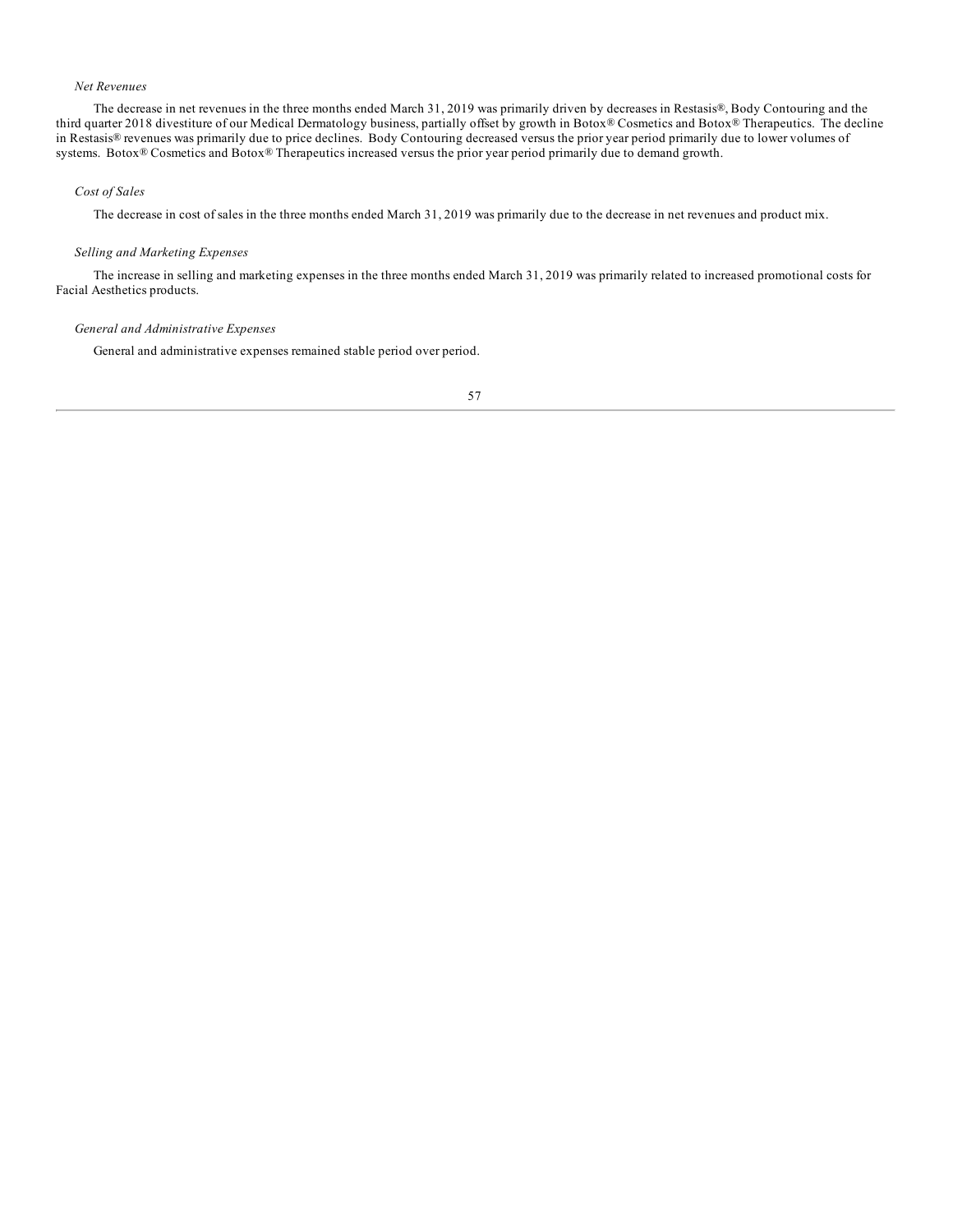# *US General Medicine Segment*

The following table presents top product sales and net contribution for the US General Medicine segment for the three months ended March 31, 2019 and 2018 (\$ in millions):

|                                              | Three Months Ended March 31, |         |              | Change  |              |                |               |
|----------------------------------------------|------------------------------|---------|--------------|---------|--------------|----------------|---------------|
|                                              |                              | 2019    |              | 2018    |              | <b>Dollars</b> | $\frac{0}{0}$ |
| <b>Total Central Nervous System (CNS)</b>    | $\mathbf{s}$                 | 293.5   | $\mathbf{s}$ | 262.8   | $\mathbf{s}$ | 30.7           | 11.7%         |
| Vraylar®                                     |                              | 143.7   |              | 84.4    |              | 59.3           | 70.3%         |
| Viibryd®/Fetzima®                            |                              | 85.0    |              | 71.7    |              | 13.3           | 18.5%         |
| Saphris®                                     |                              | 31.9    |              | 32.7    |              | (0.8)          | $(2.4)\%$     |
| Namzaric®                                    |                              | 23.4    |              | 33.4    |              | (10.0)         | $(29.9)\%$    |
| Namenda® $(3)$                               |                              | 9.5     |              | 40.6    |              | (31.1)         | $(76.6)\%$    |
| <b>Total Gastrointestinal (GI)</b>           |                              | 358.2   |              | 388.7   |              | (30.5)         | $(7.8)\%$     |
| Linzess <sup>®</sup>                         |                              | 161.3   |              | 159.3   |              | 2.0            | $1.3\%$       |
| Zenpep®                                      |                              | 63.0    |              | 52.9    |              | 10.1           | 19.1%         |
| Carafate <sup>®</sup> /Sulcrate <sup>®</sup> |                              | 54.3    |              | 56.0    |              | (1.7)          | $(3.0)\%$     |
| Viberzi®                                     |                              | 37.2    |              | 35.9    |              | 1.3            | $3.6\%$       |
| Asacol®/Delzicol®                            |                              | 24.7    |              | 38.2    |              | (13.5)         | $(35.3)\%$    |
| Canasa®/Salofalk®                            |                              | 10.2    |              | 38.6    |              | (28.4)         | $(73.6)\%$    |
| Other GI                                     |                              | 7.5     |              | 7.8     |              | (0.3)          | $(3.8)\%$     |
| <b>Total Women's Health</b>                  |                              | 201.0   |              | 163.3   |              | 37.7           | 23.1%         |
| Lo Loestrin®                                 |                              | 125.8   |              | 114.6   |              | 11.2           | 9.8%          |
| Liletta <sup>®</sup>                         |                              | 14.8    |              | 8.1     |              | 6.7            | 82.7%         |
| Other Women's Health $(4)(5)$                |                              | 60.4    |              | 40.6    |              | 19.8           | 48.8%         |
| <b>Total Anti-Infectives</b>                 |                              | 81.6    |              | 71.6    |              | 10.0           | 14.0%         |
| Teflaro <sup>®</sup>                         |                              | 33.5    |              | 32.2    |              | 1.3            | 4.0%          |
| Avycaz®                                      |                              | 29.7    |              | 21.8    |              | 7.9            | 36.2%         |
| Dalvance <sup>®</sup>                        |                              | 12.0    |              | 11.9    |              | 0.1            | $0.8\%$       |
| Other Anti-Infectives                        |                              | 6.4     |              | 5.7     |              | 0.7            | 12.3%         |
| <b>Diversified Brands</b>                    |                              | 270.9   |              | 274.9   |              | (4.0)          | $(1.5)\%$     |
| Bystolic <sup>®</sup> /Byvalson <sup>®</sup> |                              | 128.3   |              | 132.8   |              | (4.5)          | $(3.4)\%$     |
| Armour Thyroid                               |                              | 50.0    |              | 48.2    |              | 1.8            | 3.7%          |
| Savella®                                     |                              | 20.7    |              | 19.9    |              | 0.8            | $4.0\%$       |
| Other Diversified Brands(6)(7)               |                              | 71.9    |              | 74.0    |              | (2.1)          | $(2.8)\%$     |
| <b>Other revenues</b>                        |                              | 44.7    |              | 62.4    |              | (17.7)         | $(28.4)\%$    |
| <b>Net revenues</b>                          | S.                           | 1,249.9 | \$           | 1,223.7 | \$           | 26.2           | $2.1\%$       |
| Operating expenses:                          |                              |         |              |         |              |                |               |
| Cost of sales(1)                             |                              | 190.5   |              | 182.6   |              | 7.9            | $4.3\%$       |
| Selling and marketing                        |                              | 210.5   |              | 225.5   |              | (15.0)         | (6.7)%        |
| General and administrative                   |                              | 43.8    |              | 38.9    |              | 4.9            | 12.6%         |
| <b>Segment contribution</b>                  | \$                           | 805.1   | $\mathbf{s}$ | 776.7   | $\mathbf{s}$ | 28.4           | 3.7%          |
| Segment margin                               |                              | 64.4%   |              | 63.5%   |              |                | $0.9\%$       |
| Segment gross margin $(2)$                   |                              | 84.8%   |              | 85.1%   |              |                | $(0.3)\%$     |

(1) Excludes amortization and impairment of acquired intangibles including product rights, as well as indirect cost of sales not attributable to segment results.

(2) Defined as net revenues less segment related cost of sales as a percentage of net revenues.

(3) Includes Namenda XR® and Namenda® IR.

(4) Includes Estrace® Cream sales of \$6.4 million which were previously disclosed separately in the three months ended March 31, 2018.

(5) Includes Minastrin® 24 sales of \$5.2 million which were previously disclosed separately in the three months ended March 31, 2018.

(6) Includes Lexapro® sales of \$14.7 million which were previously disclosed separately in the three months ended March 31, 2018.

(7) Includes PacPharma sales of \$4.4 million which were previously disclosed separately in the three months ended March 31, 2018.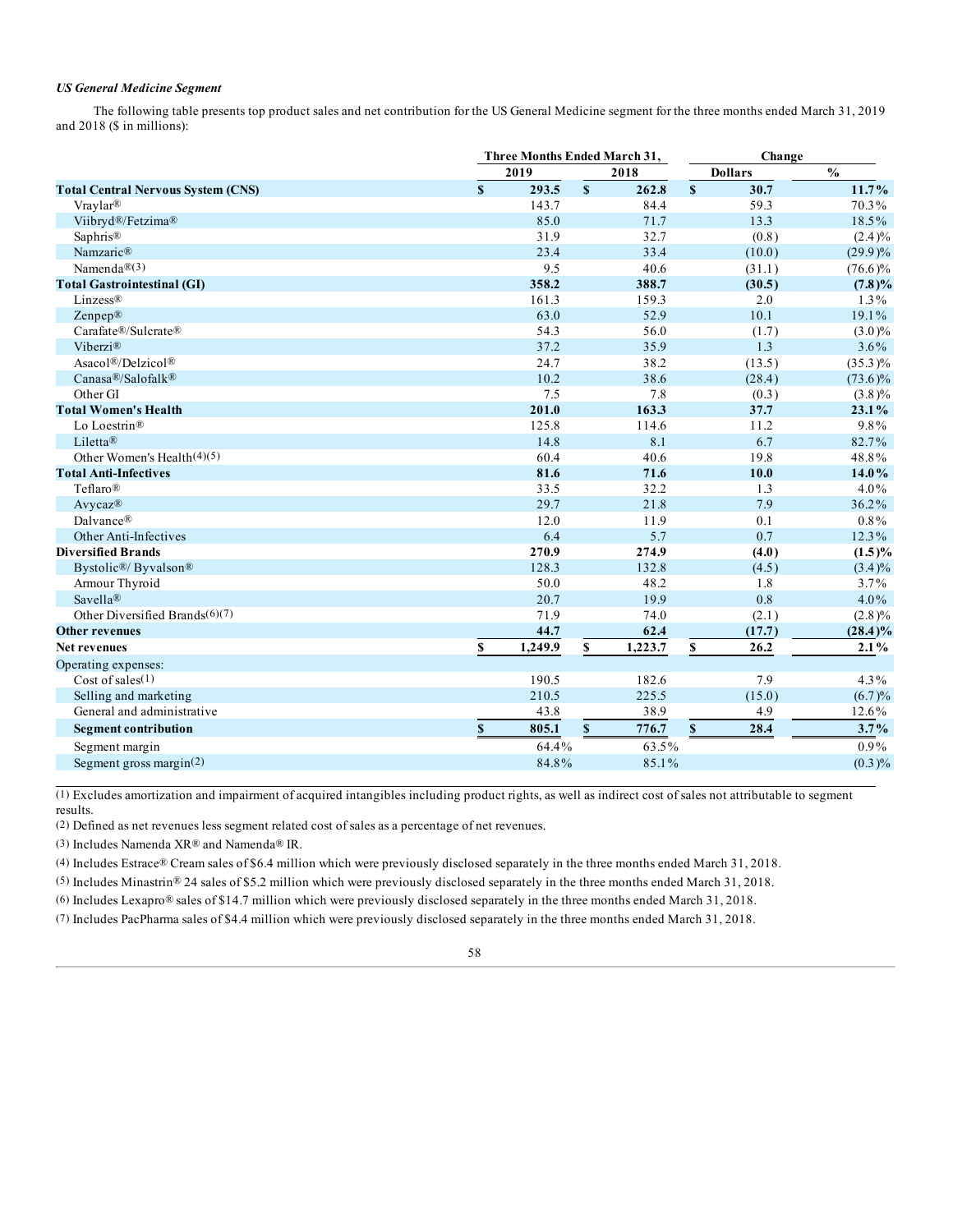# *Net Revenues*

The increase in net revenues in the three months ended March 31, 2019 was primarily due to growth in CNS and Women's Health, offset, in part, by a decline in GI revenues. CNS revenues increased primarily due to strong demand growth for Vraylar® and Viibryd®, offset, in part by the decline in Namenda XR® as a result of loss of exclusivity. Women's Health revenues increased primarily due to an increase in demand for Lo Loestrin®. GI was negatively affected by the generic impact on Canasa®/Salofalk® and Asacol®, offset, in part by an increase in demand growth for Zenpep®.

# *Cost of Sales*

The increase in cost of sales in the three months ended March 31, 2019 was primarily due to an increase in net revenues.

## *Selling and Marketing Expenses*

The decrease in selling and marketing expenses in the three months ended March 31, 2019 was related to lower promotional costs.

# *General and Administrative Expenses*

General and administrative expenses increased \$4.9 million period over period.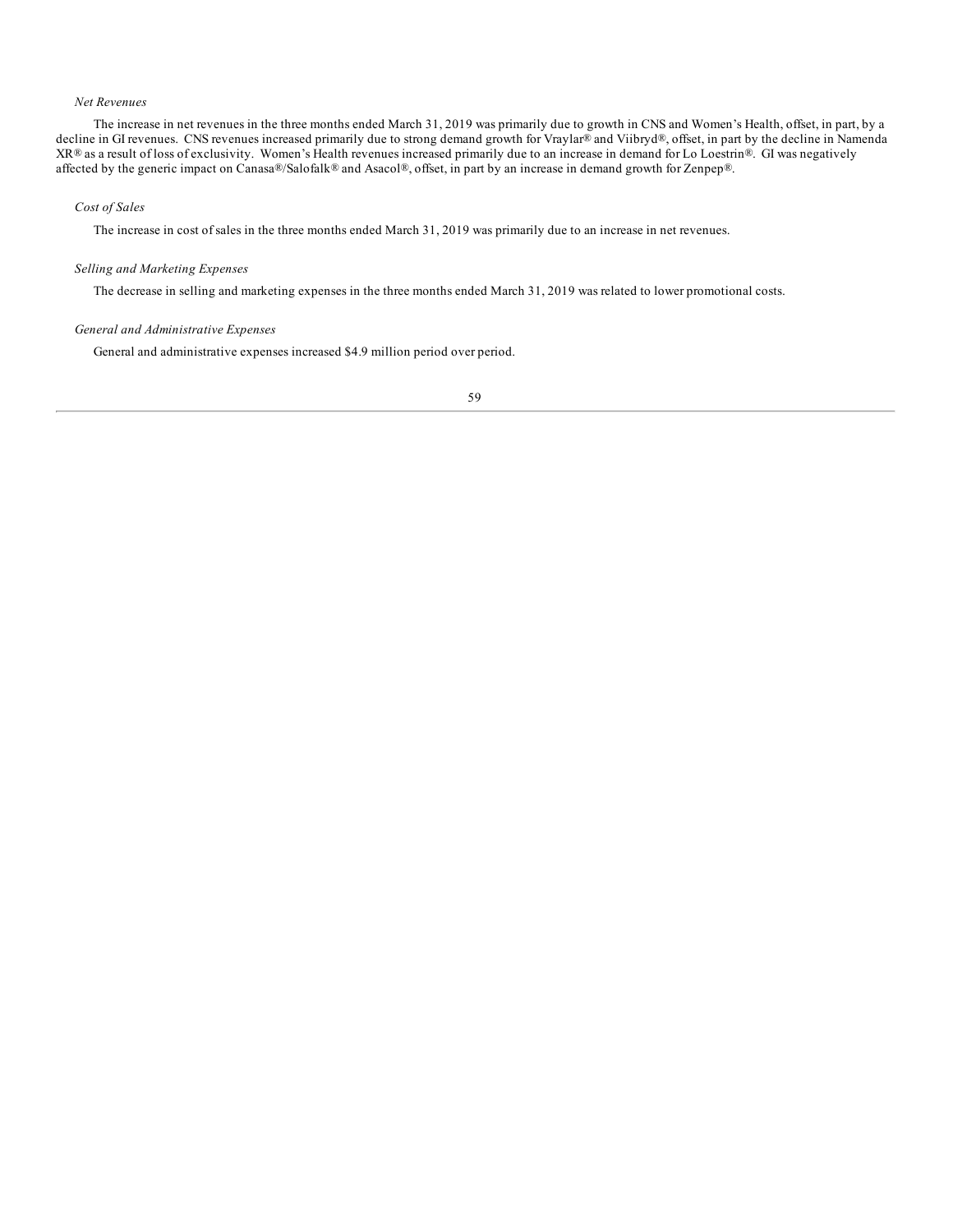# *International Segment*

The following table presents top product sales and net contribution for the International segment for the three months ended March 31, 2019 and 2018 (\$ in millions):

|                                                              |              | March 31, | <b>Three Months Ended</b> |                         | Change                 |                        |               |               |               |  |  |  |  |
|--------------------------------------------------------------|--------------|-----------|---------------------------|-------------------------|------------------------|------------------------|---------------|---------------|---------------|--|--|--|--|
|                                                              |              |           |                           | $\mathbf S$             | $\mathbf{s}$           | $\mathbf{s}$           | $\frac{0}{0}$ | $\frac{0}{0}$ | $\frac{0}{0}$ |  |  |  |  |
|                                                              |              |           |                           | Overall                 | Operational            | Currency               | Overall       | Operational   | Currency      |  |  |  |  |
|                                                              |              | 2019      | 2018                      | Change                  | Change (3)             | Change                 | Change        | Change(3)     | Change        |  |  |  |  |
| <b>Total Eve Care</b>                                        | $\mathbf{s}$ | 291.8     | $\mathbf{s}$<br>343.7     | <sup>\$</sup><br>(51.9) | $\mathbf{s}$<br>(22.3) | $\mathbf{s}$<br>(29.6) | $(15.1)\%$    | $(6.5)\%$     | $(8.6)\%$     |  |  |  |  |
| Lumigan <sup>®</sup> /Ganfort <sup>®</sup>                   |              | 85.1      | 100.4                     | (15.3)                  | (7.8)                  | (7.5)                  | $(15.2)\%$    | $(7.8)\%$     | $(7.4)\%$     |  |  |  |  |
| $Ozurdex$ <sup>®</sup>                                       |              | 63.1      | 64.4                      | (1.3)                   | 4.3                    | (5.6)                  | $(2.0)\%$     | 6.7%          | $(8.7)\%$     |  |  |  |  |
| Eye Drops(4)                                                 |              | 55.4      | 68.8                      | (13.4)                  | (7.3)                  | (6.1)                  | $(19.5)\%$    | $(10.6)\%$    | $(8.9)\%$     |  |  |  |  |
| Alphagan <sup>®</sup> /Combigan <sup>®</sup>                 |              | 37.6      | 44.2                      | (6.6)                   | (2.4)                  | (4.2)                  | (14.9)%       | $(5.4)\%$     | $(9.5)\%$     |  |  |  |  |
| Restasis®                                                    |              | 10.4      | 18.3                      | (7.9)                   | (6.5)                  | (1.4)                  | $(43.2)\%$    | $(35.5)\%$    | (7.7)%        |  |  |  |  |
| Other Eye Care                                               |              | 40.2      | 47.6                      | (7.4)                   | (2.6)                  | (4.8)                  | $(15.5)\%$    | $(5.5)\%$     | $(10.0)\%$    |  |  |  |  |
| <b>Total Medical Aesthetics</b>                              |              | 352.8     | 358.5                     | (5.7)                   | 26.0                   | (31.7)                 | $(1.6)\%$     | $7.3\%$       | $(8.9)\%$     |  |  |  |  |
| <b>Facial Aesthetics</b>                                     |              | 306.8     | 296.1                     | 10.7                    | 39.6                   | (28.9)                 | $3.6\%$       | 13.4%         | $(9.8)\%$     |  |  |  |  |
| Juvederm <sup>®</sup> Collection                             |              | 157.8     | 146.1                     | 11.7                    | 26.7                   | (15.0)                 | 8.0%          | 18.3%         | $(10.3)\%$    |  |  |  |  |
| Botox <sup>®</sup> Cosmetics                                 |              | 147.4     | 148.6                     | (1.2)                   | 12.6                   | (13.8)                 | (0.8)%        | 8.5%          | $(9.3)\%$     |  |  |  |  |
| Belkyra® (Kybella®)                                          |              | 1.6       | 1.4                       | 0.2                     | 0.3                    | (0.1)                  | 14.3%         | 21.4%         | $(7.1)\%$     |  |  |  |  |
| <b>Plastic Surgery</b>                                       |              | 11.6      | 44.5                      | (32.9)                  | (31.8)                 | (1.1)                  | $(73.9)\%$    | $(71.5)\%$    | $(2.4)\%$     |  |  |  |  |
| <b>Breast Implants</b>                                       |              | 11.2      | 44.1                      | (32.9)                  | (31.8)                 | (1.1)                  | $(74.6)\%$    | $(72.1)\%$    | $(2.5)\%$     |  |  |  |  |
| Other Plastic Surgery                                        |              | 0.4       | 0.4                       |                         | $\mathbb{L}^+$         | $\blacksquare$         | $0.0\%$       | $0.0\%$       | $0.0\%$       |  |  |  |  |
| <b>Regenerative Medicine</b>                                 |              | 3.3       | 4.9                       | (1.6)                   | (1.4)                  | (0.2)                  | $(32.7)\%$    | $(28.6)\%$    | $(4.1)\%$     |  |  |  |  |
| Alloderm <sup>®</sup>                                        |              | 1.6       | 2.2                       | (0.6)                   | (0.6)                  |                        | $(27.3)\%$    | $(27.3)\%$    | $0.0\%$       |  |  |  |  |
| Other Regenerative<br>Medicine                               |              | 1.7       | 2.7                       | (1.0)                   | (0.8)                  | (0.2)                  | $(37.0)\%$    | $(29.6)\%$    | $(7.4)\%$     |  |  |  |  |
| <b>Body Contouring</b>                                       |              | 28.4      | 9.2                       | 19.2                    | 20.5                   | (1.3)                  | n.m.          | n.m.          | n.m.          |  |  |  |  |
| Coolsculpting® Consumables                                   |              | 17.8      | 8.1                       | 9.7                     | 10.5                   | (0.8)                  | n.m.          | n.m.          | n.m.          |  |  |  |  |
| Coolsculpting <sup>®</sup> Systems $&$<br>Add On Applicators |              | 10.6      | 1.1                       | 9.5                     | 10.0                   | (0.5)                  | n.m.          | n.m.          | n.m.          |  |  |  |  |
| <b>Skin Care</b>                                             |              | 2.7       | 3.8                       | (1.1)                   | (0.9)                  | (0.2)                  | $(28.9)\%$    | $(23.7)\%$    | $(5.2)\%$     |  |  |  |  |
| <b>Botox®</b> Therapeutics and                               |              |           |                           |                         |                        |                        |               |               |               |  |  |  |  |
| Other                                                        |              | 138.8     | 149.7                     | (10.9)                  | 0.8                    | (11.7)                 | $(7.3)\%$     | $0.5\%$       | $(7.8)\%$     |  |  |  |  |
| Botox <sup>®</sup> Therapeutics                              |              | 93.9      | 96.2                      | (2.3)                   | 6.4                    | (8.7)                  | $(2.4)\%$     | 6.7%          | $(9.1)\%$     |  |  |  |  |
| Asacol®/Delzicol®                                            |              | 10.3      | 11.7                      | (1.4)                   | (0.7)                  | (0.7)                  | $(12.0)\%$    | $(6.0)\%$     | $(6.0)\%$     |  |  |  |  |
| Constella®                                                   |              | 5.5       | 5.6                       | (0.1)                   | 0.3                    | (0.4)                  | $(1.8)\%$     | 5.4%          | $(7.2)\%$     |  |  |  |  |
| Other Products                                               |              | 29.1      | 36.2                      | (7.1)                   | (5.2)                  | (1.9)                  | $(19.6)\%$    | $(14.4)\%$    | $(5.2)\%$     |  |  |  |  |
| Other revenues                                               |              | 18.1      | 12.1                      | 6.0                     | 6.3                    | (0.3)                  | 49.6%         | 52.1%         | $(2.5)\%$     |  |  |  |  |
| <b>Net revenues</b>                                          | \$           | 801.5     | $\mathbf{s}$<br>864.0     | (62.5)<br>\$            | 10.8<br>\$             | \$<br>(73.3)           | $(7.2)\%$     | $1.3\%$       | $(8.5)\%$     |  |  |  |  |
| Operating expenses:                                          |              |           |                           |                         |                        |                        |               |               |               |  |  |  |  |
| Cost of sales $(1)$                                          |              | 109.7     | 120.9                     | (11.2)                  | (1.9)                  | (9.3)                  | $(9.3)\%$     | $(1.6)\%$     | (7.7)%        |  |  |  |  |
| Selling and marketing                                        |              | 237.6     | 245.7                     | (8.1)                   | 12.2                   | (20.3)                 | $(3.3)\%$     | 5.0%          | $(8.3)\%$     |  |  |  |  |
| General and administrative                                   |              | 25.7      | 31.4                      | (5.7)                   | (3.4)                  | (2.3)                  | $(18.2)\%$    | $(10.8)\%$    | $(7.4)\%$     |  |  |  |  |
| <b>Segment contribution</b>                                  | S            | 428.5     | 466.0<br>\$               | (37.5)                  | \$<br>3.9              | \$<br>(41.4)           | $(8.0)\%$     | $0.8\%$       | $(8.8)\%$     |  |  |  |  |
| Segment margin                                               |              | 53.5%     | 53.9%                     |                         |                        |                        | (0.4)%        |               |               |  |  |  |  |
| Segment gross margin $(2)$                                   |              | 86.3%     | 86.0%                     |                         |                        |                        | $0.3\%$       |               |               |  |  |  |  |

(1) Excludes amortization and impairment of acquired intangibles including product rights, as well as indirect cost of sales not attributable to segment results.

(2) Defined as net revenues less segment related cost of sales as a percentage of net revenues.

(3) Defined as overall change excluding foreign exchange impact.

(4) Includes Optive® sales of \$27.8 million which were previously disclosed separately in the three months ended March 31, 2018.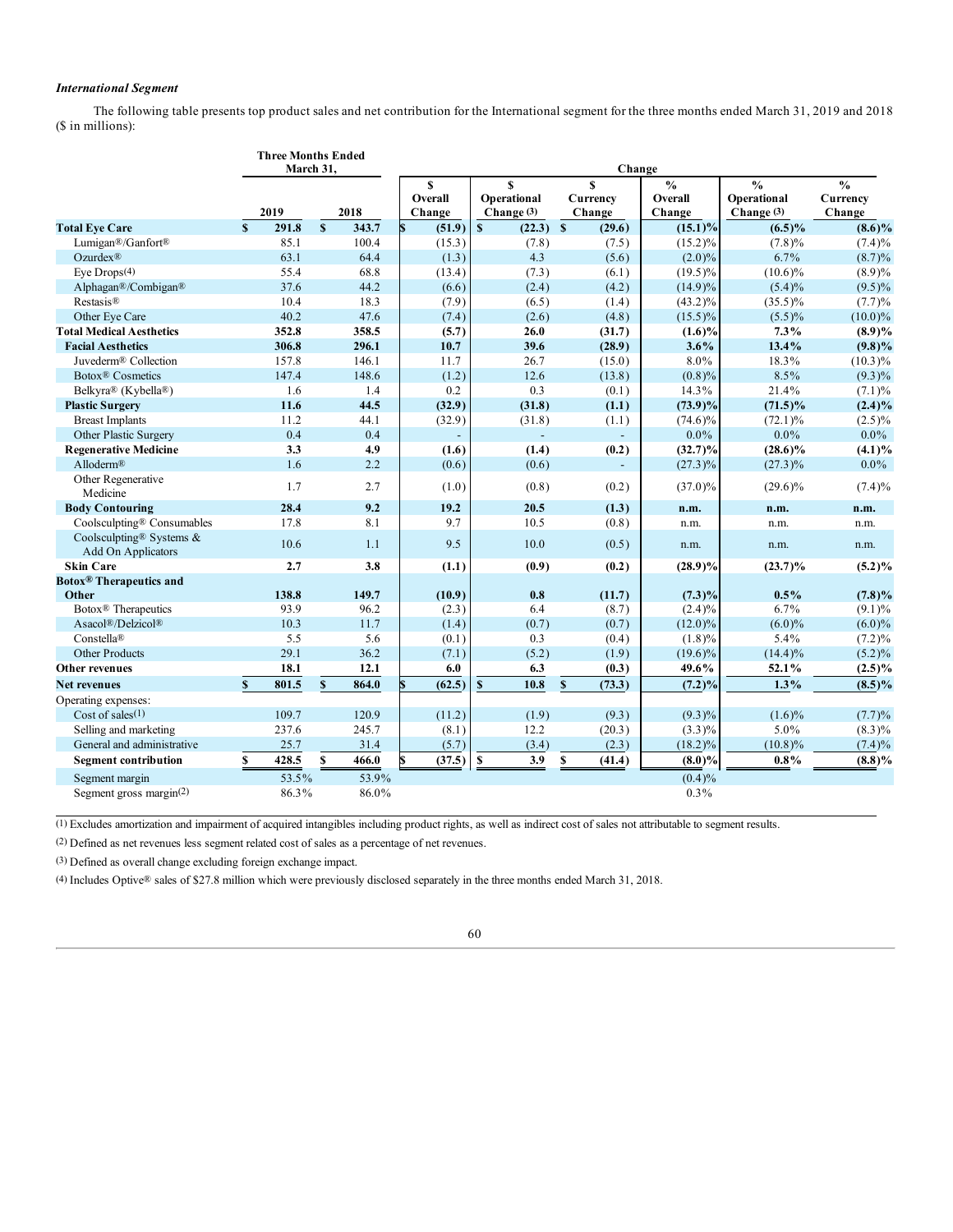The following table presents our revenue disaggregated by geography for our International segment (\$ in millions):

|                                      | Three Months Ended March 31. |  |       |  |                   |  |                       |                                    |                                        |  |  |  |
|--------------------------------------|------------------------------|--|-------|--|-------------------|--|-----------------------|------------------------------------|----------------------------------------|--|--|--|
|                                      | 2019                         |  | 2018  |  | Overall<br>Change |  | Operational<br>Change | $\frac{0}{0}$<br>Overall<br>Change | $\frac{0}{0}$<br>Operational<br>Change |  |  |  |
| Europe                               | 354.4                        |  | 398.4 |  | $(44.0)$ \$       |  | (6.5)                 | $(11.0)\%$                         | $(1.6)\%$                              |  |  |  |
| Asia Pacific, Middle East and Africa | 250.7                        |  | 240.8 |  | 9.9               |  | 25.9                  | $4.1\%$                            | 10.8%                                  |  |  |  |
| Latin America and Canada             | 178.2                        |  | 212.1 |  | (33.9)            |  | (14.7)                | $(16.0)\%$                         | $(6.9)\%$                              |  |  |  |
| Other*                               | 18.2                         |  | 12.7  |  | 5.5               |  | 6.1                   | 43.3%                              | 48.0%                                  |  |  |  |
| Total International                  | 801.5                        |  | 864.0 |  | (62.5)            |  | 10.8                  | $(7.2)\%$                          | $1.3\%$                                |  |  |  |

\*Includes royalty and other revenue

### *Net Revenues*

The decrease in net revenues in the three months ended March 31, 2019 was primarily due to the negative impact of foreign currency as well as declines in Eye Care and Plastic Surgery, offset, in part, by operational growth in Facial Aesthetics and Body Contouring. Within Eye Care, the decrease in sales is due to trade buying patterns, the generic impact of Restasis in Canada and price erosion in Europe as well as a loss from foreign currency. Plastic Surgery decreased versus the prior year period, primarily driven by a fourth quarter 2018 suspension of sales and withdrawal of the remaining textured breast implants from the market in Europe. The operational growth in Facial Aesthetics and Body Contouring was due to an increase in demand growth.

## *Cost of Sales*

The decrease in cost of sales in the three months ended March 31, 2019 was primarily due to the decrease in net revenues.

# *Selling and Marketing Expenses*

The decrease in selling and marketing expenses in the three months ended March 31, 2019 was primarily due to the impact from foreign currency, offset, in part, by an expansion of the sales force in certain markets.

## *General and Administrative Expenses*

General and administrative expenses remained stable period over period.

#### *Corporate*

Corporate represents the results of corporate initiatives as well as the impact of select revenues and shared costs. The following represents the Corporate amounts for the three months ended March 31, 2019 and 2018 (\$ in millions):

|                               |                                    |        |                                                 |   |                                  |     | Three Months Ended March 31, 2019       |       |                          |   |                                     |         |
|-------------------------------|------------------------------------|--------|-------------------------------------------------|---|----------------------------------|-----|-----------------------------------------|-------|--------------------------|---|-------------------------------------|---------|
|                               | Integration/<br><b>Divestiture</b> |        | Non-<br>Acquisition<br>Related<br>Restructuring |   | <b>Fair Value</b><br>Adjustments |     | <b>Effect of Purchase</b><br>Accounting | Other |                          |   | Revenues and<br><b>Shared Costs</b> | Total   |
| Net revenues                  | ъ                                  | $\sim$ | $\sim$                                          | S | $\sim$                           | \$. | ÷                                       | Ъ.    | $\sim$                   | S | 2.8                                 | 2.8     |
| Operating expenses:           |                                    |        |                                                 |   |                                  |     |                                         |       |                          |   |                                     |         |
| Cost of sales(1)              |                                    | ٠.     | 4.6                                             |   | 16.2                             |     | 0.3                                     |       | $\overline{\phantom{a}}$ |   | 56.4                                | 77.5    |
| Selling and<br>marketing      |                                    | -      | (1.8)                                           |   |                                  |     | 0.9                                     |       | $\overline{\phantom{a}}$ |   | $\sim$                              | (0.9)   |
| General and<br>administrative |                                    | 5.4    | 0.1                                             |   | $\overline{\phantom{a}}$         |     | 0.3                                     |       | 11.2                     |   | 167.2                               | 184.2   |
| <b>Contribution</b>           |                                    | (5.4)  | (2.9)                                           |   | (16.2)                           |     | (1.5)                                   |       | \$(11.2)                 |   | (220.8)                             | (258.0) |

(1) Excludes amortization and impairment of acquired intangibles including product rights.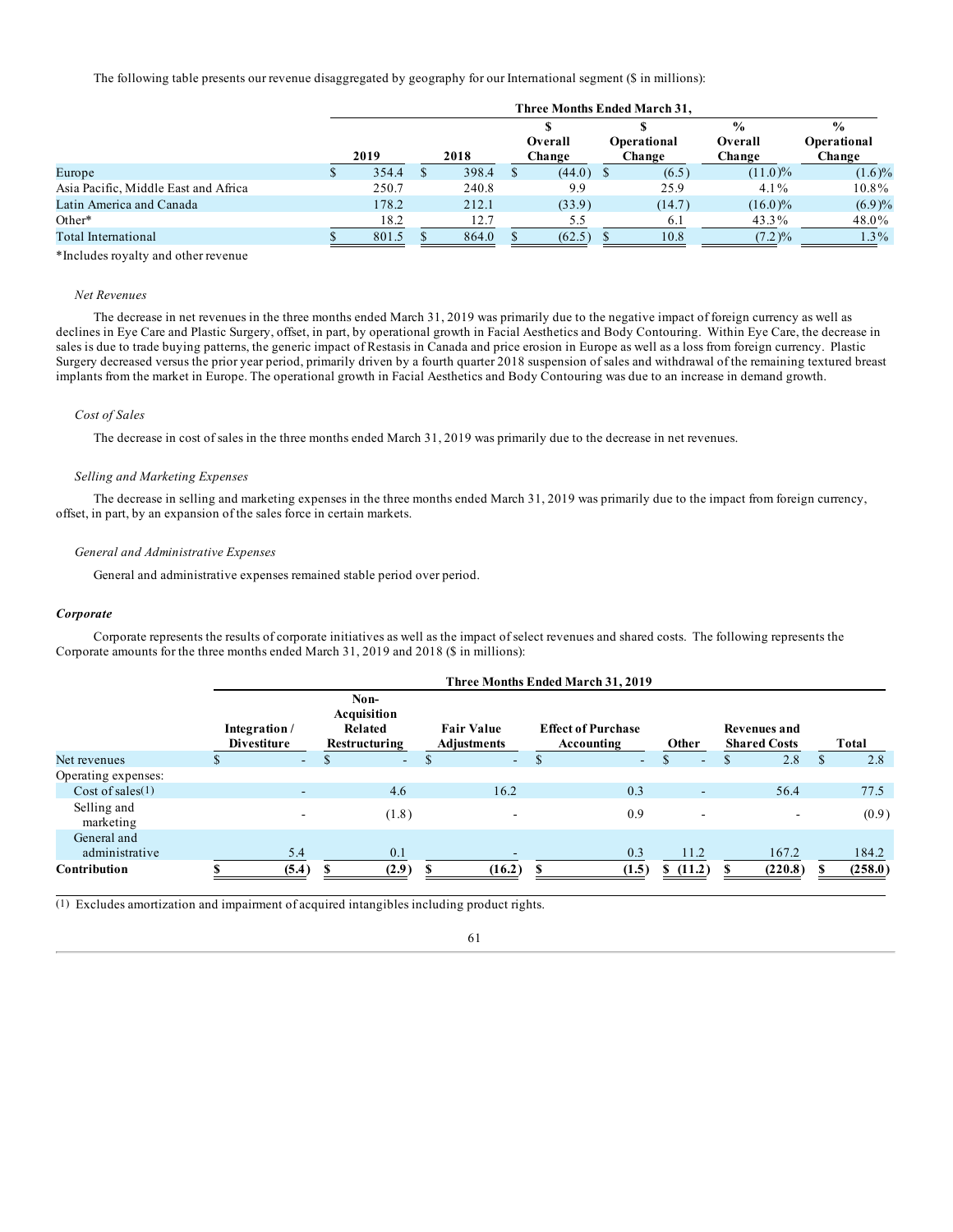|                               | Integration/<br><b>Divestiture</b> |          | Non-<br>Acquisition<br>Related<br>Restructuring |        | <b>Fair Value</b><br><b>Adjustments</b> |       | <b>Effect of Purchase</b><br>Accounting |   | Other                    | Revenues and<br><b>Shared Costs</b> |              | Total   |
|-------------------------------|------------------------------------|----------|-------------------------------------------------|--------|-----------------------------------------|-------|-----------------------------------------|---|--------------------------|-------------------------------------|--------------|---------|
| Net revenues                  | Ъ.                                 | $\sim$ . | S                                               | $\sim$ |                                         | ٠.    | \$<br>$\sim$                            | S | $\sim$                   | \$<br>5.8                           | <sup>S</sup> | 5.8     |
| Operating expenses:           |                                    |          |                                                 |        |                                         |       |                                         |   |                          |                                     |              |         |
| Cost of sales(1)              |                                    | 0.5      |                                                 | 12.6   |                                         | 3.4   | 1.1                                     |   | $\overline{\phantom{a}}$ | 67.5                                |              | 85.1    |
| Selling and<br>marketing      |                                    | 0.9      |                                                 | 10.3   |                                         |       | 4.3                                     |   |                          | 0.1                                 |              | 15.6    |
| General and<br>administrative |                                    | 13.8     |                                                 | 7.3    |                                         |       | 1.6                                     |   | 9.0                      | 143.7                               |              | 175.4   |
| Contribution                  |                                    | (15.2)   |                                                 | (30.2) |                                         | (3.4) | (7.0)                                   |   | (9.0)                    | (205.5)                             |              | (270.3) |

## **Three Months Ended March 31, 2018**

(1) Excludes amortization and impairment of acquired intangibles including product rights.

#### *Integration*

In the three months ended March 31, 2019 and 2018, integration and restructuring charges included costs related to the integration of LifeCell Corporation ("LifeCell') and Zeltiq® Aesthetics, Inc. ("Zeltiq").

## *Non-Acquisition Related Restructuring*

In the three months ended March 31, 2018, the Company incurred charges related to the restructuring of its internal infrastructure. The restructuring programs included charges associated with scaling our manufacturing plants as well as the acceleration of share-based compensation charges for severed employees over their shortened vesting periods.

### *Fair Value Adjustments*

Fair value adjustments primarily relate to changes in estimated contingent liabilities for future amounts to be paid based on achievement of sales levels for the respective products.

## *Ef ect of Purchase Accounting*

In the three months ended March 31, 2019 and 2018, the Company incurred charges related to the purchase accounting impact on share-based compensation related to the Zeltiq and Allergan, Inc. ("Legacy Allergan") acquisitions, which increased cost of sales, selling and marketing and general and administrative expenses.

## *Other*

In the three months ended March 31, 2019 and 2018, general and administrative costs included legal settlement charges of \$10.4 million and \$10.3 million, respectively.

#### *Revenues and Shared Costs*

Shared costs primarily include above site and unallocated costs associated with running our global manufacturing facilities and corporate general and administrative expenses.

In the three months ended March 31, 2019 and 2018, the Company incurred transactional foreign exchange losses of \$6.8 million and \$4.9 million, respectively.

### *Research and Development Expenses*

R&D expenses consist predominantly of personnel-related costs, active pharmaceutical ingredient costs, contract research, license and milestone fees, biostudy and facilities costs associated with product development.

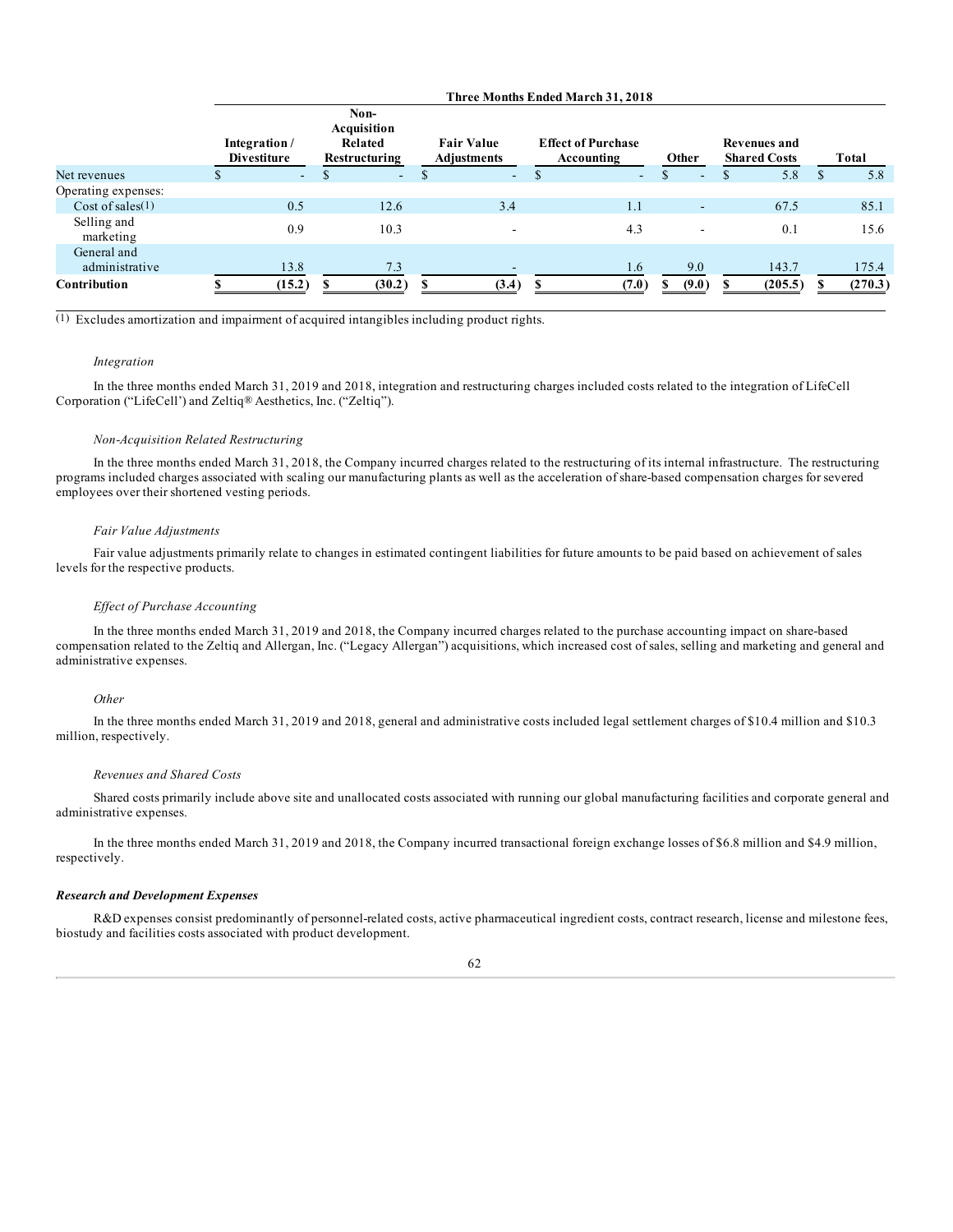R&D expenses consisted of the following in the three months ended March 31, 2019 and 2018 (\$ in millions):

|                                                                                       | Three Months Ended March 31, |  |       |  |        |                         |  |  |  |  |
|---------------------------------------------------------------------------------------|------------------------------|--|-------|--|--------|-------------------------|--|--|--|--|
|                                                                                       | 2019                         |  | 2018  |  | Change | $\frac{6}{9}$<br>Change |  |  |  |  |
| Ongoing operating expenses                                                            | 397.9                        |  | 355.8 |  | 42.1   | 11.8%                   |  |  |  |  |
| Milestone expenses and upfront<br>license payments                                    | 34.1                         |  | 113.4 |  | (79.3) | $(69.9)\%$              |  |  |  |  |
| Contingent consideration<br>adjustments, net                                          | 2.5                          |  | 1.9   |  | 0.6    | 31.6%                   |  |  |  |  |
| Acquisition accounting fair<br>market value adjustment to<br>share-based compensation | 0.4                          |  | 2.8   |  | (2.4)  | $(85.7)\%$              |  |  |  |  |
| Acquisition, integration, and<br>restructuring charges                                | 0.1                          |  | 0.8   |  | (0.7)  | $(87.5)\%$              |  |  |  |  |
| <b>Total R&amp;D Expenses</b>                                                         | 435.0                        |  | 474.7 |  | (39.7) | $(8.4)\%$               |  |  |  |  |

# *Operating Expenses*

The increase in ongoing operating expenses in the three months ended March 31, 2019 is mainly due to increased product development spending in early stage development programs and increased spending in the Central Nervous System and Gastrointestinal therapeutic areas.

# *Milestone Expenses and Upfront License Payments*

The following represents milestone expenses, asset acquisitions and upfront license payments in the three months ended March 31, 2019 and 2018, respectively (\$ in millions):

|                                   | Three Months Ended March 31, |      |      |       |  |  |  |  |  |
|-----------------------------------|------------------------------|------|------|-------|--|--|--|--|--|
|                                   | 2019                         |      | 2018 |       |  |  |  |  |  |
| Akama Therapeutics, Ltd.          |                              | 10.0 |      |       |  |  |  |  |  |
| Chase Pharmaceuticals Corporation |                              |      |      | 75.0  |  |  |  |  |  |
| Repros Therapeutics, Inc.         |                              |      |      | 33.2  |  |  |  |  |  |
| Other                             |                              | 24.1 |      | 5.2   |  |  |  |  |  |
| Total                             |                              | 34.1 |      | 113.4 |  |  |  |  |  |

## *Amortization*

Amortization in the three months ended March 31, 2019 and 2018 was as follows (\$ in millions):

|              |       | Three Months Ended March 31. |         |               |
|--------------|-------|------------------------------|---------|---------------|
|              |       |                              |         | $\frac{6}{9}$ |
|              | 2019  | 2018                         | Change  | Change        |
| Amortization | 399.4 | .697.6                       | (298.2) | $(0.6)\%$     |

Amortization for the three months ended March 31, 2019 decreased as compared to the three months ended March 31, 2018 primarily as a result of a decrease in amortization for Restasis® due to a reduced book value and remaining life as a result of an anticipated launch of a generic.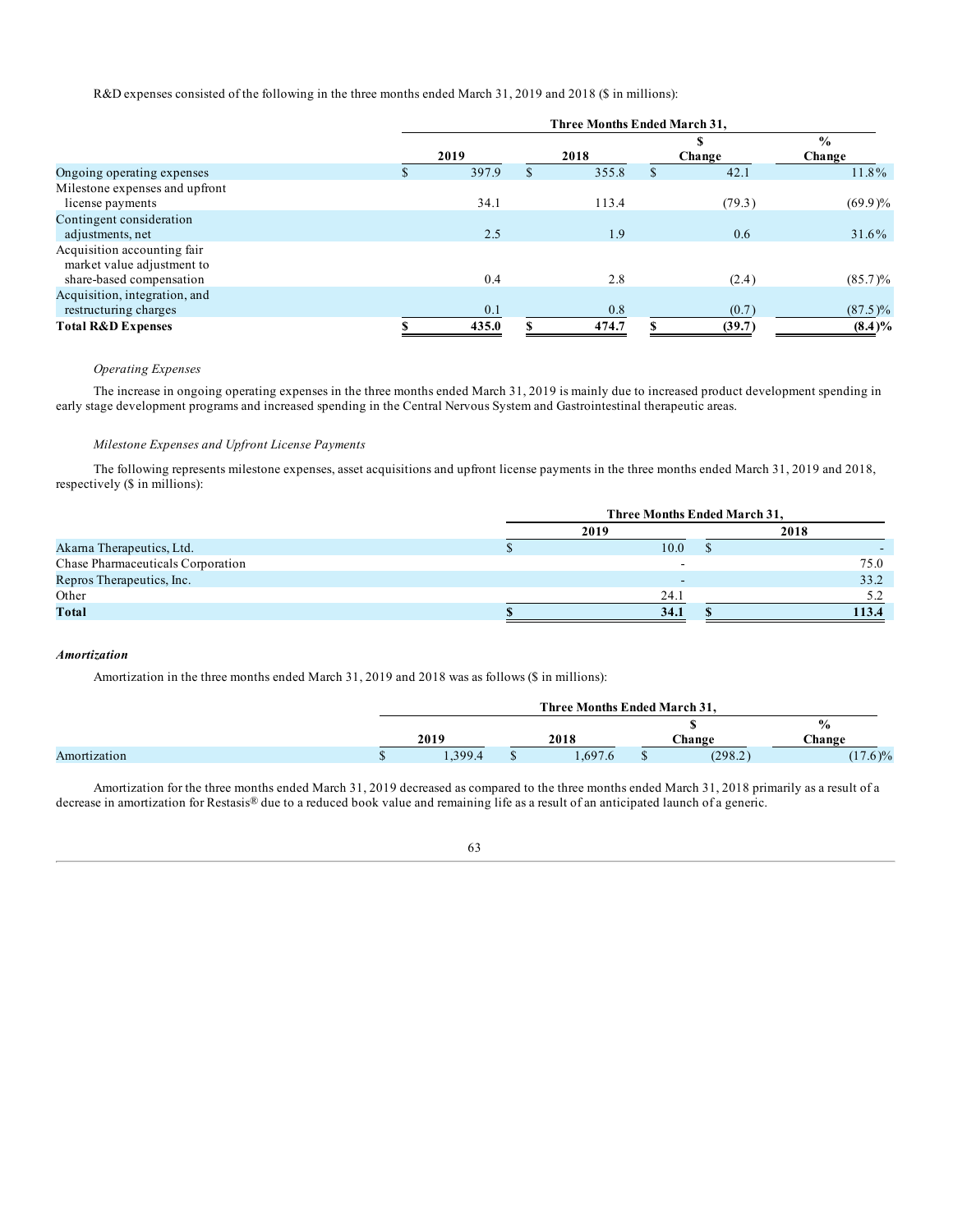# *Goodwill, IPR&D and Other Impairments and Asset Sales, Net*

Goodwill, IPR&D and other impairments and asset sales, net consisted of the following in the three months ended March 31, 2019 and 2018 (\$ in millions):

|                                  | Three Months Ended March 31. |  |       |  |         |               |  |  |  |  |  |
|----------------------------------|------------------------------|--|-------|--|---------|---------------|--|--|--|--|--|
|                                  |                              |  |       |  |         | $\frac{0}{0}$ |  |  |  |  |  |
|                                  | 2019                         |  | 2018  |  | Change  | Change        |  |  |  |  |  |
| Goodwill impairments             | 2.467.0                      |  |       |  | 2,467.0 | n.a           |  |  |  |  |  |
| IPR&D impairments                |                              |  | 522.0 |  | (522.0) | $(100.0)\%$   |  |  |  |  |  |
| Asset sales and impairments, net | (5.2)                        |  | 13.1  |  | (18.3)  | n.m.          |  |  |  |  |  |

Refer to "NOTE 11 – Goodwill, Product Rights and Other Intangible Assets" for the description of the goodwill impairments and IPR&D impairments that the Company recorded in the three months ended March 31, 2019 and 2018.

As of December 31, 2018, the net asset value of the General Medicine Reporting Unit equaled fair value. On March 6, 2019, Allergan announced negative topline results from three pivotal studies of rapastinel as an adjunctive treatment of Major Depressive Disorder (MDD). These results represented a triggering event for the Company's General Medicine Reporting Unit.

In the three months ended March 31, 2019, primarily as a result of the impairment indicator noted above and a delay in clinical studies and anticipated launch of brazikumab, the Company recorded a \$2,467.0 million goodwill impairment charge to its General Medicine Reporting Unit.

## *Interest Income*

Interest income in the three months ended March 31, 2019 and 2018 was as follows (\$ in millions):

|                 |      |                       | Three Months Ended March 31. |        |                         |
|-----------------|------|-----------------------|------------------------------|--------|-------------------------|
|                 | 2019 |                       | 2018                         | Change | $\frac{0}{0}$<br>Change |
| Interest income |      | 21<br>$\sim$ 1 $\sim$ | 1 <i>.</i>                   | 4.0    | $23.1\%$                |

Interest income represents interest earned on cash and cash equivalents and marketable securities held during the respective periods.

# *Interest Expense*

Interest expense consisted of the following in the three months ended March 31, 2019 and 2018 (\$ in millions):

|                            | Three Months Ended March 31. |  |       |  |        |                         |  |  |  |  |  |
|----------------------------|------------------------------|--|-------|--|--------|-------------------------|--|--|--|--|--|
|                            | 2019                         |  | 2018  |  | Change | $\frac{6}{9}$<br>Change |  |  |  |  |  |
| <b>Fixed Rate Notes</b>    | 173.8                        |  | 228.9 |  | (55.1) | $(24.1)\%$              |  |  |  |  |  |
| Euro Denominated Notes     | 14.9                         |  | 8.6   |  | 6.3    | 73.3%                   |  |  |  |  |  |
| <b>Floating Rate Notes</b> | 5.0                          |  | 6.4   |  | (1.4)  | (21.9)%                 |  |  |  |  |  |
| Other                      | 8.1                          |  | 6.7   |  |        | 20.9%                   |  |  |  |  |  |
| Interest expense           | 201.8                        |  | 250.6 |  | (48.8) | $(19.5)\%$              |  |  |  |  |  |

Interest expense in the three months ended March 31, 2019 decreased versus the three months ended March 31, 2018 due to scheduled maturities and early debt extinguishment of senior secured notes period-over-period, as well as the impact from debt refinancing in the prior year.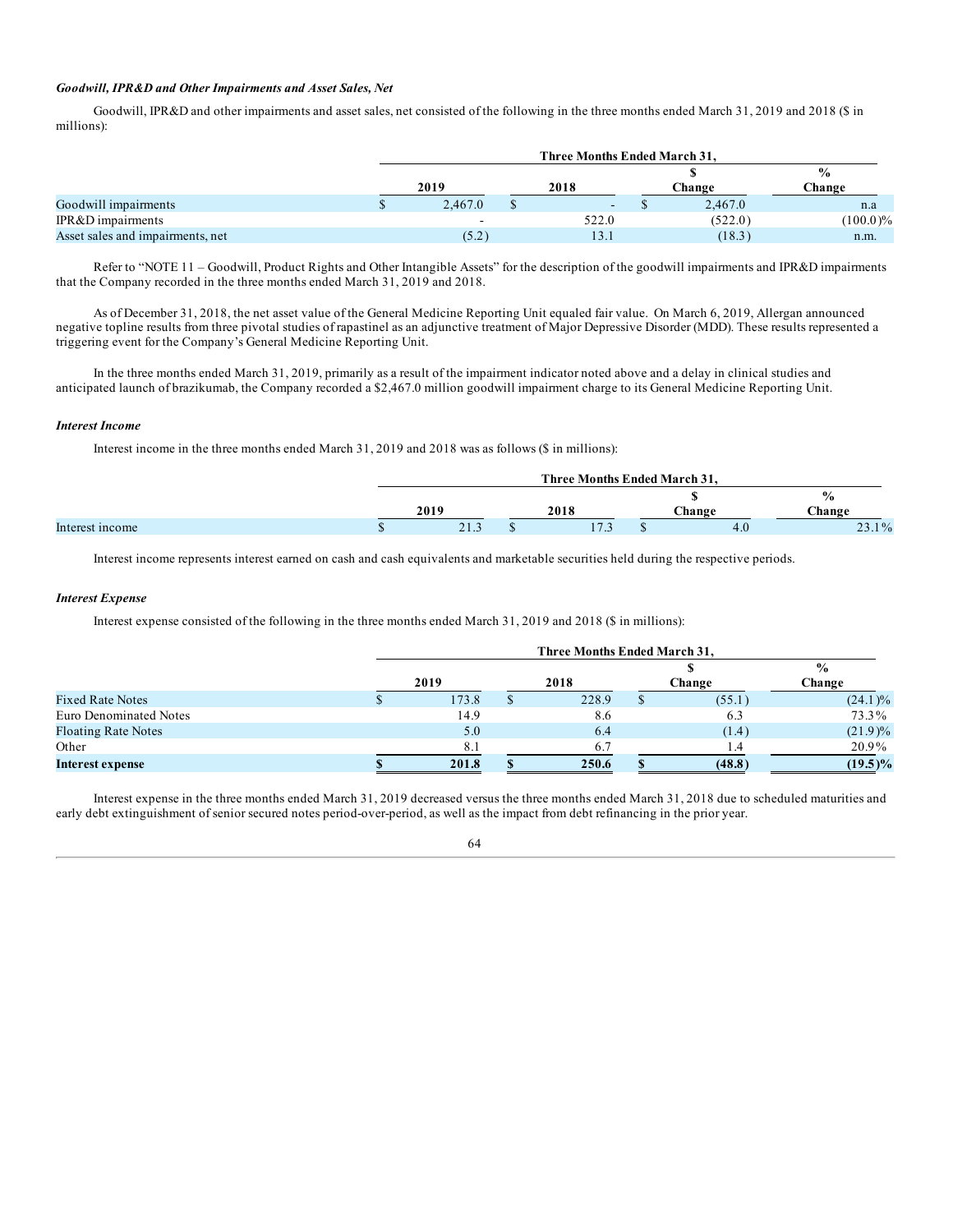# *Other Income / (Expense), Net*

Other income / (expense), net consisted of the following in the three months ended March 31, 2019 and 2018 (\$ in millions):

|                               | Three Months Ended March 31, |        |  |        |  |        |                         |  |  |  |  |
|-------------------------------|------------------------------|--------|--|--------|--|--------|-------------------------|--|--|--|--|
|                               |                              | 2019   |  | 2018   |  | Change | $\frac{6}{9}$<br>Change |  |  |  |  |
| Teva Share Activity           |                              | $\sim$ |  | (77.7) |  | 77.7   | $(100.0)\%$             |  |  |  |  |
| Debt extinguishment other     |                              | (0.3)  |  |        |  | (0.3)  | n.a                     |  |  |  |  |
| Other income / (expense), net |                              | 14.1   |  | (1.1)  |  | 15.2   | n.m.                    |  |  |  |  |
| Other income / (expense), net |                              | 13.8   |  | (78.8) |  | 92.6   | n.m.                    |  |  |  |  |

Refer to "NOTE 6 – Other Income / (Expense)" for further details regarding the components of other income / (expense), net.

### *(Benefit) for Income Taxes*

(Benefit) for income taxes in the three months ended March 31, 2019 and 2018 was as follows: (\$ in millions):

|                            | Three Months Ended March 31. |  |         |  |        |                |  |  |  |  |  |
|----------------------------|------------------------------|--|---------|--|--------|----------------|--|--|--|--|--|
|                            | 2019                         |  | 2018    |  | Change | $\%$<br>Change |  |  |  |  |  |
| (Benefit) for income taxes | (68.6)                       |  | (682.2) |  | 613.6  | $(89.9)\%$     |  |  |  |  |  |
| Effective tax rate         | $2.8\%$                      |  | 70.6%   |  |        |                |  |  |  |  |  |

The Company's effective tax rate for the three months ended March 31, 2019 was 2.8%, compared to 70.6% for the three months ended March 31, 2018. The effective tax rate for the three months ended March 31, 2019 was favorably impacted by a tax benefit of \$91.5 million related to excess tax over book basis in a U.S. subsidiary that will reverse in the foreseeable future. The effective tax rate was unfavorably impacted by a goodwill impairment charge of \$2,467.0 million, for which no tax benefit was recorded.

The effective tax rate for the three months ended March 31, 2018 was favorably impacted by income earned in jurisdictions with tax rates lower than the Irish statutory rate and U.S. losses tax benefited at rates greater than the Irish statutory rate. This was offset by the additional U.S. tax on the earnings of certain non-U.S. subsidiaries which are considered Global Intangible Low Taxed Income ("GILTI") and the tax impact of amortization of intangible assets at rates less than the Irish statutory rate. Additionally, the tax benefit for the three months ended March 31, 2018 included tax benefits of \$421.9 million related to the restructuring of an acquired business, \$117.5 million related to the impairment of an IPR&D project obtained as part of the acquisition of Vitae Pharmaceuticals, Inc. and \$89.7 million related to excess tax over book basis in a U.S. subsidiary that will reverse in the foreseeable future.

The effective tax rate for the three months ended March 31, 2019 was lower compared to the three months ended March 31, 2018 primarily due to the goodwill impairment recorded in the first quarter of 2019 with no associated tax benefit and the absence of certain discrete tax benefits recorded in the first quarter of 2018.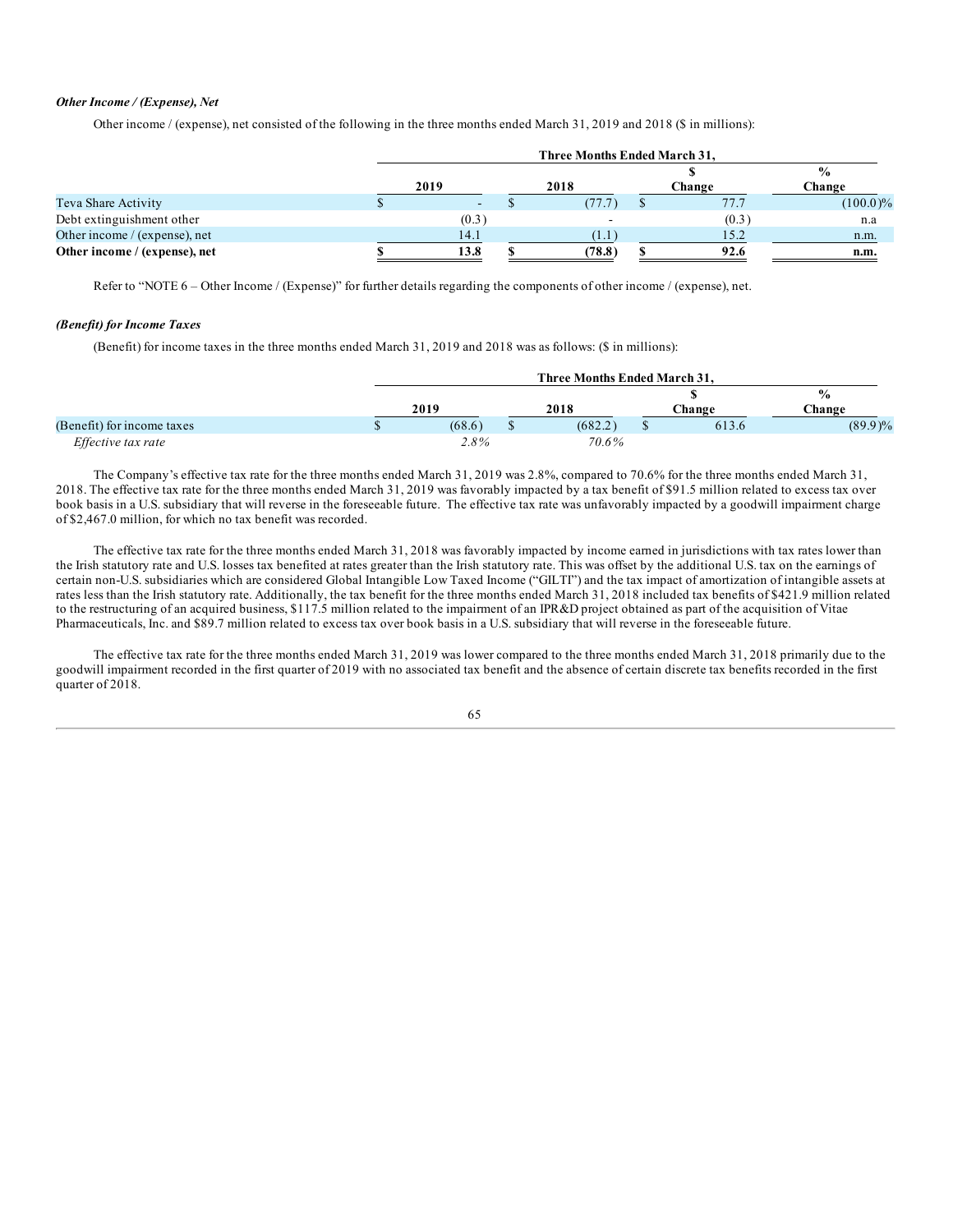# **Liquidity and Capital Resources**

# *Working Capital Position*

Working capital at March 31, 2019 and December 31, 2018 is summarized as follows (\$ in millions):

|                                                | March 31,<br>2019 |               | December 31,<br>2018 | Increase<br>(Decrease) |           |
|------------------------------------------------|-------------------|---------------|----------------------|------------------------|-----------|
| <b>Current Assets:</b>                         |                   |               |                      |                        |           |
| Cash and cash equivalents                      | \$<br>788.5       | \$.           | 880.4                | <sup>\$</sup>          | (91.9)    |
| Marketable securities                          | 995.2             |               | 1,026.9              |                        | (31.7)    |
| Accounts receivable, net                       | 2,731.2           |               | 2,868.1              |                        | (136.9)   |
| Inventories                                    | 943.2             |               | 846.9                |                        | 96.3      |
| Current assets held for sale                   | 45.7              |               | 34.0                 |                        | 11.7      |
| Prepaid expenses and other current assets      | 785.5             |               | 819.1                |                        | (33.6)    |
| Total current assets                           | 6,289.3           |               | 6,475.4              |                        | (186.1)   |
| Current liabilities:                           |                   |               |                      |                        |           |
| Accounts payable and accrued expenses          | \$<br>4,634.4     | <sup>\$</sup> | 4,787.2              | <sup>\$</sup>          | (152.8)   |
| Income taxes payable                           | 126.9             |               | 72.4                 |                        | 54.5      |
| Current portion of long-term debt              | 3,971.8           |               | 868.3                |                        | 3,103.5   |
| Current portion of lease liability - operating | 116.1             |               |                      |                        | 116.1     |
| Total current liabilities                      | 8,849.2           |               | 5,727.9              |                        | 3,121.3   |
| <b>Working Capital</b>                         | (2,559.9)         |               | 747.5                |                        | (3,307.4) |
| Current Ratio                                  | 0.71              |               | 1.13                 |                        |           |

Working capital movements were primarily due to the following:

- The Company generated cash flows from operations of \$1,234.0 million;
- The Company paid dividends of \$246.1 million and repurchased ordinary shares of \$829.2 million in the three months ended March 31, 2019; and
- The Company repurchased \$152.0 million face value of senior notes through open market debt purchases and \$3,123.8 million of notes were classified as current during the quarter based on their maturity date.

# *Cash Flows*

The Company's cash flows are summarized as follows (\$ in millions):

|                                                       | Three Months Ended March 31. |  |           |  |           |  |  |  |  |
|-------------------------------------------------------|------------------------------|--|-----------|--|-----------|--|--|--|--|
|                                                       | 2019                         |  | 2018      |  | \$ Change |  |  |  |  |
| Net cash provided by operating activities             | 1.234.0                      |  | .458.3    |  | (224.3)   |  |  |  |  |
| Net cash (used in) / provided by investing activities | (104.8)                      |  | 2.932.3   |  | (3,037.1) |  |  |  |  |
| Net cash (used in) financing activities               | (1,227.0)                    |  | (5,207.7) |  | 3,980.7   |  |  |  |  |

Cash flows from operations represent net income adjusted for certain non-cash items and changes in assets and liabilities. Cash provided by operating activities decreased \$224.3 million in the three months ended March 31, 2019 versus the prior year period, due to an increase in cash taxes of \$69.7 million, reduced accounts receivable collections and increased inventories.

Management expects that available cash balances and the remaining 2019 cash flows from operating activities will provide sufficient resources to fund our operating liquidity needs and expected capital expenditure funding requirements for at least the next twelve months.

Investing cash flows for the three months ended March 31, 2019 reflect the cash used in acquisitions of businesses of \$80.6 million. Investing cash flows for the three months ended March 31, 2018 reflect the net cash provided by the net sale of investments of \$3,433.6 million offset, in part, by payments to settle Teva related matters of \$466.0 million.

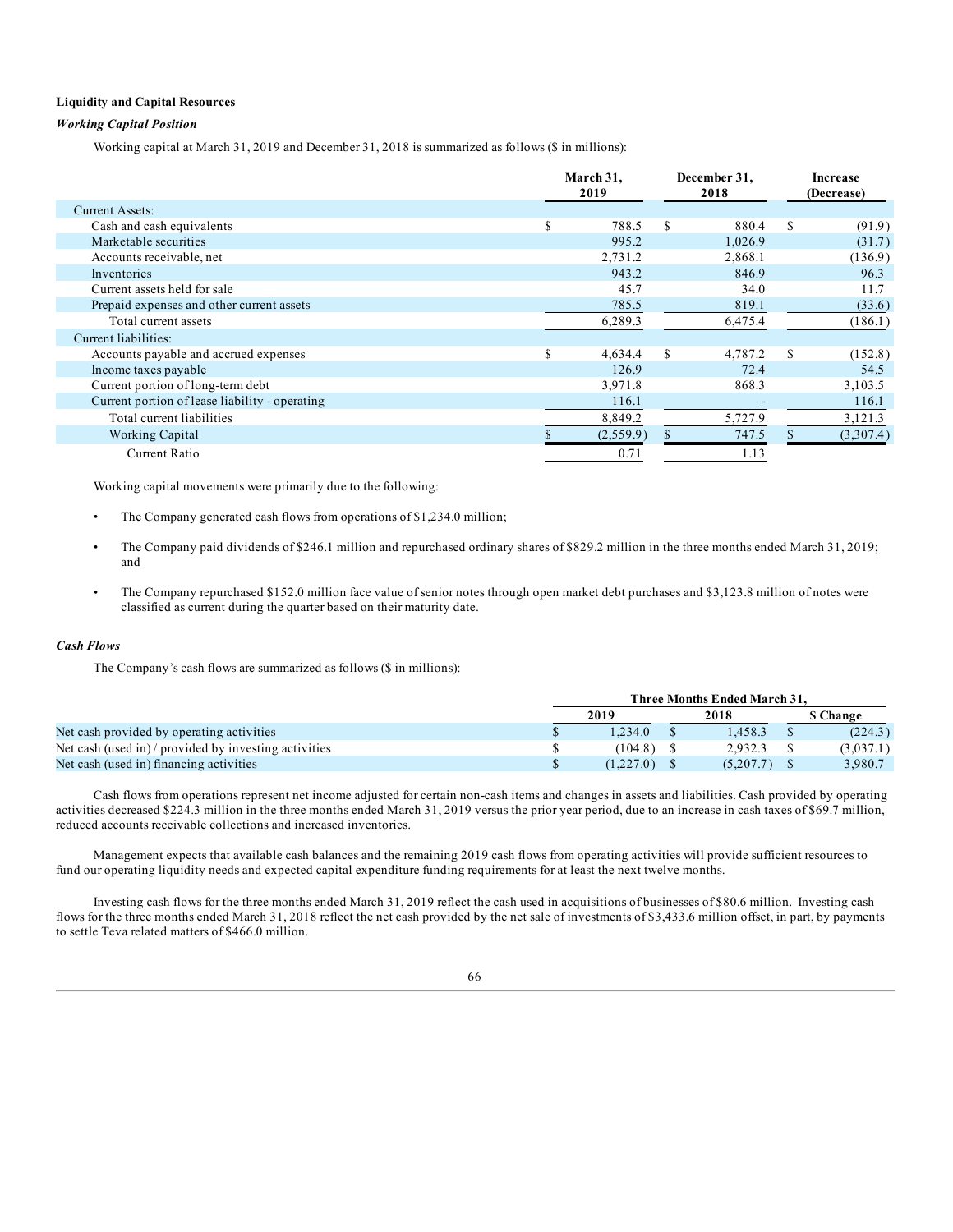Financing cash flows consist primarily of borrowings and repayments of debt, repurchases of ordinary shares, dividend payments and proceeds from the exercise of stock options. Cash used in financing activities in the three months ended March 31, 2019 primarily related to the repayment of indebtedness of \$159.4 million, the repurchase of ordinary shares of \$829.2 million and the payment of dividends of \$246.1 million. Cash used in financing activities in the three months ended March 31, 2018 primarily related to the repayment of indebtedness of \$4,322.1 million, the repurchase of ordinary shares of \$1,439.6 million, the payment of dividends of \$319.5 million and payments to settle Teva related matters of \$234.0 million, which was outstanding greater than one year, offset, in part, by borrowings under the revolving credit facility and other borrowings of \$709.0 million and proceeds from the forward sale of Teva shares of \$372.3 million.

## *Long-term obligations*

The following table lists certain of our enforceable and legally binding obligations as of March 31, 2019. Certain amounts included herein are based on management's estimates and assumptions about these obligations, including their duration, the possibility of renewal of lease agreements, anticipated actions by third parties and other factors. Because these estimates and assumptions are necessarily subjective, the enforceable and legally binding obligation we will actually pay in future periods may vary from those reflected in the table.

The following is a summary of select contractual commitments as of March 31, 2019, including amounts accrued as of the balance sheet date to be paid in future periods (\$ in millions):

|                                                | <b>Payments Due by Period</b> |  |                                                      |  |           |  |           |  |                   |  |  |
|------------------------------------------------|-------------------------------|--|------------------------------------------------------|--|-----------|--|-----------|--|-------------------|--|--|
|                                                | Total                         |  | <b>Nine Months</b><br>Ending<br>December 31,<br>2019 |  | 2020-2021 |  | 2022-2023 |  | <b>Thereafter</b> |  |  |
| Sales based and other milestone<br>obligations | 10.222.8                      |  | 30.0                                                 |  | 35.0      |  | 41.0      |  | 10,116.8          |  |  |
| R&D / approval milestone<br>obligations        | 6,061.9                       |  | 204.7                                                |  | 1.042.8   |  | 540.8     |  | 4,273.6           |  |  |
| Total                                          | 16,284.7                      |  | 234.7                                                |  | 1,077.8   |  | 581.8     |  | 14,390.4          |  |  |

The table above reflects the anticipated timing of R&D and approval related milestones and sales based milestones. Certain agreements also include royalties based on commercial sales which are excluded from the table above. The following are contractual commitments relating to the R&D and approval related milestones and sales based milestones (\$ in millions):

| Transaction                          | Product                            |       | <b>Maximum</b><br><b>Milestones</b> |    | R&D<br>Approval<br><b>Milestones</b> | <b>Sales Based</b><br>and Other<br><b>Milestones</b> |
|--------------------------------------|------------------------------------|-------|-------------------------------------|----|--------------------------------------|------------------------------------------------------|
| Heptares Therapeutics, Ltd           | Neurological disorders             | \$    | 3,224.5                             | \$ | 649.5                                | \$<br>2,575.0                                        |
| Assembly Biosciences, Inc.           | Gastrointestinal products          |       | 2,459.0                             |    | 1,069.0                              | 1,390.0                                              |
| AstraZeneca plc License              | <b>Brazikumab</b>                  |       | 1,250.0                             |    | 210.0                                | 1,040.0                                              |
| Akarna Therapeutics, Ltd             | Inflammatory and fibrotic diseases |       |                                     |    |                                      | 375.0                                                |
| Tobira Therapeutics, Inc.            | Cenicriviroc                       | 800.1 |                                     |    |                                      | 400.0                                                |
| Chase Pharmaceuticals<br>Corporation | Neurodegenerative disorders        |       | 800.0                               |    | 250.0                                | 550.0                                                |
| Merck & Co.                          | Ubrogepant & Atogepant             |       | 780.0                               |    | 350.0                                | 430.0                                                |
| Retrosense Therapeutics, LLC         | <b>RST-001</b>                     |       | 495.0                               |    | 245.0                                | 250.0                                                |
| AqueSys, Inc.                        | Xen Gel Stent                      |       | 300.0                               |    | $\overline{\phantom{0}}$             | 300.0                                                |
| Topokine Therapeutics, Inc.          | XAF5                               |       | 260.0                               |    | 110.0                                | 150.0                                                |
| Oculeve, Inc.                        | TrueTear <sup>®</sup>              |       | 150.0                               |    | 50.0                                 | 100.0                                                |
| Forsight VISION5, Inc.               | <b>Bimatoprost Ring</b>            |       | 125.0                               |    | 125.0                                |                                                      |
| All Other                            |                                    |       | 4,666.1                             |    | 2,003.3                              | 2,662.8                                              |
| Total                                |                                    |       | 16,284.7                            |    | 6,061.9                              | \$<br>10,222.8                                       |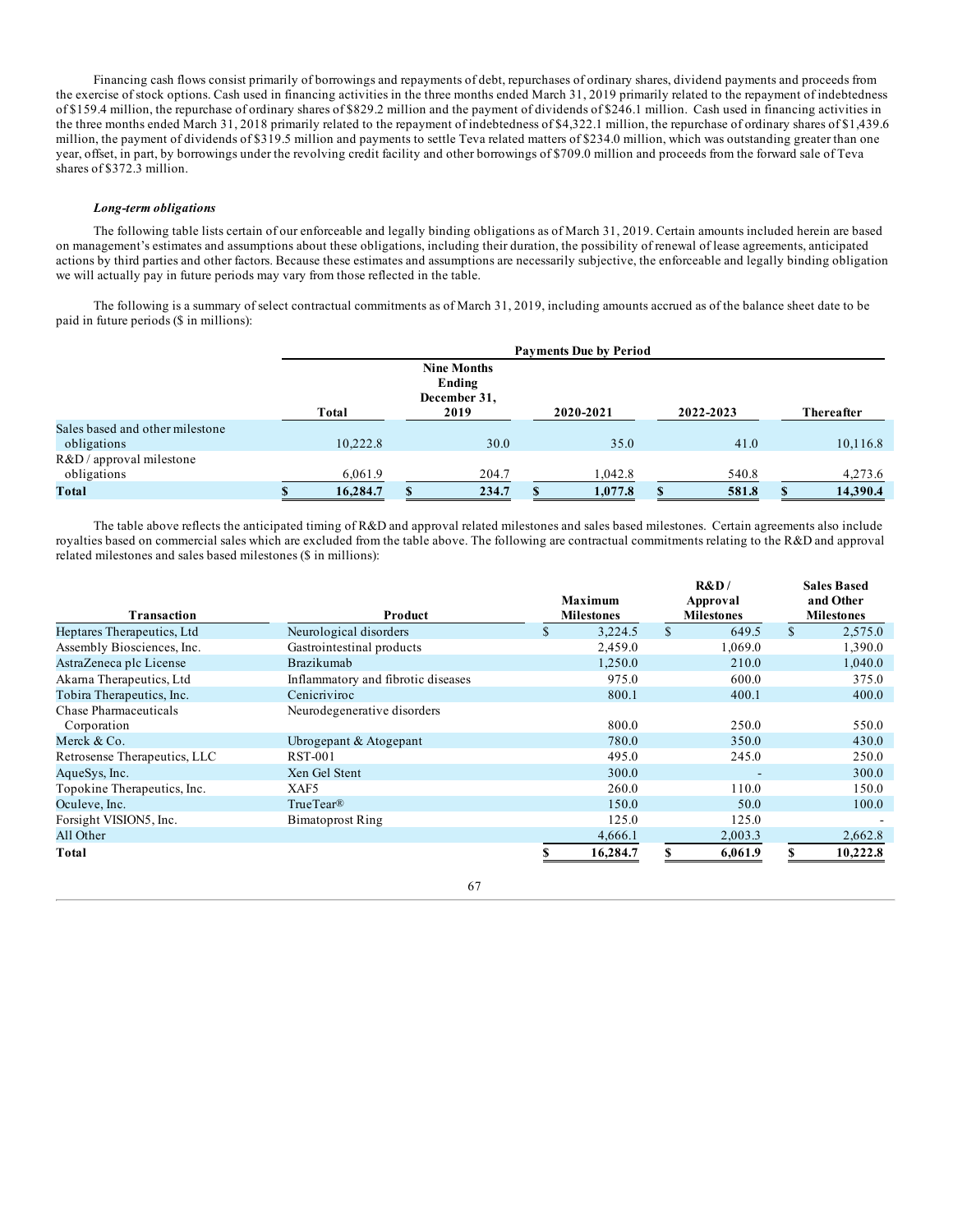Such milestone payments will only be payable in the event that the Company achieves contractually defined, success-based milestones, such as:

- the advancement of the specified research and development programs;
- the receipt of regulatory approval for the specified compounds or products; and/or
- reaching a sales threshold of the specified compounds or products.

#### **Off-Balance Sheet Arrangements**

We do not have any material off-balance sheet arrangements that have, or are reasonably likely to have, a current or future effect on our financial condition, changes in financial condition, net revenues or expenses, results of operations, liquidity, capital expenditures or capital resources.

### **Available Information**

From time to time, we use our website, our Facebook, Instagram, LinkedIn and Twitter accounts and other social media channels as additional means of disclosing public information to investors, the media and others interested in the Company. Additionally, our Chairman, President and Chief Executive Officer, Brent L. Saunders, and our Executive Vice President and Chief Commercial Officer, Bill Meury, may use similar social media channels to disclose public information. It is possible that certain information we post on our website and on social media could be deemed to be material information, and we encourage investors, the media and others interested in the Company to review the business and financial information we post on our website and on the social media channels identified above. The information on our website and those social media channels is not incorporated by reference into this Form 10-Q.

## **Cautionary note regarding forward-looking statements**

Any statements made in this report that are not statements of historical fact or that refer to estimated or anticipated future events are "forward-looking statements", as contemplated in the Private Securities Litigation Reform Act of 1995. Without limiting the generality of the foregoing, words such as "may," "will," "expect," "believe," "anticipate," "plan," "intend," "could," "would," "should," "estimate," "continue," or "pursue," or the negative or other variations thereof or comparable terminology, are intended to identify forward-looking statements. We have based our forward-looking statements on management's beliefs and assumptions based on information available to our management at the time these statements are made. Such forward-looking statements reflect our current perspective of our business, future performance, existing trends and information as of the date of this filing. The statements are not guarantees of future performance and involve certain risks, uncertainties and assumptions that are difficult to predict. We caution the reader that these statements are based on certain assumptions, risks and uncertainties, many of which are beyond our control. We do not undertake any responsibility to release publicly any revisions to these forward-looking statements to take into account events or circumstances that occur after the date of this report.

Actual results may differ materially from our current expectations depending upon a number of factors affecting our business. These factors include, among others:

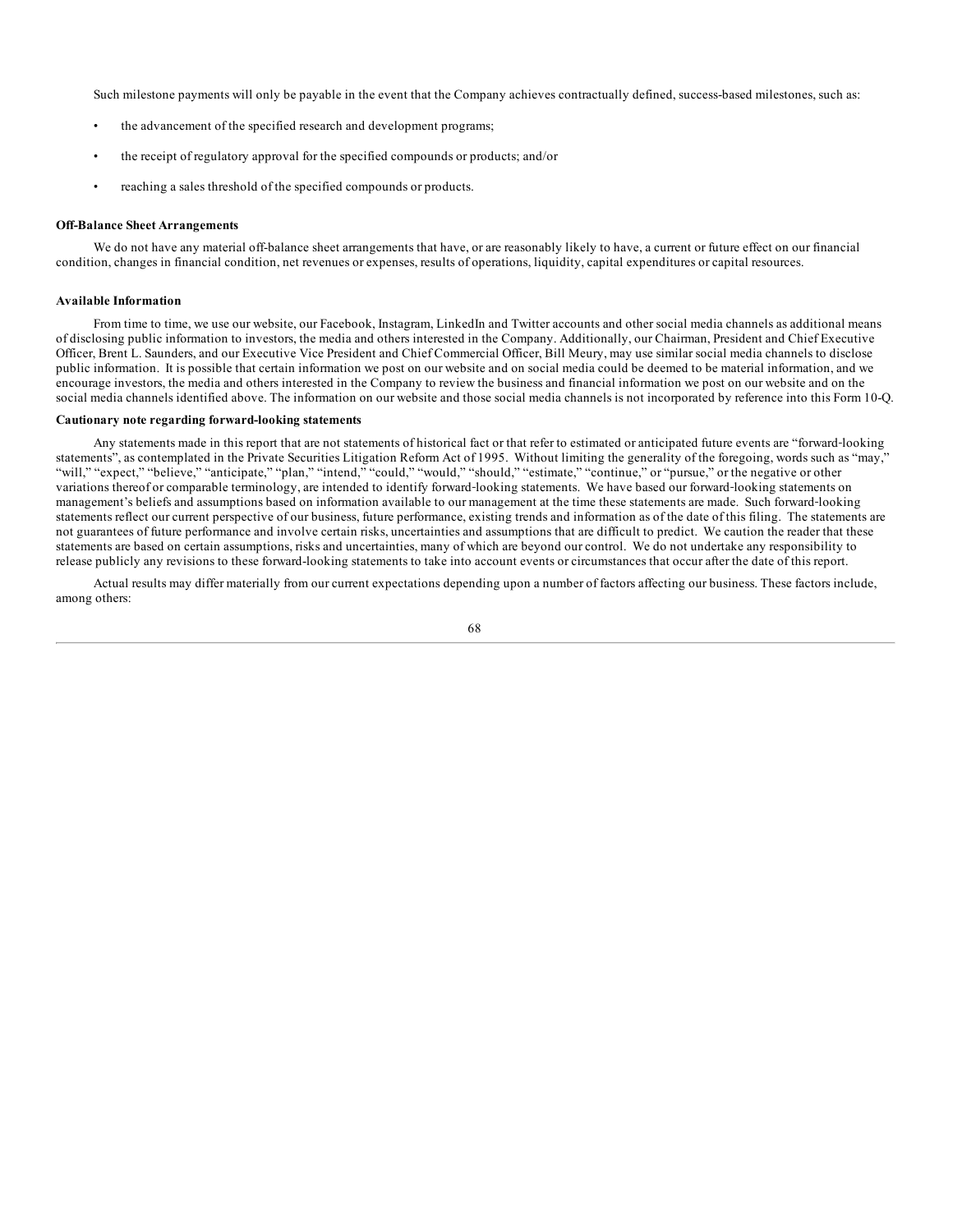- global economic and trade conditions;
- our ability to successfully develop and commercialize new products;
- uncertainty associated with the continued success of major products;
- generic product competition with our branded products;
- expiration of our patents on our branded products and the potential for increased competition from generic manufacturers;
- the highly competitive nature of the pharmaceutical industry;
- our ability to protect our technology rights, patents or other intellectual property;
- costs and efforts to defend or enforce technology rights, patents or other intellectual property;
- our ability to obtain and afford third-party licenses and proprietary technology that we need;
- our potential infringement of others' proprietary rights;
- our dependency on third-party service providers and third-party manufacturers and suppliers that in some cases may be the only source of finished products or raw materials that we need;
- availability of raw materials and other key ingredients;
- our vulnerability to and ability to defend against product liability claims and obtain sufficient or any product liability insurance;
- difficulties or delays in manufacturing;
- the effect of regulation including our ability to comply with and operate successfully under regulatory regimes that apply to us, including healthcare and privacy regulations;
- uncertainty and costs of legal actions and government investigations;
- the difficulty of predicting the timing or outcome of product development efforts and regulatory agency approvals or actions, if any;
- our ability to successfully navigate consolidation of our distribution network and concentration of our customer base;
- risks associated with acquisitions, mergers and joint ventures, such as difficulties integrating businesses, uncertainty associated with financial projections, projected synergies, restructuring, increased costs, and adverse tax consequences;
- the inherent uncertainty associated with financial projections;
- fluctuations in our operating results and financial conditions;
- the adverse impact of substantial debt and other financial obligations on the ability to fulfill and/or refinance debt obligations;
- the effect of intangible assets and resulting impairment testing and impairment charges on our financial condition;
- our ability to obtain additional debt or raise additional equity on terms that are favorable to us;
- our ability to retain qualified employees and key personnel;
- risks associated with cyber-security and vulnerability of our information and employee, customer and business information that we store digitally;
- our ability to manage environmental liabilities;
- our ability to continue foreign operations in countries and to maintain global operations;
- uncertainty related to our dividend plan and share repurchase program;
- risks associated with tax liabilities, or changes in U.S. federal or international tax laws or tax rulings to which we and our affiliates are subject, including changes that impact our effective tax rate and the risk that the Internal Revenue Service disagrees that we are a foreign corporation for U.S. federal tax purposes;
- risks of fluctuations in foreign currency exchange rates;
- our ability to maintain internal control over financial reporting;
- the ability of Irish law to protect our shareholders;
- the impact of Irish laws and regulations on our business, including limitations on capital management;
- uncertainty on the enforceability of judgements against our officers and directors in an Irish court;
- risks associated with Irish tax liabilities, which could subject us or our shareholders to Irish stamp duty, dividend withholding tax, income tax and/or capital acquisition tax; and
- other risks and uncertainties including those discussed in "Risk Factors" in our Annual Report on Form 10-K.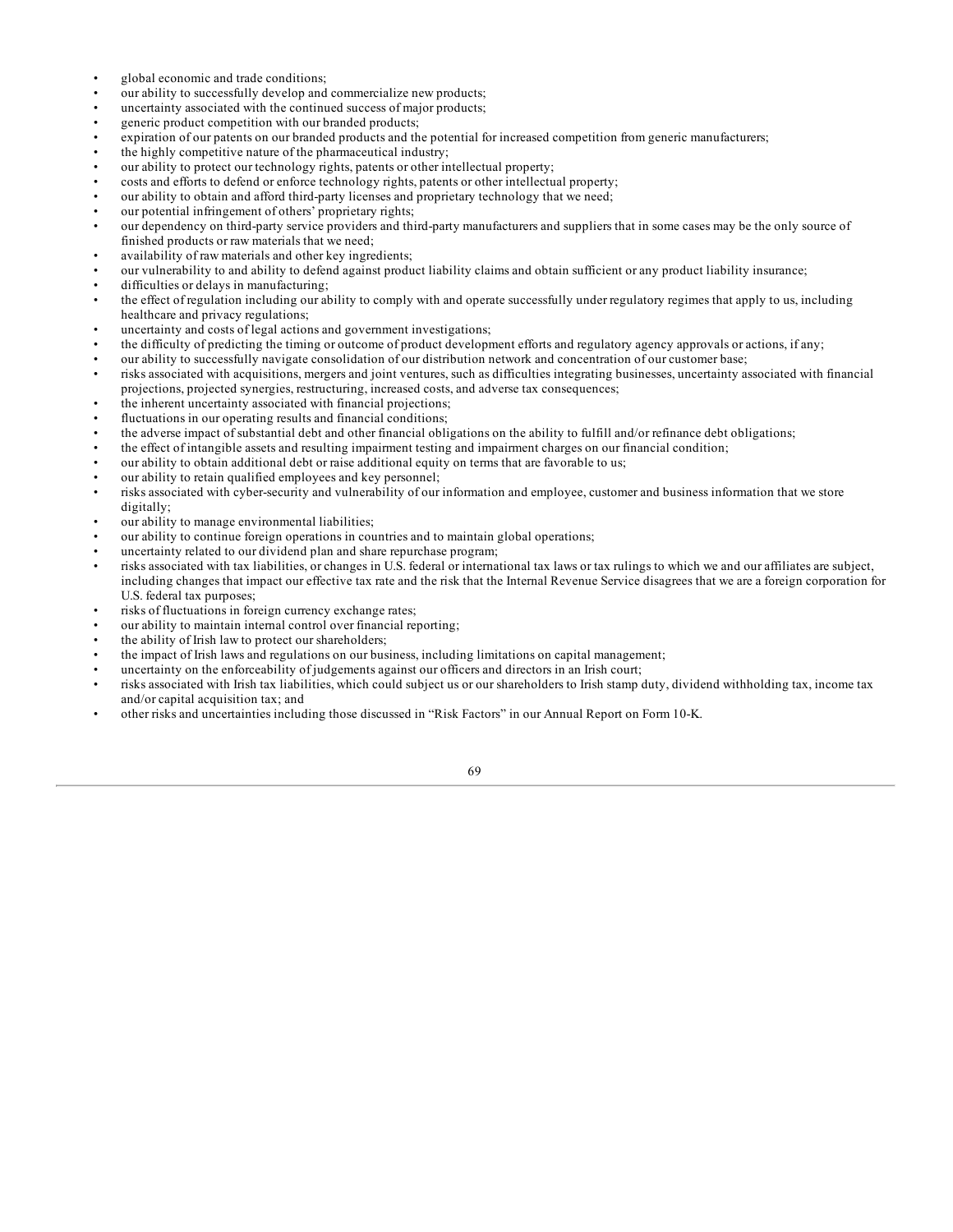# **ITEM 3. QUANTITATIVE AND QUALITATIVE DISCLOSURES ABOUT MARKET RISK**

The following discussion provides forward-looking quantitative and qualitative information about our potential exposure to market risk. Market risk represents the potential loss arising from adverse changes in the value of financial instruments. The risk of loss is assessed based on the likelihood of adverse changes in fair values, cash flows or future earnings. We are exposed to market risk for changes in the market values of our investments (Investment Risk), the impact of interest rate changes (Interest Rate Risk) and the impact of foreign currency exchange changes (Foreign Currency Exchange Risk).

We maintain our portfolio of cash equivalents and short-term investments in a variety of securities, including both government and government agency obligations with ratings of A or better and money market funds. Our investments in marketable securities are governed by our investment policy which seeks to preserve the value of our principal, provide liquidity and maximize return on the Company's investment against minimal interest rate risk. Consequently, our interest rate and principal risk are minimal on our non-equity investment portfolio. The quantitative and qualitative disclosures about market risk are set forth below.

## **Investment Risk**

As of March 31, 2019, our total investments in marketable and equity securities of other companies, including equity method investments, but excluding securities considered cash and cash equivalents, were \$1,053.1 million (included in marketable securities and investments and other assets). The fair values of these investments are subject to fluctuations due to volatility of the stock market and changes in general economic conditions.

We regularly review the carrying value of our investments and identify and recognize losses for income statement purposes.

# **Interest Rate Risk**

Our exposure to interest rate risk relates primarily to our non-equity investment portfolio. Our cash is invested in money market securities.

Our permitted investments in marketable securities include highly liquid money market securities classified as available-for-sale securities. No security as of March 31, 2019 has a maturity in excess of one year. These investments include floating rate securities that are exposed to interest rate fluctuations. Because of the short-term nature of these investments, we are subject to minimal interest rate risk and do not believe that an increase in market rates would have a significant negative impact on the value of our portfolio.

# *Floating Rate Debt*

At March 31, 2019, borrowings outstanding under the floating rate notes were \$2,070.6 million. Assuming a one percent increase in the applicable interest rate on the Company's floating rates notes, annual interest expense would increase by approximately \$14.2 million over the next twelve months.

In January 2019, Allergan entered into \$500.0 million notional floating to fixed interest rate swaps maturing on March 12, 2020 whereby it fixed the interest rates on \$500.0 million floating rate notes due March 12, 2020 to an average interest rate of 3.98%. The swaps are being accounted for using hedge accounting treatment.

### *Fixed Rate Debt*

The Company has outstanding borrowings under its fixed rate notes. Changes in market interest rates generally affect the fair value of fixed-rate debt, but do not impact earnings or cash flows.

#### *Euro Denominated Debt*

The Company has outstanding borrowings under its Euro Denominated Notes. Changes in foreign exchange rates may impact cash flows for principal and interest.

#### *Interest Rate*

The Company may use interest rate swap contracts on certain investing and borrowing transactions to manage its net exposure to interest rate changes and its overall cost of borrowing. The Company does not use leveraged swaps and does not leverage any of its fixed income investments that would put principal capital at risk.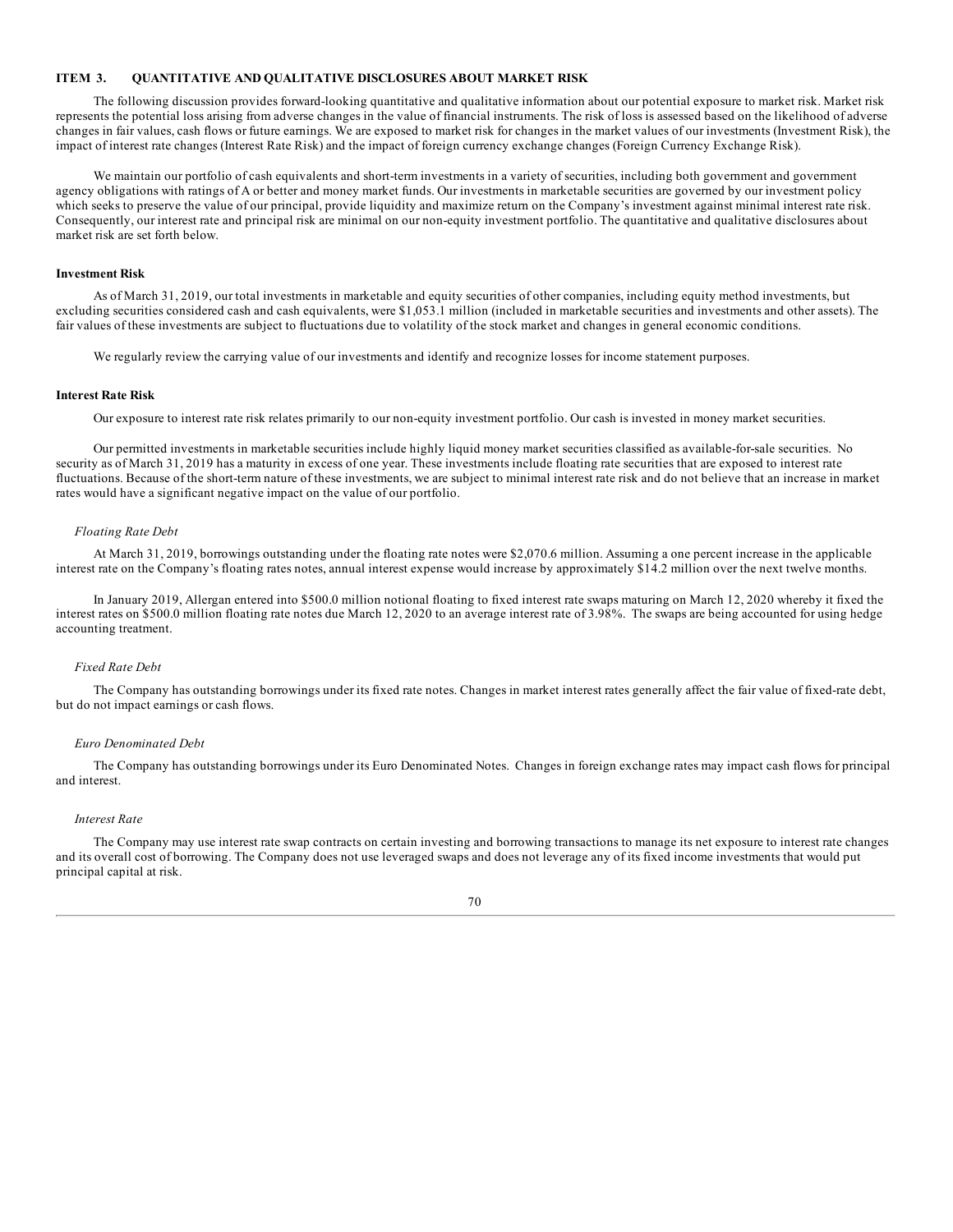## **Foreign Currency Exchange Risk**

Overall, we are a net recipient of currencies other than the U.S. dollar and, as such, benefit from a weaker dollar and are adversely affected by a stronger dollar relative to major currencies worldwide. Accordingly, changes in exchange rates, and in particular a strengthening of the U.S. dollar, may negatively affect our consolidated revenues or operating costs and expenses as expressed in U.S. dollars.

From time to time, we enter into foreign currency forward contracts which change in value as foreign exchange rates change to allow the Company to economically offset the effect of changes in the value of foreign currency assets and liabilities. We have entered into foreign currency forward contracts in amounts between minimum and maximum existing or anticipated foreign exchange exposures.

The Company is subject to transactions which are denominated in currencies other than the functional currency and therefore movements in exchange rates may impact the results of operations. Net foreign currency losses reflected in general and administrative expenses were \$6.8 million and \$4.9 million for the three months ended March 31, 2019 and 2018, respectively.

The currency for Argentina was deemed hyperinflationary in the third quarter of 2018 and is now being accounted for using the Company's functional currency. The impact is immaterial to the Company's operations.

In November 2018, the Company entered into a 700.0 million Euro forward contract to buy Euros while selling USD. The derivative has a maturity of May 31, 2019. The derivative instrument is marked-to-market to the P&L offsetting the revaluation (P&L) impact on the Euro 700.0 million variable interest debt. For the three months ended March 31, 2019, the Company recorded a loss of \$22.5 million relating to this instrument in general and administrative expenses.

The Company is exposed to foreign exchange risk in its international operations from foreign currency purchases, net investments in foreign subsidiaries, and foreign currency assets and liabilities created in the normal course of business, including the Euro Denominated Notes. In the three months ended March 31, 2019, we used effective net investment hedges to partially offset the effects of foreign currency on our investments in certain of our foreign subsidiaries. The total notional amount of our instruments designated as net investment hedges was \$5.0 billion as of March 31, 2019 and \$5.1 billion as of December 31, 2018. During the three months ended March 31, 2019 and 2018, the impact of the net investment hedges recorded in other comprehensive (loss) / income was a gain of \$110.8 million and a loss of \$95.1 million, respectively.

## *Other*

We do not believe that inflation has had a significant impact on our revenues or operations, nor do we have any material commodity price risks.

# **ITEM 4. CONTROLS AND PROCEDURES**

## **Evaluation of Disclosure Controls and Procedures**

Allergan plc maintains "disclosure controls and procedures," as such term is defined under Rule 13a-15(e) of the Exchange Act, that are designed to provide reasonable assurance that information required to be disclosed in Allergan plc's Exchange Act reports is recorded, processed, summarized and reported within the time periods specified in the SEC's rules and forms, and that such information is accumulated and communicated to Allergan plc's management, including its Principal Executive Officer and Principal Financial Officer, as appropriate, to allow timely decisions regarding required disclosure. In designing and evaluating the disclosure controls and procedures, management recognizes that any controls and procedures, no matter how well designed and operated, can provide only reasonable assurance of achieving the desired control objective.

As required by SEC Rule 13a-15(b), Allergan plc carried out an evaluation, under the supervision and with the participation of Allergan plc's management, including Allergan plc's Principal Executive Officer and Principal Financial Officer, of the effectiveness of the design and operation of Allergan plc's disclosure controls and procedures as of the end of the period covered by this quarterly report. Based on this evaluation Allergan plc's Principal Executive Officer and Principal Financial Officer concluded that Allergan plc's disclosure controls and procedures were effective at the reasonable assurance level as of March 31, 2019.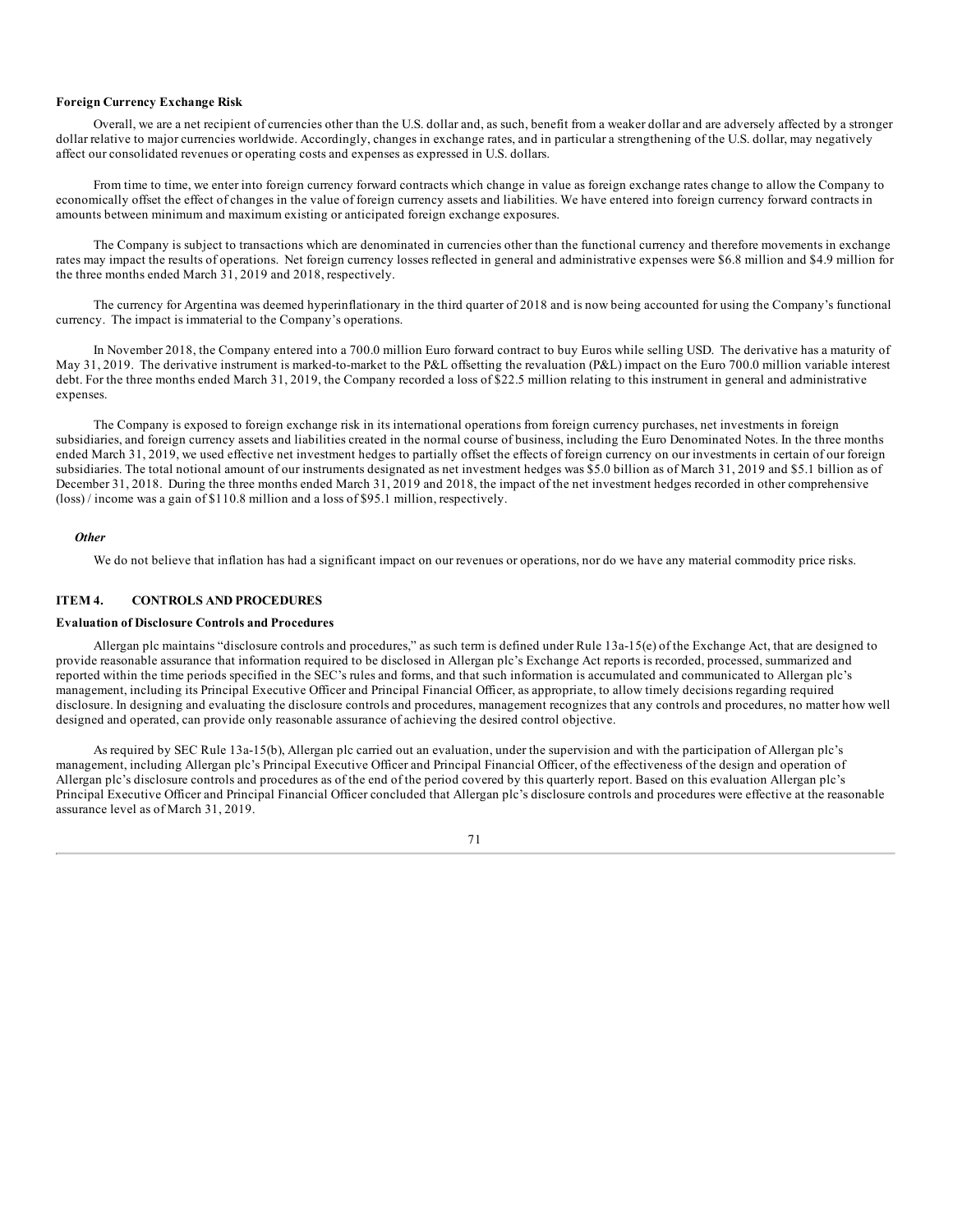Warner Chilcott Limited maintains "disclosure controls and procedures," as such term is defined under Rule 13a-15(e) of the Exchange Act, that are designed to provide reasonable assurance that information required to be disclosed in the Company's Exchange Act reports is recorded, processed, summarized and reported within the time periods specified in the SEC's rules and forms, and that such information is accumulated and communicated to Warner Chilcott Limited's management, including its Principal Executive Officer and Principal Financial Officer, as appropriate, to allow timely decisions regarding required disclosure. In designing and evaluating the disclosure controls and procedures, management recognizes that any controls and procedures, no matter how well designed and operated, can provide only reasonable assurance of achieving the desired control objective.

As required by SEC Rule 13a-15(b), Warner Chilcott Limited carried out an evaluation, under the supervision and with the participation of Warner Chilcott Limited's management, including Warner Chilcott Limited's Principal Executive Officer and Principal Financial Officer, of the effectiveness of the design and operation of Warner Chilcott Limited's disclosure controls and procedures as of the end of the period covered by this quarterly report. Based on this evaluation Warner Chilcott Limited's Principal Executive Officer and Principal Financial Officer concluded that Warner Chilcott Limited's disclosure controls and procedures were effective at the reasonable assurance level as of March 31, 2019.

# **Changes in Internal Control Over Financial Reporting of Allergan plc and Warner Chilcott Limited**

During the quarter ended March 31, 2019, there were no changes in our internal control over financial reporting that have materially affected, or are reasonably likely to materially affect, Allergan plc and Warner Chilcott Limited's internal control over financial reporting.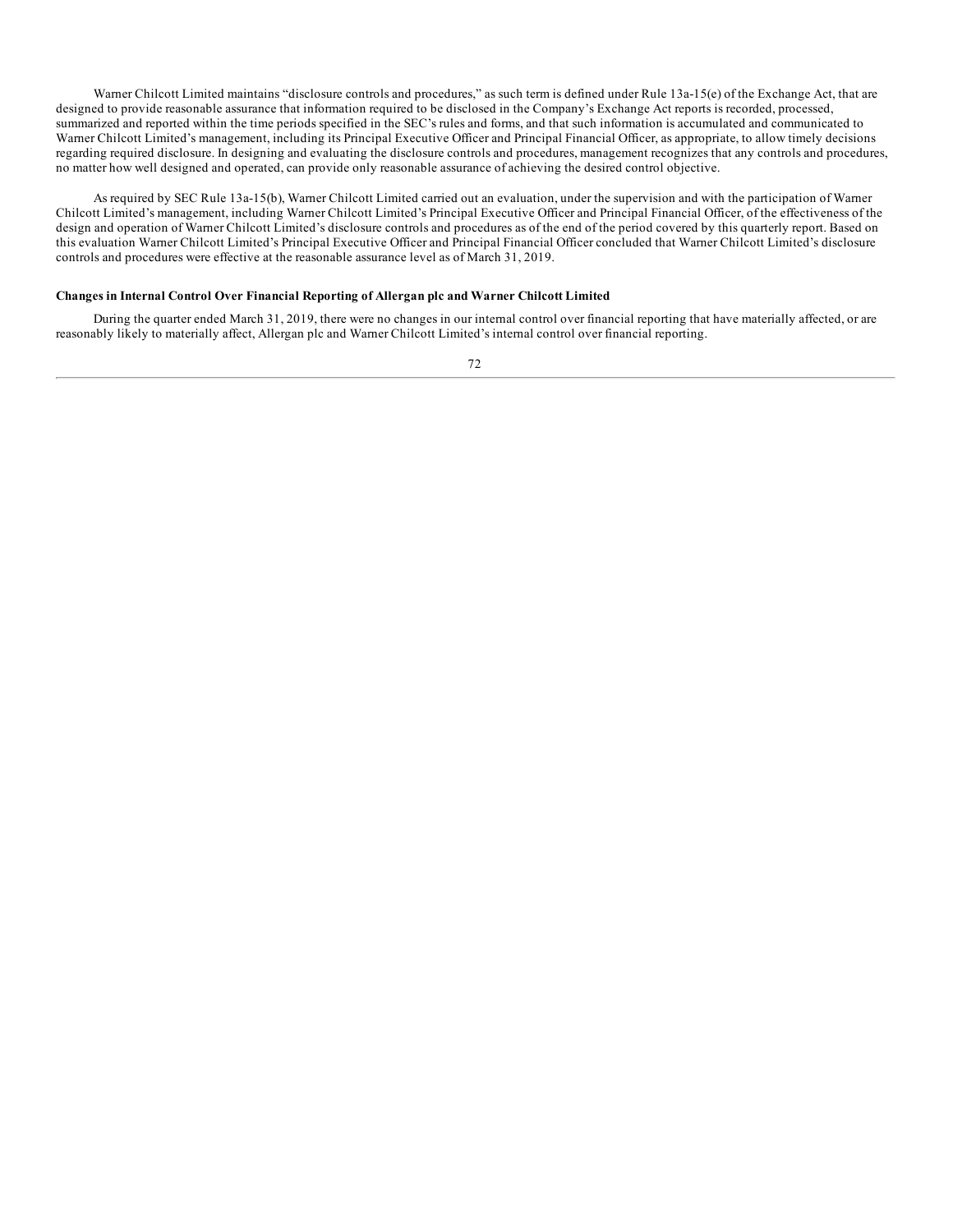## **PART II. OTHER INFORMATION**

# <span id="page-72-0"></span>**ITEM 1. LEGAL PROCEEDINGS**

For information regarding legal proceedings, refer to "PART I, ITEM 3. LEGAL PROCEEDINGS," of our Annual Report on Form 10-K for the year ended December 31, 2018 and "*Legal Matters*" in "NOTE 20 — Commitments and Contingencies" in the accompanying "Notes to the Consolidated Financial Statements" in this Quarterly Report.

### **ITEM 1A. RISK FACTORS**

There have been no material changes in the Company's risk factors from those disclosed in the Company's Form 10-K for the year ended December 31, 2018.

### **ITEM 2. UNREGISTERED SALES OF EQUITY SECURITIES AND USE OF PROCEEDS**

## **Recent Sale of Unregistered Securities; Uses of Proceeds from Registered Securities**

None.

#### **Issuer Purchases of Equity Securities**

During the quarter ended March 31, 2019, we repurchased 209,527 of Allergan plc's Ordinary Shares to satisfy tax withholding obligations in connection with the vesting of restricted stock issued to employees and directors. The Company's Board of Directors previously approved a \$2.0 billion share repurchase program in July 2018, of which we repurchased \$0.8 billion of our Ordinary Shares in the three months ended March 31, 2019. On January 29, 2019, the Company announced that its Board of Directors approved a \$2.0 billion share repurchase program, all of which remained outstanding as of March 31, 2019.

| Period                     | Total<br><b>Number</b><br>of Shares<br>Purchased | Total<br><b>Number</b><br>of Shares<br><b>Purchased to</b><br><b>Satisfy Tax</b><br>Withholdings | Average<br>Price<br>Paid |                     | Total<br>Number of<br><b>Shares</b><br>Purchased<br>as Part of<br>Share<br>Repurchase<br>Program | Average<br><b>Price Paid</b><br>per Share<br>as Part of<br>Share<br>Repurchase |              | Approximate<br><b>Dollar Value</b><br>of Shares that<br><b>May Yet Be</b><br><b>Purchased</b><br><b>Under the</b><br>Share<br>Repurchase<br>Program |                             |
|----------------------------|--------------------------------------------------|--------------------------------------------------------------------------------------------------|--------------------------|---------------------|--------------------------------------------------------------------------------------------------|--------------------------------------------------------------------------------|--------------|-----------------------------------------------------------------------------------------------------------------------------------------------------|-----------------------------|
| January 1 - 31, 2019       | 2,408                                            | 2,408                                                                                            | S                        | per Share<br>158.02 |                                                                                                  | \$                                                                             | Program<br>٠ |                                                                                                                                                     | (\$ in millions)<br>2,799.8 |
|                            |                                                  |                                                                                                  |                          |                     | $\sim$                                                                                           |                                                                                |              |                                                                                                                                                     |                             |
| February 1 - 28, 2019      | 15,055                                           | 15,055                                                                                           | \$.                      | 141.61              | $\sim$                                                                                           | S                                                                              | ۰            | \$                                                                                                                                                  | 2,799.8                     |
| March 1 - 31, 2019         | 5,522,312                                        | 192,064                                                                                          |                          | 140.60              | 5,330,248                                                                                        |                                                                                | 150.02       | <sup>\$</sup>                                                                                                                                       | 2,000.1                     |
| January 1 - March 31, 2019 | 5,539,775                                        | 209,527                                                                                          |                          | 140.87              | 5,330,248                                                                                        |                                                                                | 150.02       |                                                                                                                                                     |                             |

# **ITEM 6. EXHIBITS**

Reference is hereby made to the Exhibit Index on page 74.

73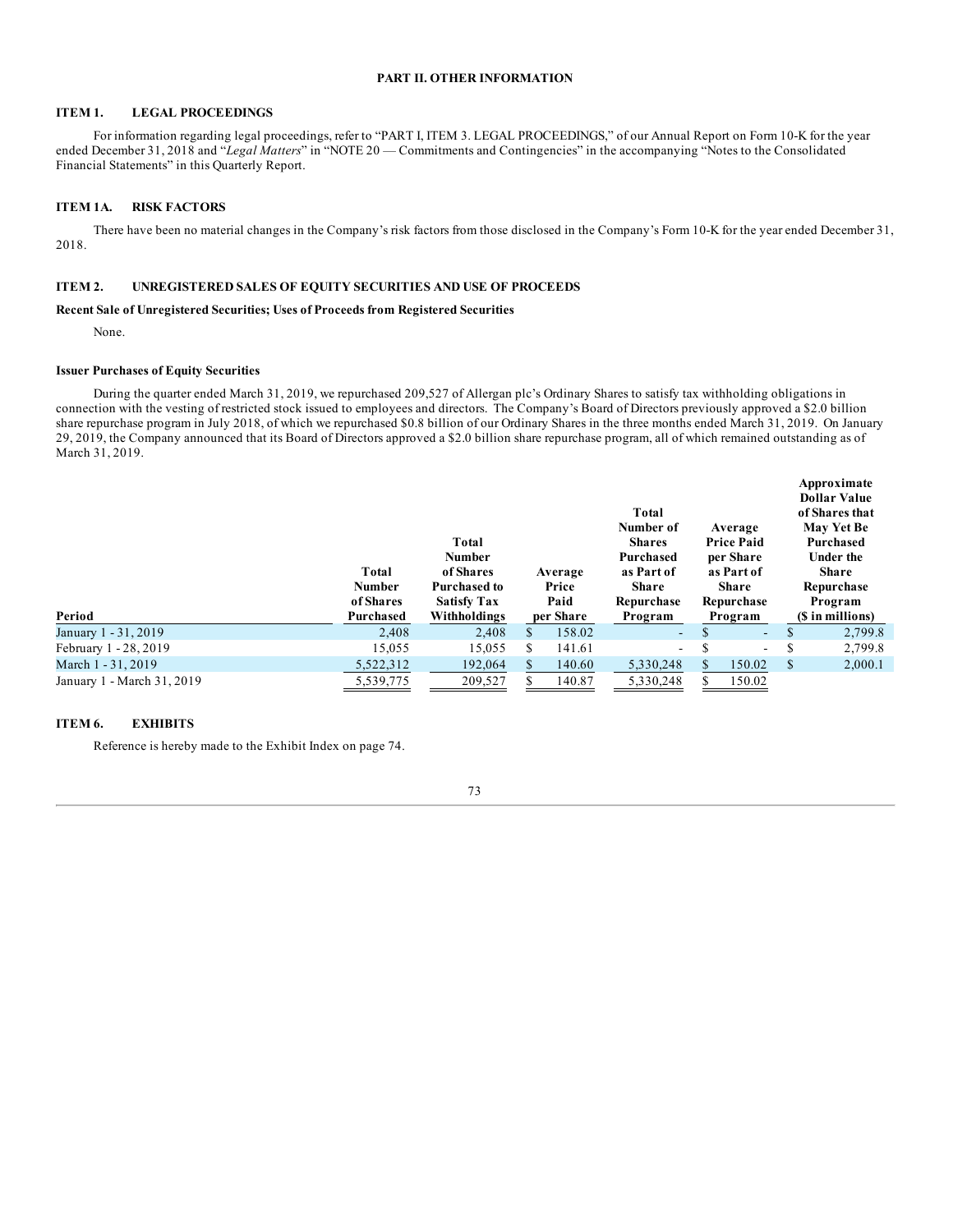# **EXHIBIT INDEX**

# **Exhibit Description**

- 31.1\* [Certification](#page-75-0) of Chief Executive Officer pursuant to Rule 13a-14a of the Securities Exchange Act of 1934.<br>31.2\* Certification of Chief Financial Officer pursuant to Rule 13a-14a of the Securities Exchange Act of 1934
- 
- 31.2\* [Certification](#page-77-0) of Chief Financial Officer pursuant to Rule 13a-14a of the Securities Exchange Act of 1934.<br>32.1\*\* Certification of Chief Executive Officer pursuant to 18 U.S.C. of Section 1350, as adopted pursuant to Certification of Chief Executive Officer pursuant to 18 U.S.C. of Section 1350, as adopted pursuant to Section 906 of the [Sarbanes-Oxley](#page-79-0) Act of 2002.
- 32.2\*\* Certification of Chief Financial Officer pursuant to 18 U.S.C. of the Section 1350, as adopted pursuant to Section 906 of the [Sarbanes-Oxley](#page-81-0) Act of 2002.

101.INS XBRL Instance Document.

- 101.SCH XBRL Taxonomy Extension Scheme Document.<br>101.CAL XBRL Taxonomy Extension Calculation Linkbas
- 101.CAL XBRL Taxonomy Extension Calculation Linkbase Document.<br>101.DEF XBRL Taxonomy Extension Label Definition Document.
- XBRL Taxonomy Extension Label Definition Document.
- 101.LAB XBRL Taxonomy Extension Label Linkbase Document.
- 101.PRE XBRL Taxonomy Extension Presentation Linkbase Document.
- # Indicates a management contract or compensatory plan or arrangement.<br>
Filed herouith
- \* Filed herewith.<br>\*\* Furnished herewith
- Furnished herewith and not "filed" for purposes of Section 18 of the Exchange Act.

74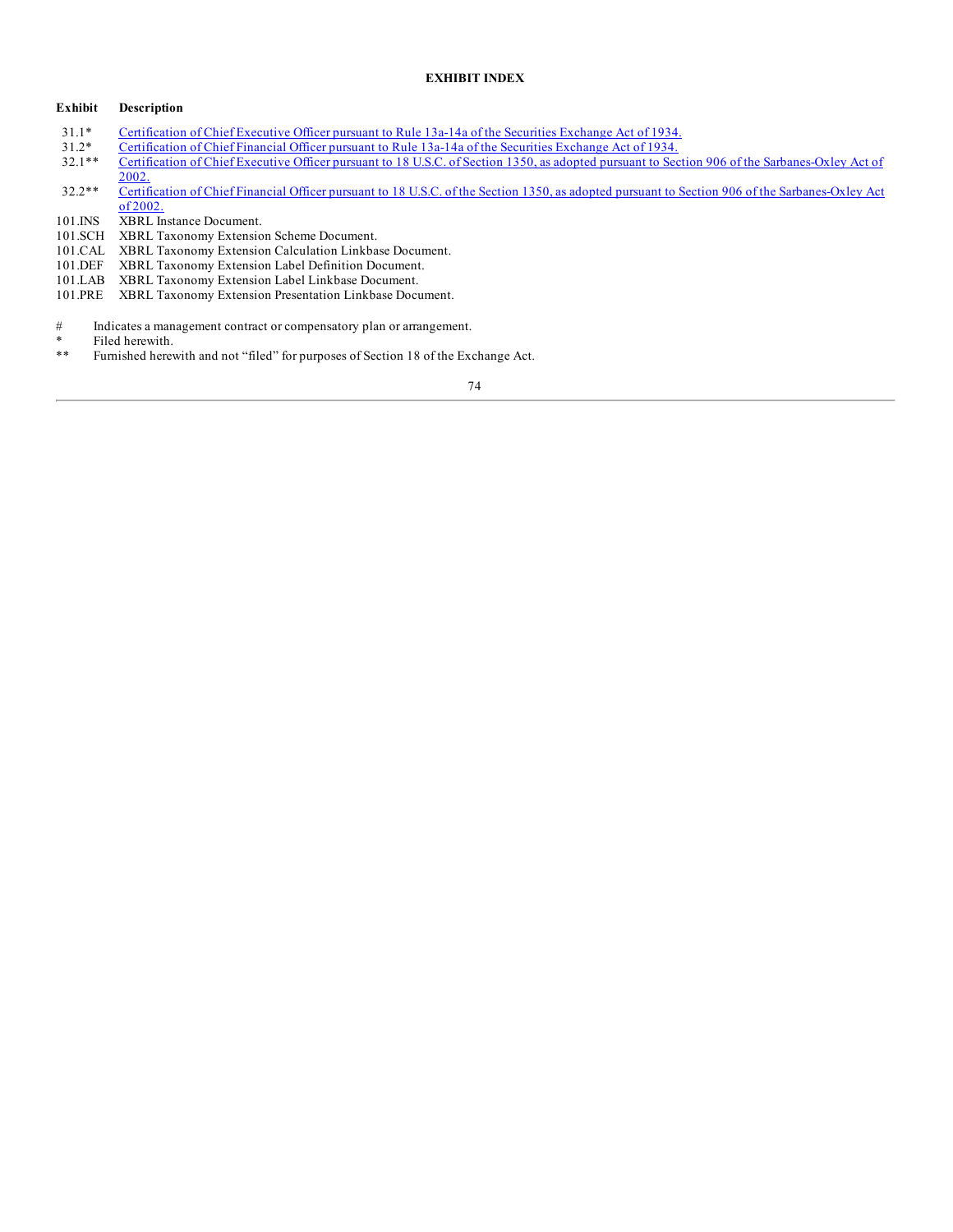# **SIGNATURES**

<span id="page-74-0"></span>Pursuant to the requirements of the Securities Exchange Act of 1934, the registrant has duly caused this report to be signed on its behalf by the undersigned, thereunto duly authorized, on May 7, 2019.

> ALLERGAN PLC WARNER CHILCOTT LIMITED

| By:    | /s/ Matthew M. Walsh                                                                            |
|--------|-------------------------------------------------------------------------------------------------|
| Name:  | <b>Matthew M. Walsh</b>                                                                         |
| Title: | <b>Executive Vice President and Chief Financial</b><br>Officer<br>(Principal Financial Officer) |
| By:    | /s/ James C. D'Arecca                                                                           |
|        |                                                                                                 |

**Name: James C. D'Arecca**<br>Title: **Chief Accounting Office Title: Chief Accounting Officer (Principal Accounting Officer)**

75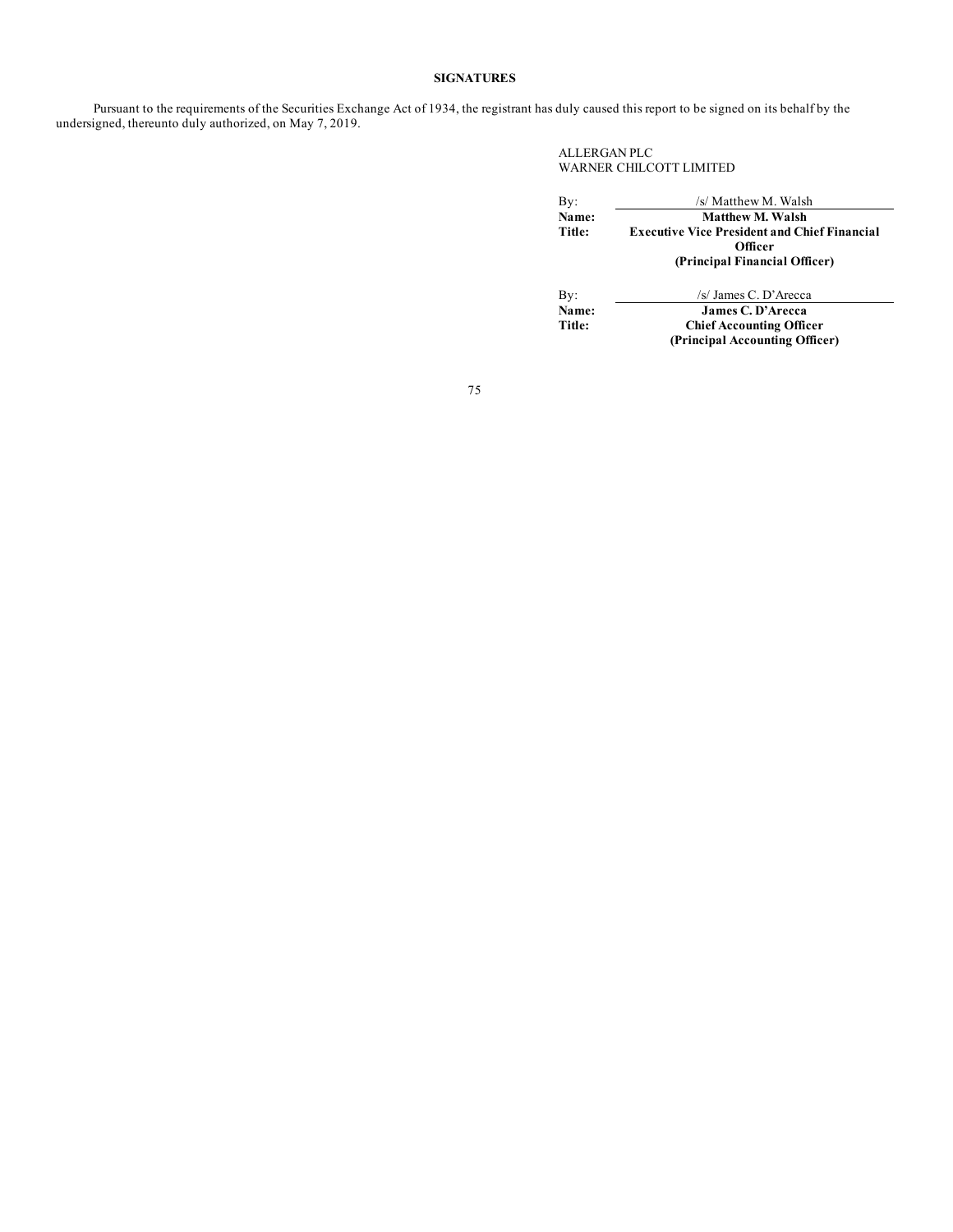### **Certification of Chief Executive Officer Pursuant to Rule 13a-14(a) Under the Securities Exchange Act of 1934**

<span id="page-75-0"></span>I, Brenton L. Saunders, Chairman, President and Chief Executive Officer, certify that:

1. I have reviewed this quarterly report on Form 10-Q of Allergan plc;

2. Based on my knowledge, this report does not contain any untrue statement of a material fact or omit to state a material fact necessary to make the statements made, in light of the circumstances under which such statements were made, not misleading with respect to the period covered by this report;

3. Based on my knowledge, the financial statements, and other financial information included in this report, fairly present in all material respects the financial condition, results of operations and cash flows of the registrant as of, and for, the periods presented in this report;

4. The registrant's other certifying officer and I are responsible for establishing and maintaining disclosure controls and procedures (as defined in Exchange Act Rules 13a-15(e) and 15d-15(e)) and internal control over financial reporting (as defined in Exchange Act Rules 13a-15(f) and 15d-15(f)) for the registrant and have:

a) designed such disclosure controls and procedures, or caused such disclosure controls and procedures to be designed under our supervision, to ensure that material information relating to the registrant, including its consolidated subsidiaries, is made known to us by others within those entities, particularly during the period in which this report is being prepared;

b) designed such internal control over financial reporting, or caused such internal control over financial reporting to be designed under our supervision, to provide reasonable assurance regarding the reliability of financial reporting and the preparation of financial statements for external purposes in accordance with generally accepted accounting principles;

c) evaluated the effectiveness of the registrant's disclosure controls and procedures and presented in this report our conclusions about the effectiveness of the disclosure controls and procedures, as of the end of the period covered by this report based on such evaluation; and

d) disclosed in this report any change in the registrant's internal control over financial reporting that occurred during the registrant's most recent fiscal quarter (the registrant's fourth fiscal quarter in the case of an annual report) that has materially affected, or is reasonably likely to materially affect, the registrant's internal control over financial reporting; and

5. The registrant's other certifying officer and I have disclosed, based on our most recent evaluation of internal control over financial reporting, to the registrant's auditors and the audit committee of the registrant's board of directors (or persons performing the equivalent function):

a) all significant deficiencies and material weaknesses in the design or operation of internal control over financial reporting which are reasonably likely to adversely affect the registrant's ability to record, process, summarize and report financial information; and

b) any fraud, whether or not material, that involves management or other employees who have a significant role in the registrant's internal control over financial reporting.

Date: May 7, 2019

By: **/s/ BRENTON L. SAUNDERS**

Brenton L. Saunders Chairman, President and Chief Executive Officer (Principal Executive Officer)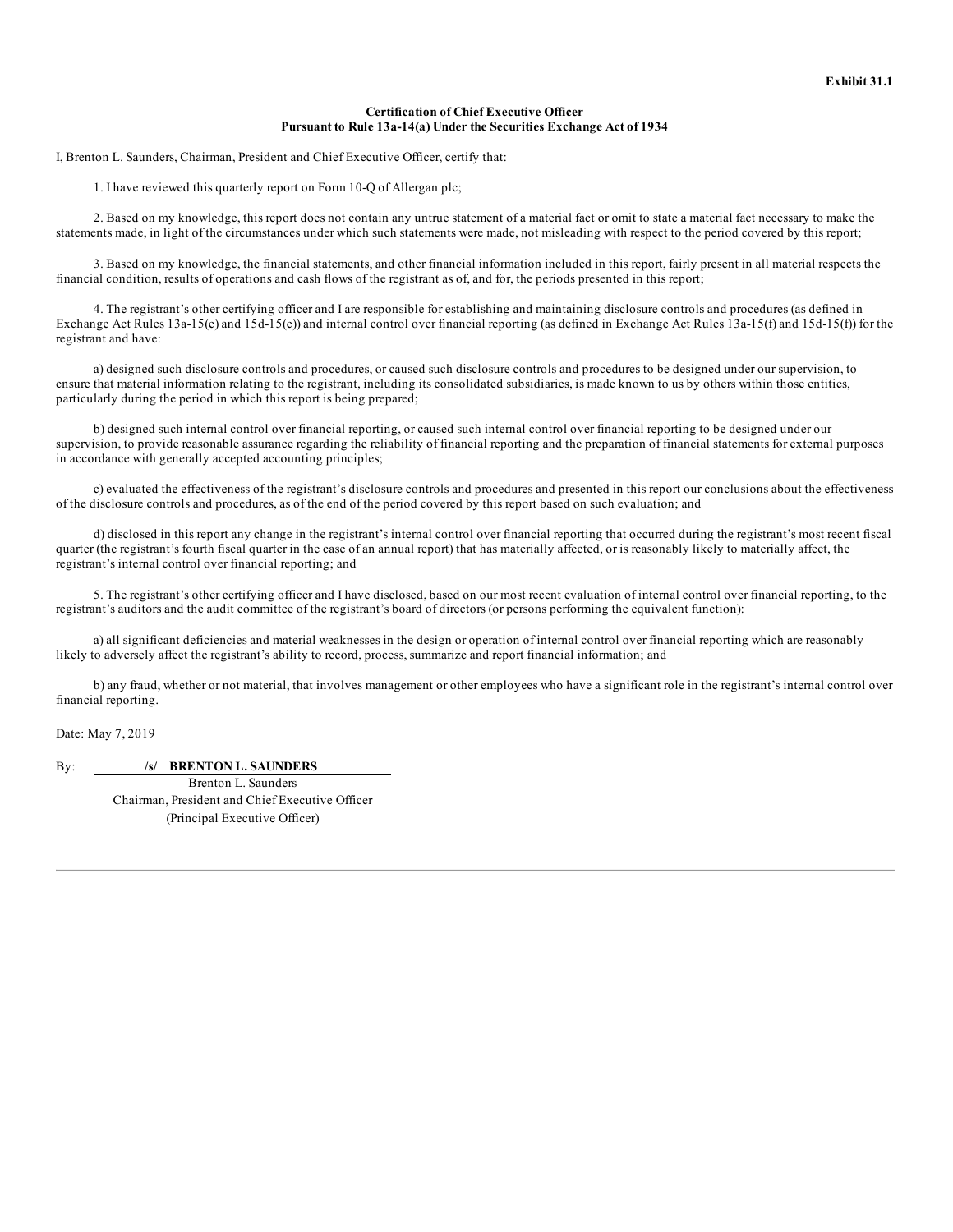### **Certification of Chief Executive Officer Pursuant to Rule 13a-14(a) Under the Securities Exchange Act of 1934**

I, Brenton L. Saunders, Chairman, President and Chief Executive Officer, certify that:

1. I have [reviewed](#page-2-0) this quarterly report on Form 10-Q of Warner Chilcott Limited;

2. Based on my [knowledge,](#page-2-0) this report does not contain any untrue statement of a material fact or omit to state a material fact necessary to make the statements made, in light of the [circumstances](#page-3-0) under which such statements were made, not misleading with respect to the period covered by this report;

3. Based on my knowledge, the financial statements, and other financial [information](#page-5-0) included in this report, fairly present in all material respects the financial condition, results of [operations](#page-6-0) and cash flows of the registrant as of, and for, the periods presented in this report;

4. The registrant's other certifying officer and I are responsible for establishing and [maintaining](#page-8-0) disclosure controls and procedures (as defined in Exchange Act Rules  $13a-15(e)$  and  $15d-15(e)$  and internal control over financial reporting (as defined in Exchange Act Rules  $13a-15(f)$ ) and  $15d-15(f)$ ) for the registrant and have:

a) designed such disclosure controls and [procedures,](#page-11-0) or caused such disclosure controls and procedures to be designed under our supervision, to ensure that material [information](#page-12-0) relating to the registrant, including its consolidated subsidiaries, is made known to us by others within those entities, particularly during the period in which this report is being [prepared;](#page-52-0)

b) [designed](#page-70-0) such internal control over financial [reporting,](#page-69-0) or caused such internal control over financial reporting to be designed under our [supervision,](#page-72-0) to provide reasonable assurance regarding the reliability of financial reporting and the preparation of financial statements for external purposes in accordance with [generally](#page-72-0) accepted accounting principles;

c) e[valuated](#page-72-0) the effectiveness of the registrant's disclosure controls and procedures and presented in this report our conclusions about the effectiveness of the disc[losure](#page-72-0) controls and [procedures,](#page-72-0) as of the end of the period covered by this report based on such evaluation; and

d) [disclosed](#page-74-0) in this report any change in the registrant's internal control over financial reporting that occurred during the registrant's most recent fiscal quarter (the registrant's fourth fiscal quarter in the case of an annual report) that has materially affected, or is reasonably likely to materially affect, the registrant's internal control over financial reporting; and

5. The registrant's other certifying officer and I have disclosed, based on our most recent evaluation of internal control over financial reporting, to the registrant's auditors and the audit committee of the registrant's board of directors (or persons performing the equivalent function):

a) all significant deficiencies and material weaknesses in the design or operation of internal control over financial reporting which are reasonably likely to adversely affect the registrant's ability to record, process, summarize and report financial information; and

b) any fraud, whether or not material, that involves management or other employees who have a significant role in the registrant's internal control over financial reporting.

Date: May 7, 2019

By: **/s/ BRENTON L. SAUNDERS**

Brenton L. Saunders Chairman, President and Chief Executive Officer (Principal Executive Officer)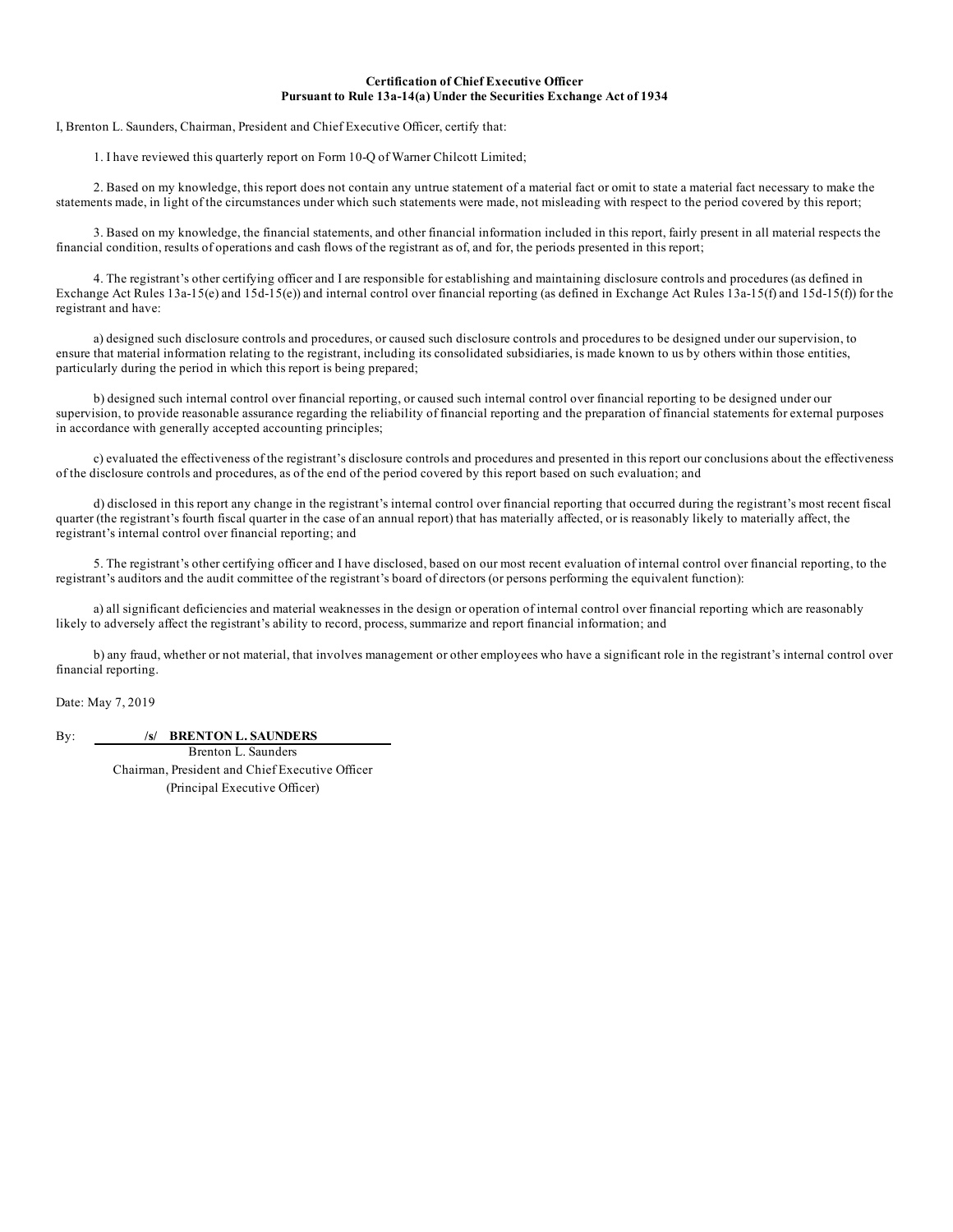### **Certification of Chief Financial Officer Pursuant to Rule 13a-14(a) Under the Securities Exchange Act of 1934**

<span id="page-77-0"></span>I, Matthew M. Walsh, Executive Vice President and Chief Financial Officer, certify that:

1. I have reviewed this quarterly report on Form 10-Q of Allergan plc;

2. Based on my knowledge, this report does not contain any untrue statement of a material fact or omit to state a material fact necessary to make the statements made, in light of the circumstances under which such statements were made, not misleading with respect to the period covered by this report;

3. Based on my knowledge, the financial statements, and other financial information included in this report, fairly present in all material respects the financial condition, results of operations and cash flows of the registrant as of, and for, the periods presented in this report;

4. The registrant's other certifying officer and I are responsible for establishing and maintaining disclosure controls and procedures (as defined in Exchange Act Rules 13a-15(e) and 15d-15(e)) and internal control over financial reporting (as defined in Exchange Act Rules 13a-15(f) and 15d-15(f)) for the registrant and have:

a) designed such disclosure controls and procedures, or caused such disclosure controls and procedures to be designed under our supervision, to ensure that material information relating to the registrant, including its consolidated subsidiaries, is made known to us by others within those entities, particularly during the period in which this report is being prepared;

b) designed such internal control over financial reporting, or caused such internal control over financial reporting to be designed under our supervision, to provide reasonable assurance regarding the reliability of financial reporting and the preparation of financial statements for external purposes in accordance with generally accepted accounting principles;

c) evaluated the effectiveness of the registrant's disclosure controls and procedures and presented in this report our conclusions about the effectiveness of the disclosure controls and procedures, as of the end of the period covered by this report based on such evaluation; and

d) disclosed in this report any change in the registrant's internal control over financial reporting that occurred during the registrant's most recent fiscal quarter (the registrant's fourth fiscal quarter in the case of an annual report) that has materially affected, or is reasonably likely to materially affect, the registrant's internal control over financial reporting; and

5. The registrant's other certifying officer and I have disclosed, based on our most recent evaluation of internal control over financial reporting, to the registrant's auditors and the audit committee of the registrant's board of directors (or persons performing the equivalent function):

a) all significant deficiencies and material weaknesses in the design or operation of internal control over financial reporting which are reasonably likely to adversely affect the registrant's ability to record, process, summarize and report financial information; and

b) any fraud, whether or not material, that involves management or other employees who have a significant role in the registrant's internal control over financial reporting.

Date: May 7, 2019

By: **/s/ MATTHEW M. WALSH**

Matthew M. Walsh Executive Vice President and Chief Financial Officer (Principal Financial Officer)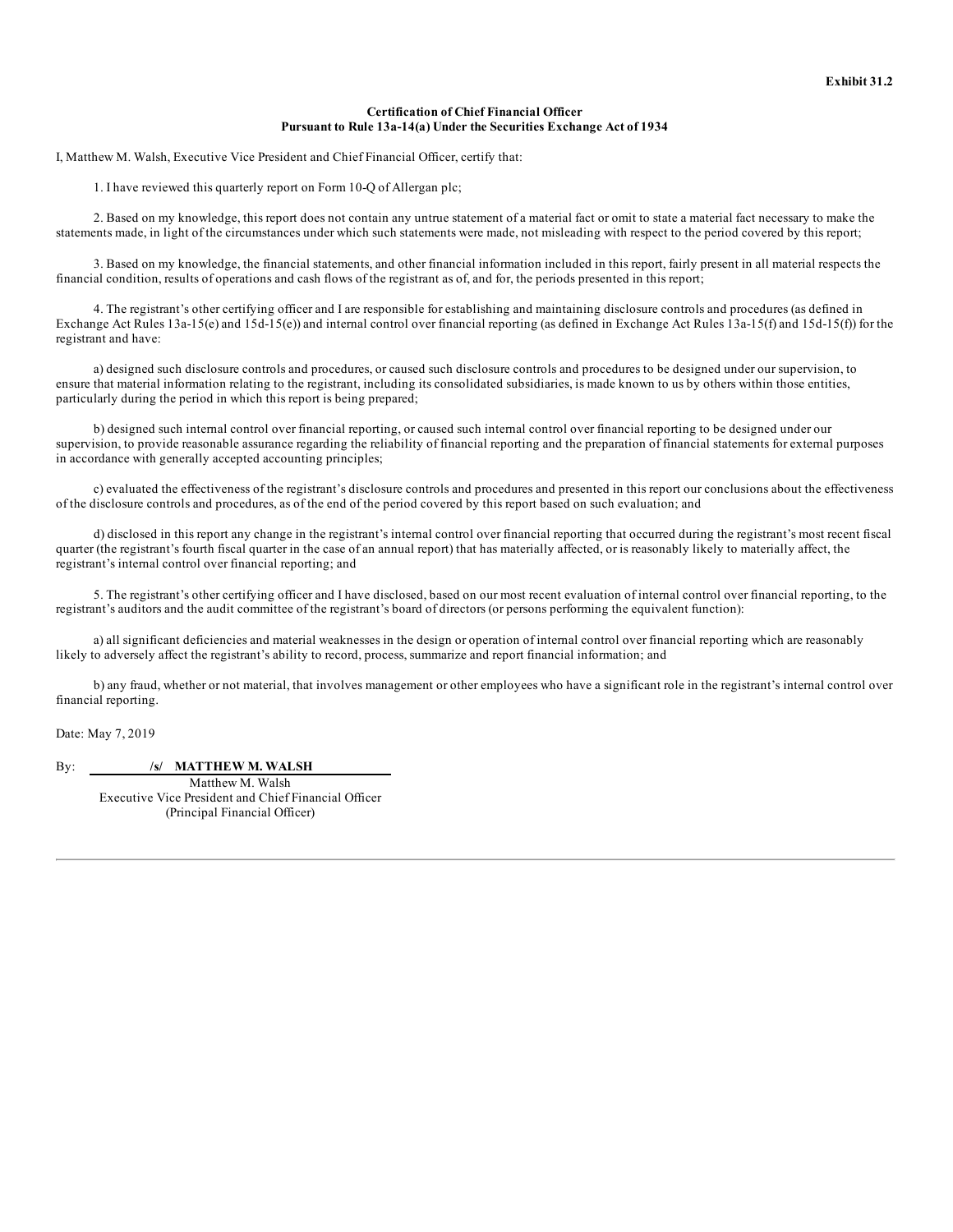### **Certification of Chief Financial Officer Pursuant to Rule 13a-14(a) Under the Securities Exchange Act of 1934**

I, Matthew M. Walsh, Executive Vice President and Chief Financial Officer, certify that:

1. I have [reviewed](#page-2-0) this quarterly report on Form 10-Q of Warner Chilcott Limited;

2. Based on my [knowledge,](#page-2-0) this report does not contain any untrue statement of a material fact or omit to state a material fact necessary to make the statements made, in light of the [circumstances](#page-3-0) under which such statements were made, not misleading with respect to the period covered by this report;

3. Based on my knowledge, the financial statements, and other financial [information](#page-5-0) included in this report, fairly present in all material respects the financial condition, results of [operations](#page-6-0) and cash flows of the registrant as of, and for, the periods presented in this report;

4. The registrant's other certifying officer and I are responsible for establishing and [maintaining](#page-8-0) disclosure controls and procedures (as defined in Exchange Act Rules  $13a-15(e)$  and  $15d-15(e)$  and internal control over financial reporting (as defined in Exchange Act Rules  $13a-15(f)$ ) and  $15d-15(f)$ ) for the registrant and have:

a) designed such disclosure controls and [procedures,](#page-11-0) or caused such disclosure controls and procedures to be designed under our supervision, to ensure that material [information](#page-12-0) relating to the registrant, including its consolidated subsidiaries, is made known to us by others within those entities, particularly during the period in which this report is being [prepared;](#page-52-0)

b) [designed](#page-70-0) such internal control over financial [reporting,](#page-69-0) or caused such internal control over financial reporting to be designed under our [supervision,](#page-72-0) to provide reasonable assurance regarding the reliability of financial reporting and the preparation of financial statements for external purposes in accordance with [generally](#page-72-0) accepted accounting principles;

c) e[valuated](#page-72-0) the effectiveness of the registrant's disclosure controls and procedures and presented in this report our conclusions about the effectiveness of the disc[losure](#page-72-0) controls and [procedures,](#page-72-0) as of the end of the period covered by this report based on such evaluation; and

d) [disclosed](#page-74-0) in this report any change in the registrant's internal control over financial reporting that occurred during the registrant's most recent fiscal quarter (the registrant's fourth fiscal quarter in the case of an annual report) that has materially affected, or is reasonably likely to materially affect, the registrant's internal control over financial reporting; and

5. The registrant's other certifying officer and I have disclosed, based on our most recent evaluation of internal control over financial reporting, to the registrant's auditors and the audit committee of the registrant's board of directors (or persons performing the equivalent function):

a) all significant deficiencies and material weaknesses in the design or operation of internal control over financial reporting which are reasonably likely to adversely affect the registrant's ability to record, process, summarize and report financial information; and

b) any fraud, whether or not material, that involves management or other employees who have a significant role in the registrant's internal control over financial reporting.

Date: May 7, 2019

By: **/s/ MATTHEW M. WALSH**

Matthew M. Walsh Executive Vice President and Chief Financial Officer (Principal Financial Officer)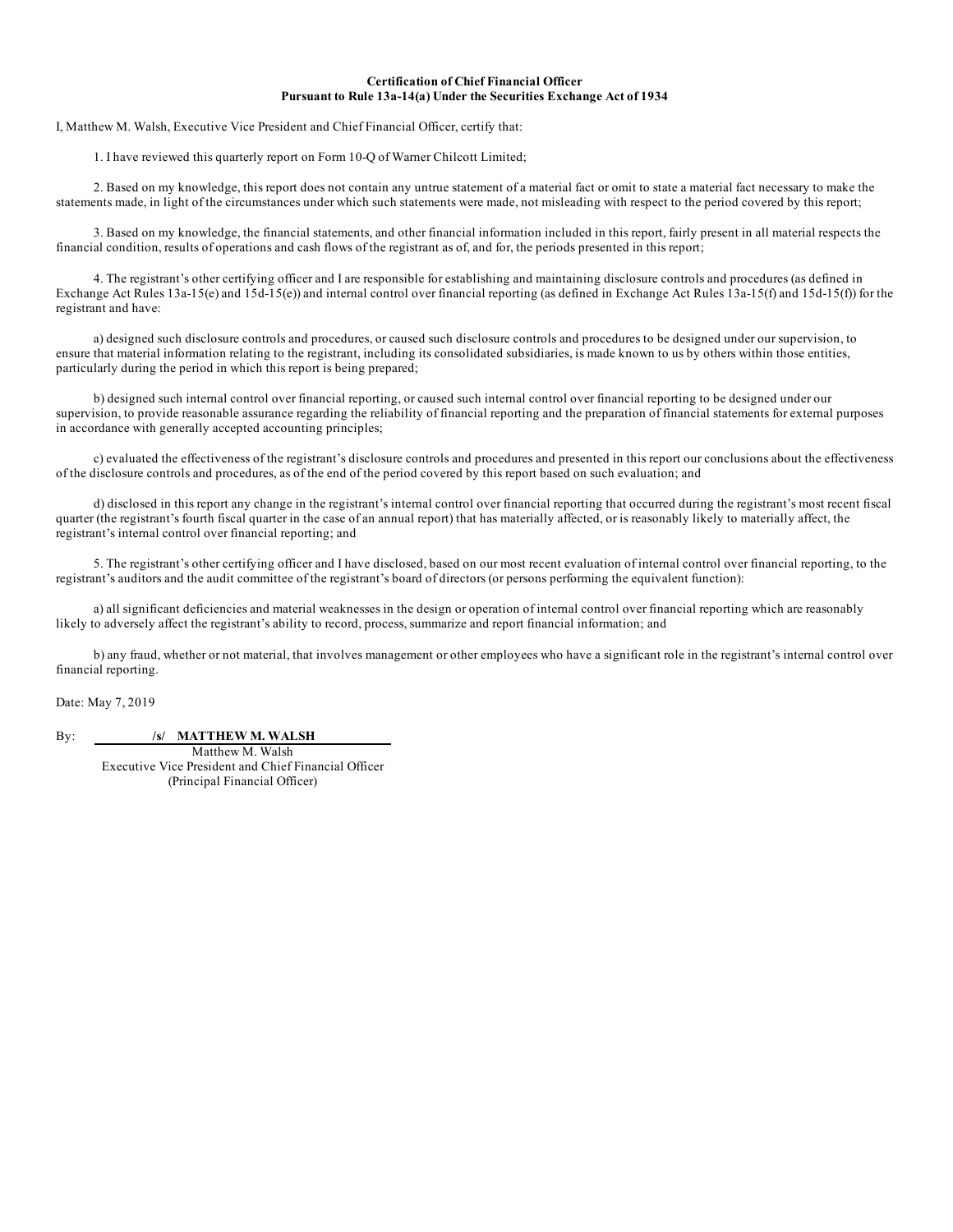### **Certification of Chief Executive Officer Pursuant to 18 U.S.C. of Section 1350, as Adopted by Section 906 of the Sarbanes-Oxley Act of 2002**

<span id="page-79-0"></span>The undersigned officer of Allergan plc (the "Company"), hereby certifies, to such officer's knowledge, that:

(i) the Quarterly Report on Form 10-Q of the Company for the quarter ended March 31, 2019 (the "Report") fully complies with the requirements of Section 13(a) or Section 15(d), as applicable, of the Securities Exchange Act of 1934, as amended; and

(ii) the information contained in the Report fairly presents, in all material respects, the financial condition and results of operations of Allergan plc.

Date: May 7, 2019

By: **/s/ BRENTON L. SAUNDERS**

Brenton L. Saunders Chairman, President and Chief Executive Officer (Principal Executive Officer)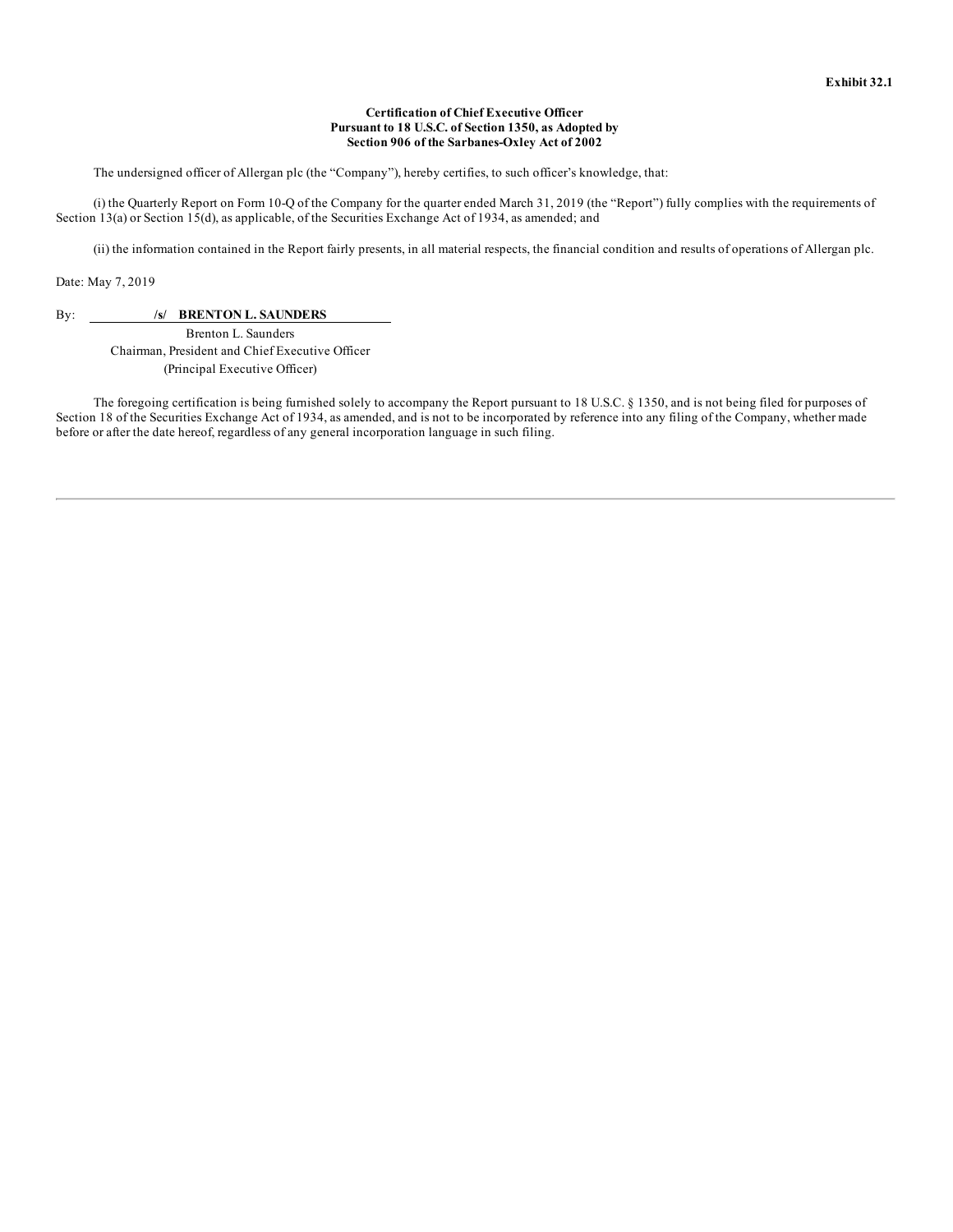### **Certification of Chief Executive Officer Pursuant to 18 U.S.C. of Section 1350, as Adopted by Section 906 of the Sarbanes-Oxley Act of 2002**

The [undersigned](#page-2-0) officer of Warner Chilcott Limited (the "Company"), hereby certifies, to such officer's knowledge, that:

(i) the [Quarterly](#page-2-0) Report on Form 10-Q of the Company for the quarter ended March 31, 2019 (the "Report") fully complies with the requirements of Section 13(a) or Section 15(d), as [applicable,](#page-2-0) of the Securities Exchange Act of 1934, as amended; and

(ii) the [information](#page-4-0) contained in the Report fairly presents, in all material respects, the financial condition and results of operations of Warner Chilcott Limited.

Date: May 7, [2019](#page-7-0)

By: **/s/ BRENTON L. [SAUNDERS](#page-9-0)**

Brenton L. [Saunders](#page-10-0) Chairman, President and Chief [Executive](#page-11-0) Officer (Principal [Executive](#page-12-0) Officer)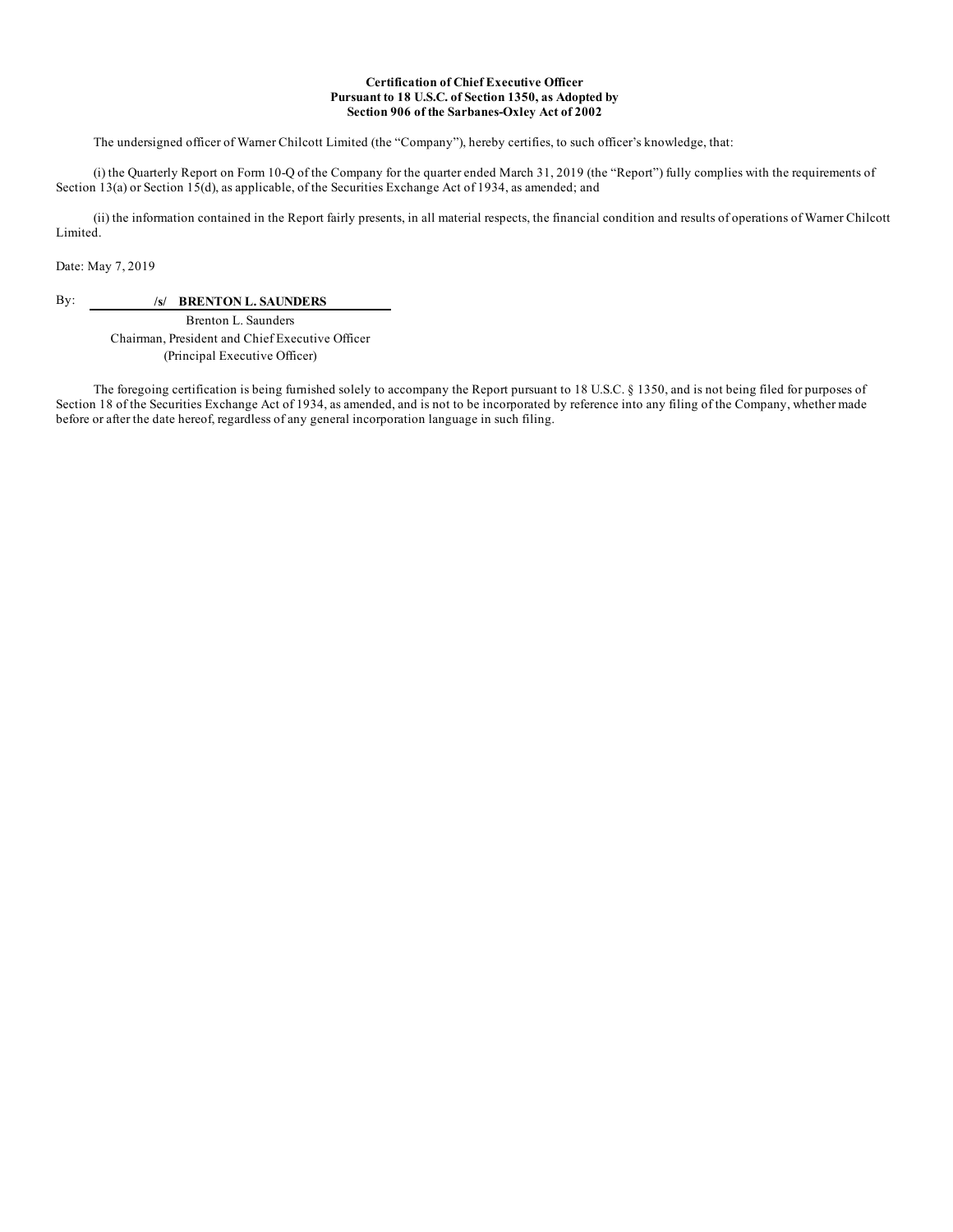### **Certification of Chief Financial Officer Pursuant to 18 U.S.C. of Section 1350, as Adopted by Section 906 of the Sarbanes-Oxley Act of 2002**

<span id="page-81-0"></span>The undersigned officer of Allergan plc (the "Company"), hereby certifies, to such officer's knowledge, that:

(i) the Quarterly Report on Form 10-Q of the Company for the quarter ended March 31, 2019 (the "Report") fully complies with the requirements of Section 13(a) or Section 15(d), as applicable, of the Securities Exchange Act of 1934, as amended; and

(ii) the information contained in the Report fairly presents, in all material respects, the financial condition and results of operations of Allergan plc.

Date: May 7, 2019

By: **/s/ MATTHEW M. WALSH**

Matthew M. Walsh Executive Vice President and Chief Financial Officer (Principal Financial Officer)